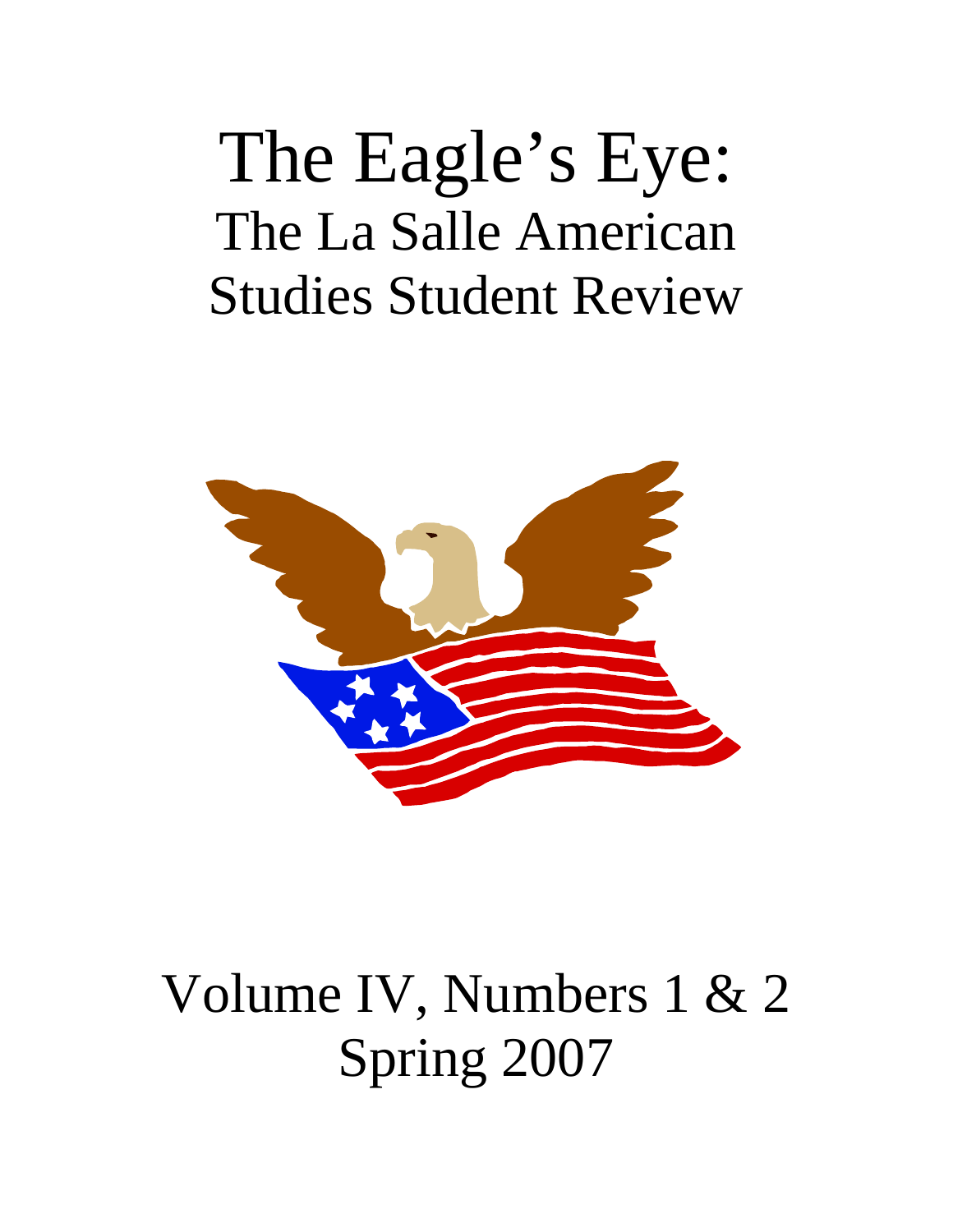#### Welcome to *The Eagle's Eye*

Academic papers on the bizarre sport of competitive eating? On kitchen countertop design? On cinema concession stands? Seem unlikely? Not in American Studies. Just as it seems that anything goes in America, anything goes in American Studies, as well, just as long as a rigorously critical eye is brought to bear. And here in the fourth issue of *The Eagle's Eye*, Numbers 1 and 2, a rigorously critical eye *is* brought to bear on a wide range of interesting topics. Either explicitly or implicitly, seven of the nine essays concern themselves with the various relationships Americans have with food. Some of these essays enlighten us regarding issues that affect the regular eating habits of many of our nation's citizens. For example, in Volume IV, Number 1, Christie Walker's essay, "You Are What You Eat," explores the connection between diet and mental health, while Tiffany Robinson, in her essay, "Eating Away Our Health," examines how the poor eating habits of Americans are linked to the steady rise of health-related issues. Dovetailing nicely with these two essays is Lauren McManus's essay, "Aspartame—Are You Informed?," which provides a thorough discussion of the debate on the safety of this popular sugar alternative. From considerations of the various ways that our normal eating habits may affect us, we then turn to engaging inspections of the growing popularity of competitive eating in Maria Oberst's essay, "Hungry for Competition," and Carli Mell's essay, "One of the Seven Deadly Sins or an Organized Sport on the Rise?"

Rather than the consumption of food, Jaclyn Keammerer and Jamie Peteraf , in Volume IV, Number 2, instead scrutinize spaces within which food is prepared and displayed: the kitchen and the cinema concession stand. In "The Catastrophe of the Continuous Countertop: How the American Kitchen Stove Became a Back-Breaker," Keammerer analyzes the reasons behind the "creation and pervasive popularity" of the 36-inch-tall stove, which requires users to bend over to operate it. In "Lights, Camera, Action! America Goes to the Movies," Peteraf investigates the range of techniques employed by different theatre chains in their efforts to encourage moviegoers to purchase items to eat and drink.

Rounding out this year's offerings are essays by Katherine Cooper and James Rossi. In "Inner-City Schools: Can No School Be Left Behind?," Cooper takes a sobering look at the lack of effect recent federal school reform efforts have had—and will most likely continue to have—on inner-city schools. In "The Journey of John Mitchel," Rossi chronicles the life of John Mitchel, a significant nineteenth-century figure in both Ireland and the United States.

Special thanks and recognition go to Dr. Francis Ryan, director of American Studies, the American Studies advisory board, and contributors for their time and expertise in creating the fourth issue of *The Eagle's Eye*.

Dr. Kevin Grauke & Dr. Judith Musser Faculty Advisors *The Eagle's Eye*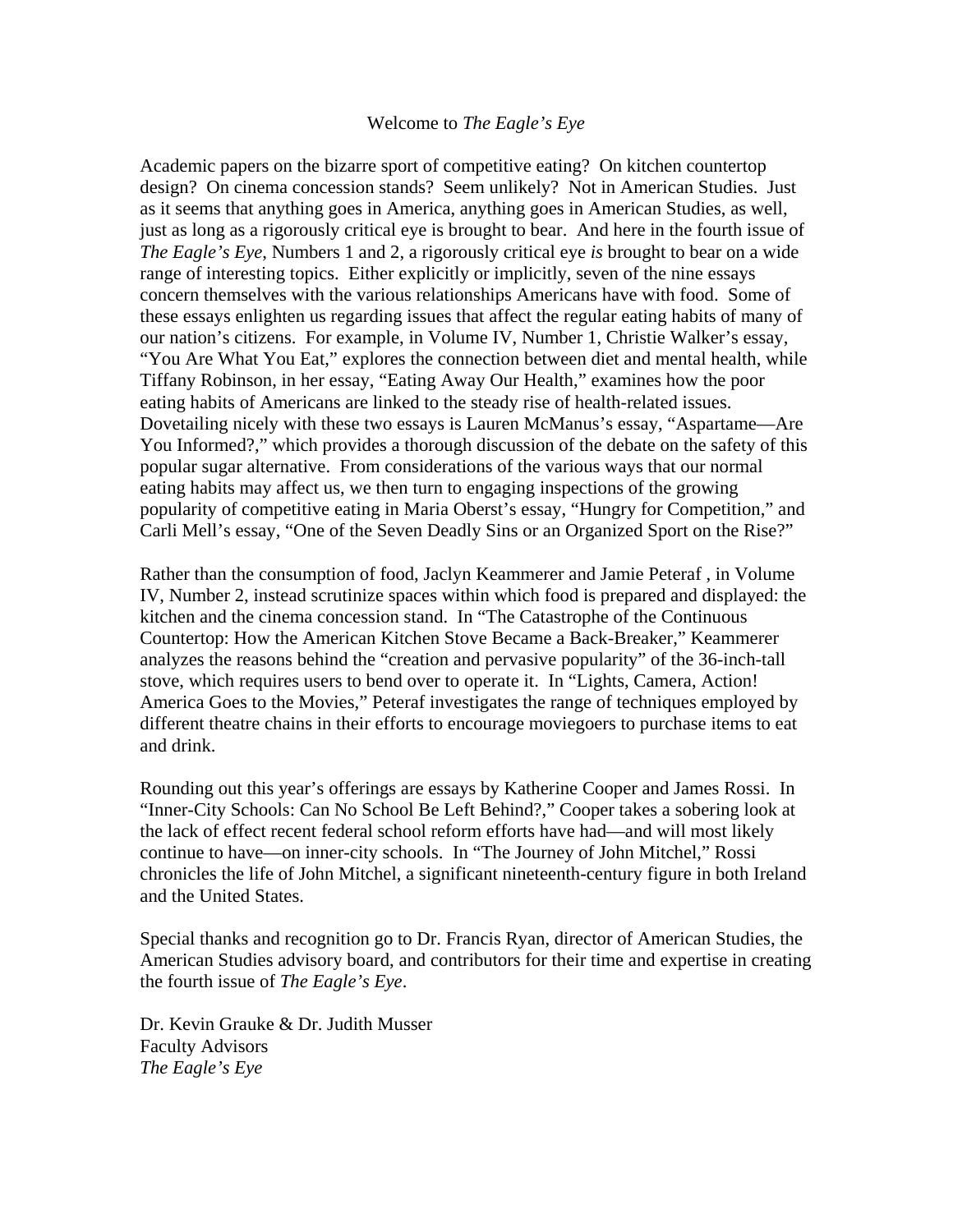#### **You Are What You Eat: The Impact of Food on Mental Health**  Christie Walker

Food is a source of nourishment that enables the human body to grow and perform effectively. Research has proven how food directly affects mental health in both positive and negative manners. The human diet has changed drastically over the past 60 years with an increased consumption of processed foods along with a decreased consumption of vegetables, thus altering mental health status around the world. Not only is it believed that one in every four people are likely to experience a mental illness at some point in their life, mental illness has now become the leading cause of disability among working age adults (Ryrie 23). A number of factors contribute to problems with mental health including age, genetics, environment, and nutrition. In fact, healthy eating habits aid in the development, management, and prevention of common mental health problems, such as depression, attention deficit hyperactivity disorder, schizophrenia, and Alzheimer's disease.

A comprehensive study performed by the Mental Health Foundation, in partnership with the national alliance for better food and farming, Sustain, linked diets to well-being and mental disorders based on physiological and epidemiological evidence. The report showed that 60% of the human brain is composed of fat, directly affecting the structure and substance of the brain cell membranes, while amino acids omega-3 and omega-6 account for 20%. Furthermore, specific neurotransmitters that pass around the brain could only be synthesized, or combined, from other essential nutrients (Simonite 2). Similar to the heart and liver, the human brain is extremely sensitive to the consumption of complex carbohydrates, EFA's, amino acids, vitamins, minerals, and water.

Caroline Stokes, a research nutritionist for mental health at Doncaster and South Hamber NHS Trust, provides advice on dieting for people suffering from mental illness. Stokes stated, "I've worked with people with long term depression and people with the first onset of psychosis and in both cases I've seen differences and particularly, with depression" (Brody 18). Oily fish, folic acid from leafy green vegetables, and selenium found in Brazil nuts, are all specific foods found to fight depression that should already be considered part of a healthy diet.

Iain Ryrie explores the connection between diet and mental health in both childhood and adolescence, focusing primarily on attention deficit hyperactivity disorder (ADHD) and the rising levels of depression in youths. ADHD appears in about four percent of the world's population, particularly during childhood or adolescence, yet is commonly found in boys rather than girls (24). Aside from behavioral management strategies and medication, Ritalin for example, support groups are turning to dietary changes for a more natural solution to the overwhelming problem. Two food groups have been implicated through clinical research: essential fatty acids and minerals. When compared to children without ADHD, those with the disorder have drastically lower levels of EFAs, specifically omega-3 fatty acids. Iron, magnesium, and zinc deficiencies have also been linked to characteristics of attention deficit hyperactivity disorder.

People with a diagnosis of schizophrenia are proven to have lower levels of polyunsaturated fatty acids, or PUFAs, in their bodies than those without. As with depression and ADHD, one of the primary suspects is the omega-3 fatty acid. A number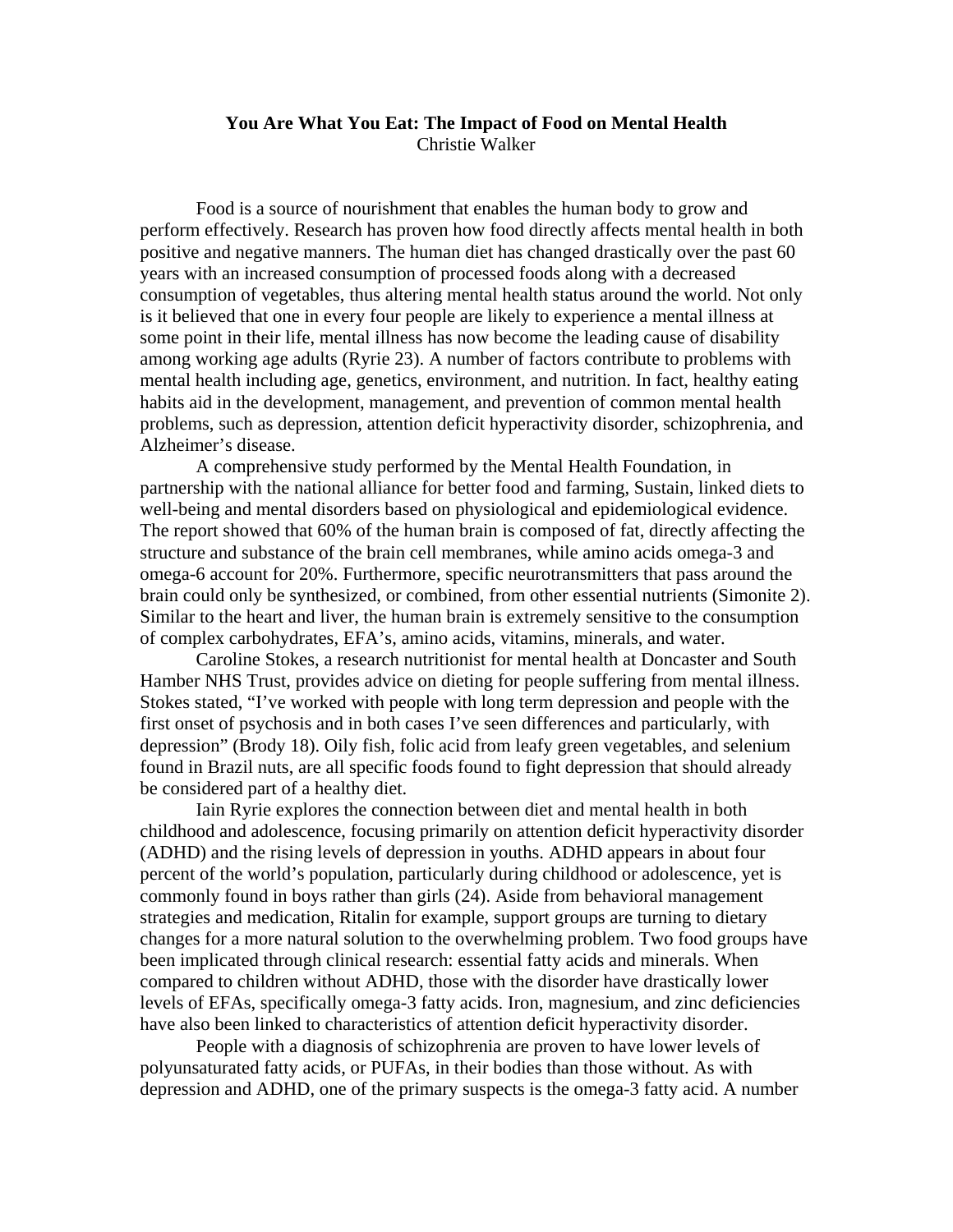of studies have shown reductions in symptoms with higher intakes of this EFA (Ryrie 25). In addition, antioxidant enzymes are lower in the brains of people with schizophrenia, suggesting that their brain cells are more vulnerable to oxidation.

According to Ryrie, high blood pressure, affiliated with high salt intake, is known to increase the likelihood of vascular dementia. To compound the issue, some medications prescribed to lower blood pressure coincide with an inflating number of adults suffering from dementia (25). Connections have been made between the occurrence of Alzheimer's disease and the amount of saturated fat, vitamins, and minerals in the diet. Moreover, methylation is the process that the human brain depends on to create, maintain, and repair cells and neurotransmitters, while homocysteine establishes how effectively methylation occurs. Poor methylation and high levels of homocysteine are also strongly associated with an increased risk of AD.

It has been observed that Japanese elders, known for their high fish consumption, have extremely low levels of AD. "Similarly, the Mediterranean diet, characterized by high intakes on mono-unsaturated fatty acids, has been linked to low rates of dementia in Italy, while high intakes of cereals and fish appear to decrease risk in North America and northern European countries" (Ryrie 26). A relevant trial looked at the effect of a mixed PUFA supplement on 100 older adults with Alzheimer's over a period of four weeks. Of the 60 that received the supplement, 49 were reported to show improvement in mood, cooperation, and short term memory. Ryrie includes another study that declares meat and fish eaters are more than twice as likely as their vegetarian counterparts to develop AD, based on the higher fat consumption of meat eaters. Nonetheless, lavish intakes of vitamins C and E conjointly lower the risk for Alzheimer's disease.

Joseph Mitchell's *"Mr. Flood's Party"* signifies how important a diet can be to mental health. For instance, the character Mr. Flood mainly relied on seafood as his source of nutrition. He believed that eating raw oysters is the best mood enhancer and will ensure a happy and positive mindset, as well as keep him healthy until the age of 115. As previously mentioned, research has proven meat and seafood to reduce the risk of mental disabilities and depression. "He is a diet theorist-he calls himself a seafoodetarianand feels obliged to reach a spectacular age in order to prove his theory. He is convinced that the eating of meat and vegetables shortens life and he maintains that the only sensible food for man, particularly for a man who wants to hit a hundred and fifteen, is fish" (376). By following strict and rigorous eating habits as a 95 year old man who intends on living for another 20 years, Mr. Flood symbolizes the power of food over mental health.

Mr. Flood's nutritional habits exemplify only one of the multiple notions for living a healthy life. Natural and organic products are being advertised as an innovative technique on dieting. The National Institute of Medical Herbalists is one of the world's oldest professional bodies representing qualified medical herbalists. Today, people are searching for new and innovative ways to combat mental health. Ned Reiter, president of NIMH, observes that, "For a sizeable proportion of sufferers, herbal medicine can offer a gentle, safe and effective approach to treatment. Medical herbalists take a holistic approach to the diagnosis and treatment of mental illness. Using herbal remedies to correct imbalance and normalize function, along with offering advice on diet, exercise, and lifestyle, a qualified medical herbalist will work with the patient towards a healthier and happier state of physical and mental wellbeing" (46). Although a vast amount of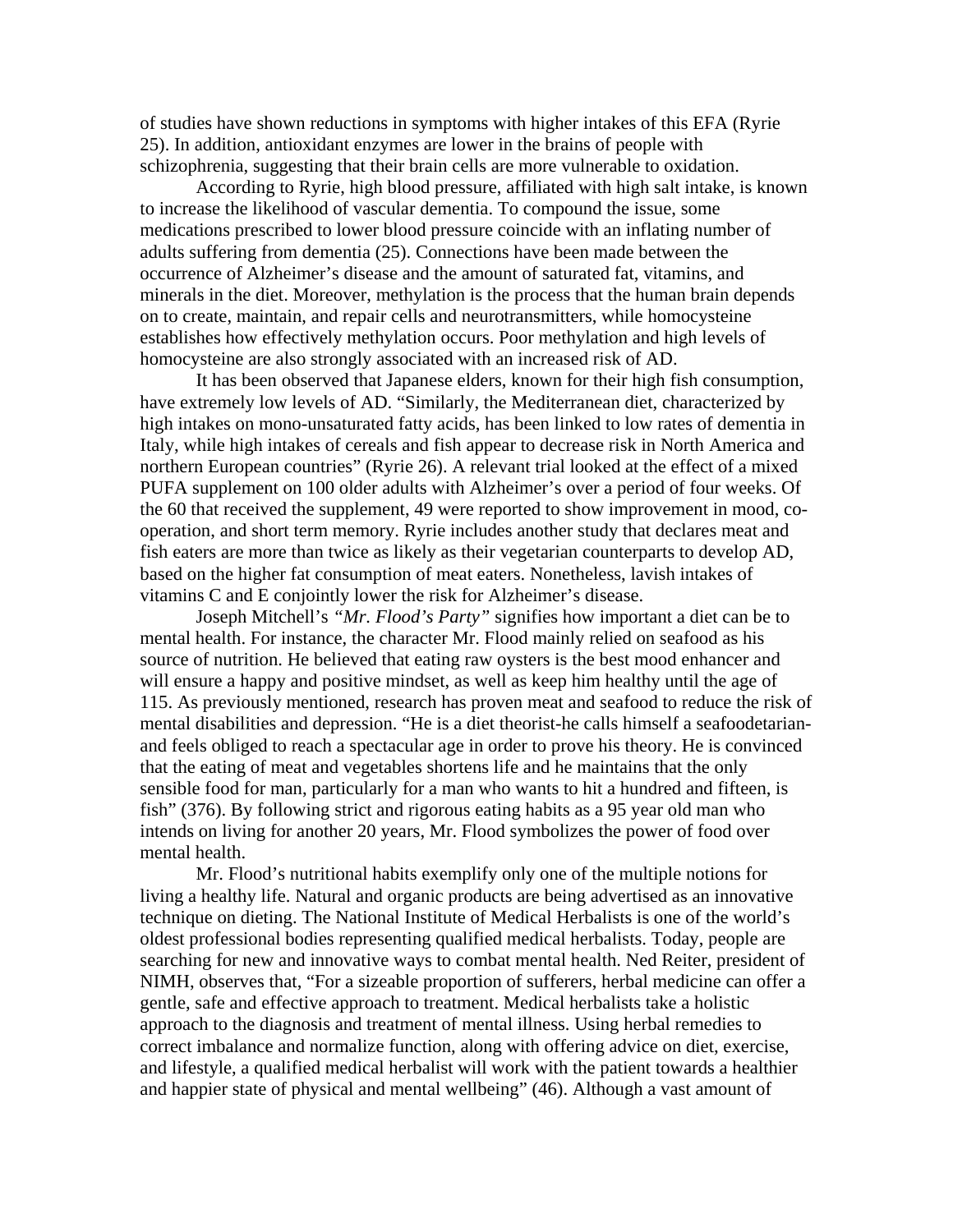medicines claim to increase mental health, St. John's Wort, hypericum perforatum, is an herb that helps can raise the overall effect of serotonin in the body, thereby improving symptoms of depression. Herbs that have traditionally been used to treat anxiety and calm the nervous system include: vervain, kava kava, pasque flower, skullcap, and centaury.

Having outstanding mental health goes beyond the latest diet or newest medical supplement. An influential feminist illustrated a deeper affiliation to societal views and living a healthy life. Leslie Shannon Miller wrote "The Many Figures of Eve: Styles of Womanhood Embodied in a Late 19<sup>th</sup> Century Corset." Many aspects of the corset can be compared to perceptions of food and mental health. For example, women wore corsets in order to reach a desired goal or conform to some preconceived mold. Corsets were made of whale bone to physically restrain a woman's waist to fit in between 20 and 24 inches, alluding to the social and psychological restraints from men. "Despite the corset's embodiment of social control, it could accommodate a variety of roles and moral stances as we have seen, all formally supported by the shape of a woman's corseted body. That some of the roles seem to contradict each other-nurturing mother, sexy harlot, touch-menot virgin- tells us that the woman who wore a corset was not simultaneously all three things" (142). Corsets were contradictory because they symbolized virginity and innocence, while bringing attention to the female body. By emphasizing feminine attributes, sexuality and childbirth became top priorities for both men and women. Women were objectified by men who perceived them as visual objects on display for men to control with their eyes.

Miller's analysis of female American Character corresponds to food and mental health today. Health fads, diet tricks, and sex appeal are top objectives for women to meet in society. Women are still expected to portray a certain image so that men will find them attractive and worth pursuing. Innocence and sexuality are paradoxes that currently exist. Consequently, the term "loose woman" refers to someone who is overly sexually active and morally unbound, yet physically unbound by a corset. Women are supposed to have the ideal body type, whether skinny or curvy, and are responsible for using any means necessary to reach a preconceived notion of perfection.

Every stage of life relies on nutrition to maintain mental health. Conception, pregnancy, and the first three years of an infant's life are critical stages in the development of the brain. Babies born at full term and at a healthy weight (i.e., those whose brains at birth are fully and healthily developed) have physical and cognitive advantages over pre-term or low-weight babies, with discrepancies noticed in IQ, language and reading ability. Infants with low birth weights are known to be less cooperative, less active, less alert, and not as happy as normal weight infants (Ryrie 23). Moreover, extensive evidence suggests that a mother's diet heavily influences a baby's birth rate. The trend continues throughout infancy with studies determining that babies who are breastfed have a neurophysiologic advantage over babies fed with formula milk, due to the higher levels of essential fatty acids in breast milk. Thus, diet and nutrition continue to impact mental health as the child grows.

Alexis De Tocqueville's theory of separation of spheres summarizes the various roles and responsibilities of men and women. Men were supposed to provide for the family and participate in politics, while women raised the children and took care of the house. Joan Burstyn, in fact, emphasizes the current existence of separation of spheres, which is portrayed through women giving birth. Women are naturally designed to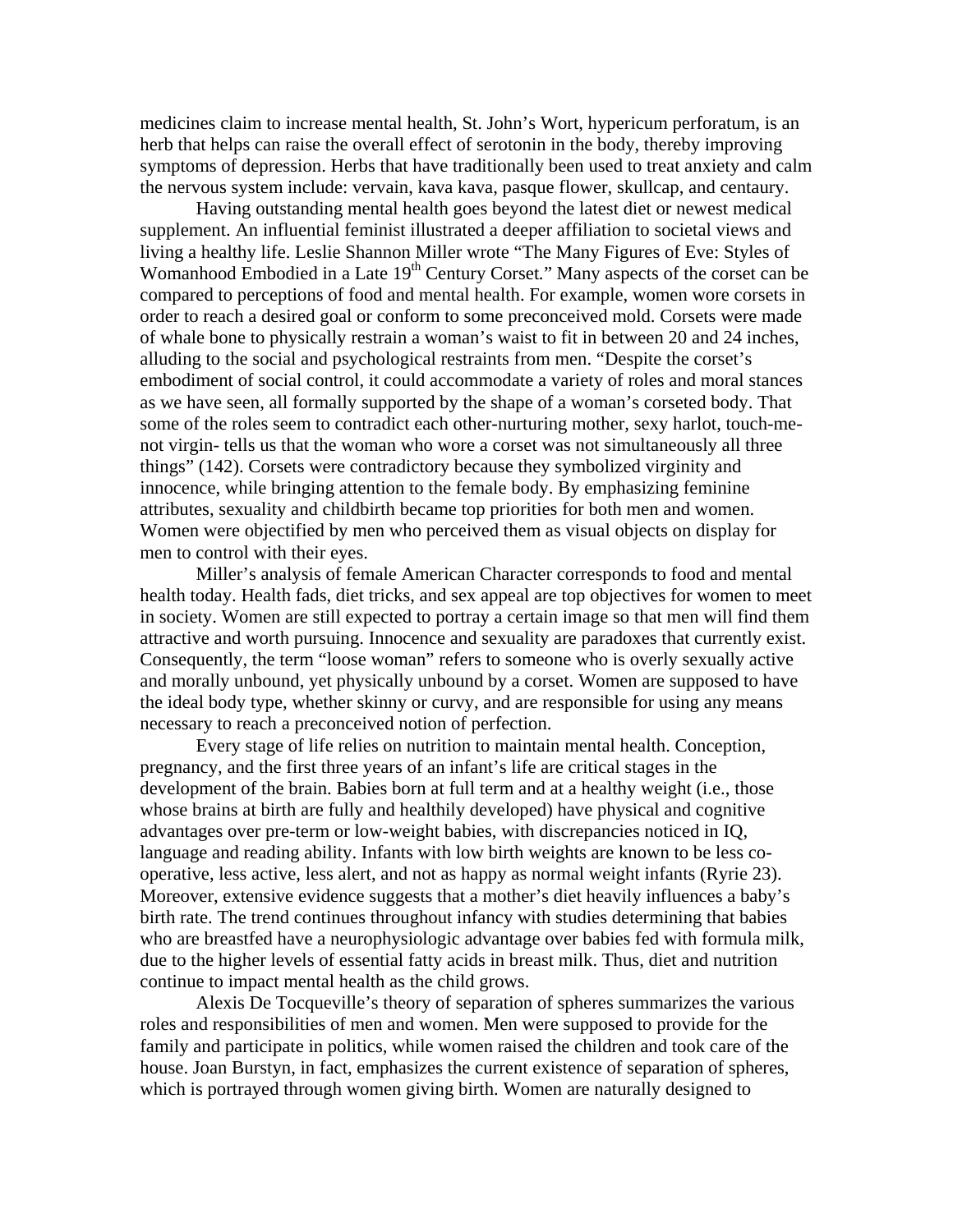provide for their child, especially by breastfeeding. Women are the sole resource for survival for infants and are the basis of a child's mental health based on the nutritional responsibility nature placed on the human race. Therefore, as long as women continue to bare children, separation of spheres will remain forever in that women are accountable for the creation and survival of their offspring.

The implication of breakfast clubs at schools to feed hungry children has provided insight to improved behavior in the classroom. Individuals who consumed a cereal breakfast each day were found to be less depressed, less emotionally distressed, and had lower levels of perceived stress than those who did not eat breakfast every day. Andrew Smith explains, "…that ingestion of carbohydrate can produce changes in neurotransmitter systems that are known to be related to mood" (401). Eating breakfast not only benefits children by enhancing cognitive functions, preliminary studies of breakfast in the elderly show an association between breakfast cereal consumption and intelligence scores (402). Consequently, a vast majority of breakfast cereals are now fortified with micronutrients known to improve mood.

Maureen Black referred to iodine deficiency as the most preventable cause of mental retardation in the world. Even though prenatal iodine deficiency can be tied directly to cognitive development, prevention could be attained through public health methods. A 1993 World Health Organization report estimates that 1.6 billion people or 30% of the world's population live in iodine-deficient area. Furthermore, public health methods, such as iodized salt, injections of iodinated oil or oral iodine, have been successful in preventing congenital hypothyroidism and mental retardation. Iodine is an essential component of at least two thyroid hormones that are necessary for skeletal growth and neurological development. Black continues, "When iodine deficiency occurs in utero, it leads to fetal hypothyroidism and irreversible neurological and cognitive deficits manifested as cretinism" (2). Cognitive delays can also occur from a lack of iodine, which is exemplified in a child's spelling and reading inabilities compared to healthy peers.

On the other hand, iron deficiency is the most common nutritional deficiency in the world, caused by anemia, vitamin A deficiency, deficiencies of vitamin B-12 and folate, malaria, HIV, or other infectious diseases. A number of observational studies show that children continue to demonstrate lower academic performance even after anemia is treated. "When standardized mathematics test scores were examined controlling for background variables, children with iron deficiency, with and without anemia, had lower test scores than children with normal iron status. These findings suggest that iron deficiency, even without anemia, may place children at risk for cognitive delays" (Black 3). In depth research concluded that four months of iron treatment produced improvements in both mental and motor scores on a standardized assessment. Nevertheless, iron has multiple roles in neurotransmitter systems and may affect behavior through its effects on dopamine metabolism, strongly influencing attention, perception, memory, motivation, and motor control.

Not only do zinc deficiencies compromise early motor development and neuropsychological performance, insufficient amounts of vitamin B-12 can also have negative effects on mental health. Black explains two studies conducted on children with vitamin B-12 deficiency. The first report identified severe delays in motor and language development. However, the second study provided more detailed insight; children with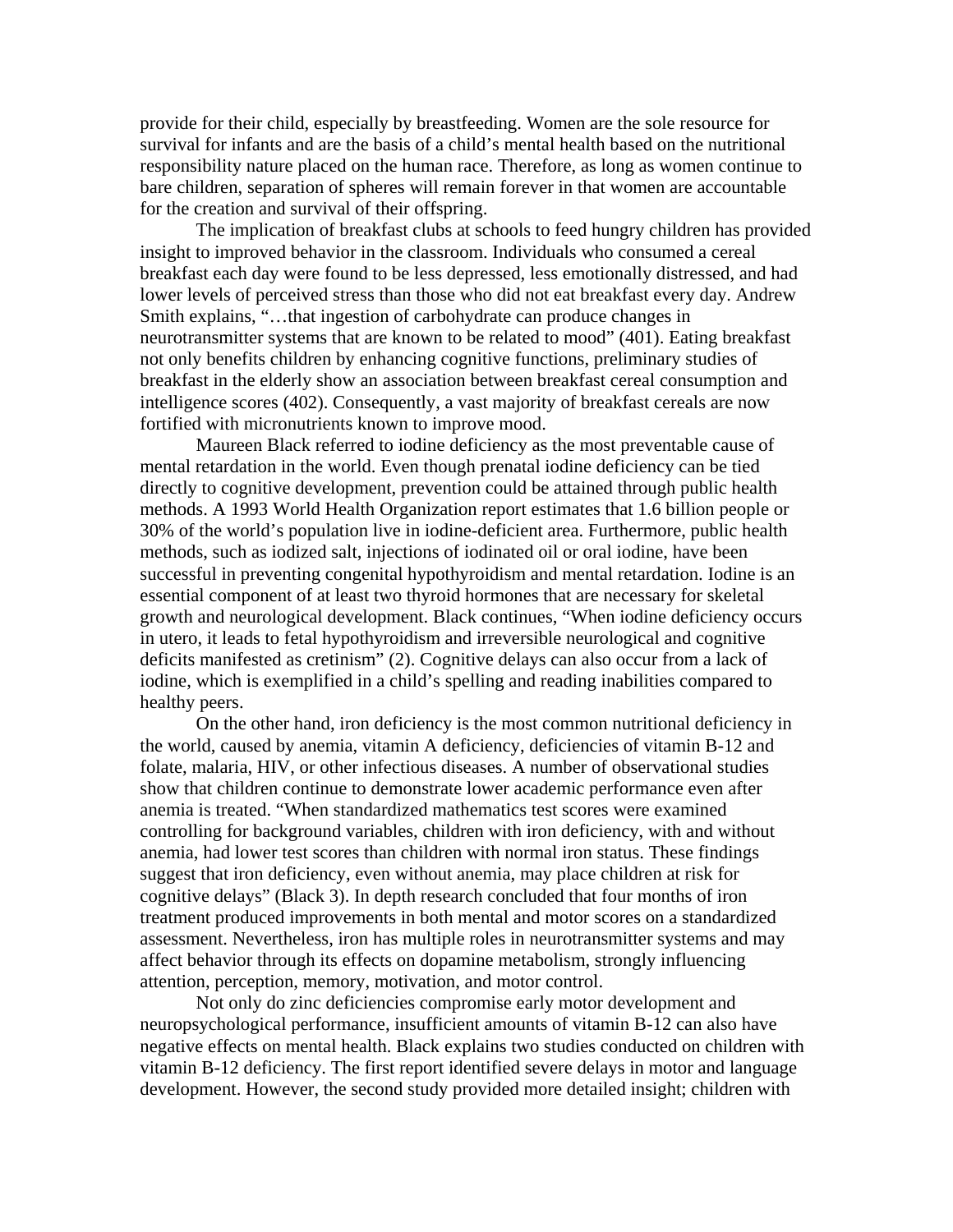vitamin B-12 deficiency had slower reaction time on neuropsychological tests of perception, memory and reasoning, along with academic problems including poor performance in school, lower teacher ratings, attention difficulties, and delinquent behavior. Both observations provide evidence to support the claim that vitamin B-12 deficiency is closely associated with poorer cognitive ability.

Folate, a B vitamin found in foods such as leafy green vegetables and citrus fruit, may help keep brains sharp throughout the aging process. High levels of the amino acid homocysteine can be reduced by the ingestion of folate. Katherine Tucker, PhD, director of the Nutritional Epidemiology Program at Tufts' Friedman School of Nutrition Science and Policy, said: "Unlike our prior work with population, in which we observed an association between low folate levels and lower cognitive test scores at one point in time, this study looks at the effects of these nutrients over time" (1). High folate levels, both in the diet and in the blood, also appeared to protect against declines in another category of cognitive skills known as spatial copying. Participants in the study were asked to copy various shapes and figures, and their drawings were assessed for accuracy. Men with low homocysteine levels showed fewer declines in recall ability, measured by a word-list memory test, as well as in spatial copying. In addition, Tucker also participated in the Tufts study that looked at cognitive decline that falls short of dementia, determining that low folate is independently associated with an increased risk of developing Alzheimer's disease.

Although neither Rita Bradley nor Mona Abdallah have medical credentials, both women have first hand experience on the effects of food on mental health from raising a child with autism. Rita Bradley has a seven year old son, Andrew, who suffers from Aspergers syndrome. Mona Abdallah's son, Zack, is a five year old, mildly autistic boy. Both Andrew and Zack are on rigid glucose free diets. A gluten free diet is completely free of ingredients derived from gluten containing cereals, including wheat, barely, rye, and oats. The pro-biotics found in yeast and other bacteria are believed to improve concentration and cognitive development.

By comparing the apparent outcomes of the diet, Bradley and Abdallah have noticed remarkable success. However, certain aspects may explain the wide range of severity on the autism spectrum. Unlike Andrew, Zack was born at full term and was breastfed through infancy, providing him the most opportunities for full development. As an infant, Andrew was non-responsive and noticeably lacking in cognitive ability. Perhaps the severity of Andrew's disability is due to the opposing factors that enabled Zack to grow at a more normal rate. The drastic differences in childcare and development support the previous research as to how food can impact mental health.

In 1998, the US government mandated folate fortification in flour and grain products, such as breakfast cereal. Dr. Andrew McCulloch, the chief executive of the Mental Health Foundation, stated that, "the government must look to nutrition as an option in helping to manage people's mental health problems" (3). Further research could assess the relationship between better nutrition and a decrease in mental problems, violence, and health problems, such as obesity. Perhaps if the government were more involved with nutrition and mental health, poverty, starvation, and mental disabilities would drastically decline.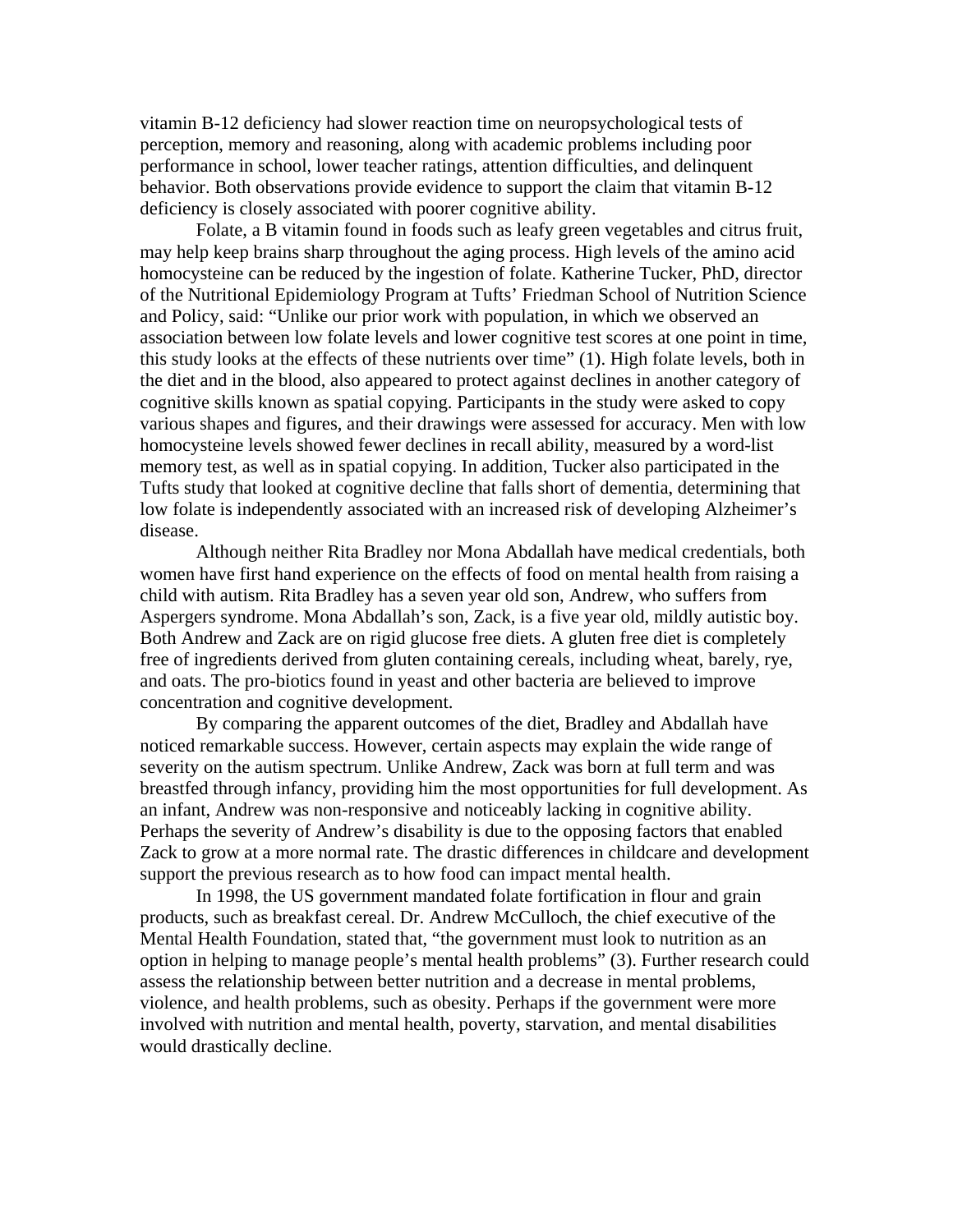#### **Works Cited**

- "Folate and Other B Vitamins May Fight Mental Decline With Aging." Vol. 23. New York. T*ufts University Health and Nutrition Letter*. 2005.
- "Herbs for good mental health." Vol. 35. Bradford. *Nutrition and Food Science*. 2005.
- Abdallah, Mona. Personal Interview. Nov. 2006.
- Black, Maureen. "Micronutrient deficiencies and cognitive functioning." *The Journal of Nutrition*. Vol. 133. Bethesda. November 2003.
- Bradley, Rita. Personal Interview. Dec. 2006.
- Brody, Simeon. "Can a better diet really help improve mental illness?" *Community Care.* 2006.
- Miller, Leslie Shannon. "The Many Figures of Eve: Styles of Womanhood Embodied in a Late-Nineteenth-Century Corset." *American Artifacts: Essays in Material Culture*. Ed. Jules David Prown and Kenneth Haltman. East Lansing: Michigan State University Press, 2000.
- Mitchell, Joseph. *Old Mr. Flood*. MacAdam/Cage Publishing. New York. 2005.
- Ryrie, Iain. "Food, mood, and mental health." *Mental Health Today*. Feb. 2006.
- Simonite, Tom. "Behind the headlines: Does diet affect mental health?" London. Jan. 2006.
- Smith, Andrew. "Breakfast and Mental Health." *International Journal of Food Sciences and Nutrition.* 1998.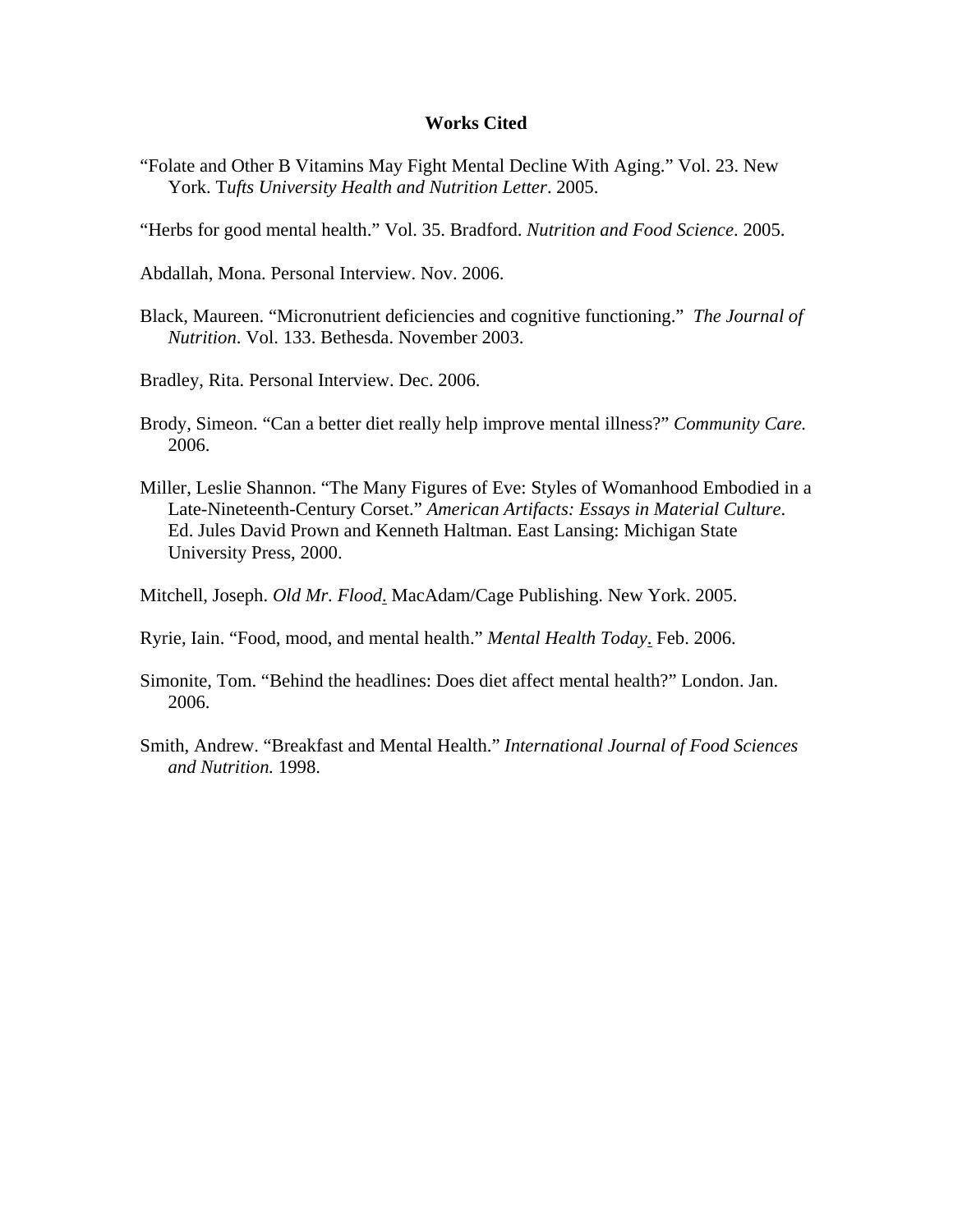#### **Eating Away Our Health: How Some Health Issues Reflect Poor Eating Habits**  Tiffany Robinson

Many of the changes that have recently occurred in the typical American diet can be connected to the increase of health related issues in the United States. There are several different factors that have contributed to the transformation of the American diet that began to take shape in the  $20<sup>th</sup>$  century. These factors consist of the following: changes in food habits, the development and domination of the fast food industry, the revolution in agriculture, and a decline in the quality of food. As a result of these changes, many Americans are plagued with illnesses that can be linked to the foods and beverages that they consume. Many Americans struggle with dieting. There needs to be some significant changes in the consumer's attitudes in order to witness an improvement in their overall health and the food industry. This paper will show how changes in Americans eating habits have resulted in grave health issues.

 Many of the changes in people's eating habits are a reflection of changes in American society. For instance, financial responsibilities in households have shifted, convenience is often cherished, and mobility is valued. These aspects of society have a great impact on American dieting.

Changes in the American household have had a crucial affect on American eating habits. The number of single-parent family households and the number of women working outside of the home has increased significantly over the years (Ritzer 188). Consequently, there has been a substantial decline in the number of home-cooked meals that are being prepared.

 Women's role in many households has changed from what was typical before the  $19<sup>th</sup>$  century. The cost of living in society is often burdensome, and as a result many families cannot afford their ideal standards of living on only one salary. There are also women who are single parents, and have no other option than to get a job outside of their home for necessary income. The prototypical image of women as homemakers is fading in America. Sylvester Graham would be appalled with the common American eating habits that can be found in today's society.

 Sylvester Graham, who was a famous food reformer, would have a major issue with the decrease in home cooking, especially baking. Graham attached moral supremacy to home-baked bread. He firmly believed that home-baked bread was not only beneficial to people's health, but also helped the family structure. He asserted that the absence of bread baking in the household represented a loss of the crucial connection between mother and child. Many American feel as though that do not have the time to bake at home with their hectic schedules.

 Another reason American eating habits have changed is because of how Americans value time. Many Americans live a fast paced life, and often view time as a commodity. People value things in life that are convenient. Few people feel as though they have the time to do following: shop for groceries, prepare ingredients, cook, eat, and then have to clean up afterwards (Ritzer 188). As a result, many consumers base their food choices on whatever is quick and suitable. People have moved from home cooked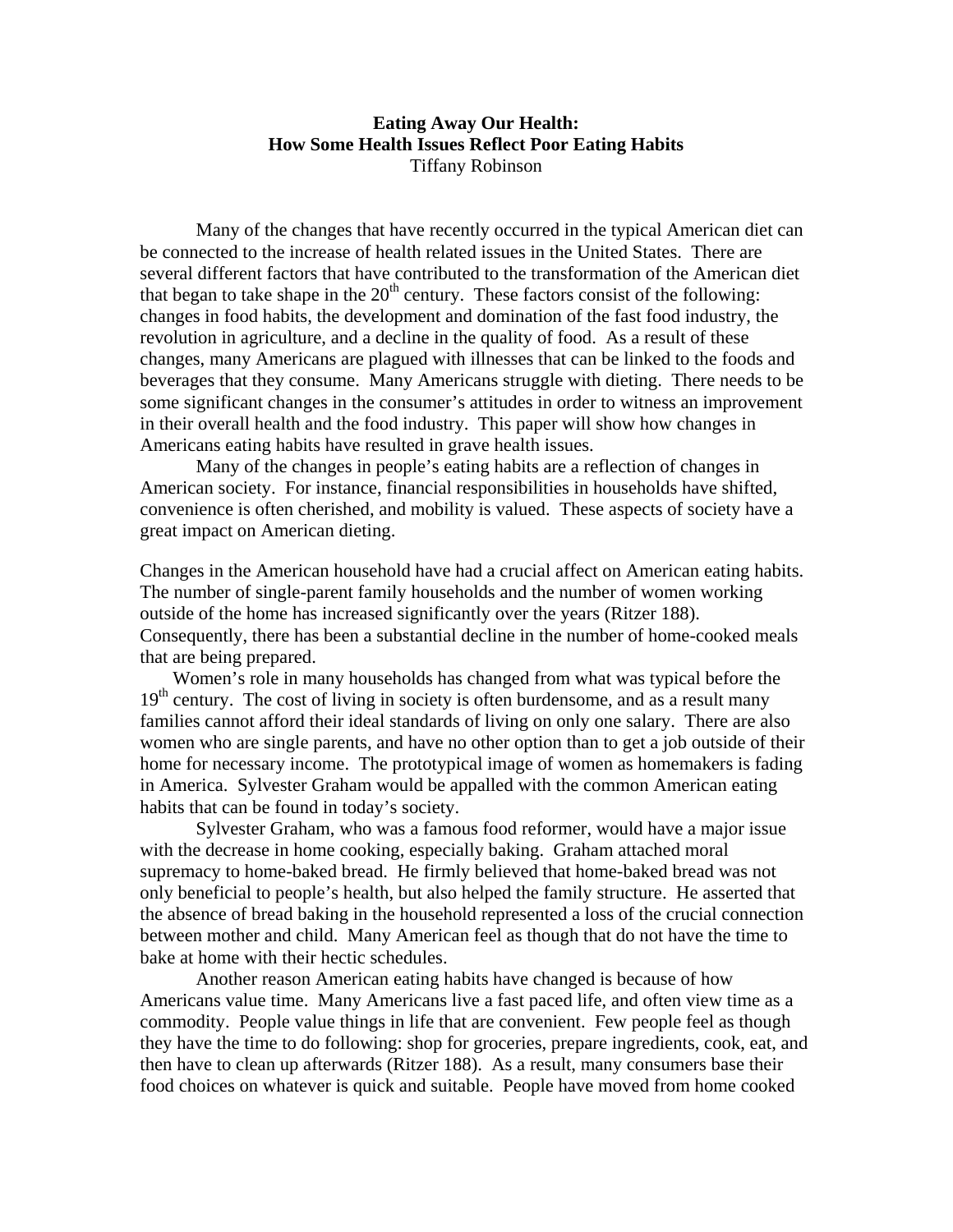meals to more finger foods (Ford 49). The actual nutritious value of the foods is often not a top priority of Americans.

 America is a society that places great emphasis on mobility, especially the automobile, and this also plays a role in eating habits (Ritzer 188). Many Americans prefer to constantly be on the move (Ritzer 188). For instance, the use of drive-through windows at fast food restaurants fits into this face-paced lifestyle. Drive-through windows allow people to pick up foods and drinks without having to stop to eat (Ritzer 188).

 As the nation becomes more affluent, people are capable of being able to afford having fast-food habits (Ritzer 188). There are many Americans who eat at fast-food restaurants on a daily basis. The fast-food industry also provides low-income families with the possibility of having occasional meals out. As the United States became a wealthy nation, people also switched from eating bread and potatoes to eating more meat, chicken, and sweets (Brewster 1). These changes have helped with the development of the flourishing fast-food industry.

 The fast-food industry provides Americans with a convenient meal option, but what it often does not supply are nutritious foods. They place greater emphasis on the quantity of the food rather than the quality of the food. The most successful fast-food chain, McDonald's, has constantly showed signs of its "bigger-is-better-mentality" (Ritzer 68). For a period of time, the most obvious symbols of this emphasis were the large signs that were strategically placed directly under the golden arches (Ritzer 68). These signs publicized the millions and later billions of hamburgers that were sold by McDonald's. The large quantity of burgers sold served to be an indication that the high quality of the burgers led to its successful sales (Ritzer 68). In this specific case, "quantity appeared to equal quality" (Ritzer 68).

 Many fast-food restaurants place emphasis on the quantity of their products, so that people feel that they are receiving a large portion of food at a small and reasonable price (Ritzer 68). This is clearly evident in the clever names of their products. For example, McDonald's best-known food the "Big Mac" shows that it is a hefty burger. Many other restaurants also use this tactic with their selection of names for their foods. Burger King has its "Whopper" and "Double Whopper" large burgers. Wendy's has its "Biggies" menu, where the customer can get a large portion of specific foods such as Biggie fries. Pizza Hut has its "Big New Yorker" that indicates that it a hefty amount of pizza. There are numerous examples of this from other fast-food restaurants.

 Many Americans have higher expectations of the quantity of fast food than the quality of it. They are more concerned with being "stuffed" and not necessarily being satisfied. People expect to get a lot of food and pay a little amount of money for it. Some people look at fast food as simply a way to "refuel" in order to carry out specific tasks (Ritzer 69). Quality is not a top priority. This type of attitude goes right along with the marketing strategies of the fast-food industry. The increasing influence of the mass media has largely played a role in the success of fast-food restaurants (Ritzer 189).

 The fast-food industry spends more money on advertising than on the actual cost of the food (Gratzer 212). A significant amount of these advertisements are aimed towards children. McDonald's Corporation used similar marketing techniques as The Walt Disney Company in order to draw children's attention and interest. For example, Disney has characters such as Mickey Mouse and McDonald's has the Ronald McDonald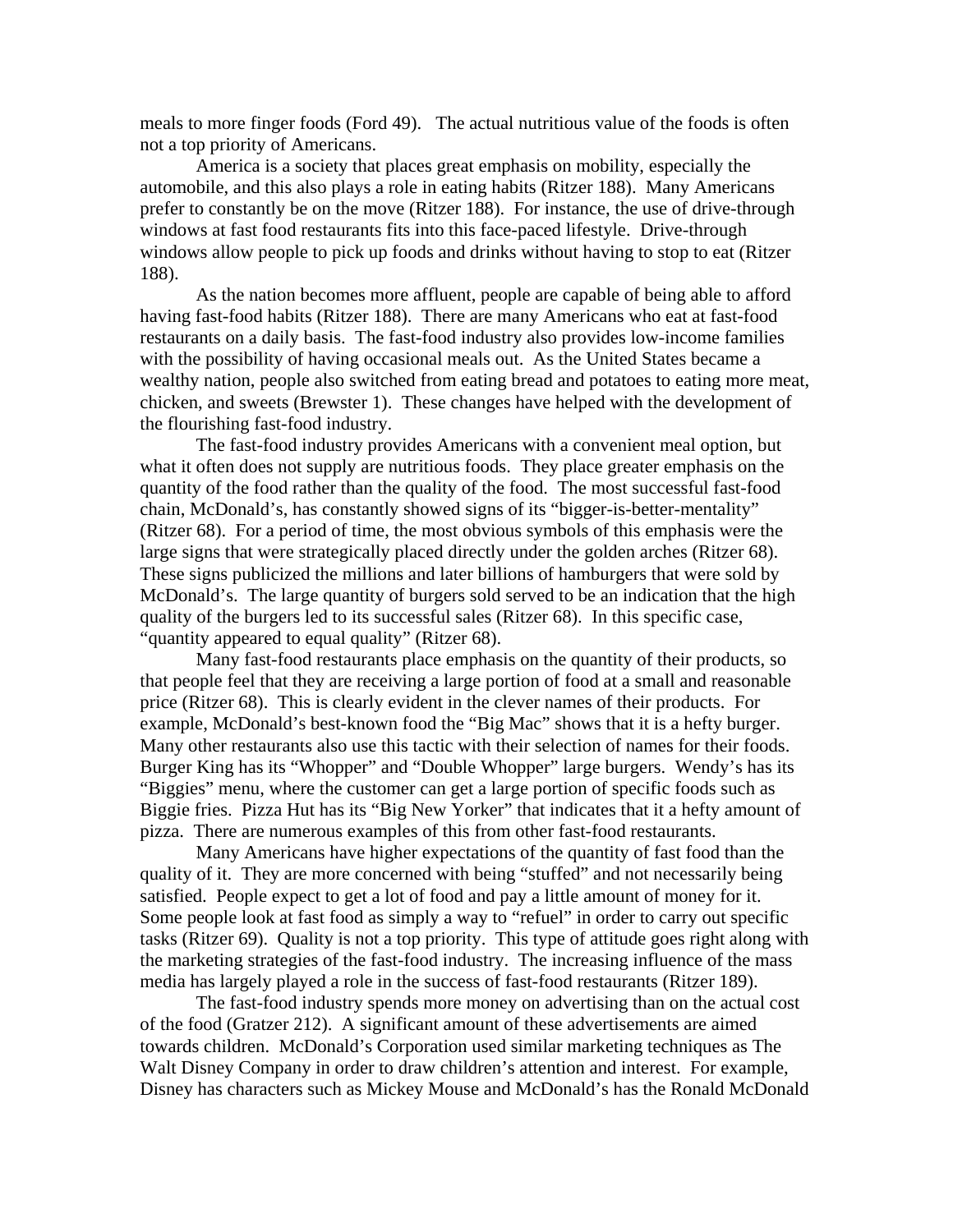character. This marketing technique is intended to not only draw children, but to also pull in their parents.

 A similar approach was taken by the diner industry. The diner business was equally as cunning in their marketing approach to children. They believed that if they captured the loyalty of children, they would also gain the support of their parents. Consequently, diners created kiddie menus that contained food selections that would appeal to the kids. McDonald's and other fast-food chains also provide kids meals. Some diners would provide the children with lollipops. While the fast-food industry's "treat" for children is a toy that is included with their kid's meal.

 America's supermarkets also use clever marketing techniques to lure in consumers. Providing quality food is not a top priority for most supermarkets either. Their main focus is increasing revenue. The designer of a supermarket's main goal is to create an environment that will increase spontaneous purchases of the products that they provide (Ford 93). They carefully choose the color of the paint that goes on the walls, and the style of lighting needed to emphasize products (Ford 93). One of retail lighting's main purposes is draw customers into the store. The inside of the store is arranged in a way that encourages customer spending.

 The location of specific items are changed occasionally, because it is believed that it will increase a products overall sales performance (Ford 93). These items can often be found in the very front of the store near the checkout lines. Products such as potatoes chips and candy bars are strategically place in the aisles of the checkout lines. This enables the customers to purchase more products as they are waiting in line. There is a lot of research done in order to understand how to increase spending.

 There has even been research carried out that shows the correlation between a person's mood and the products they choose to purchase (Ford 93). Some people tend to buy indulgences on Friday evenings (Ford 93). While there are others who tend to buy "comfort foods" on the Mondays (Ford 93). Specialties foods are popular during midweek (Ford 93). As a result of this research, supermarkets have specials that will accommodate the specific types of foods stated in the study. For example, on Monday they would probably prepare something along the lines of cottage pie or sausage and potatoes (Ford 93). They are mainly concerned with the quantity of products sold, and are less concerned with the quality. They cater to Americans' eating habits.

 Another one of the main reasons why Americans' eating habits have changed is the revolution in agriculture (Gratzer 212). Subsidies to farmers in the United States have led to immense over-production (Gratzer 212). This has resulted in the accumulation of "food mountains," especially things such as cereals, butter, and meat (Gratzer 212). American farmers even provide these items at below cost on overseas markets (Gratzer 212). This over-production has gradually brought a shift to eating more fatty, sugar-rich, and processed foods (Gratzer 212).

 There has been a great rise in the consumption of processed foods at the expense of fresh fruits and vegetables (Gratzer 211). The amount of salt, fat, and sugar in these processed foods has increased progressively (Gratzer 212). In the United States, the sugar industry is greatly subsidized (Gratzer 213). The majority of the sugar consumed by Americans is currently in processed foods (Gratzer 213). There is not much done to limit the amount of sugar content in foods (Gratzer 213). It is intriguing to note that the US Sugar Corporation is one of the Republican Party's most charitable donors (Gratzer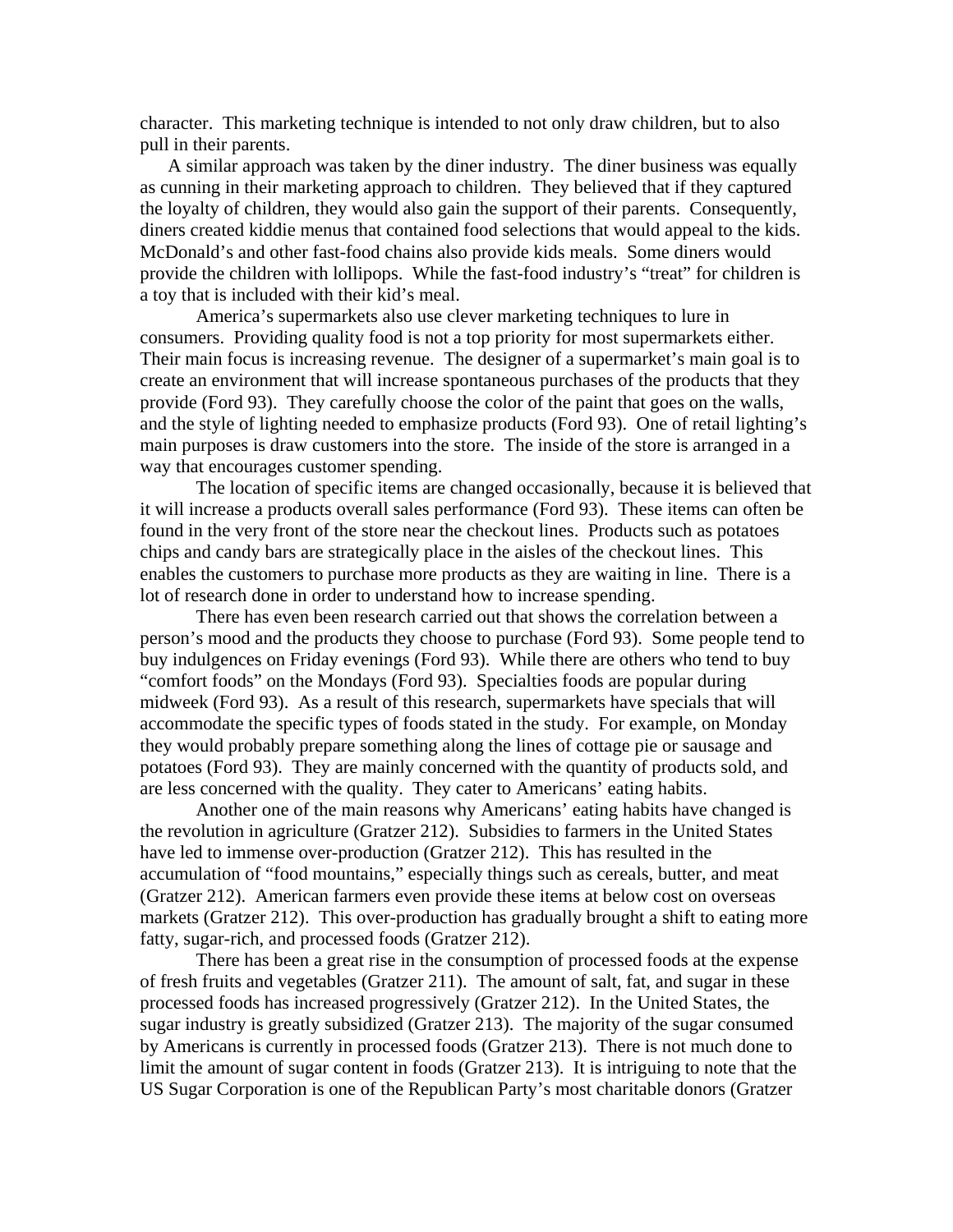213). The intake of salt has increased as well, and most of the salt that is consumed also comes from processed foods (Gratzer 213). There are also hidden ingredients in these processed foods.

 The adulteration of food has increased with the assistance of modern technology (Gratzer 213). Modern food technology relies heavily on thousands of additives (Gratzer 213). Some producers of food depend on additives to make their foods look more appealing (Gratzer 213). Other food producers view additives as a means of making substances go further at a lesser cost (Gratzer 213). For example, a scientist of one of the largest food producers in America recalled its management telling their workers "the company's business is to sell air and water" (Gratzer 213). The whipped cream commonly found in supermarkets today is a great example of this type of product. The whipped cream that shoots out of aerosol dispensers is much fluffier than the original recipes for crème chantilly (Gratzer 213). Colloids, which are giant molecules that will disperse in a solvent, are used to stabilize whipped cream. Cellulosic polymers provide the texture for not only whipped cream, but also ice cream (Gratzer 213).

 Many of the most popular foods in America such as ice cream and soda are loaded with sugar. It is alarming that Americans eat more than twice as much ice cream than anyone else in the world with exception of Australians, New Zealanders, and Canadians (Root 417). The United States now eats more than 750 million gallons of ice cream a year (Root 434). Americans drink nearly twice as much soda as they do fruit and vegetable juices (Root 421). Ice Cream and soda are an accustomed part of everyday life in America. They can be found in schools, homes, and even hospitals.

 In addition to the colloids that are added to foods like ice cream, polyphosphates act as stabilizers of the so-called "meat emulations" (Gratzer 214). These "meat emulations" are not real emulations, but are instead watery suspensions of meat, fat particles and connective tissue (Gratzer 214). This type of meat is formed by chopping or grinding the remains of stripped carcasses (Gratzer 214). This meat is also produced by generating a slurry of meat, and other types of bodily remains, with the use of jets with high-pressure water (Gratzer 214). These materials made up of fat particles and fibrous matter are mixed with polyphosphates and "fillers" (Grazter 214).

These "fillers" consists of things such as starch, cereals, dried skimmed milk, eggs, and blood plasma. These mixtures are then turned into things like sausages and chicken "nuggets" (Gratzer 214). There is a possibility that the skin of the chicken "nuggets" may be the only part of the "nugget" that is actually derived from a chicken (Gratzer 214). Various parts of animals, such as the lungs and stomach, are extracted with alkali in order to yield soluble protein (Gratzer 214). Similar processes are also carried out to produce fish products such as fish "sticks" (Gratzer 214).

 The poor quality of meat is not a new issue in the United States. In Upton Sinclair's prominent book *The Jungle,* he provided the public with insight of the deplorable conditions of the meat packing industry. He used the "shock and awe" effect to get his reader's attention and to evoke a desire for change. Jacob Riis also took the approach in his prestigious book *How the Other Half Lives.* This technique is used to invoke emotion in the readers, and inspire them to help correct these issues. The book, released in 1906, contained vivid details of what was really taking place at meat packing factories during that period. It caught the attention of President. It resulted in a series of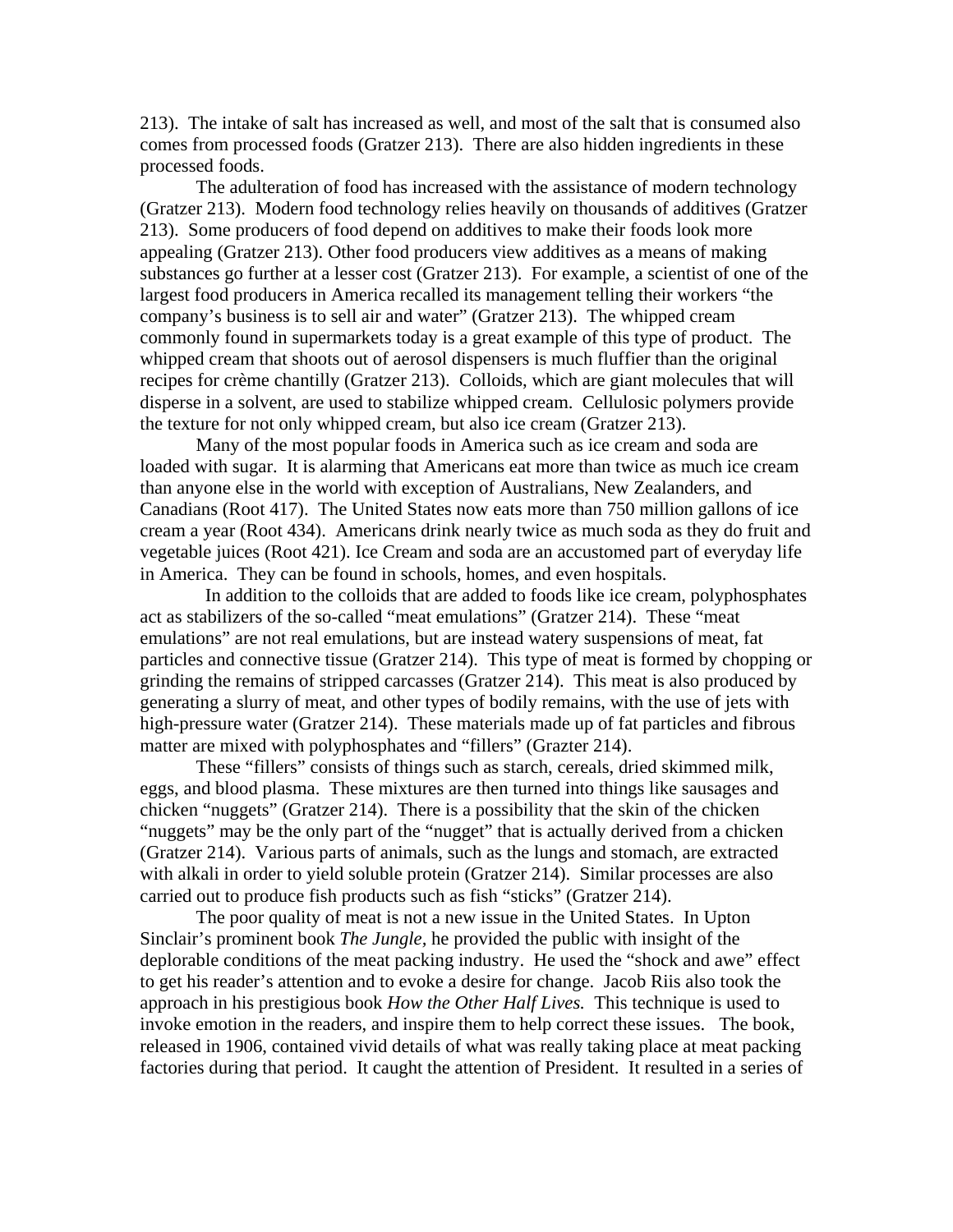events that led to the Food and Drug Administration. Politics play a role in meat regulations today (Nestle 62).

 The producers of meat and poultry use the political system to their own advantage (Nestle 62). They often form relationships with members of Congress and officials in charge of meat regulations (Nestle 62). These producers make significant contributions to both political parties, and they are able to reap the benefits of doing so. When they disagree with polices that they think can potentially hinder their production, they voice their opinion to governments officials who make the necessary adjustments to satisfy them (Nestle 62). Along with meats, such as beef and pork, the quality of the fish being consumed is also an issue. Politics sometimes take priority over the quality of the food being produced and distributed.

 John Harvey Kellogg, who was an American medical doctor, would actively assert that people choose vegetarianism as a healthier alternative to a diet that contains meat. Kellogg is best known for the invention of the corn flakes breakfast cereal along with his brother Will Kellogg. Kellogg is also recognized for his work at the Battle Creek Sanitarium, which was a place dedicated to improving people's health. People there followed a regime of healthy eating and exercise. They were dedicated to doing whatever is took to better their health. Many Americans in today's society need to become more committed to improving their own health.

 It is reported that six of the ten leading causes of death in the United States are connected to diet (Brewster 5). These causes include heart attack, stroke, arteriosclerosis, cancer, cirrhosis of the liver, and diabetes (Brewster 5). These health issues account for about half of all deaths in the United States (Brewster 5). Two-thirds of Americans are reported to be overweight, and about 25% are said to be obese (Gratzer 232). There are major health problems associated with obesity, such as diabetes.

 People who are overweight have an increased risk of getting diabetes. Diabetes is a deadly disease. It involves the failure of the regulatory mechanism (Gratzer 228). Diabetes is treated with insulin injections (Gratzer 228). Type 2 diabetes is more complex and is more common (Gratzer 228). It is a result of the failure of cells in the tissue to respond to insulin (Gratzer 228). Type 2 diabetes is often linked to diet (Gratzer 229). When untreated, diabetes can lead to things like nerve damage, blindness, and even death (Gratzer 229).

 The change in many Americans eating habits contributes to the increased risk of diabetes (Gratzer 229). In earlier times, it was common for most societies to sit down for three meals, and then eat very little, if anything at all, between meals (Gratzer 229). Many Americans today are frequently eating snacks and drinking sugary drinks in between meals (Gratzer 229). A person's pattern of eating is likely established in childhood (Gratzer 229). As a result of the frequent snacking, "the normal sequence of metabolic events, in particular sharp rise in blood insulin after a meal, followed by a decline, breaks down. Instead the insulin is maintained at a high level throughout the day, and metabolic mayhem ensues" (Gratzer 229).

 Many of these health issues are linked to the excessive intake of salt, sugar, and fats (Brewster 6). Most of American's fat intake comes from "separated" oils and fats such as margarine and vegetable oil. Americans today use more margarine and salad and cooking oils than ever before (Brewster 59). The use of sweeteners in Americans diet essentially has negative effects on their overall health. Sweeteners are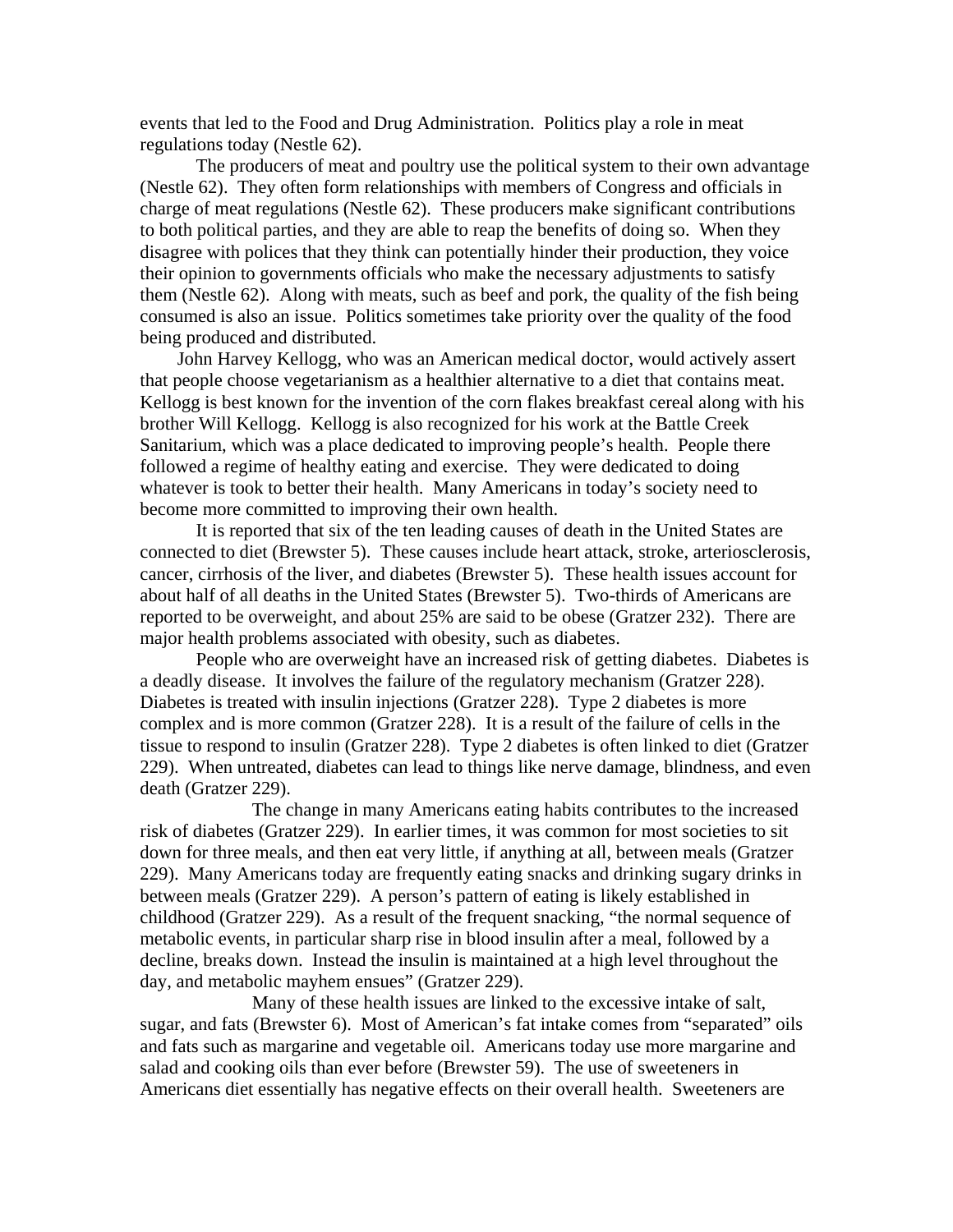simply "empty calories" that can replace more nutritious types of calories (Brewster 47). They also contribute extra calories to the diet, which is a key aspect of obesity (Brewster 48). Some researchers believe that excessive amounts of salt will lead to hypertension (Gratzer 225). Salt, sugar, and fats are the substances that make up most processed foods. Americans need to look for healthier alternatives to processed foods.

 Many Americans realize that they need to improve their eating habits, but they struggle in actually doing so. Some diets can be confusing to the people who are trying to take the necessary actions needed to improve their health (Ford 23). Most involve a list of do's and don'ts that are very difficult to follow. It is important that Americans understand that they do not need to go to complete extremes in order to lose weight. Diets such as the *Atkins Diet* and the *South Breach Diet* can offer some people false hope. Healthy diets are not simply a series of choices; it is a lifestyle that a person must choose to live. Many Americans struggle trying to make the necessary changes in their diet.

 W. Somerset Maugham's short story "The Three Fat Women of Antibes*"* is an entertaining example of the struggles that people can go through with dieting, and how it affects other aspects of their lives. In the story, three very large women try to uphold dietary discipline while fighting their own unhealthy personal desires of food. Their friendships are threatened by the frustration of absenting from particular foods. This process is even more difficult when the people around them are eating the very foods that they desire. They are all very self-conscious of their physique, and worry about how they are viewed by the public, like many Americans today. At the end of the story, the three women forget about their stressful diets and indulge in the foods that they were refraining from. This is often the type of scenario that occurs with Americans who are struggling with their eating habits.

 In order to see an improvement in their diets and the quality of food, America as a whole must change its attitude towards foods and eating habits. There are many steps that need to be taken in order to improve eating habits and reduced the risk of diet-related diseases. There are three general plans that are aimed to increase the prevalence of healthy eating (Institute of Medicine 3). The first way is by "altering the food supply", for example, reducing the fat in milk and cheese (Institute of Medicine 3). The second tactic is by "altering the food acquisition environment", by providing more food choices that help consumers reach their dietary goals (Institute of Medicine 3). The third goal is "altering nutrition education" by sending dietary recommendations through resources such as advertisements and television (Institute of Medicine 4). These changes could help make changing eating habits more accomplishable and less stressful for Americans.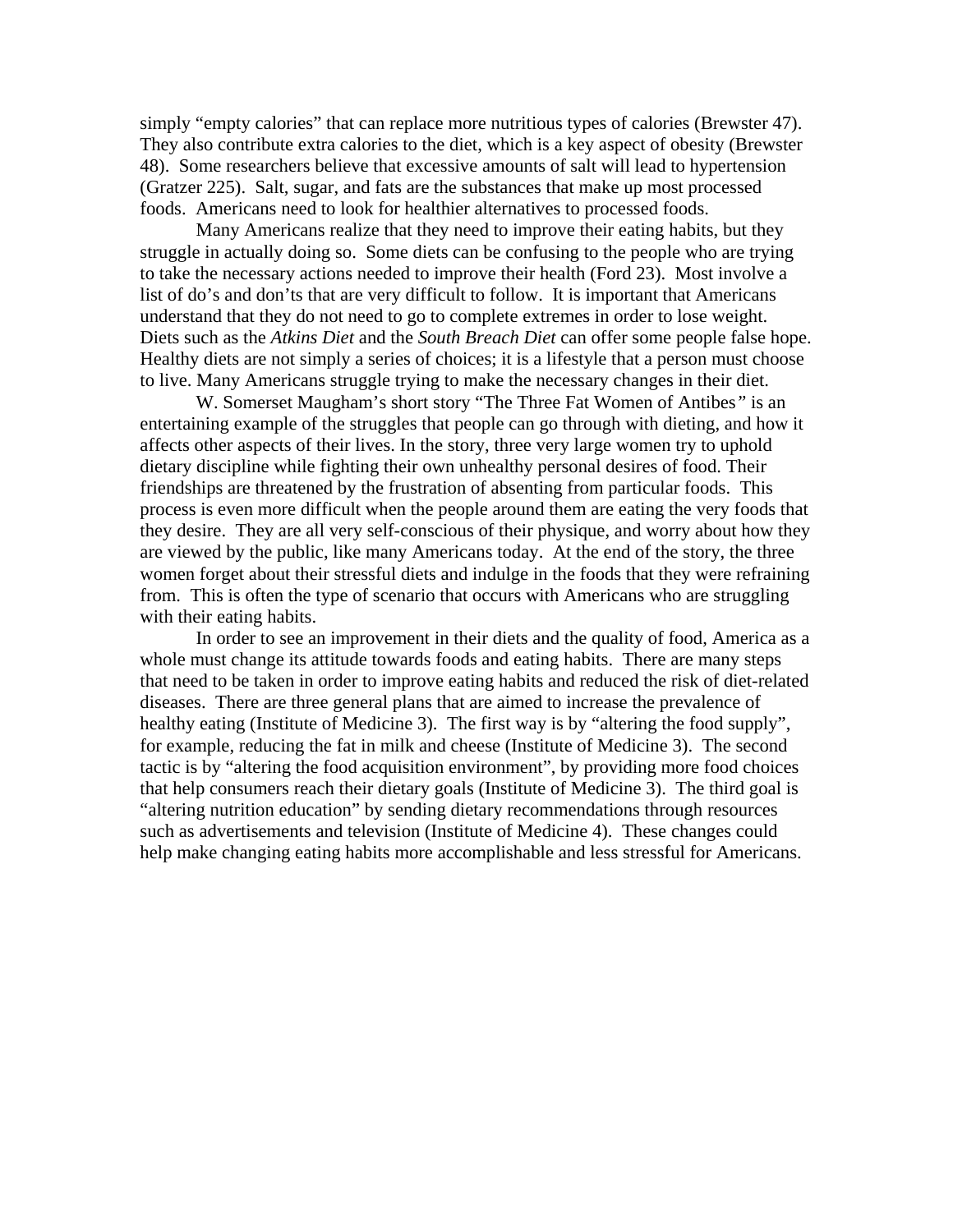## **Works Cited**

| Brewster, Letitia. The Changing Ameican Diet. Washington, D.C.: The Center for     |
|------------------------------------------------------------------------------------|
| Science in the Public Interest, 1978.                                              |
| Brownlee, Ashley. Personal Interview. 1 Dec. 2006.                                 |
| Ford, Brian. The Future of Food. New York: Thames & Hudson,                        |
| 2000.                                                                              |
| Gratzer, Walter. Terrors of the Table. New York: Oxford                            |
| University Press, 2005.                                                            |
| Institute of Medicine. Improving America's Diet and Health.                        |
| Washington, D.C.: National Academy Press, 1991.                                    |
| Maugham, W. Somerset. "The Three Fat Women of Antibes,"                            |
| Collected Short Stories, Vol. 1. New York: Penguin Books,                          |
| 1952.                                                                              |
| Nestle, Marion. Safe Food. Los Angeles: University of                              |
| California Press, 2003.                                                            |
| Ritzer, George. The McDonaldization of Society. London: Pine                       |
| Forge Press, 2004.                                                                 |
| Root, Waverly and Richard De Rochemont, Eating in America: A History. Hopewell NJ: |
| The Ecco Press, 1995.                                                              |
|                                                                                    |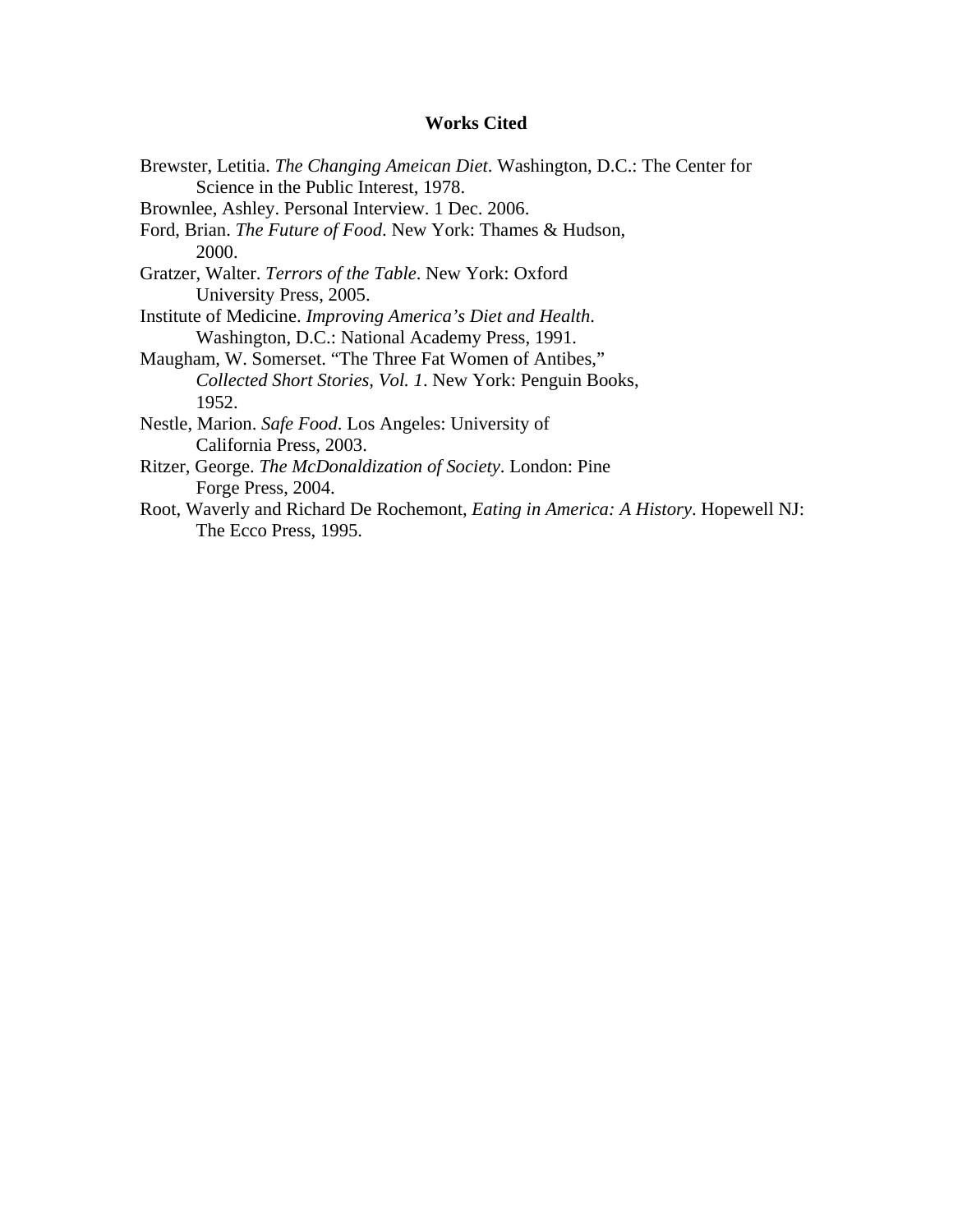#### **Aspartame** *– Are you informed?*  Lauren McManus

Aspartame is everywhere. Sold under the brand names Nutra-Sweet, Equal, Spoonful, and Equal-Measure, it is a low-calorie sugar substitute used in more than one hundred countries around the world (Mercola 27). In a country where the war against obesity is omnipresent and being slender is prized, consumers are demanding low calorie alternatives to their favorite foods. As a consequence, the use of aspartame in food, drink, and as the tabletop sweetener of choice has burgeoned. While it is clear that the diet industry as a whole has grown exponentially in response to this war on obesity, there is, at the same time, a war waging against what many feel is an industry that is choosing profits over health and well being. These consumer advocates have positioned themselves as watchdogs whose goal is to protect citizens from what they perceive to be a dangerous low-calorie substitute. It is their position that the Food and Drug Administration (FDA), the agency responsible for regulating food additives in the marketplace, is, at best, not doing its job sufficiently. At worst, there are claims of complicit collusion. As the tenets of each of these camps stand in strong opposition, a resolution seems very far off. Should the government step in and take aspartame off the shelves and the decision out of the hands of the consumer or should the consumer be allowed to make an informed decision and choose whether or not they want to continue using aspartame?

The FDA defines food additive as:

"…any substance the intended use of which results or may reasonably be expected to result, directly or indirectly, in its becoming a component or otherwise affecting the characteristics of any food (including any substance intended for use in producing, manufacturing, packing, processing, preparing, treating, packaging, transporting, or holding food; and including any source of radiation intended for any such use…" ("FDA").

Given this definition, every ingredient on a food label could be considered a food additive. To clarify further, the FDA has divided the group into two categories: direct (intentional) and indirect (incidental) additives. Included under direct additives are flavorings, texturizing agents, thickeners and sweeteners, both natural and artificial. A nonnutritive sweetener refers to a sweetener that contributes significantly less calories to the food than sugars would (Gebo 28). Aspartame, therefore, is classified as a direct, nonnutritive sweetener.

Aspartame was born in 1965 as a result of an inadvertent taste test. Mr. James Schlatter, a chemist for G.D. Searle Pharmaceutical Company, was working on a treatment for gastric ulcers. He was mixing aspartic acid and phenylalanine, two naturally occurring amino acids that comprise the building blocks of protein. It should be noted, however, that aspartame is not a protein. Its chemical make up differs from protein in that, when digested, aspartame breaks down into aspartic acid, phenylalanine and methanol. All three can be found in naturally occurring in foods such as milk, fruits and vegetables (Gilbert). When a small amount of the compound got on Mr. Schlatter's hand,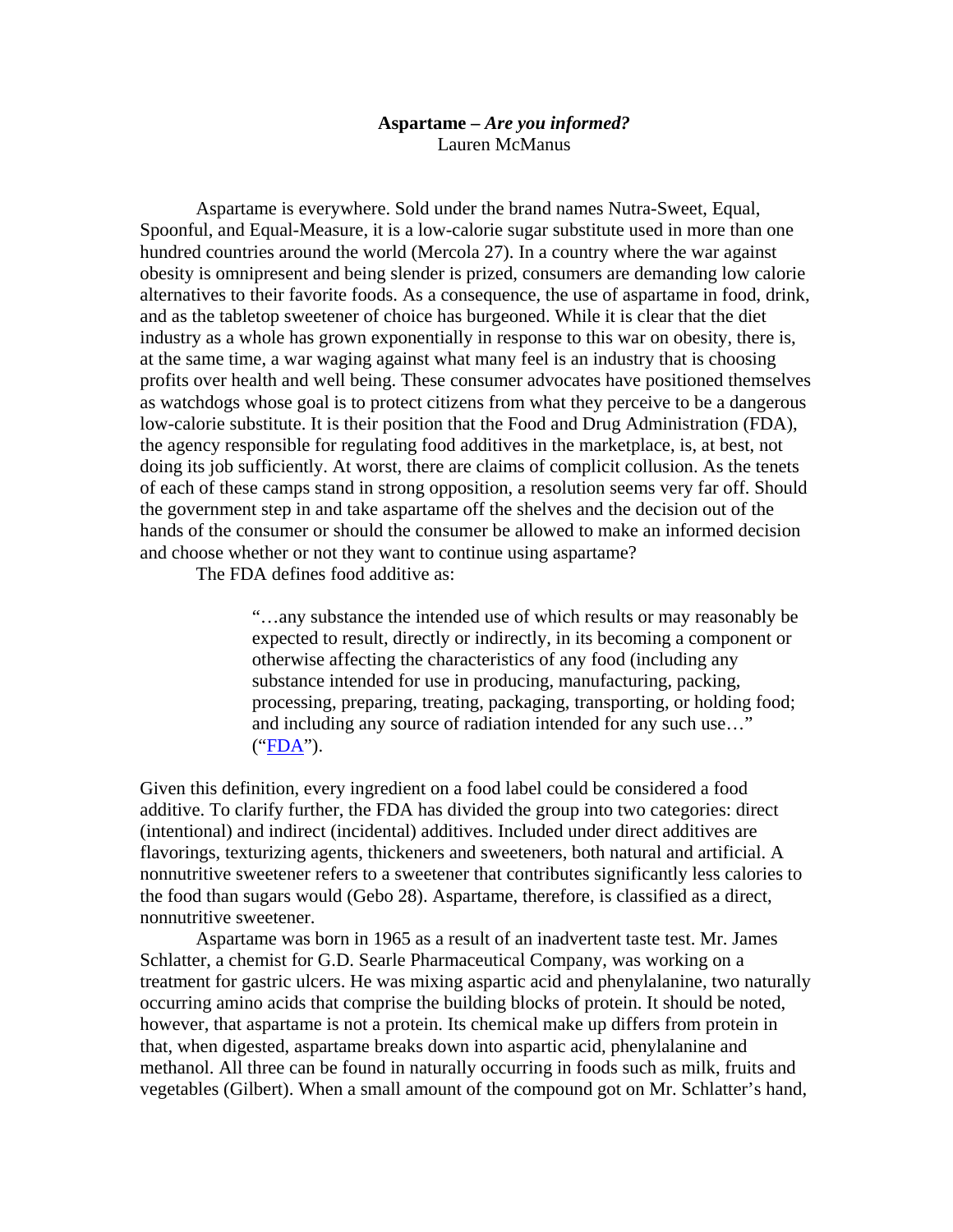and he licked his fingers in preparing to pick up a piece of weighing paper, he became aware of an intense sweetness in the creation that he was working on (Jacobs). "I licked my finger and it tasted good," he later recalled (Null). His amino acid combination lost its spot in the world of ulcer treatments (Mercola 38), but found new favor as a low calorie sweetener, more than 200 times the sweetness of table sugar. In 1973, Searle filed a petition to have aspartame approved as a food additive. It would take another eight years before the FDA put its final stamp of approval on it, allowing Searle to enter a growing market (Mercola).

Approval of aspartame was met with opposition, not just from mainstream activists, but also from medical professionals. Searle's research was tainted with accusations of "sloppy" work and collusion (Mercola). Martha Stone, professor at Colorado State University, Nutrition Advisor, and an advocate for aspartame is quoted as saying "Aspartame was the most studied additive ever approved by the Food and Drug Administration." It is her position that aspartame would not have gotten to the consumer level if it caused problems in humans (Stone). The question that needs to be asked is, does she equate "most studied" with safe, especially in light of the questionable results many of these studies produced. In 1969, Dr. Harry Waisman fed milk mixed with aspartame to monkeys. After three hundred days on the milk/aspartame combination, one of the monkeys died. Five of the remaining six suffered from grand mal seizures, yet Searle deleted this negative information when they submitted their evidence (supporting the safety of aspartame) to the FDA (Mercola). In 1971, two men, medical researchers and practicing physicians conducted studies of their own with onerous results. The study came from John W. Olney, M.D., a neuroscience researcher and Professor of Psychiatry at Washington University, and James Turner, a consumer attorney and founder of the Center for Study of Responsive Law (Mercola). Dr. Olney's study found aspartame to be responsible for brain damage in mice; specifically, it caused "holes in the brains of mice" (Mercola). Based on Dr. Olney's findings of the toxic effects aspartame had on the brain, the two men objected to its use in foods. Asserting that the damage caused by aspartame could also result in mental retardation, they were vanguards in the battle to remove the product from the shelves. Searle maintained their position that these studies raised "no health problems," and they failed to tell the FDA about the findings until after they were granted their approvals (Mercola). Olney and Turner persisted in their fight to have the product pulled from the shelves, and eventually they won a hearing before a Public Board of Inquiry, composed of three mutually acceptable scientists (two MDs and one PhD). In 1980, both sides presented their case before the task force. As a result of these hearings, the Public Board of Inquiry issued a statement that recommended taking aspartame off the market pending further testing (Mercola). The indictment was not strong enough to stop the process; instead, a second panel was formed. Five members of the Commissioner's Team of Scientists reviewed the information and voted three to two to ban it. At this point a sixth member was added to the team, resulting in a deadlock. Dr. Jacqueline Verrett, PhD, a toxicologist on the team, stated "Safety questions remain unanswered." In April 1981 aspartame was first approved for use in dry foods. In 1983 additional approval was given for use in diet soft drinks. Dr. Arthur Hayes was the Commissioner of the FDA at the time these approvals were passed. One month later, he resigned his position with the FDA and began working for Searle's advertising agency, Burson-Marsteller as their senior medical advisor (Turner). A recent attempt to interview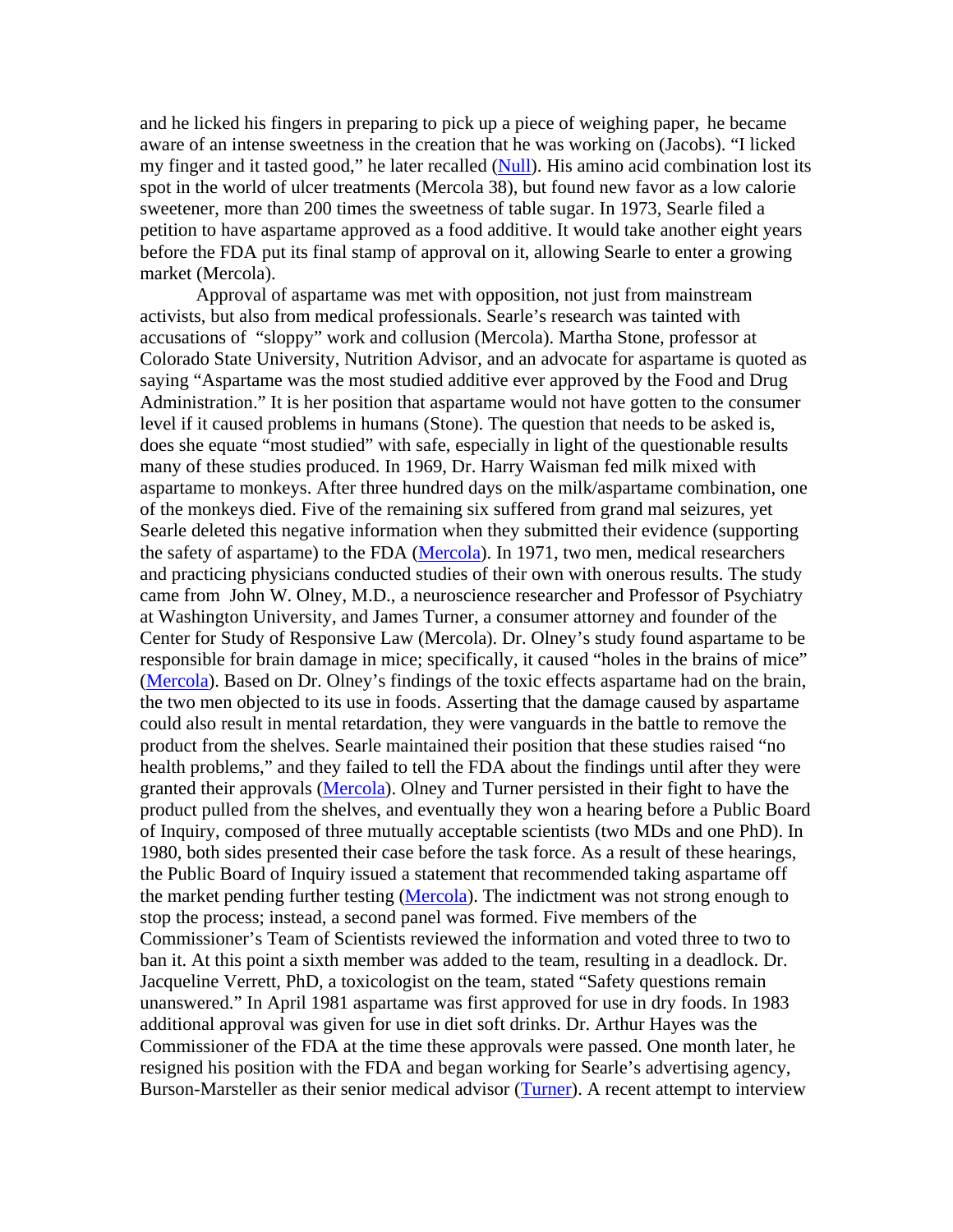a representative from the FDA resulted in a dead end when she would not commit to answering any questions on aspartame. Instead, she insisted that an "application" for information be submitted in accordance with the Freedom of Information Act. She stated that a fee would be applied, and that it could be sizable. A second attempt was more successful. Ms. Londell from the Office of Food Additive Safety, Center for Food Safety and Applied Nutrition stated that complaints on aspartame outnumber any other complaints for her department. In fact, since 1988, 80 percent of all complaints to the FDA about food additives had to do with products containing aspartame (Mercola*,* 37). Despite the high number of complaints concentrated in this one area, Ms. Londell stated that it would be far too cost prohibitive to follow up on each one. In order for a case to warrant follow-up, they must be able to substantiate their complaint with scientific evidence. She was unable to clarify what that evidence would entail.

Senator Howard Metzenbaum, (D Ohio, 1974-1996) was sitting on the Senate Committee on Labor and Human Resources in February of 1986 when he wrote a letter to the chair of the committee, Senator Orrin Hatch (R Utah, since 1977). (see attached, Appendix A) It was clear that this was not the Senator's first letter to the committee, and that he felt the committee was ignoring the evidence that he had submitted.

#### *I am at a loss to comprehend the thrust of your recent letters on my request for*

 *hearings on the safety concerns raised in the scientific community regarding NutraSweet. When I sent you a 110-page report on February 6 on the failure of the U.S. Attorney to hold a grand jury investigation, you replied the same day that there were no health issues raised. You then asked that I share with you all information raising safety issues. Orrin, the report I sent you included a summary of current health concerns raised by nine different scientists. My report contained all the relevant references to medical journals and other citations. Now you have sent me another letter, dated February 18, in which you again request evidence.* 

Senator Metzenbaum was never given the opportunity to present his finding to a review committee. Senator Metzenbaum cites Dr. Olney's studies, as well as the studies of Dr. Richard Wurtman, Director of Clinical Research at M.I.T, Dr. William Pardridge, U.C.L.A. School of Medicine and Dr. Adrian Gross, a former FDA Toxicologist and member of the FDA Investigative Task Force. The common thread through all of these studies is the negative effect aspartame has on brain function and development. He also cited from letters published in the Annals of Internal Medicine and the American Journal of Psychiatry linking the use of this food additive to skin lesions and severe headaches caused "by chemical interactions with an anti-depressant drug, an M.A.O. inhibitor." Despite these findings, Senator Metzenbaum expressed a frustration and concern over the committee's disregard for the safety concerns that could be "potentially jeopardizing the health and safety of over 100 million Americans who are ingesting NutraSweet in everything from soft drinks to pudding to children's cold remedies." Senator Metzenbaum was never given the opportunity to present his finding to a review committee ("Senator Metzenbaum to Senator Hatch").

#### **Aspartame and Phenylketonuria (PKU)**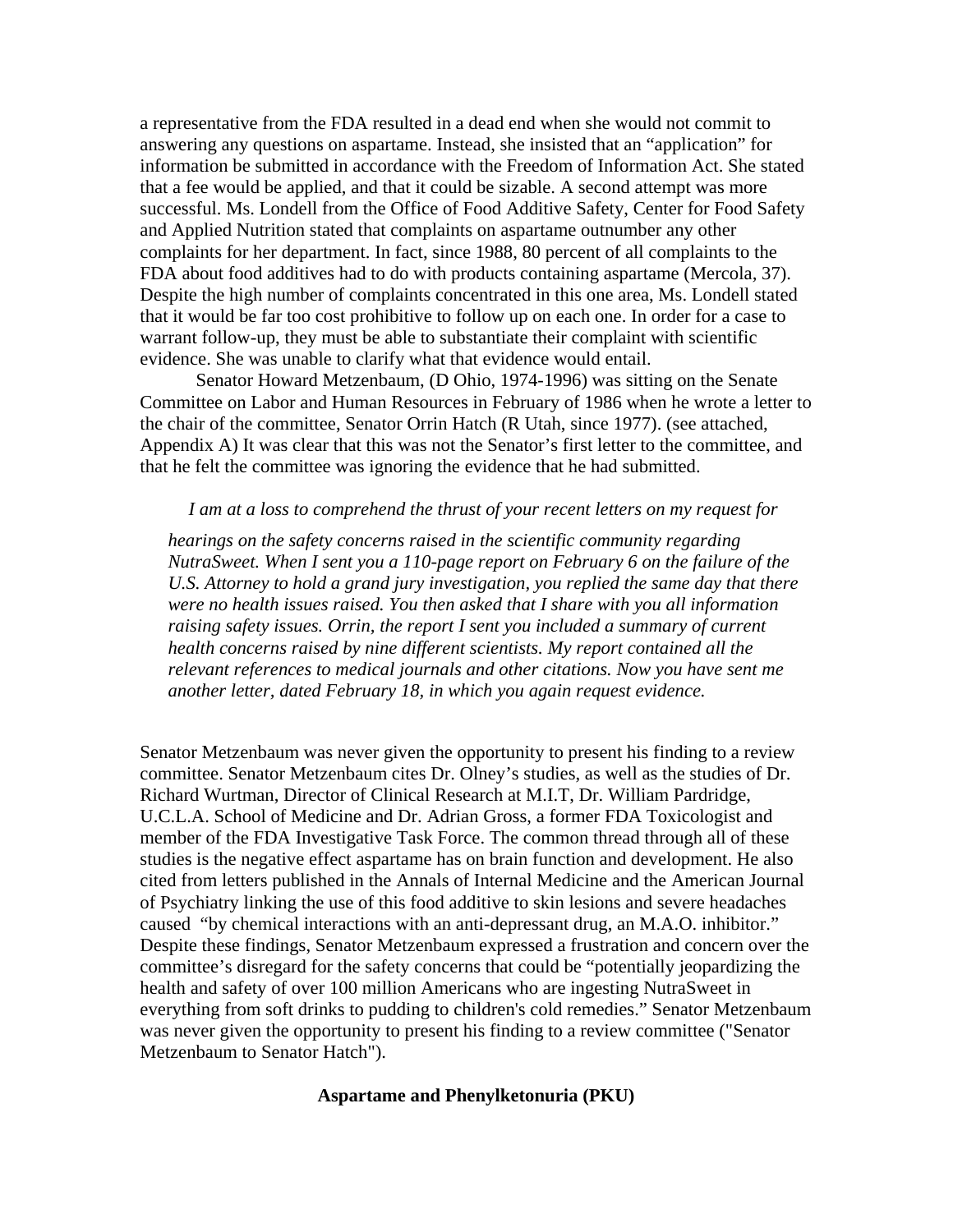There are specific areas of concern over the use of aspartame. One concern held in common by both advocate organizations and the FDA is that of the use of the additive by those with Phenylketonuria (PKU). PKU is a rare inherited disease that prevents phenylalanine from being properly metabolized. Because of this, it can accumulate in the body, thus causing serious health problems including brain damage and mental retardation. In the U.S., about one baby in 15,000 babies is born with PKU. They need to be placed on a special diet severely restricting phenylalanine from their diet from birth to adolescence or after. Pregnant women with PKU must also remain on this diet throughout the pregnancy, even if they have been asymptomatic for years ("Aspartame Myths: Phenylketonuria"). The amount of phenylalanine in aspartame is low as compared to other commonly consumed foods. For example, 100 grams of chicken (approximately 3.5 ounces) has a whopping 960 mg of phenylalanine, one whole egg, 320 mgs, compared to 74 found in 250 ml (eight ounces) of aspartame-sweetened cola (see chart, Appendix B) ("Aspartame and Phenylketonuria (PKU)"). However, it still must be vigilantly avoided by these segments of the population. Aspartame-containing foods are required to be labeled with the caution, "Phenylketonurics: Contains Phenylalanine" in the U.S. This warning was part of the initial prerequisite placed on Searle back in the 1960s, and was met with no resistant on the part of the pharmaceutical company (Null).

Other Areas of Concern

**Other areas of concern, however, are not so free of controversy and conflict. On one side of the debate, the FDA and the makers of products sweetened by aspartame cite extensive studies that have ruled out any health hazard with "moderate use" of the product. While it is easy to find health and science professionals support this stance, it is just as easy to find professionals passionate about their belief that this food additive is detrimental to the health of the consumer ("FREQUENTLY ASKED QUESTIONS").** 

Aspartame and Pregnancy

 Many pregnant women have questions about the use of products containing aspartame during their pregnancy. According to the findings of the Aspartame Information Service, provided by Ajinomoto Food Ingredients LLC, a producer of aspartame, aspartame is safe to use during pregnancy, for both the woman and her developing baby. They cite the Council on Scientific Affairs of the American Medical Association, the American Academy of Pediatrics Committee on Nutrition and the American Dietetic Association as their sources. It is their position that pregnant women do not need to be concerned about the components in aspartame, as these components are also found in other foods that are eaten everyday during pregnancy. The opinions of what is safe, however, vary widely. Alison Gamble, an author and Nutritionist at Highland Park Hospital in Illinois is of the opinion that there is no harm "to pregnant women as long as it is taken in moderation (no more than one diet soft drink per day)" (Gamble). In contrast, The Middlesex-London Health Unit in Ontario, Canada and the Ottawa-Carleton Health Department in Canada both state "It is safe to consume moderate amounts of aspartame during your pregnancy." They define "moderate" as amounts up to "approximately sixteen 355 ml (ten ounce) cans of diet pop per day" ("Caffeine, Herbal Teas and Aspartame During Pregnancy & Breastfeeding"). Merck, a global research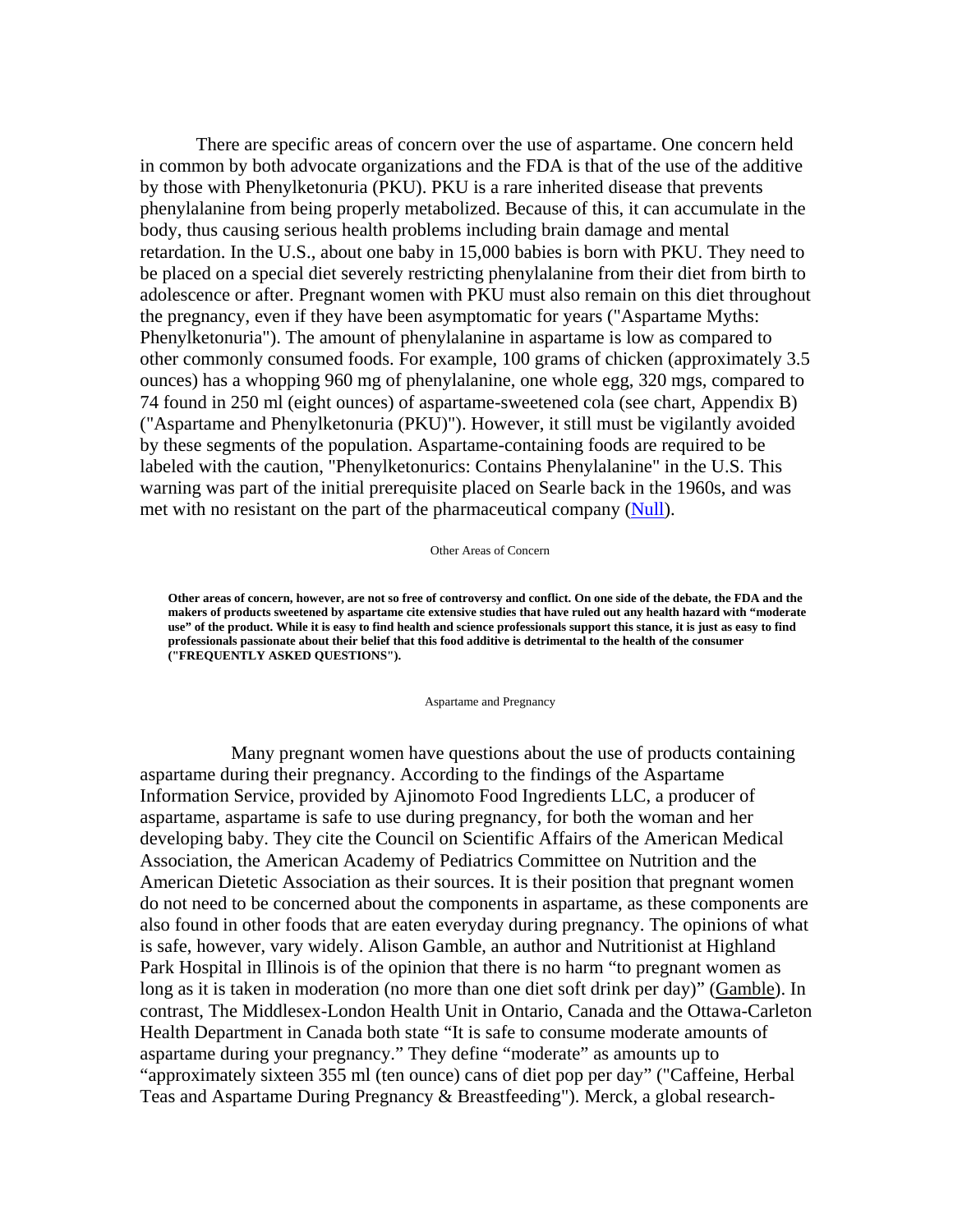driven pharmaceutical company falls right in the middle, cautioning that 1-liter (approximately one quart) is the limit for pregnant women. More confusing are the varied opinions of whether or not, and to what degree, aspartame crosses the placenta. While Merck states that, not only does phenylalanine cross the placenta, it is concentrated in the fetus. They warn that toxic levels may cause mental retardation ("Drugs in Pregnancy"). Other sources state that, while some of the breakdown products may cross the placenta, the amount is insignificant and therefore safe (Gilbert). The National Institute for Health supports this stance, concluding "under foreseeable conditions of use, aspartame poses no risk for use in pregnancy" (Sturtevant).

 In stark contrast is the position taken by Dr. Russell Blaylock, a neuroscientist who discusses this at length in his book, *Excitotoxins.* He is of the position that the concern over the consumption of aspartame is not limited to obvious birth defects, but also changes or damage to certain areas of the brain that are involved in complex learning. These symptoms might not be seen at all until after the child reaches puberty ("Aspartame / NutraSweet Dangers in Pregnancy"). William M. Pardridge, a Professor of Medicine at the University of California and a practicing endocrinologist has been doing extensive studies researching the blood-brain barrier transport of phenylalanine and other substances for many years. He is adamant that all foods and beverages containing aspartame should be avoided during pregnancy. William M. Pardridge, a Professor of Medicine at the University of California and a practicing endocrinologist, whose work was cited by Senator Metzenbaum in his letter to Senator Orrin Hatch, has been doing extensive studies researching the blood-brain barrier transport of phenylalanine and other substances for many years ("Aspartame / NutraSweet Dangers in Pregnancy"). He is adamant that all foods and beverages containing aspartame should be avoided during pregnancy. While he admits that the effects from ingestion during pregnancy are difficult to determine because of a lack of adequate studies, he is also convinced that, as Dr. Blalock stated, many of the adverse effects on the fetus would not be seen until after the child reaches puberty ("Aspartame / NutraSweet Dangers in Pregnancy").

Dr. Louis J. Elsas, II, M.D., Director of the Division of Medical Genetics, Professor of Pediatric Medicine at Emory and practicing pediatrician is extremely concerned over the effects of aspartame on the developing fetus. He pointed out that a mother who is supplying the fetus with all of its nutrients could easily consume up to 35 milligrams of aspartame per kilo of her body weight per day. In his opinion, the placenta will concentrate her blood level of phenylalanine two fold, so that the fetal blood circulation to her in-utero baby will increase exponentially. The fetal brain, then, will increase further that concentration into the brain cells two to four fold more. Simply put, the developing fetus will accumulate neuro-toxic levels.

#### **Aspartame and Weight loss**

According to the FDA, aspartame is a useful tool in the fight against obesity. A quote from Adam Drewnoski, Ph.D., director of nutritional science at the University of Washington states, "Anything that can help people cut back on [excess] calories is good." They go on to cite credible experts in the field, such as the American Heart Association and the American Diabetes Association, as sanctioning its use for that purpose and as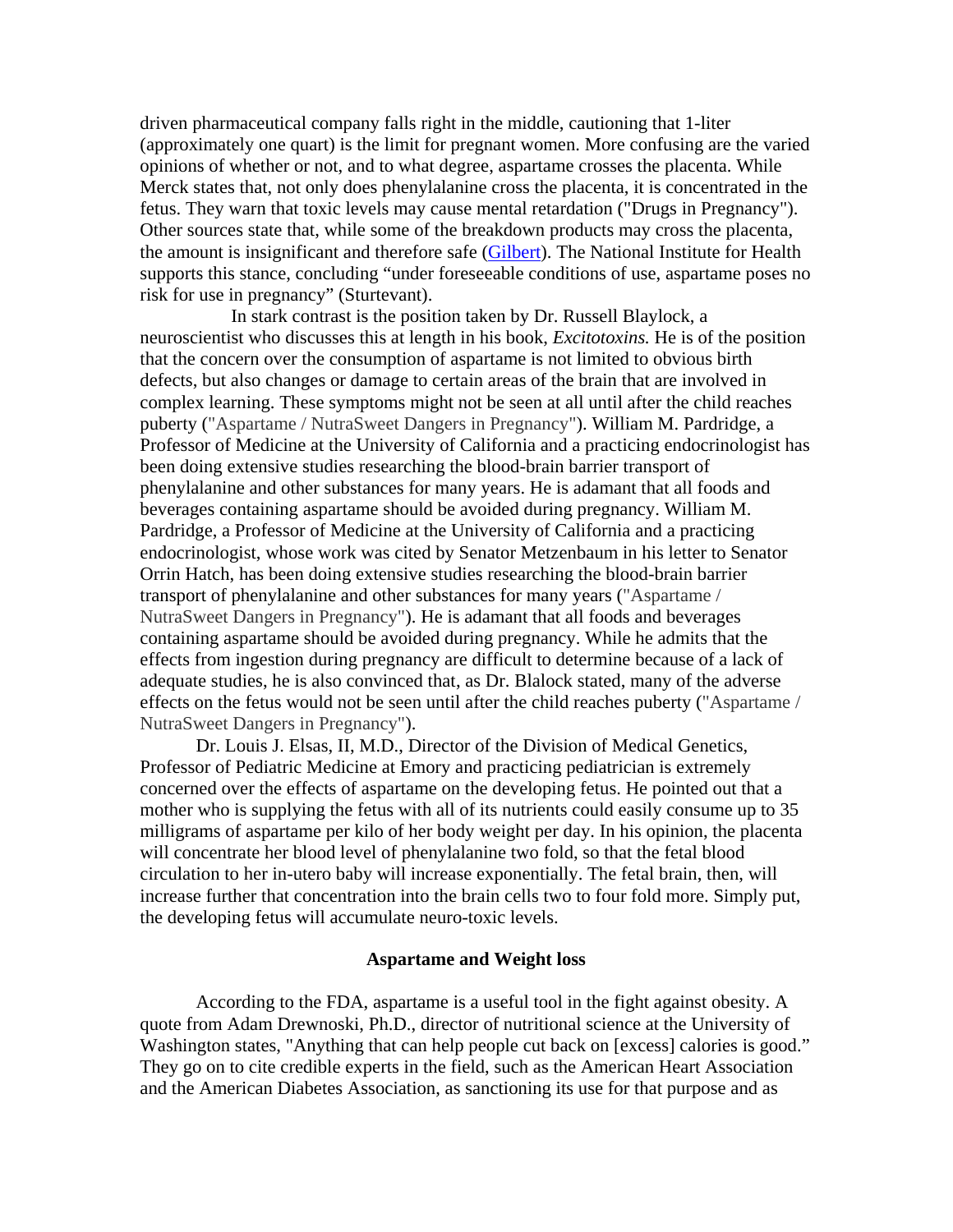standing by in support of its safety ("FDA"). Further support from *Nutrition Bulletin*, an industry periodical published in England, which claims it can demonstrates positive results in its evaluation on many studies involving aspartame and weight control. Americans drink inordinate amounts of soft drinks annually; but the soft drink itself is not only what is consumed, it is what is in the soft drinks that consumers are obsessed with – *sugar!* Therefore, researchers from the *Nutrition Bulletin* determined that, by replacing sugar-sweetened beverages with beverages sweetened with aspartame, consumers could significantly reduce their caloric intake and weight. They went on to state the obvious; "There was also a close correlation between the number of calories saved and the weight loss achieved" ("New Study Shows Aspartame Helps to Reduce Calorie Intake"). This position is supported by the Calorie Control Council, a non-profit organization that defines itself as seeking to "provide an objective channel of scientific-based communications about low-calorie foods and beverages, to assure that scientific and consumer research and information are made available to all interested parties." The information, however, is disseminated through a website called "aspartame.org" ("Aspartame Information Center Index"). There are many others in the field that would wish to discredit this information. Dr. Joseph Mercola, a board-certified osteopathic physician and surgeon, writes in his book *Sweet Deception* that research shows aspartame may actually *cause* weight gain. He explains that the amino acids that make up the bulk of aspartame rapidly stimulate the release of insulin and leptin. One of the jobs of these hormones is to signal the body to store fat. They can also lower the body's level of serotonin, a hormone that signals the body when satiation has occurred. This can increase carbohydrate cravings and cause weight gain (Mercola 61-62). In fact, Dr. Mercola goes on to address a study done at Purdue University which found that lab animals that were given diet soda sought out higher calorie foods than the rats that were fed drinks sweetened with sucrose and fructose sweeteners. According to Leslies Beck, one of Canada's leading nutritionists, "Your taste buds may be temporarily satisfied by the sweet taste of a diet pop, but your brain isn't fooled, and it still wants to make up for the calories later on" (Mercola 62).

#### **Aspartame and Children, Adolescents and Young Adults**

Aspartame information web sites, the FDA and the movement to remove aspartame from the shelves, and the diets of children all agree on just one thing: "Because of their smaller size, children consume proportionately larger amounts of all food ingredients than do adults in relation to their body weight" ("Frequently Asked Questions About the Use of Aspartame in Low-Calorie Foods and Beverages"). After that the opinions and "findings" of various studies diverge. According to proponents of aspartame, scientific studies that were done at major institutions, medical schools and universities, including the National Institute of Mental Health, Yale University Medical School and Vanderbilt University Medical School failed to reproduce any behavioral changes related to aspartame consumption. The results of these studies were compiled after the children were observed while given high doses of aspartame in food and drink. The indications were that aspartame does not cause behavior changes in children, including children who were previously labeled as "hyperactive" or with attention deficit disorder (ADD) ("Frequently Asked Questions About the Use of Aspartame in Low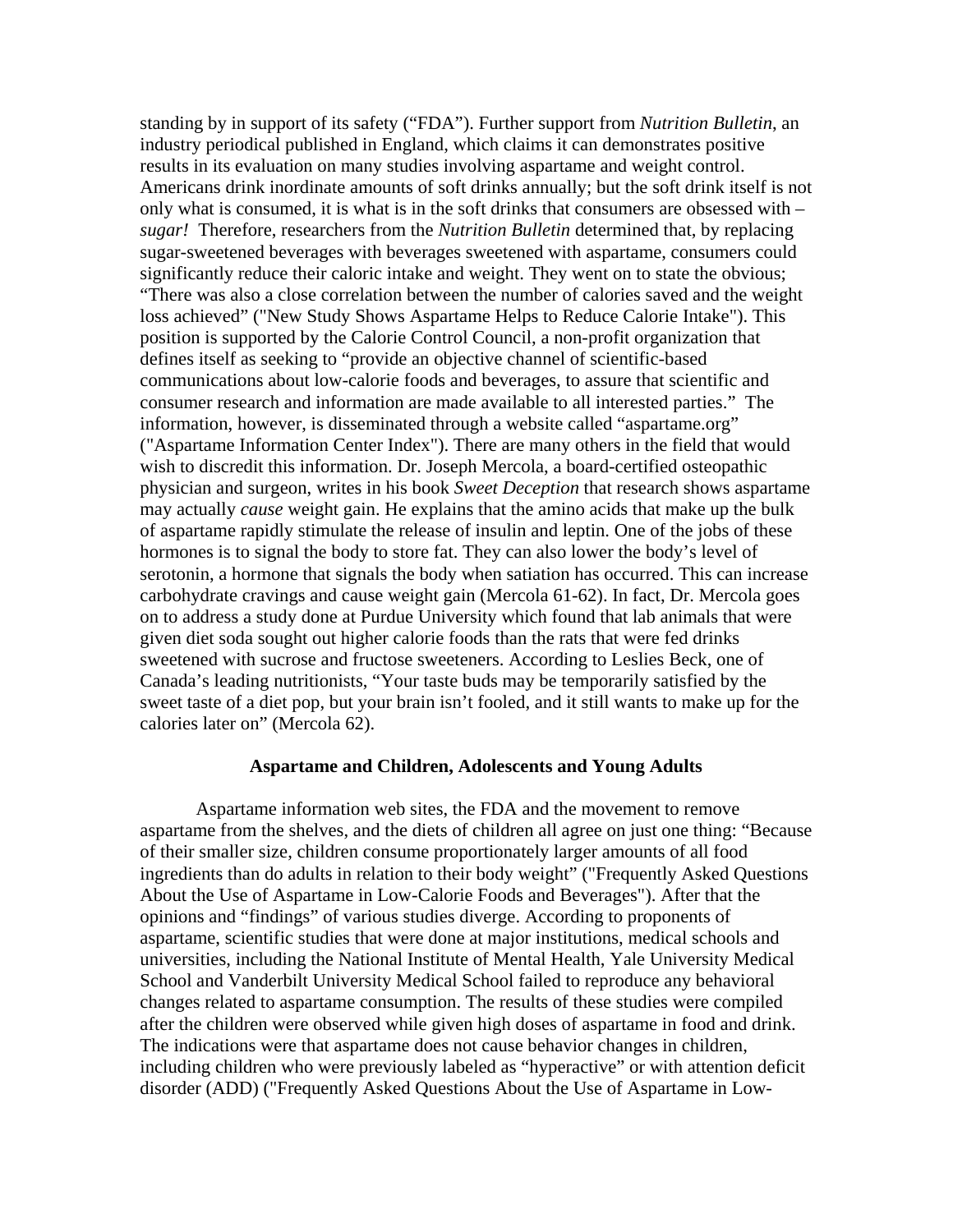Calorie Foods and Beverages"). In fact, the FDA's broad stroke coverage of the topic covers all food additives. When asked, "Do additives cause childhood hyperactivity?" the FDA's reply was, "No. Although this hypothesis was popularized in the 1970's, wellcontrolled studies conducted since then have produced no evidence that food additives cause hyperactivity or learning disabilities in children" ("Food Ingredients & Colors").

The publishers of *The New England Journal of Medicine* maintain the web site, *Journal Watch*, providing a compilation of articles from other professional journals. From a February 1994 article submitted by *Pediatric Medicine and Nutrition,* their position was clear: Sugar and Aspartame do not affect child behavior or cognitive abilities ("Pediatric Medicine and Nutrition"). There is no surprise that the other side of the panel is in strong disagreement on this point. H.J. Robers, M.D., a physician on staff at St. Mary's Hospital and Good Samaritan Hospital in West Palm Beach, Florida and Director of the Palm Beach Institute for Medical Research writes,

> I have observed severe intellectual deterioration associated with the use of aspartame products. It was usually manifest as great difficulty in reading and writing, obvious problems with memory and grossly impaired orientation to time, place and person (Martini).

Barbara Metzler, a mother and a teacher, told her story of aspartame and the effect it had on her daughter. At 18 years of age, this bright young woman excelled in school enough to compete against more than one million students from the entire United States and win a Telluride Association Scholarship to college, as well as other academic scholarships that paid her tuition and board in full. Her bright future began to spiral downhill when she began having epileptic type seizures, severe depression and cognitive problems. Medical specialists in Boston found out that she had been drinking one can of diet soda a day for a period of one year. They determined this to be the cause of her problems. When she eliminated all aspartame from her diet, she experienced a complete recovery, and went on to complete her masters degree and now has a demanding career as a computer programmer and financial analyst. One clinical neurophysiologist who examined and tested her said about aspartame,

> We are wondering whether, in fact, this substance may be capable of having a subtle effect on cognitive functioning that people may not necessarily be aware of. Think of the implications, for example, on an average college student who starts consuming a liter of this stuff during examination period and how it may, in fact, be interfering with his concentration and attention skills (Martini).

#### **Aspartame and the Elderly**

 Aspartame studies in the elderly population are rare. One pilot study cited by the Department of Age and Aging in England found that they were unable to compare their findings with any others because no other data could be found. Their study compared the effects of phenylalanine concentrations between the young and the elderly. After administering weight-corrected doses of aspartame, it was noted that blood levels remained significantly higher for a longer period of time in the healthy elderly volunteers. They felt that the cause for this was directly related to deteriorating liver function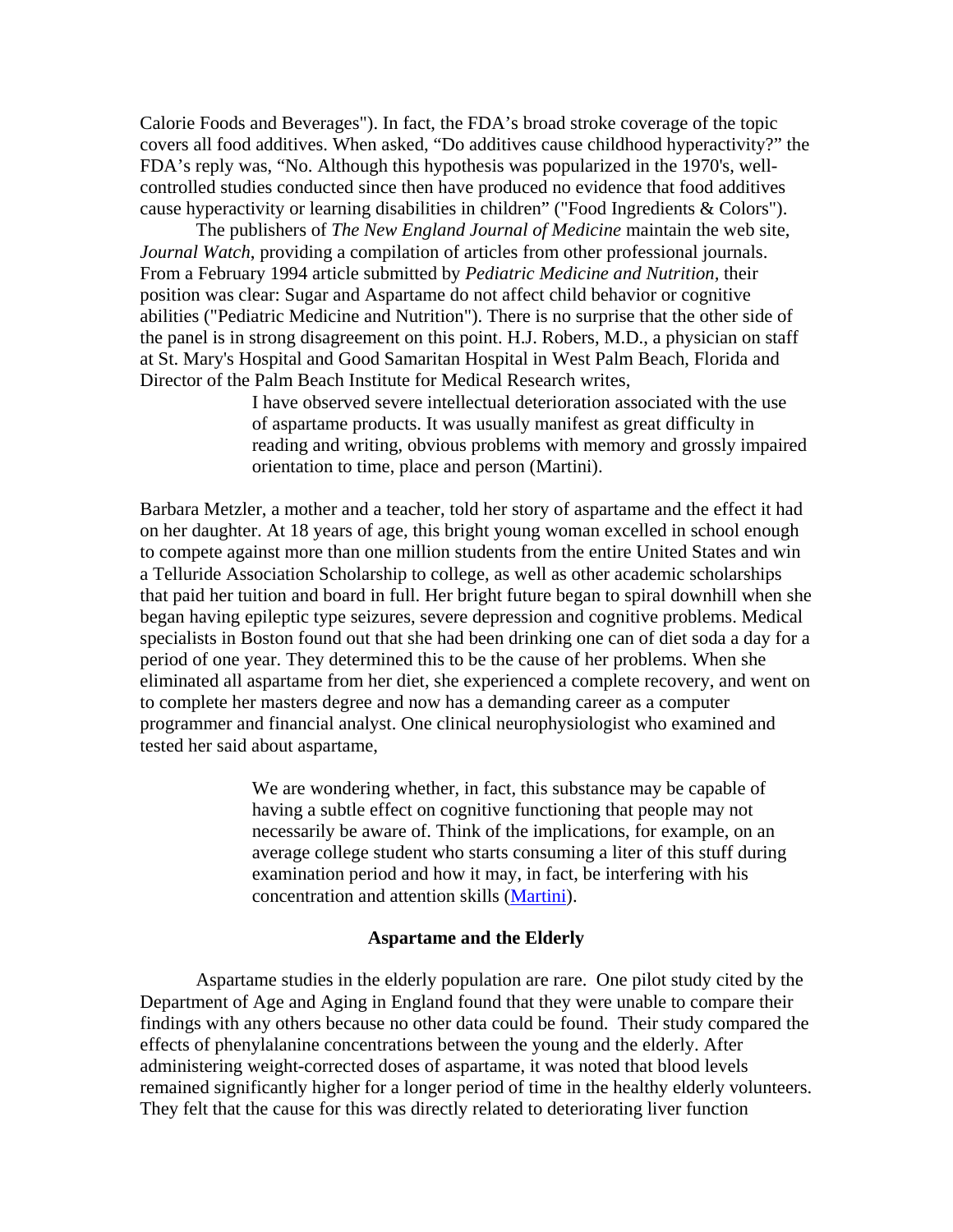associated with normal aging processes (Puthrasingam). As the Nation's population ages, and people who were reared on diet foods and soft drinks take their choices into their senior years, this finding should, at the very least, warrant further studies and investigation.

#### **Conclusion**

It is said that there are not *two* sides to every story, but *three* – his side, her side and the truth, which lies somewhere in the middle. This has application here. As the consumer weeds through all of the information out there, trying to make sense of reputable studies that contradict each other in their results, he or she is called on to make an "informed decision" on whether or not to use this alternative to sugar. Even more compelling is whether these products should be given to children or even allowed in our schools. To some, the only thing more frightening than making a bad decision is giving power over to the government to make the decision for them. It is a tough call, but one that every person out there must consider, educate themselves on and make. And, for right now, the decision is ours to make.

#### **Appendix A**

Letter from Senator Howard Metzenbaum of the Senate Committee on Labor and Human Resources to Senator Orrin Hatch, the Chairman of the Senate Committee on Labor and Human Resources February 25, 1986

Dear Orrin:

I am at a loss to comprehend the thrust of your recent letters on my request for hearings on the safety concerns raised in the scientific community regarding NutraSweet. When I sent you a 110 page report on February 6 on the failure of the U.S. Attorney to hold a grand jury investigation, you replied the same day that there were no health issues raised. You then asked that I share with you all information raising safety issues. Orrin, the report I sent you included a summary of current health concerns raised by nine different scientists. My report contained all the relevant references to medical journals and other citations. Now you have sent me another letter, dated February 18, in which you again request evidence.

As you know, I met last Thursday with Dr. Roger Coulombe of Utah State University. You also had a conversation with Dr. Coulombe, as did your staff. Dr. Coulombe has informed both of us that his study of NutraSweet's effects on brain chemistry contains new and significant data. All of the 12 mice tested showed brain chemistry changes after ingesting NutraSweet. Four other mice received no NutraSweet and showed no brain chemistry changes. Dr. Coulombe also informed us that the issues raised in his study were not tested prior to NutraSweet's approval. So, the FDA never reviewed this research prior to approving NutraSweet. It is critical to note that some of the lab animals which had reactions to NutraSweet were fed doses at levels currently being consumed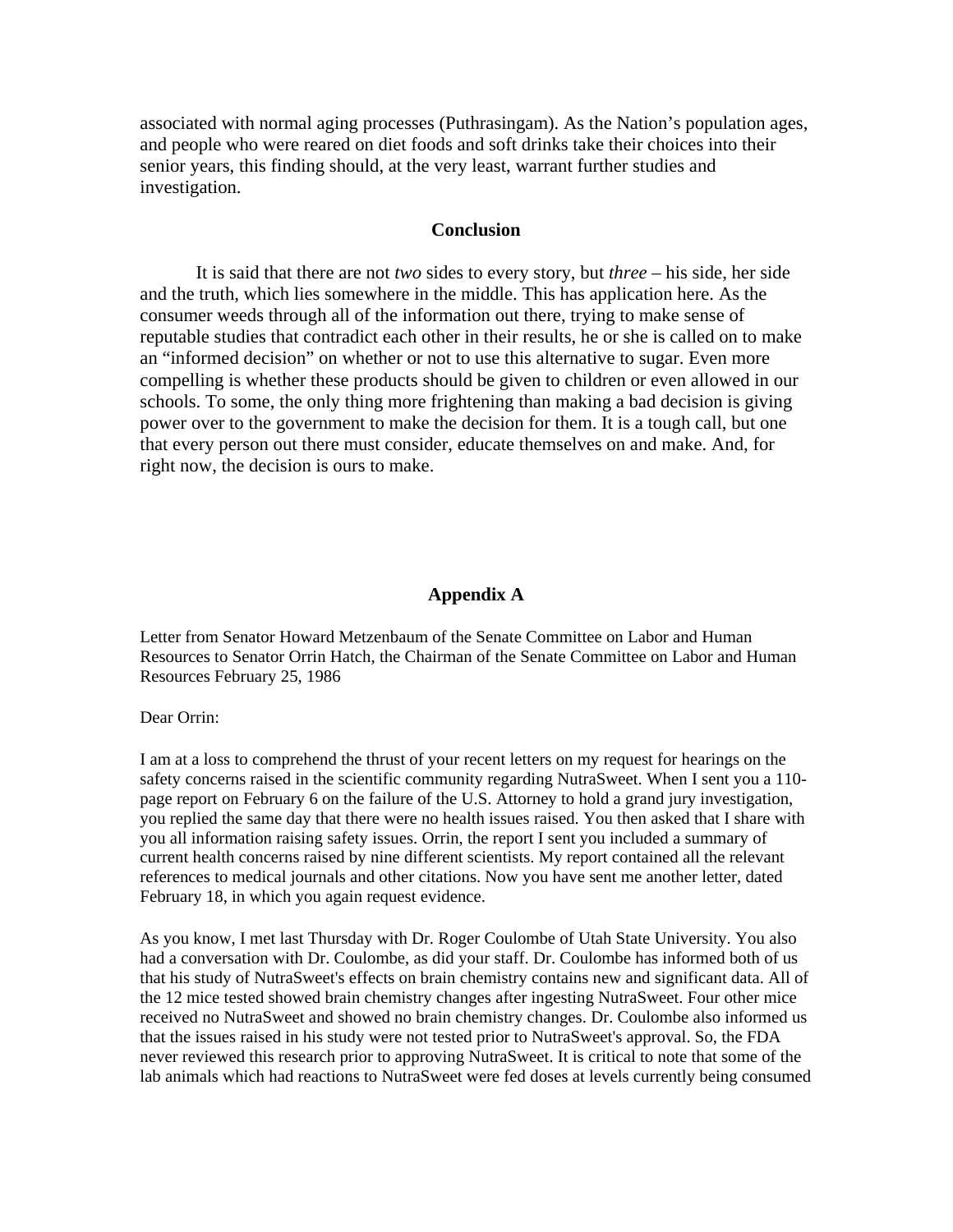by humans. As you know, there have been many reports of seizures, headaches, mood alterations, etc., associated with NutraSweet. Dr. Coulombe's study, which, has been

accepted for publication in Toxicology and Applied Pharmacology, states: "It is therefore possible that Aspartame may produce neurobiochemical and behavioral effects in humans, particularly in children and susceptible individuals. Based on the foregoing, there is a need for additional research on the safety of this food additive."

Orrin, you have asked for new and significant scientific evidence about NutraSweet. Now you have it. Dr. Coulombe's research as well as the other research cited in my report raises new health concerns which have not been resolved.

We need to hold hearings on NutraSweet-- which is being used by over 100 million Americans. With an issue that is critical to the health of half the American population, how can you in good conscience say "no?" We cannot rely upon the tests sponsored by the manufacturer of NutraSweet, G. D. Searle, and ignore the concerns being raised by independent studies. We don't need the company which is making hundreds of millions of dollars on this product telling us it's "safe," particularly when the credibility of that Company's testing on NutraSweet has been severely undermined. You know that the FDA recommended a criminal investigation of possible fraud in NutraSweet tests. The FDA has never before or since made such an investigation.

Although NutraSweet was later approved, credible scientific concerns continue to be raised. The Director of Clinical Research at M.I.T., Dr. Richard Wurtman, has recently published a letter in Lancet citing case reports suggesting a possible association between Aspartame and seizures. According to Dr. Wurtman, the reports are compatible with evidence that high Aspartame doses may produce neurochemical changes that, in laboratory animals, are associated with depressed seizure thresholds.

Dr. William Pardridge, U.C.L.A. School of Medicine, has also cited a possible link between one of Aspartame's principal components, phenylalanine, and the lowering of seizure thresholds in individual\individuals. He has also questioned the possible affects of NutraSweet on fetal development. In July, 1985, Dr. Michael Mahalik of the Philadelphia College of Osteopathic Medicine, and Dr. Ronald Gautieri of Temple University School of Pharmacy, published a study on the potential of Aspartame to produce brain dysfunction in mouse neonates whose mothers were exposed to Aspartame in late gestation.

They concluded that the possibility of brain dysfunction appears to be a viable sequela to excessive Aspartame exposure. In June of last year, Dr. Adrian Gross, a former FDA Toxicologist, and member of the FDA Investigative Task Force which reviewed the Aspartame studies, sent me a letter stating that depute their serious shortcomings, at least those studies established beyond a reasonable doubt that Aspartame is capable of inducing brain tumors in experimental animals.

In February, 1985, letters were published in the Annals of Internal Medicine and the American Journal of Psychiatry, linking Aspartame to skin lesions and to severe headaches caused by chemical interactions with an anti-depressant drug, an M.A.O. inhibitor. In December, 1984, Dr. John Olney of Washington University published a study on excitotoxic amino acids including Aspartate, one of Aspartame's two constituent amino acids. He concludes that excitotoxins pose a significant hazard to the developing nervous systems of young children. Dr.Louis Elsas, at Emory University, has raised concerns about Aspartame's other constituent amino acid, phenylalanine.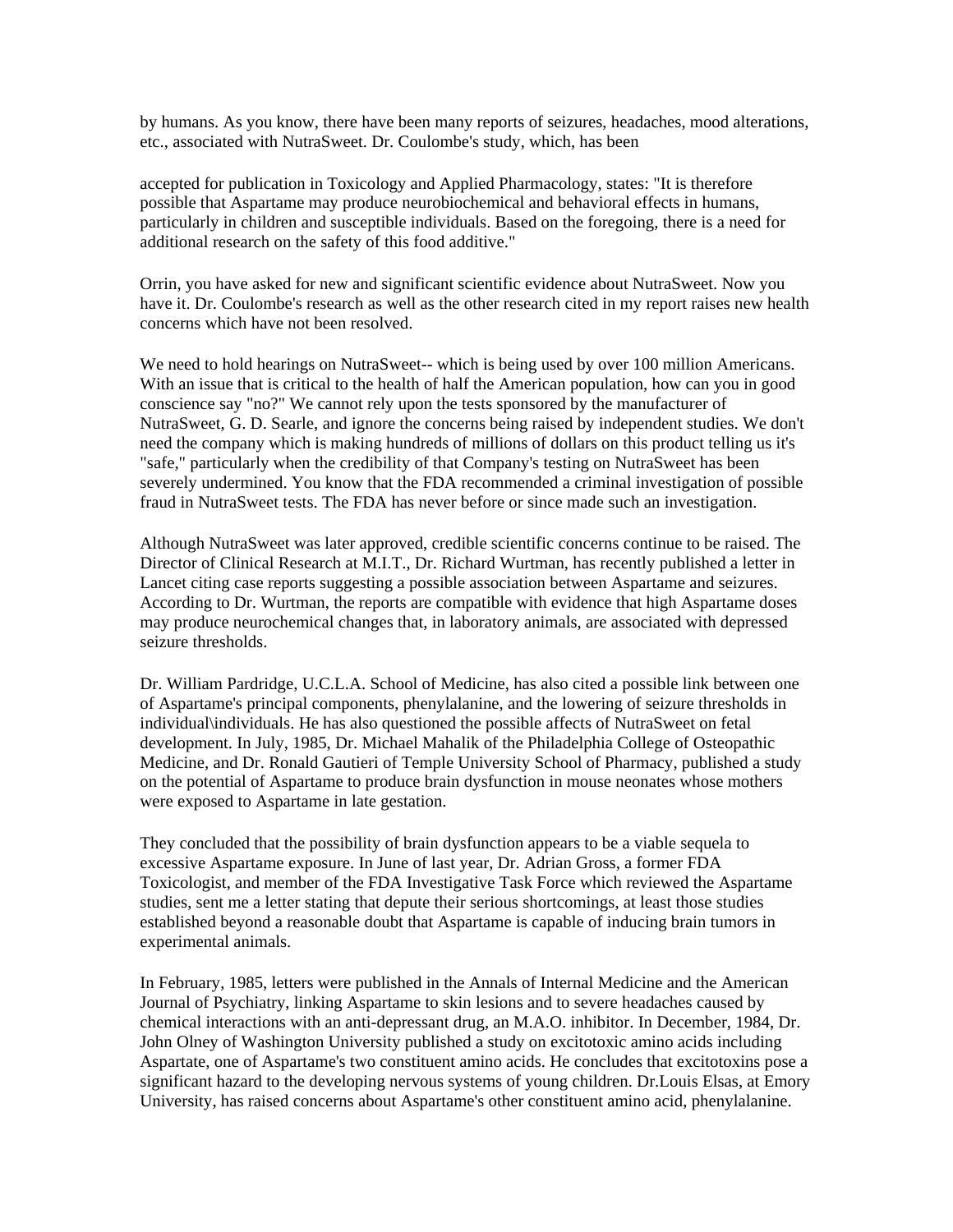He has stated that if the mother's blood phenylalanine is raise to high concentrations in pregnancy, her child's brain development can be damaged. According to Dr. Elsas, it has not been determined how high the blood phenylalanine must be elevated to produce any of these effects. However, he believes that it has not been proven that all people can take as much Aspartame without fear of ill effects as they desire. Appearing on the news program Nightline in May of last year, Dr. Elsas warned of a whitewashed scientific review, most of which has been supported by the industry itself, which has obvious conflict of interest. All of these safety concerns have been raised after NutraSweet was approved for use in over 90 products. The FDA is currently considering petitions which would explain even further the dramatic increase in NutraSweet consumption.

My staff has provided you with the references for all of the scientific concerns raised above. I strongly urge you to reconsider your decision and to convene oversight hearings in the Labor and Human Resources Committee as soon as possible to consider these issues. By ignoring the safety concerns which have been raised, we are potentially jeopardizing the health and safety of over 100 million Americans who are ingesting NutraSweet in everything from soft drinks to pudding to children's cold remedies.

Very Sincerely Yours,

Howard M. Metzenbaum

United States Senator

http://www.sweetpoison.com/articles/senator-metzenbaum.html

#### **Appendix B**

The table below shows typical amounts of phenylalanine (Phe) in foods.

| Food                          | Amount of Phe (mg) |
|-------------------------------|--------------------|
| $100$ g chicken               | 960                |
| 1 whole egg                   | 320                |
| 100 g white bread             | 430                |
| $100$ g potatoes              | 90                 |
| $100$ g peanuts               | 1050               |
| 1 aspartame sweetener tablet  |                    |
| 250 ml aspartame sweeten cola | 74                 |

"Aspartame and Phenylketonuria (PKU)." Holland Sweetener Company. 30 Nov. 2006 <http://www.dsm.com/en\_US/html/hsc/Aspartame-and-phenylketonuria.htm>.

#### **Appendix C**

FDA Interview Questions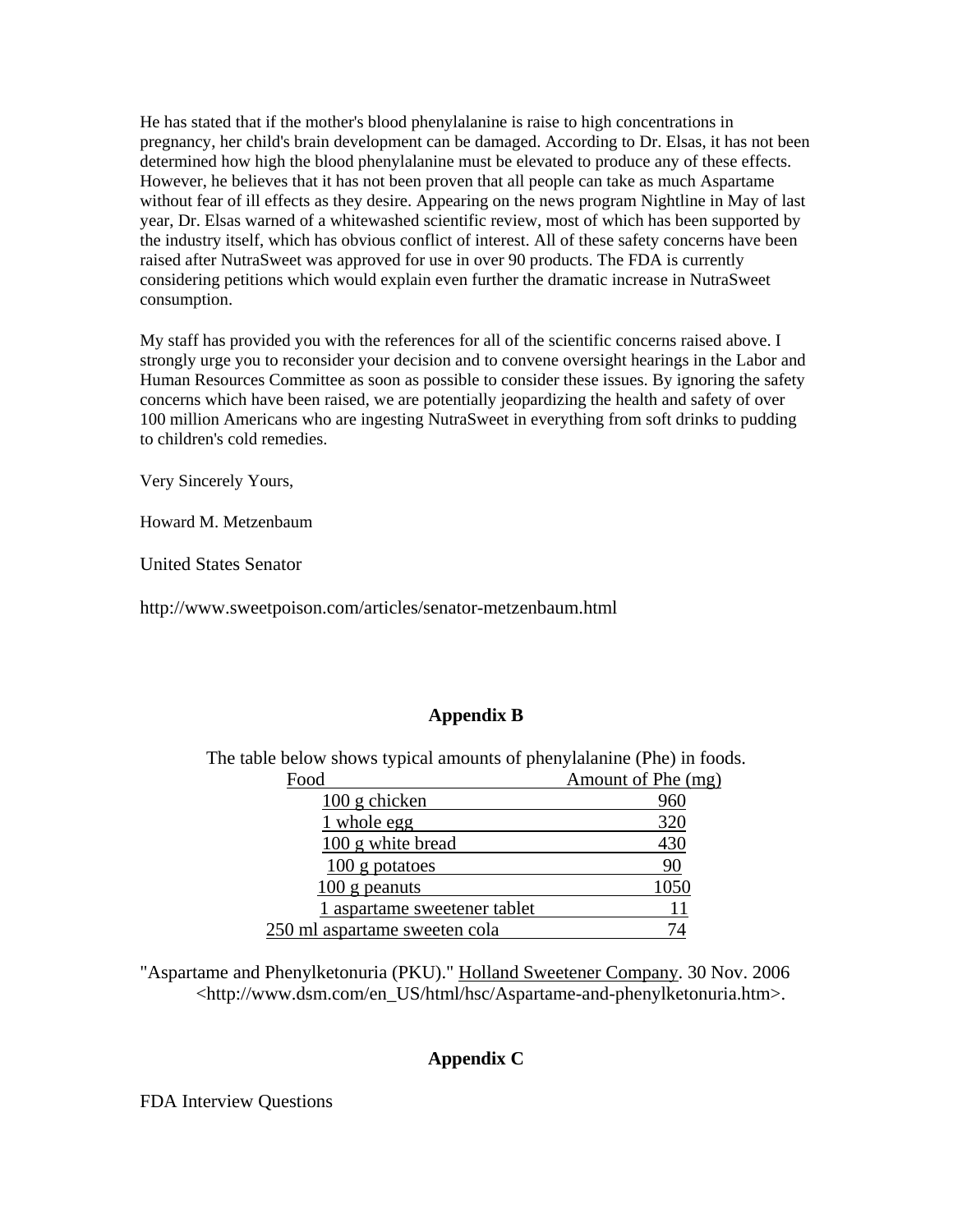- 1. How was it tested?
	- Clinical studies on animals
- 2. How long was the study?
	- Several different durations
- 3. How many people did the FDA test and how long did it take?
	- People were not tested, its hard to get volunteers
- 4. How rigorous are the tests?
	- Did feeding studies
- 5. Are the test just clinical trials or does the FDA do independent standard tests?
	- Currently no one has a paten on aspartame; Searle did at the time, which had certain specifications, which sends the FDA the clinical trails.
- 6. Are there any follow-ups, now that people complain of symptoms? There are no reviews, it would coat millions of dollars to retest
- 7. Does the FDA get many aspartame related complaints?
	- Yes, most of the complaints have to deal with aspartame

### **Works Cited**

- "Aspartame and Phenylketonuria (PKU)." Holland Sweetener Company. 30 Nov. 2006 <http://www.dsm.com/en\_US/html/hsc/Aspartame-and-phenylketonuria.htm>.
- "Aspartame Information Center Index." Aspartame Information Center. 20 Nov. 2006 <http://www.aspartame.org/index.html>.
- "Aspartame Myths: Phenylketonuria." Aspartame Information Center. 31 Oct. 2006 <http://www.aspartame.org/aspartame\_myths\_phenyl.html>.
- "Aspartame / NutraSweet Dangers in Pregnancy." Aspartame ( NutraSweet ) Toxicity Information Center Main Page. Holistic Med. 1 Dec. 2006 <http://www.holisticmed.com/aspartame/preg.html>.

"Caffeine, Herbal Teas and Aspartame During Pregnancy & Breastfeeding." Middlesex-London Health Unit. 25 Nov. 2005 <http://www.healthunit.com/index.asp?mode=article&lang=english&articleID=10 529&rank=384>.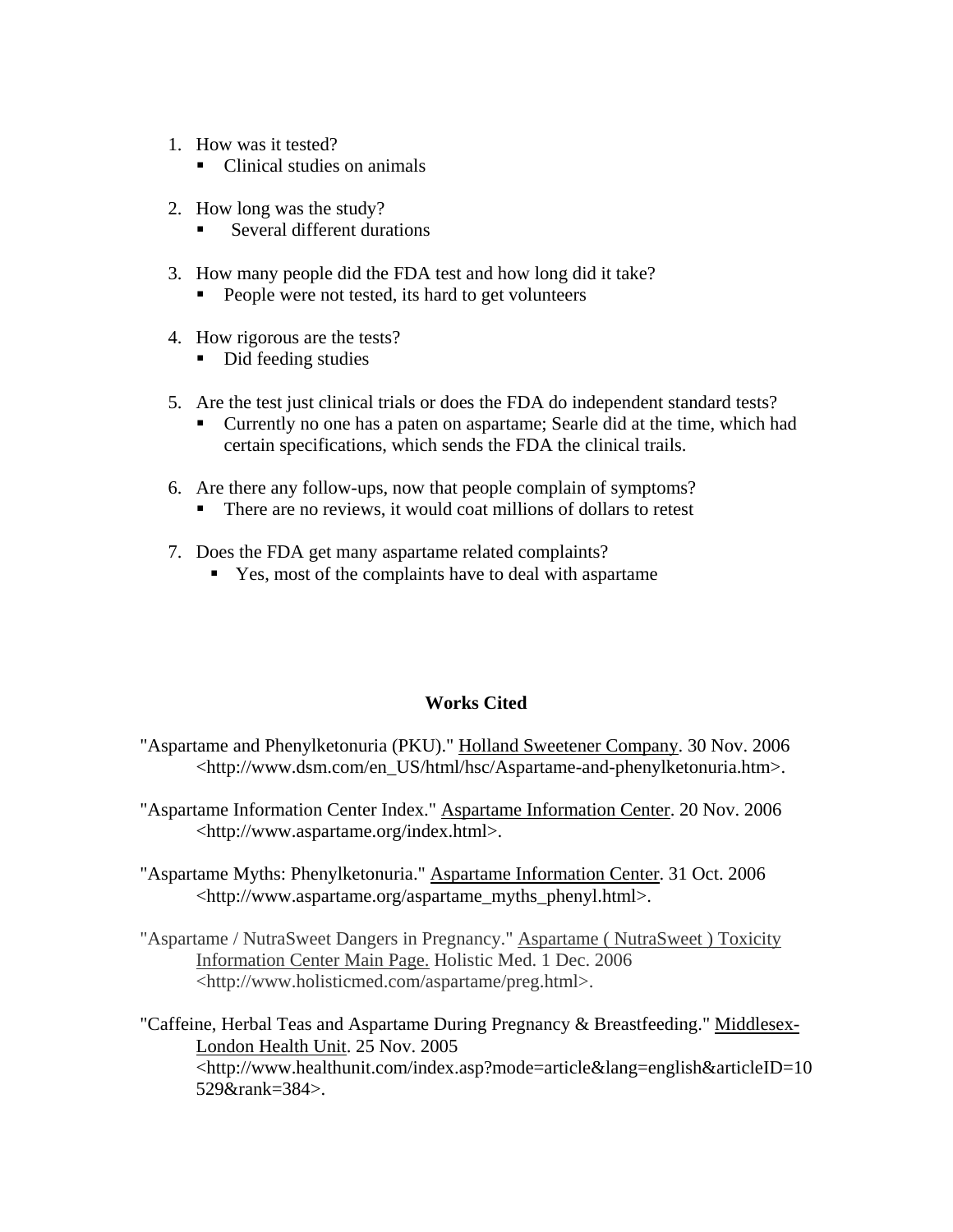- "Drugs in Pregnancy." Merck. Nov. 2005. 21 Nov. 2006 <http://www.merck.com/mmpe/sec18/ch260/ch260c.html>.
- "Federal Food, Drug, and Cosmetic Act." U.S. Food and Drug Administration. 21 Nov. 2006 <http://www.fda.gov/opacom/laws/fdcact/fdcact1.htm>.
- "Food Ingredients & Colors." International Food Information Council (IFIC) Foundation. 21 Nov. 2006 <http://www.cfsan.fda.gov/~acrobat/foodic.pdf>.
- "Frequently Asked Questions About the Use of Aspartame in Low-Calorie Foods and Beverages." Aspartame Information Center. 25 Nov. 2006 <http://www.aspartame.org/aspartame\_faq6.html#19>.
- "FREQUENTLY ASKED QUESTIONS." Aspartame Information Service. 21 Nov. 2006 <http://www.aspartame.net/FAQ\_menu.asp>.
- Gamble, Alison. "Pregnancy Today's Advisory Panel Answers: are Diet Sodas Okay to Drink During Pregnancy?" Pregnancy Today. 20 Nov. 2006 <http://pregnancytoday.com/experts/n-dietsodas.htm>.
- Gebo, Sue. What's Left to Eat? New York: McGraw-Hill, Inc., 1992. 28-33.
- Gilbert, Sue. "Pregnancy & Parenting." IVillage. 31 Oct. 2006 <http://parenting.ivillage.com/pregnancy/psafe/0,,3wdg,00.html>.
- Jacobs, Tim. "Taste: a Brief Tutorial." Cardiff University. 15 Nov. 2006 <http://www.cf.ac.uk/biosi/staff/jacob/teaching/sensory/taste.html>.
- Londell. Telephone interview. 16 Nov. 2006.
- Martini, Betty. "REPORT ON ASPARTAME AND CHILDREN." WORLD NATURAL HEALTH ORGANIZATION. 20 Nov. 2006 <http://www.wnho.net/report\_on\_aspartame\_and\_children.htm>.
- Mercola, Joseph. "Aspartame What You Don'T Know Can Hurt You Why Isn'T the FDA Protecting Your Health?" The Best Natural Health Information and Newsletter. 28 Oct. 2006 <http://www.mercola.com/article/aspartame/fda.htm>.

Mercola, Joseph. Sweet Deception. Nashville: Thomas Nelson, Inc., 2006. 1-202.

"New Study Shows Aspartame Helps to Reduce Calorie Intake." Aspartame Information Service. 25 Nov. 2006 <http://www.aspartame.net/CalorieCounter/Calorie\_Counter\_Intro.asp>.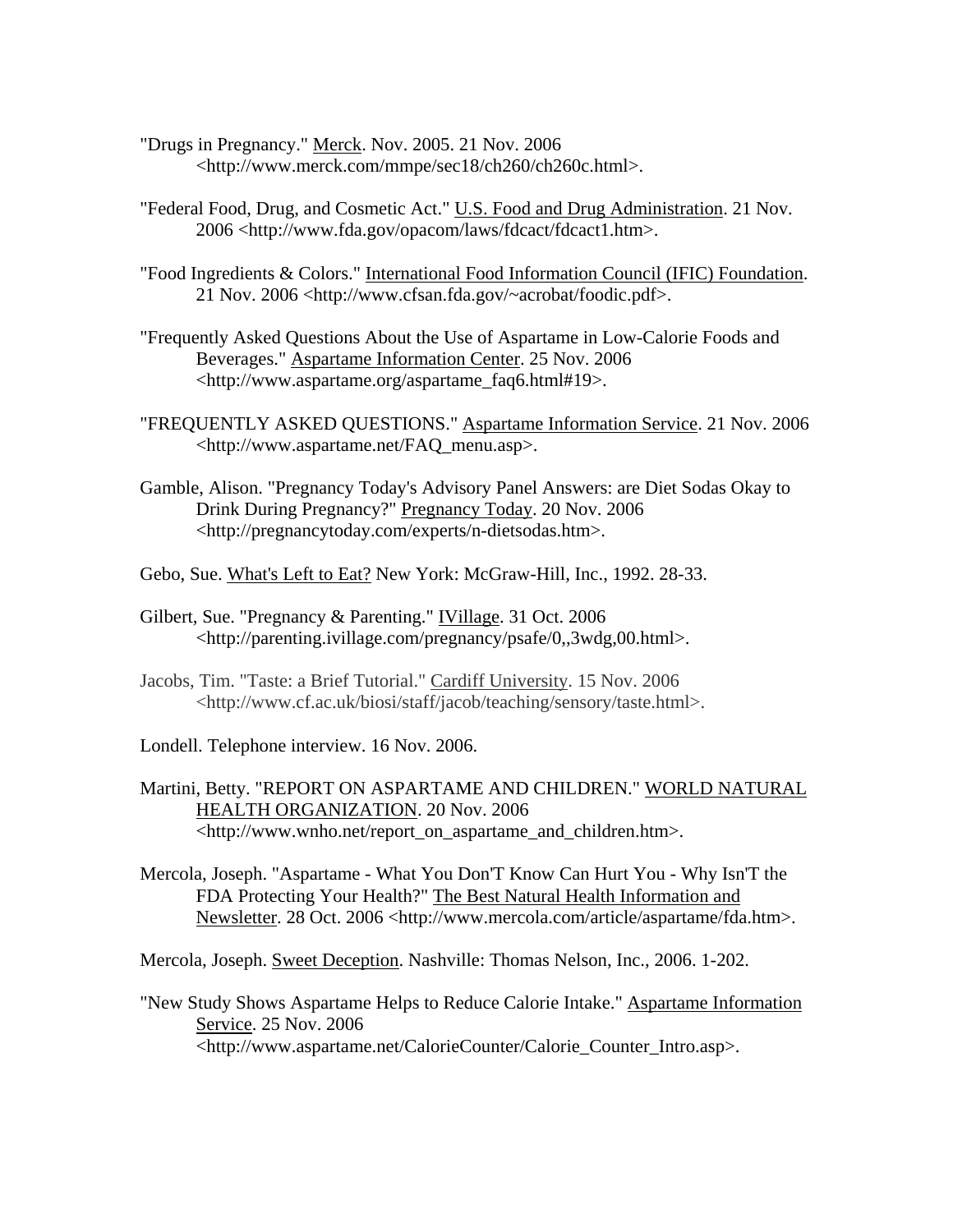- Null, Ashley. "LEDA At Harvard Law School." Legal Electronic Document Archive. 1 Apr. 2000. 15 Nov. 2006 <http://leda.law.harvard.edu/leda/data/244/Nill,\_Ashley\_- \_The\_History\_of\_Aspartame.html>.
- "Pediatric Medicine and Nutrition." Journal Watch. 25 Nov. 2006 <http://www.generalmedicine.jwatch.org/cgi/content/citation/1994/218/2>.
- Puthrasingam, S. "Aspartame Pharmacokinetics—the Effect." Age and Ageing. 1996. 10 Dec. 2006 <http://ageing.oxfordjournals.org/cgi/reprint/25/3/217.pdf>.
- "Senator Metzenbaum to Senator Hatch." Janet Starr Hull. 21 Nov. 2006 <http://www.sweetpoison.com/articles/senator-metzenbaum.html>.
- Stone, Martha. "Zoom Info." Martha Barnes Stone. 12 Mar. 1995. Colorado State U. 25 Nov. 2006 <http://www.zoominfo.com/people/Stone\_Martha\_15014454.aspx>.
- Sturtevant, F M. "Use of Aspartame in Pregnancy." PubMed. NIH. 1 Dec. 2006 <http://www.ncbi.nlm.nih.gov/entrez/query.fcgi?cmd=Retrieve&db=PubMed&lis t\_uids=2862125&dopt=Abstract>.
- Turner, James. "The Aspartame/NutraSweet Fiasco." Stevia.Net. 15 Nov. 2006 <http://www.stevia.net/aspartame.htm>.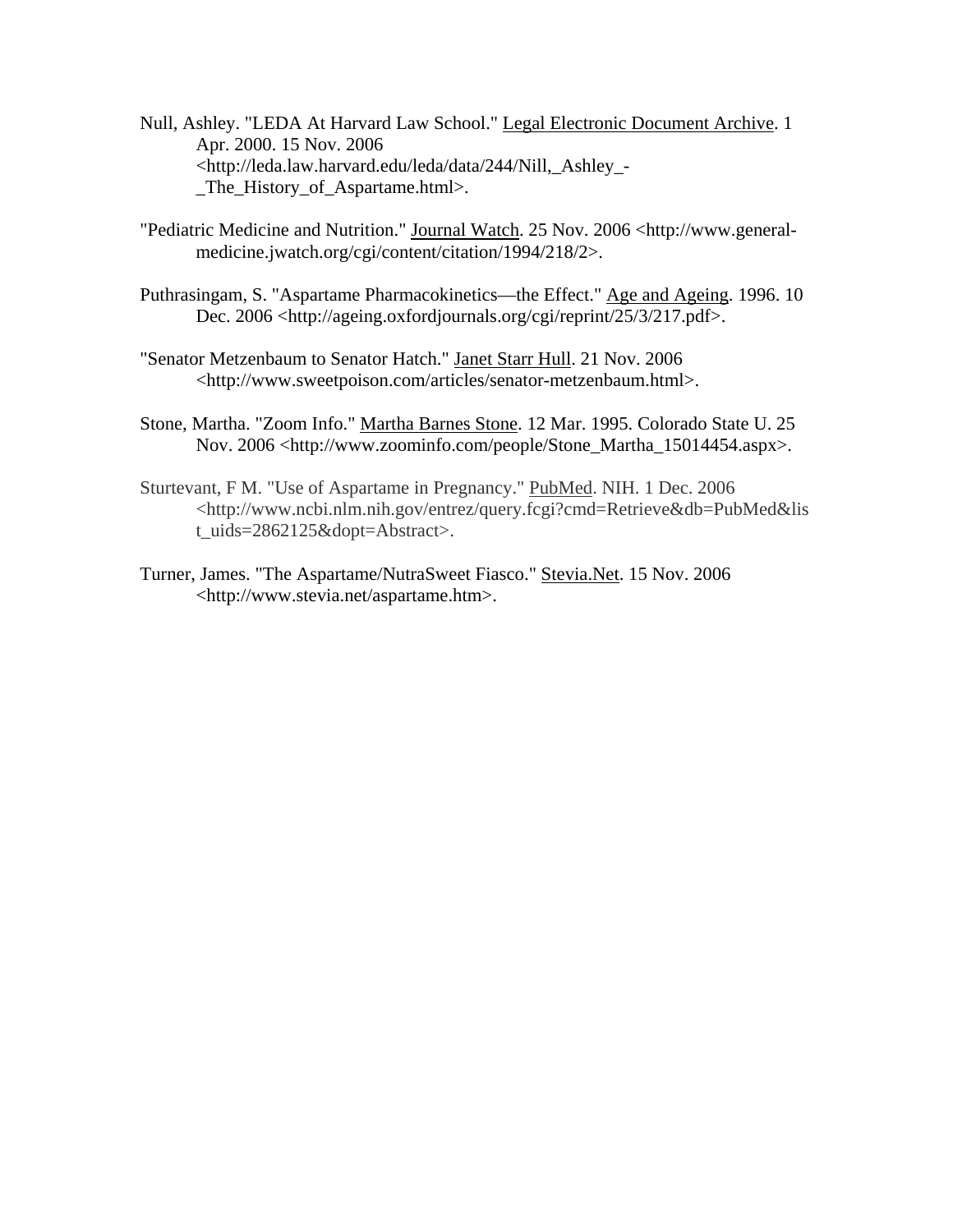#### **Hungry for Competition**

Maria Oberst

"Americans are big, fat, infantile, stupid assholes who love to shovel shit down their throats, and so to shovel more shit down one's throat than any other is to be truly king of America."

A friend of author Jason Fagone emailed this condemnation to him when Fagone revealed that the sport of competitive eating would be the topic of his new book. In America, competitive eating has exploded in popularity. By combining food with competition, competitive eating strikes at the heart of many Americans. Americans love food, and Americans love competition. Americans often wonder who is the best. The Super Bowl is perhaps the most popular display of competition in this country, and one of the most watched television events every year. Talk of who won an award show, or who voters kicked off *American Idol* that week surrounds office water coolers across the country. Whether the bout is a sporting event, a beauty pageant, or a state fair, America wants to know who triumphs over all.

While the link between competition and athletic events is expected, Americans have extended their competitive spirit to include the most basic sustenance. Through competition, food becomes more than a life necessity. The role of food changes into a source of rivalry, entertainment and pride. Why have Americans turned the basic life necessities of food preparation and consumption into competitions? This American competitive spirit has developed over time to become part of the American character. In fact, it may be argued that the exploration of the western frontier fundamentally fostered this character. Food competitions such as the Iowa State Fair, the Pillsbury Bake-Off, competitive eating events and the television show *Iron Chef America* display the competitive drive of the American character.

America's state fairs are one of the earliest representatives of food competition as part of the competitive American character. In 1811, Elkanah Watson created the first state fair in Pittsfield, MA. Watson wanted farmers and their wives to learn how to improve their livestock and farming methods (Hanley ix). State fair fever spread west, and the first Iowa State Fair opened in 1854 ("Its Beginnings"). Since then, the Iowa State Fair has turned into the biggest state fair in the country, annually attracting thousands of people from around the world. In May 2004, *USA Weekend* listed the Iowa State Fair as the second top choice for summer fun in America ("2000- Present"). Furthermore, Rogers and Hammerstein's musical about the Iowa State Fair opens with the lyrics, "Our state fair is the best state fair, don't miss it, don't even be late. It's dollars to doughnuts that our state fair, is the best state fair in our state!" (*State Fair*)

Each year, Iowans of all ages enter food contests at the fair to see if they have the best pies, cookies, canning or meat loaf. Divisions, prizes and entrants have changed over the years through the development of sponsorship, talent and interest, but the blue ribbons have remained the same. More people want to enter and win. Food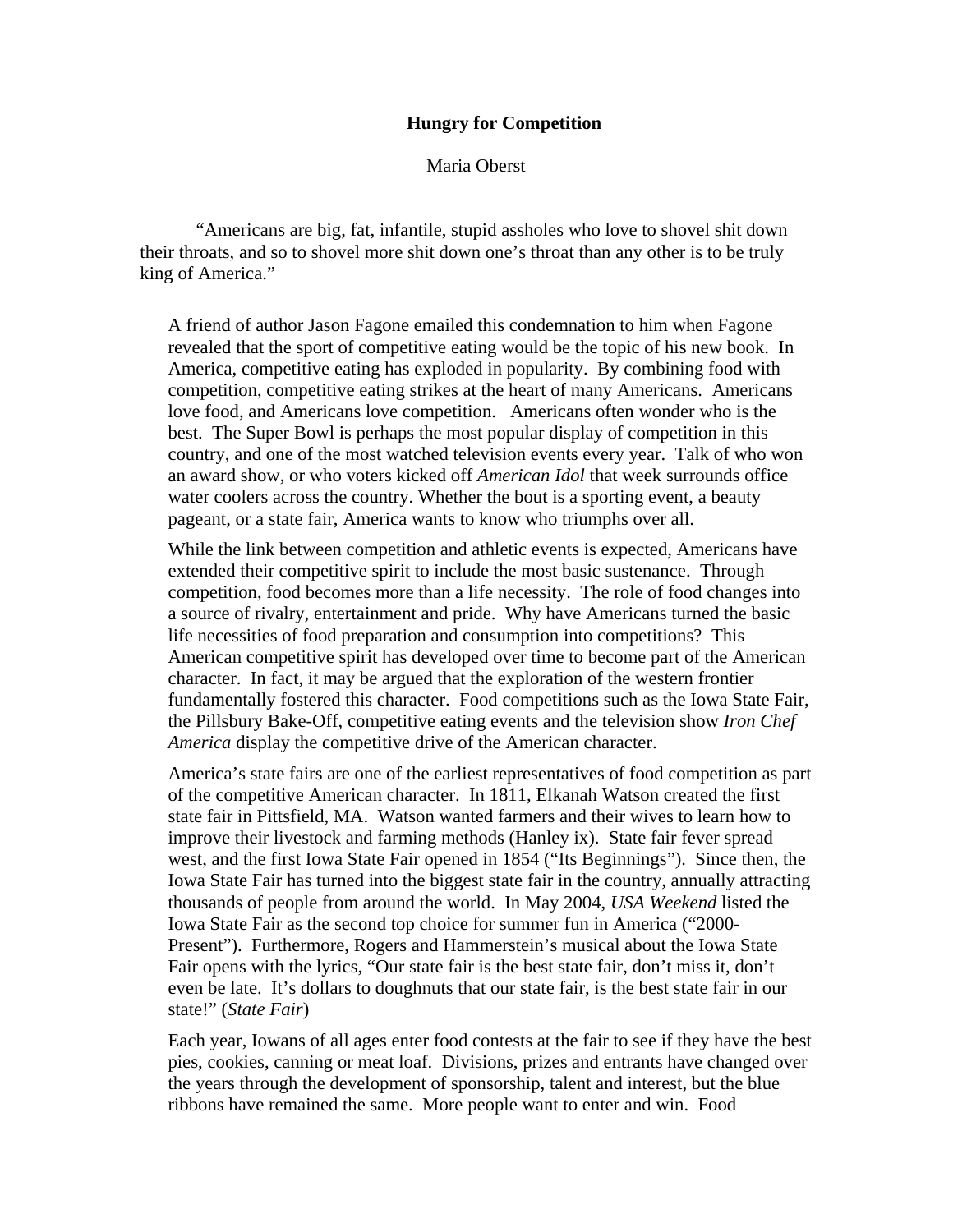Superintendent Arlette Hollister has worked for the Iowa State Fair for 23 years and has experienced the expansion of the fair. In 1983, the fair featured 25 divisions of foods, awarding a total of \$6,000 in prize money. Today, the fair has expanded to include 196 divisions, awarding \$56,000. Hollister has seen the number of divisions and prize money increase, in addition to the quality of food. The food has become less amateur and more elegant (Hollister). The contestants take the competition seriously, which is evident in the improvement of their product.

The wide variety of divisions also allows the increased elegance of food. People have a better chance at finding their niche and their best ability. For example, the divisions feature foods ranging from chili to chocolate mousse ("2006 Fair Results"). While people enter more unique competitions each year, the traditional food divisions such as pies and cakes still remain popular. As a result of the popularity of the cookie division, fair officials expanded the judging over two days. Previously, five judges worked from nine in the morning to five in the evening, judging all types of cookies. Since the long hours did not give justice to the judges or the bakers, it became necessary to expand the judging (Hollister).

The addition of ethnic and healthy foods is one way the number of divisions has expanded to incorporated more competitors. Currently, the fair has many ethnic categories such as Thai, Mexican, Scandinavian, German and Greek cuisine (Hollister). With the expansion of the melting pot of America, people of all diversities want to compete with the foods they create at home.

As for health foods, the Iowa State Fair has experienced a recent increase in the number of food competitions for specific dietary needs. For example, hospitals sponsor a number of divisions that encourage healthy cooking. New divisions include competitions for diabetic cooking, heart healthy cooking, and even lactose intolerant cooking. While divisions for contemporary diets, such as the Atkins and Ornish diets, have existed, their popularity does not last. Despite the lack of continual interest in diet food competitions, interest in health foods has remained. Each year Hollister attracts more sponsors for healthy lifestyle divisions.

Food competition sponsorship has allowed the competitive American spirit to remain interested. Competition sponsors provide the prize money for events. In 2006, a spice company awarded \$3,000 for the first prize winner in a cinnamon roll competition at the Iowa State Fair. While people may compete for the glory of a win, prize money provides an additional incentive. Hollister has never experienced trouble obtaining sponsors for events. Food companies and restaurants benefit from sponsoring competitions since they can keep the recipes after the competition (Hollister). Winning recipes and company advertising are worth the cost of sponsorship.

Originally, prize money was not offered as an award. Winners received awards, diplomas, books, a membership in the Iowa State Agricultural Society (ISAS), or a silver plate. However, these small prizes, in addition to the pride of having the top title in the state, did not satisfy winners. Plain and simple, winners wanted cash. In 1864, ISAS President George Wright admitted, "While men ought to be, and in most instances are, actuated by other than merely sordid motives, yet without the money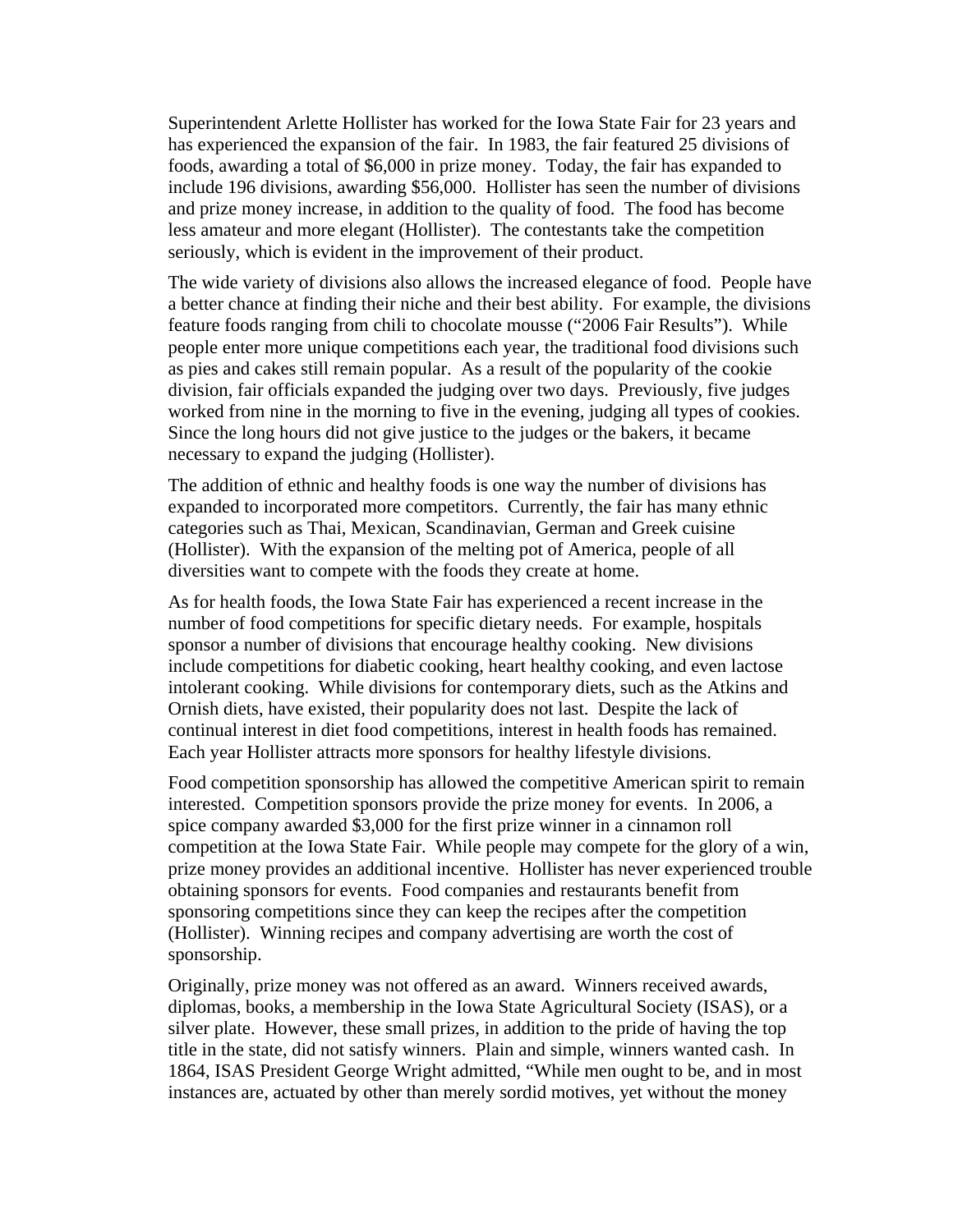inducement we are satisfied that the gates of our fair grounds would rust upon their hinges and our halls decay from non-use" (Shanley 64).

The increase in prize money through sponsorship may have increased the popularity of the contests; however, sponsorship has not subtracted from the pure nature of the competition (Hollister). Money does not completely drive people to enter, but it is an added bonus. The thrill and challenge of competition, as well as the joy of victory, still encourage people to enter competitions (Amendt 43). Norma Herring, who has competed in the Iowa State Fair for the past 30 years and has won hundreds of blue ribbons, confesses, "I don't know why I keep competing. I guess it's sort of an Iowa experience" (Shanley 52-55).

While women traditionally dominate state fair food competitions, over the years more men have started enjoying the Iowa experience. They too want to join in the competition. Each year, more men enter these predominantly female competitions and win. Many of Iowa's top bread-makers are men, and in 2006 a man won the top pie award. Hollister attempted to create a food competition just for men; however, fair officials informed her that such a competition was a form of sexism. While men may secretly strive to trump women in the competitions, they do not seem to be intimidated by the large female population (Hollister).

In fact, many men enter these contests because they see cooking and baking as a relaxing hobby. To her surprise, Hollister has seen a rise in the number of men entering in the canning division. Canning's need for precision and time consumption stereotypically would deter men from entering. However, men say they enjoy canning because it separates them from what they do everyday. In addition, they can do this activity with their wives in the evening (Hollister).

The idea of cooking as a hobby has developed over the years. Since more people are contributing their spare time to cooking, the quality and respect for competitive cooking has increased. With the advent of fast food and pre-made meals, daily cooking has changed from a necessity to a choice. Today many people see cooking and baking as calming activities that remove them from everyday life. Food preparation stands out as more of an art form. Kitchen weekend warriors enjoy creating works of art, instead of the labor of daily cooking. Eileen Gannon, winner of over 140 blue ribbons at the Iowa State Fair, says, "There is so much more respect for these domestic arts than there was 15 years ago" (Moskin). She no longer has to hide her fair work in fear of compromising her professional image.

Iowan Herb Eckhouse sees this new respect towards food competitions as the regeneration of American respect for flavor. According to Eckhouse, "Before Iowa had all this artisanal goat cheese and fancy grass-fed beef and organic dairy, these fairs were already about the bounty of the land and about craftsmanship" (Moskin). People respected ingredients in 1854 as much as they do today. While there may be fancy new food divisions, most of the food still comes from the land and displays the chef's hard work. The expansion of divisions has brought out more creativity in people, thus reaching a broader audience (Hollister).

The fair's belief in the education of its contestants has allowed people to be more creative in their entries. Judging in the food competitions is open to the public so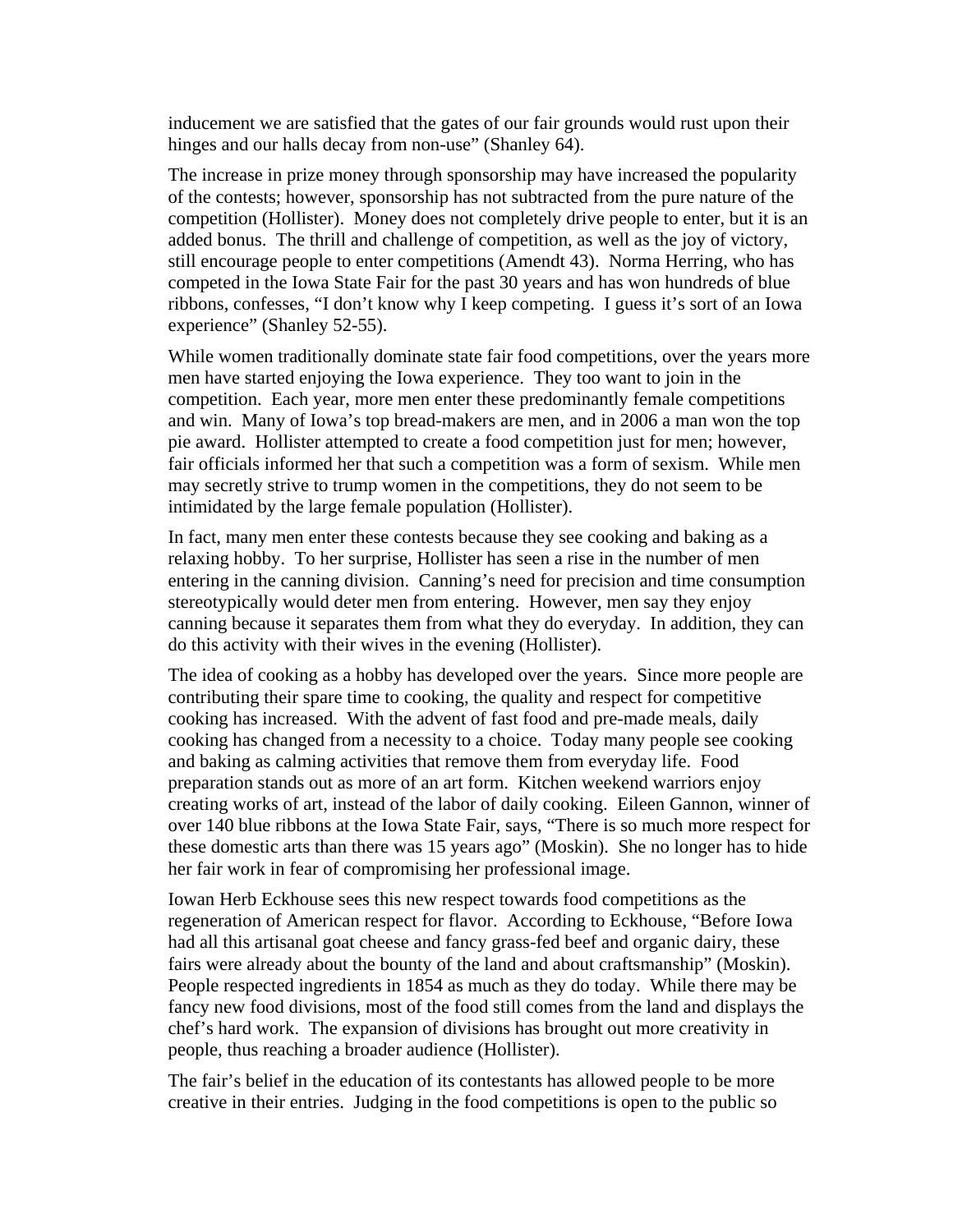people can learn the winning qualities of each food. Open judging allows people to learn how to create the best food in the state. Instead of cutthroat, secret competition, people learn and share with each other (Hollister). To expand the knowledge of winning recipes, in 1983 the fair started publishing the *Iowa State Fair Cookbook* of prize-winning recipes ("1980-1989"). Now anyone can learn how to become a blueribbon cook.

Iowa State Fair winners may receive published fame through the *Iowa State Fair Cookbook*; however, this recognition is minimal in comparison to the fame and reward the winner of the Pillsbury Bake-Off receives. As a national competition, the rewards are bigger and the competition more tense. Here, men and women have the chance to become the best Pillsbury cook in America. In 1949 Pillsbury featured the first "Grand National Recipe and Baking Contest" as a celebration of the company's  $80<sup>th</sup>$  birthday. With an almost immediate change of name by the media to the Pillsbury Bake-Off Contest, the event exploded in popularity ("How It Began: the First Contest").

Originally, the contest served as Pillsbury's vehicle for promoting its goods and for housewives to show off their talent. Over time, the competition has evolved to adapt to the changes of the American female lifestyle. For example, in the 1960s more women entered the workforce and had less time to cook. As a response, Pillsbury made more convenience foods to accommodate women's busy lives. With these added amenities, women saved more time. Refrigerated doughs, cake mixes, canned meats, frozen vegetables and processed cheeses began appearing in Bake-Off Contest recipes ("The 1960s Bake-Off Contest").

In the 1980s, Bake-Off Contest entries reflected the extravagant, materialistic lifestyles of Americans. Fancy desserts for special occasions became popular entries. In addition, the 1980s brought about a growing emphasis on healthy cooking. As people started jogging and taking care of their health, more whole grains appeared in recipes. Furthermore, many main dish entries substituted chicken for beef, and lowfat dairy replaced the previously popular heavy cream ("The 1980s Bake-Off Contest").

Today, many Bake-Off Contest entries blur the lines between ethnic and traditional American foods. Contestants have become more creative with their entries. New cuisines with bold and spicy flavors have kicked the competition up a notch. In 2002, Denise Yennie broke the tradition of grand prize-winning desserts and main dishes as her Chicken Florentine Panini took the crown ("The 2000s Bake-Off Contest"). People can eat a panini on the go, as many Americans now consume their food.

The recent entry of men into the Bake-Off Contest has changed the scene of the competition. In 2002, men accounted for 11 out of 100 finalists (Yennie). In 1996, a male became the Grand Prize Winner. Kurt Wait succeeded not only as the first male Grand Prize Winner, but he also became the first person to receive a \$1 million cash prize ("Macadamia Fudge Torte").

Yennie has her own philosophy as to why more women than men continually enter the contest. She believes women feel they have more flexibility to take time off from work to travel to and compete in the contest. Also, a man would need great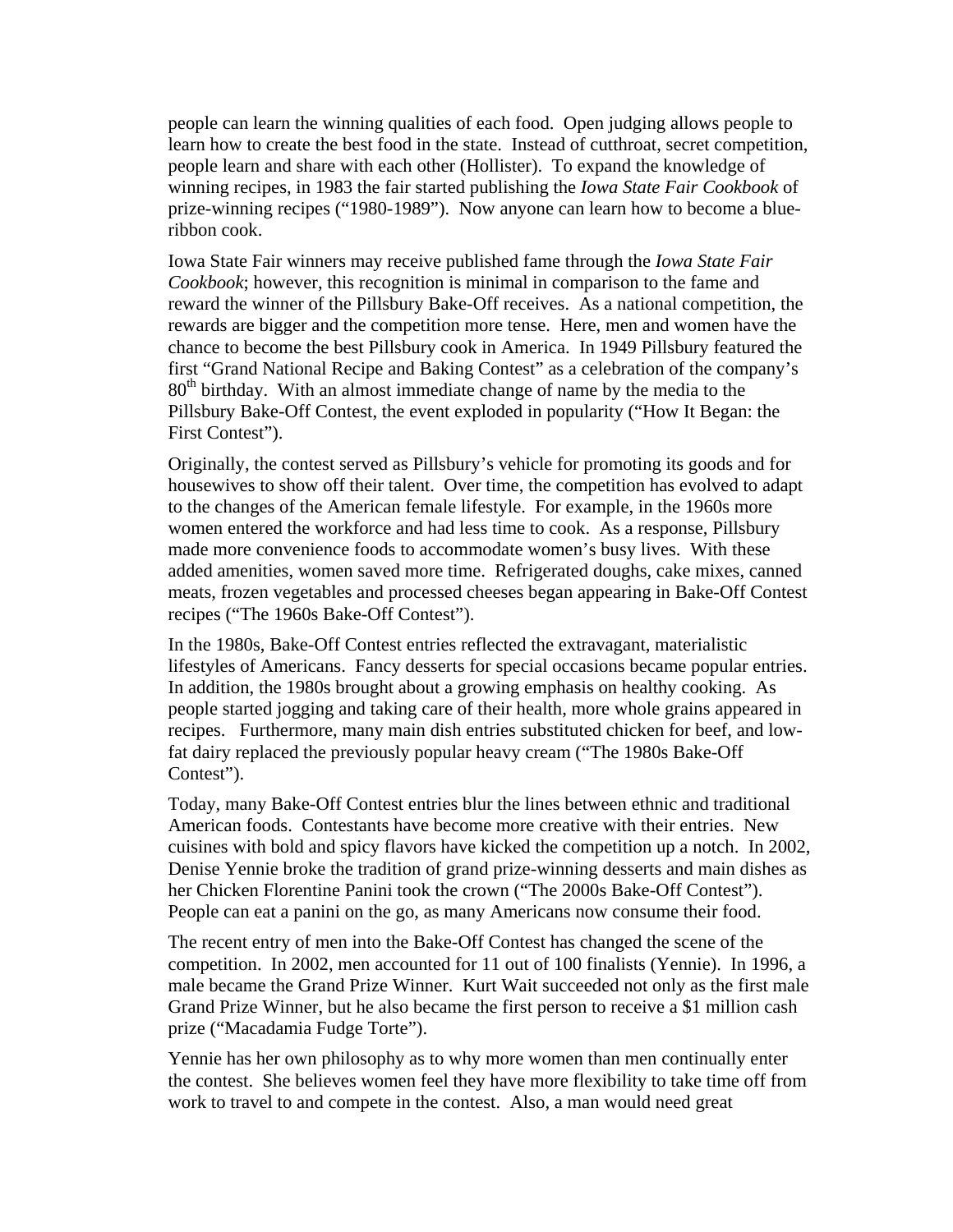confidence in his cooking ability to enter the contest and believe he could win (Yennie). As in the Iowa State Fair, the secret fear of losing to a woman may exist.

In regards to the competitive nature of the Pillsbury Bake-Off, Yennie believes Pillsbury started the competition as a marketing gimmick. She thinks corporations who create big-name competitions with big prizes have more of an interest in selling product than in discovering the best talent. At smaller chili cook-offs and state fairs exists a sense of, "I can do this better than the next guy" (Yennie). Cook-offs and bake-offs with less national attention have more sense of true competition.

Originally, and perhaps even today, the Pillsbury Bake-Off appeared as promoter of the cult of domesticity. Since women in the mid-1900s spent so much time in the kitchen, the Pillsbury Bake-Off Contest became a chance for them to competitively present their talent. The competition encouraged women to become the best housewife. Today, the contest has changed with the role of women; however, as a predominantly female competition, the Pillsbury Bake-Off can still link women with the kitchen. Yet with the use of Pillsbury's pre-made food, the Bake-Off shows it has accepted women working outside of the home, women who do not always have time to make a gourmet dinner for the family.

Competitive eating is a type of food competition that does not involve the creation of food, but rather the eating of food. It is not enough to just cook better than everyone in America; some people attempt to eat faster than everyone. This competition exemplifies the rugged individualism of the American character. No one can assist a competitor as he or she eats the way to the top.

Competitive eating has swept America with its popularity. Since it involves mental and physical strength, many people consider competitive eating to qualify as a sport. The International Federation of Competitive Eating (I.F.O.C.E.) claims the competition may hold status as one of the oldest sports known to humanity ("About > History"). In the United States competitive eating dates back to 1916 with the first Nathan's Fourth of July Hot Dog Eating Contest (Rizzetta).

While competitive eating reaches as far back as the early  $20<sup>th</sup>$  century, it has increased in popularity only within the past decade. Competitive eating's mix of entertainment and athletic ability have attributed to its new found popularity. Similar to World Wrestling Entertainment competitors, each competitive eater has a personality to market. At the 2006 World Pelmeni Eating Championship I.F.O.C.E Chairman George Shea suggested to competitors as they took the stage, "And make a little show for the crowd!" (O'Connor 18). Entertaining competitors always draws more fans.

In 1997, brothers George and Rich Shea formed the I.F.O.C.E. as a way to organize competitive eating events and their competitors. The public relations firm Shea Communications, owned by the brothers, previously ran Nathan's Fourth of July Hot Dog Eating Contest. With experience in public relations and competitive eating, the Shea brothers formed the I.F.O.C.E. to organize competitive eating's increasing demands. As the sport becomes more popular, the I.F.O.C.E must adjust to the growing fan base.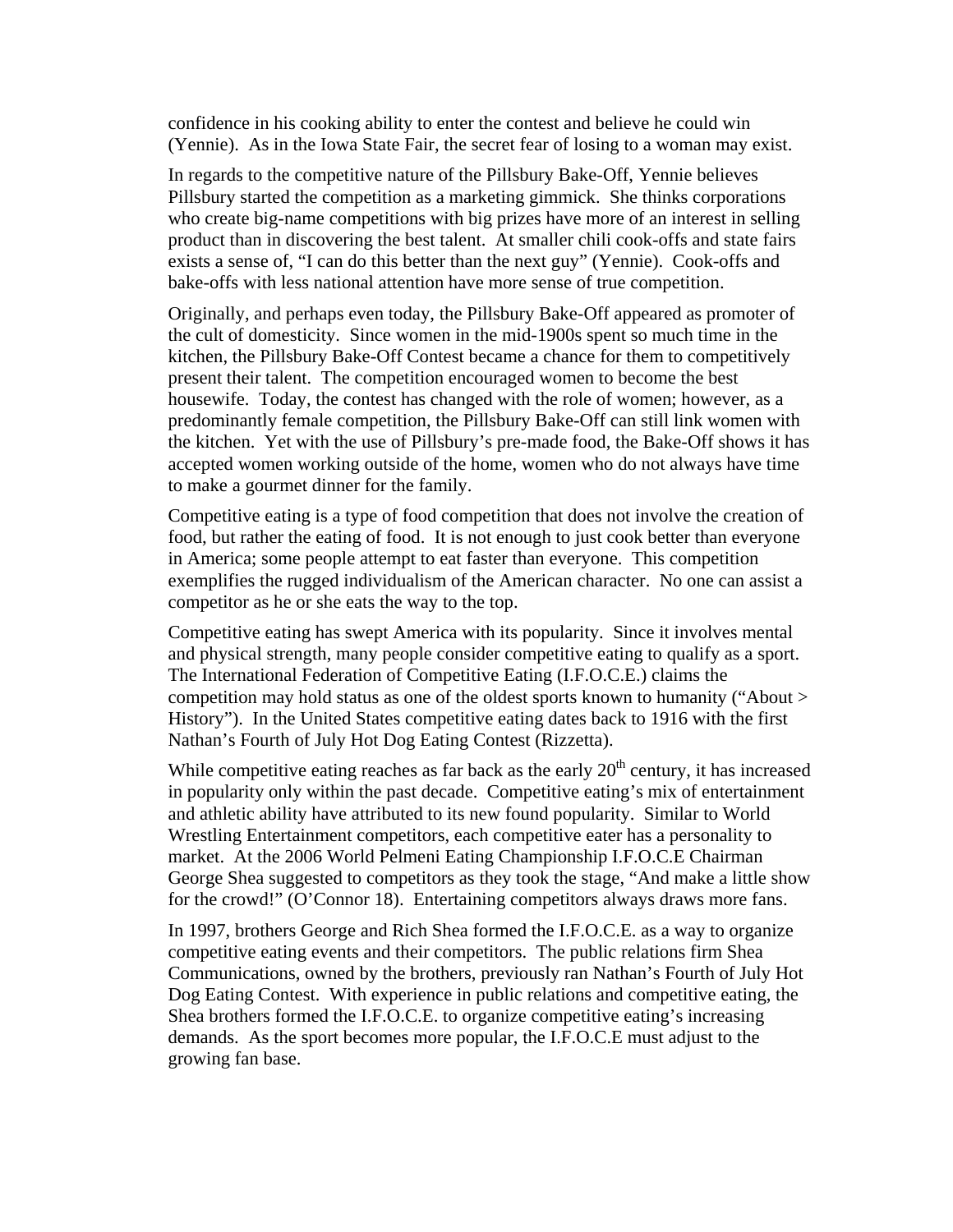Crowds often fill the stands at events to see their favorite contenders. One competitive eater, Eric "Badlands" Booker markets himself as a rapper, and has created many raps about competitive eating. At the 2005 World Grilled Cheese Eating Championship in Venice Beach, CA, Badlands performed his rap "The Sweet Science of Competitive Eating":

> I'll be that top gurgitator extraordinaire, one that eats to the beat in a flash and flair eat you outta house and home, no thought or care fridge empty, cupboards bare … y'know my name, I got that fame for cramming food down my esophagal drain … (Fagone 4-5)

Just as many other athletes have become celebrities for their athletic ability, competitive eaters draw popularity from around the world. The need for food competition is not limited to the United States. While the largest fan base seems to come from Midwest America, competitors have fans ranging from Japan to the United Kingdom. This wide-ranging fan base is attributed to the worldwide locations of competitive eaters and events. Many competitive eaters come from the Midwest, but Japan's Takeru Kobayashi holds the current first-place ranking (Rizzetta).

One event Kobayashi has dominated is Nathan's Fourth of July Hot Dog Eating Contest. In 2006 Kobayashi set a new world record by consuming 53 and 3/4 hot dogs and buns in 12 minutes ("Koby Wins!"). With Kobayashi's success at Nathan's Fourth of July Hot Dog Eating Contest, the event has turned into a media frenzy. ESPN now broadcasts the event. According to competitive eater Arturo "The Natural" Rios, the 2006 contest attracted more viewers than the Stanley Cup Finals.

People are attracted to the gluttonous Nathan's Fourth of July Hot Dog Eating Contest because of its many connections to Americana. The contest falls on the Fourth of July, America's birthday. This patriotic holiday celebrates the pride for American freedom and independence. Furthermore, the contest is located at Coney Island, America's old playground. Formerly the largest amusement park in the United States, people of all social classes mingled at Luna Park, Dreamland and Steeplechase Park. The theme park, "astonished, appalled and delighted the nation" (*American Experience*). Nathan's Fourth of July Hot Dog Eating Contest draws these same reactions. Finally, few foods are more American than the hotdog. Created in America and popularized at Coney Island and baseball games, hotdogs has become the quintessential American food (*Time Machine*). By combining the nation's birthday, Coney Island and hotdogs, Nathan's Fourth of July Hot Dog Eating Contest is emblematic of Americana.

Ironically, while Nathan's Fourth of July Hot Dog Eating Contest represents America, Japan's Kobayashi has won the contest for the past six years (Rizzetta). As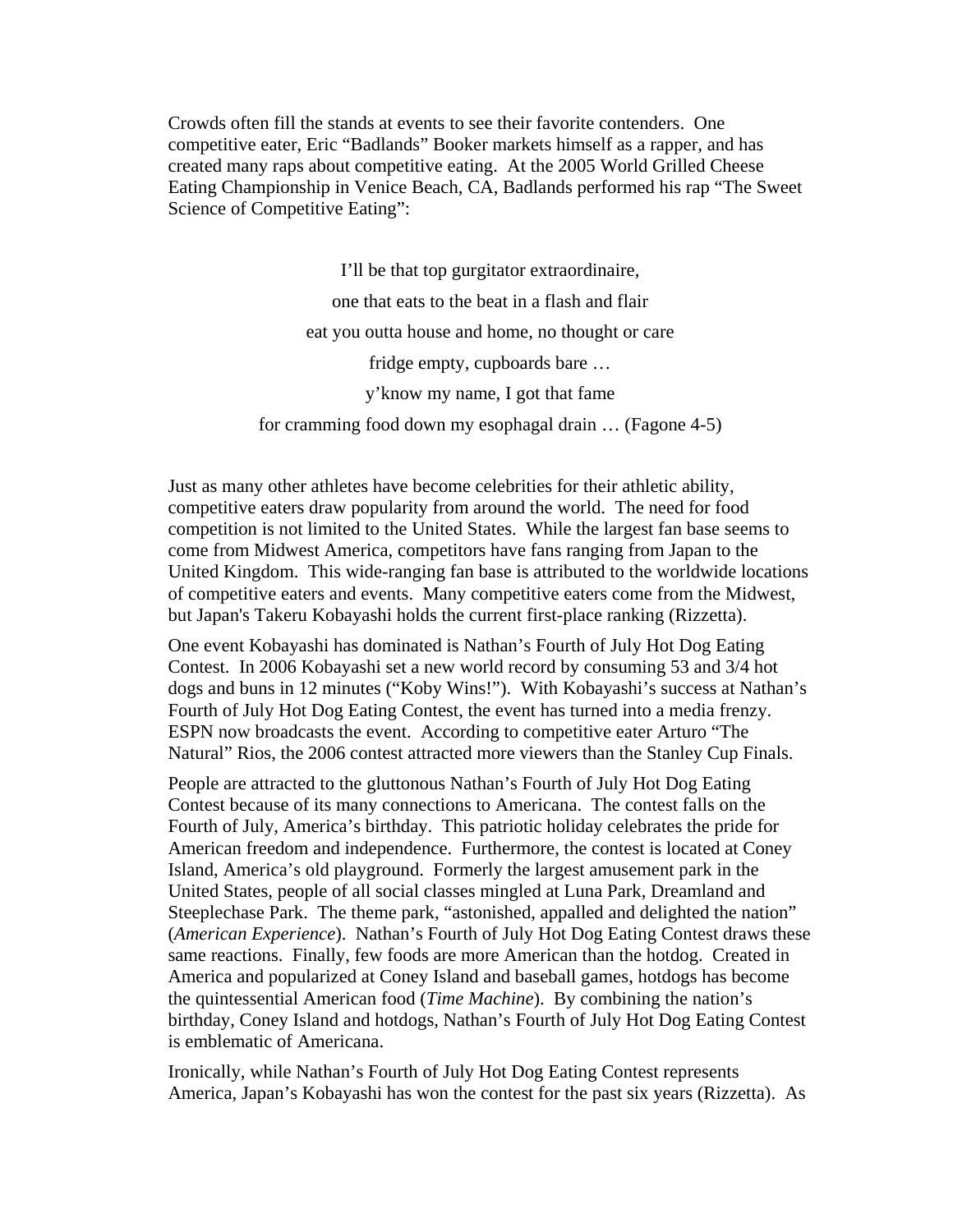much as the average American fills his or her stomach, a Japanese man holds America's competitive eating title. As quoted in *Horsemen of the Esophagus*, adult television cartoon character Hank Hill represents the confusion of many Americans when he asks, "Wait a minute? America isn't the hot-dog champion? Well, how could you let that happen? This whole nation is stuffing its face! Can't one of us do it at record speed?" (Introduction)

Americans may find Kobayashi unbeatable, but his domination of the sport has not deflated the number of American fans. Every year people travel great distances to populate the stands at competitions. For example, two men drove 11 hours to see a hamburger contest in Jackson, MS. One of these men described competitive eating as "sort of a celebration. A celebration of our prosperity. We're able to do this, so we might as well do it I guess" (Fagone 12). Since Americans have started paying more attention to competitive eating, media outlets such as *The New York Times*, *Sports Illustrated*, the BBC and *Smithsonian Magazine* have covered competitions. In addition, MTV, the Food Network, Discovery Channel, and an Australian television channel have produced documentaries about the sport ("Host an Event"). With more fans becoming interested each year, media outlets give increasing exposure to competitive eating.

Arturo "The Natural" Rios has been competitively eating for less than year, but he understands why people enjoy watching competitive eating. He believes, "This is a sport everyone can relate to. …you watch guys run up and down a court playing basketball, you know, not everyone plays basketball. Not everyone can relate to that sport... Everyone eats, and everyone can relate to what I am doing" (Rios). He also compares the sport to people challenging one another at the dinner table to see who can finish first. I.F.O.C.E. founder Rich Shea calls competitive eating "the sport of the everyman, because in America we're big eaters, and everyone likes to pig out once in a while" (O'Connor 19). People are personally aware of eating competitions, therefore it comes standard that they would have an interest in seeing it performed professionally.

In addition to the familiarity of the sport, competitive eating attracts fans due to the sheer ability of the competitors. Spectators watch competitors relentlessly shove large amounts of food down their throats, wondering who can gobble the most. Author Jason Fagone precisely describes the competitors' actions in his book, *Horsemen of the Esophagus*. In the opening pages, Fagone gives a vivid description of the World Grilled Cheese Eating Championship:

The eaters rip in, dunking the sandwiches in the water cups and cramming them mouthward with no regard for manners or decorum. Quick-staining cheeks go unwiped; grabby hands churn the food… *Violent* is a word that comes to mind. *Assault* is another… How can they not choke? How can they not explode? Rich "The Locust" LeFevre, who looks like somebody's geeky uncle with his big plastic glasses and gray comb-over, is particularly fearsome, splashing a severalfoot-diameter area with his first thrust of bread into water, soaking his own shirt. He rotates the sandwich once it reaches his lips, twirls it like it's corn on the cob,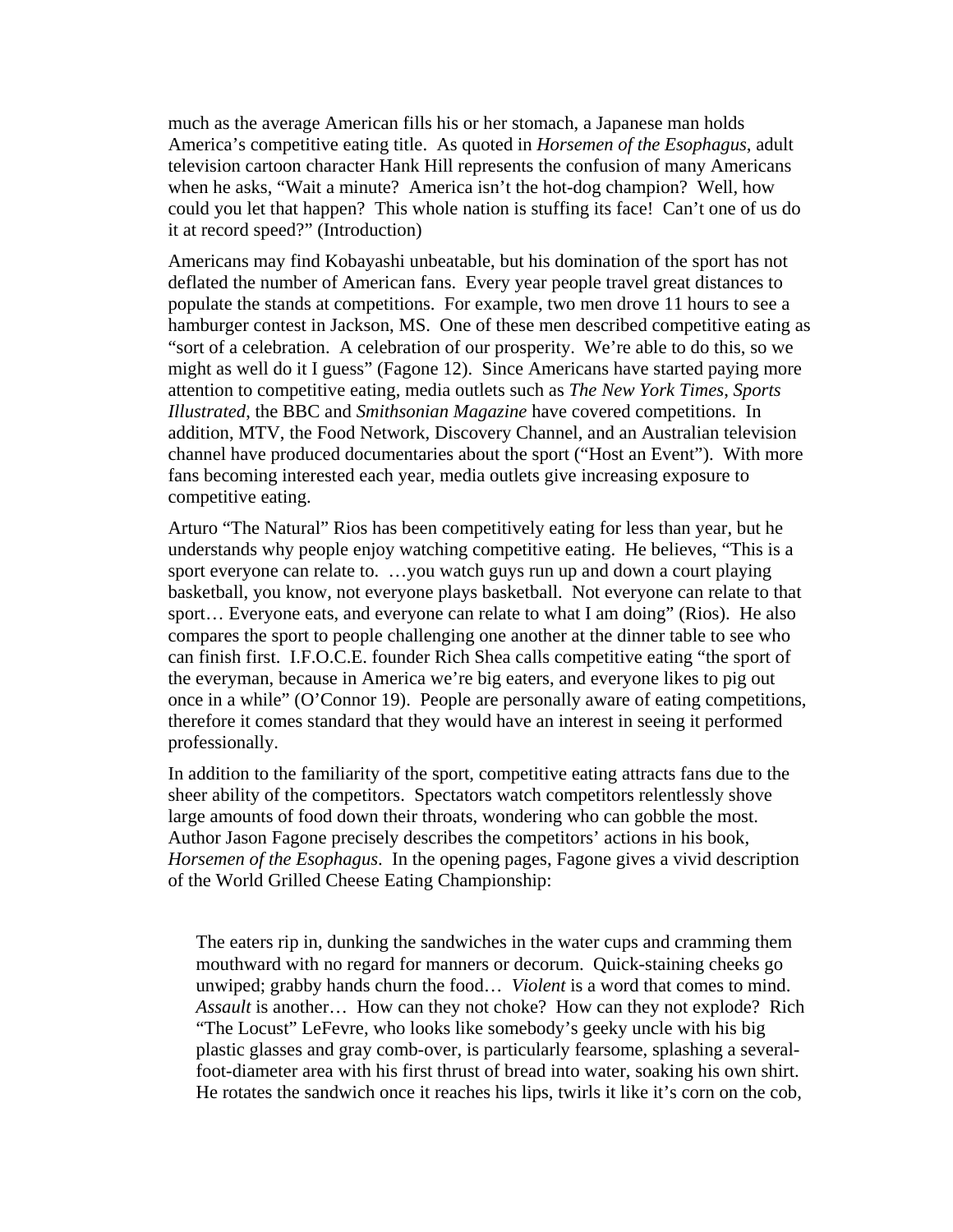and mashes it inward, toward his pinker parts… He never alters his foodshoveling rhythm, a gluttonous metronome. There's debris, lots of it. Little ropes of bread, cheese, and water leak and splash onto the tablecloth below. This is not normal. (6-7)

No, competitive eating is not normal. Eating excessive amounts of foods in small amounts of time is no ordinary activity for the average person. However, Paul Rozin, a professor of psychology at the University of Pennsylvania, does not see normalcy in the regular act of consuming food. He contends, "Eating, like sex, is a vile, animal act. Every bite is a risk" (Fagone 101).

Rozin points out that food consumption is not always a glorious activity, as it is often portrayed. In fact, the body part that consumes food can be repulsive, since it is an orifice. The anus is also an orifice (Fagone 101). "These are truths we choose to forget in order to munch our potato chips in peace – except, of course, when we organize competitive eating contests, and choose instead to flaunt every dumb-animal impulse we've invested 40,000 species-years in civilizing" (Fagone 101). But does competitive eating exemplify humans reverting to animal instinct, or is it just another athletic competition such as football and hockey? Rozin sees this competition as a combination of America's love of food, passion for competitive sports, and obsession with ranking every human capability in hierarchical lists (Fagone 103-104). Just as rankings exist for NCAA football's Bowl Championship Series, the I.F.O.C.E. also ranks its competitors.

Since competitive eating does involve unattractive animal behavior, it seems women would have no interest in participating in the sport. Furthermore, people may assume that women do not have the physical ability to compete on the same level as men. These assumptions are incorrect. Three of the top 50 competitive eaters are women. Sonya "The Black Widow" Thomas hold the fourth spot in international rankings ("Rankings"). No all-female eating competitions exist, so Thomas competes alongside the men, often beating them. Weighing in at 105 pounds, Thomas holds records in mince pies, crab cakes, baked beans and fruitcake, among other foods ("Eater Profiles"). Matt Rizzetta of the I.F.O.C.E. believes Thomas' smaller stature creates a mystique that draws fans' attention. Her ability to compete in a sport dominated by muscular, athletic men, and her ability to eat more than many of them creates wonder (Rizzetta).

It remains ironic how a female can contend as one of the top competitive eaters in the world, and yet society encourages women to admire dieting and ultra thin bodies. This contradiction relates to how there is further criticism of competitive eating, yet the promotion of extreme thinness endures. In some international interviews, Rios receives the complaint that competitive eating creates one more way for America to promote obesity and overeating (Rios). Some people see the sport as promoting an unhealthy lifestyle. However, many of the top athletes stay in top shape and do care for their health. Rios says his awareness of the types of food he puts in his body has grown since he has started eating competitively. He also works out regularly and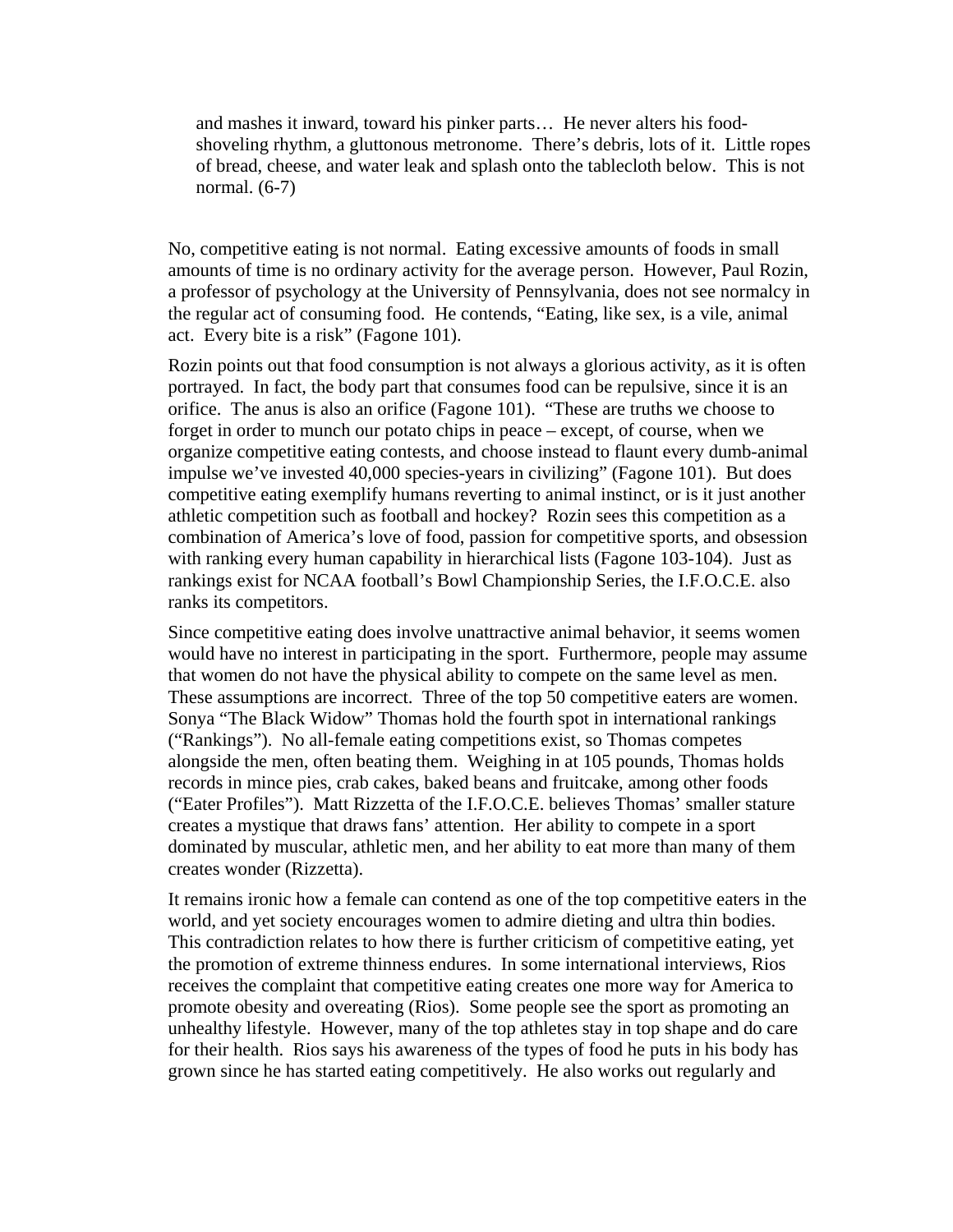goes to the doctor to make sure that his competing does not negatively affect his health (Rios).

The I.F.O.C.E. also receives the complaint that competitive eating wastes food. Rizzetta fires back, "It's really no different than a sport like NASCAR. You know, who waste tens of thousands of gallons of oil and gasoline on race days." Every competition involves waste, however, the complaint remains with competitive eating since it involves food. This complaint gives food its intentional role as a precious nutrient that should not be wasted.

 In the television show *Iron Chef America*, food once again sparks competition. Each week, an accomplished guest chef battles against one of the four Iron Chefs in the "Kitchen Stadium." Iron Chefs Mario Batali, Bobby Flay, Masaharu Morimoto and Cat Cora hold reputations for their specialty and excellence in different cuisines. The contender attempts to beat a chosen Iron Chef by creating four dishes more outstanding than his or her competitor. Each week a different secret ingredient is revealed that the dishes must include. While the winner receives no prize and the show focuses more on attracting viewers than chef rankings, the winning chef does earn bragging rights.

*Iron Chef America* was created in 2004 as a response to the overwhelming popularity of Japan's *Iron Chef*. The Japanese television show debuted on the Food Network in 1999 and soon formed a cult following. Dramatic lights, humorous dubbing and spectacular pageantry drew in nightly viewers. It was billed in promotional material as, "Ultimate Fighting Champion meets Julia Child" (Gallagher). With *Iron Chef*'s large fan base, the creation of *Iron Chef America* only became a matter of time.

While some differences exist between the two shows, the theme of competition runs through both. *Iron Chef* and *Iron Chef America* both display cooking as not just an art form or a service, but also as a "test of strength, speed, endurance and mental dexterity" (Gallagher). The chefs must move quickly in order to finish their dishes within the one-hour time limit. The chefs must rush their dishes, yet they cannot overlook details since judging is based on taste, plating and originality. The competition does involve quick thinking, but not as much it would appear. In the beginning of each show the contending chefs appear surprised with their secret ingredient. In actuality, the chefs are informed of a few available secret ingredients (Rosen). This revelation allows chefs to plan out possible dishes.

While cooking competitions at state fairs and the Pillsbury Bake-Off often appear as female activities, *Iron Chef America* has a strong male atmosphere. The original *Iron Chef America* did not feature current Iron Chef Cat Cora. Instead, all the Iron Chefs were men (Rosen). Japan's *Iron Chef* does not feature any female Iron Chefs. One episode on *Iron Chef* even includes a verbal reference to an Iron Chef's "humiliating loss to a woman" (Gallagher).

The set also adds to the male atmosphere of *Iron Chef America*. It appears strong and masculine, decorated with the show's signature silver and red colors. Even the name "Kitchen Stadium" reflects male athletic competition. The name insinuates that *Iron Chef America* is not a place for the delicious creation of homemade foods. Instead, it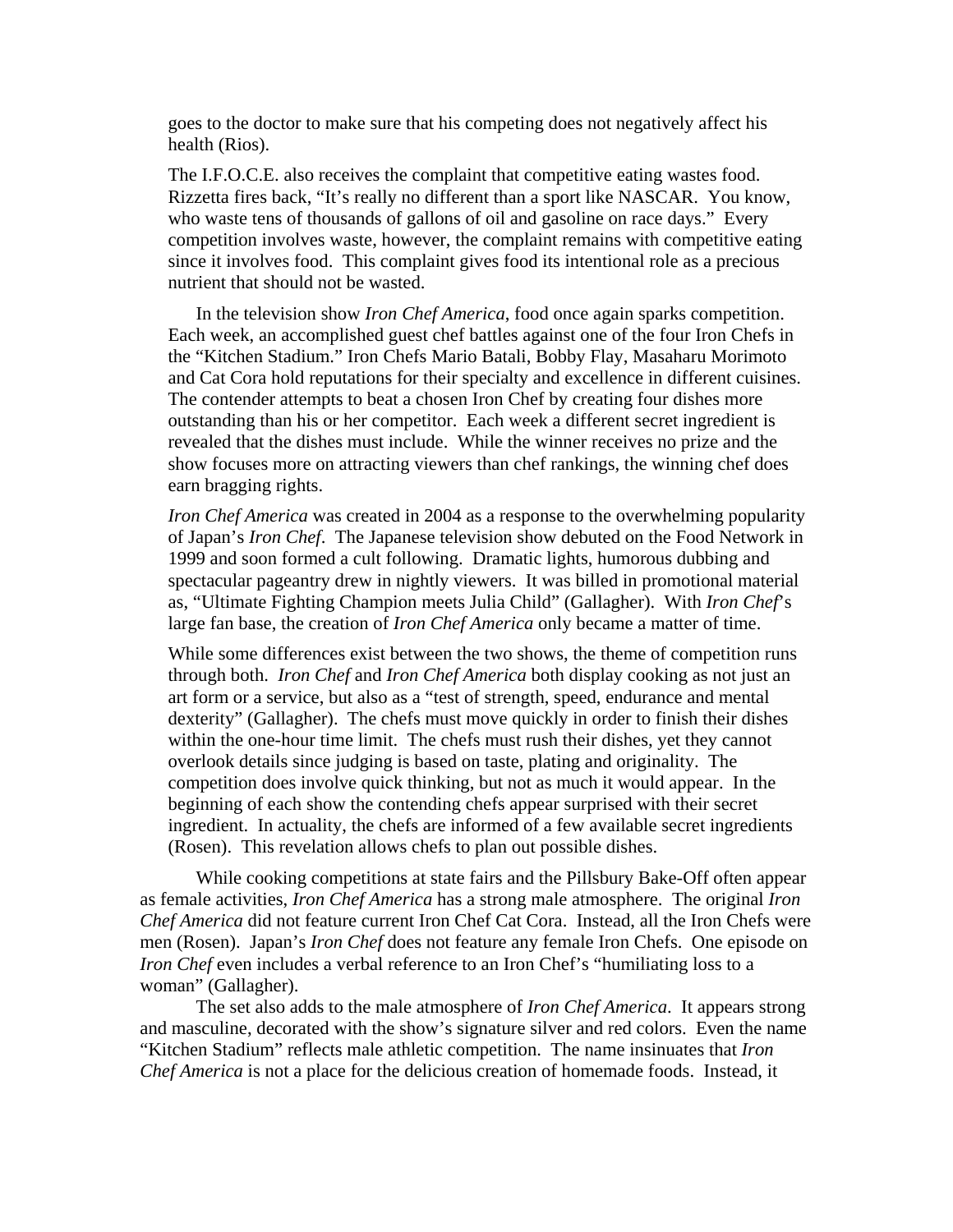abides as a place where two chefs have come to see who can triumph. "Kitchen Stadium" is a home for the competitive American spirit.

The rapid pace of competition and camera shots, as well as asides from the judges and commentators, reflect a broadcast sporting event. Bruce Seidel, Senior Vice President of Program Planning and Special Productions at Food Network, has compared *Iron Chef America* to football's biggest game. "This is a sporting event but it's cooking. That's the concept we're trying to sell, that cooking can be a spectacle a la the Super Bowl" (Rosen). The show's visual style of using slow motion, zoom shots and instant replay are synonymous with sporting events (Gallagher). Similar to football's twominute warning, announcements sound out to the chefs as the time winds down. The show has even been called the "*Monday Night Football* for cooking fanatics" (Rosen). Guest celebrity chef Wolfgang Puck has joked about *Iron Chef America*'s similarity to basketball, in that the last five minutes are the most interesting (Rosen). All *Iron Chef America* seems to need is a cook's challenge for an official review of the judging.

In keeping with its sporting event connection, *Iron Chef America* has incorporated the martial arts into the program. Japan's *Iron Chef* features the fictional billionaire gourmand Chairman Kaga as the charismatic master of ceremonies (Gallagher). On *Iron Chef America*, an actor simply called the Chairman replaces Chairman Kaga. Instead of being an eccentric food connoisseur, the Chairman is a martial arts expert, brilliantly displaying his ability as he introduces the chefs and the secret ingredient (Rosen). The decision was deliberate for the Chairman to have martial arts expertise. Seidel claims, "The analogy is that just as [martial arts are] disciplined, they're focused, they have to be strong, those same qualities apply to the art of cuisine" (Rosen).

These qualities of discipline, focus and strength remain integrated into the backbone of American character. Through them, Americans have often contended to be the best. Americans are not satisfied with second place. They are restless for blue ribbons, crowns and trophies. Their rugged individualism furthers their competitive drive. As seen in the American belief of manifest destiny, as well as in Frederick Jackson Turner's *The Significance of the Frontier in American History*, the need to always be on top drove American land expansion.

During the  $19<sup>th</sup>$  century, the idea of manifest destiny drove Americans to spread west. A fear of the unknown existed, but so did the excitement of a new beginning and hope for more. In J. Hector St. John de Crèvecoeur's *Letter From an American Farmer*  written in 1782, Americans are described as "the Western pilgrims, carrying along with them that great mass of arts, sciences, vigour, and industry" (Baldwin 86). These traits would assist Americans in settling the wild land and promoting the prosperity of the new country.

With God at their side, Americans believed they had the right to spread as far and wide as they could reach. In 1835, Frenchman Alexis de Tocqueville wrote his reflections of the United States in *Democracy in America*. In this document he claims "the gradual and continuous progress of the European race toward the Rocky Mountains … is like a deluge of men, rising unabatedly, and driven daily onward by the hand of God" (Baldwin 86). American progress would eventually drive Americans over the Rocky Mountains, south to Texas and as far north as Alaska. In 1845, Representative Stephen A. Douglas exquisitely captured the need for American expansion when claiming the necessity to "blot out the lines on the map which now marked our national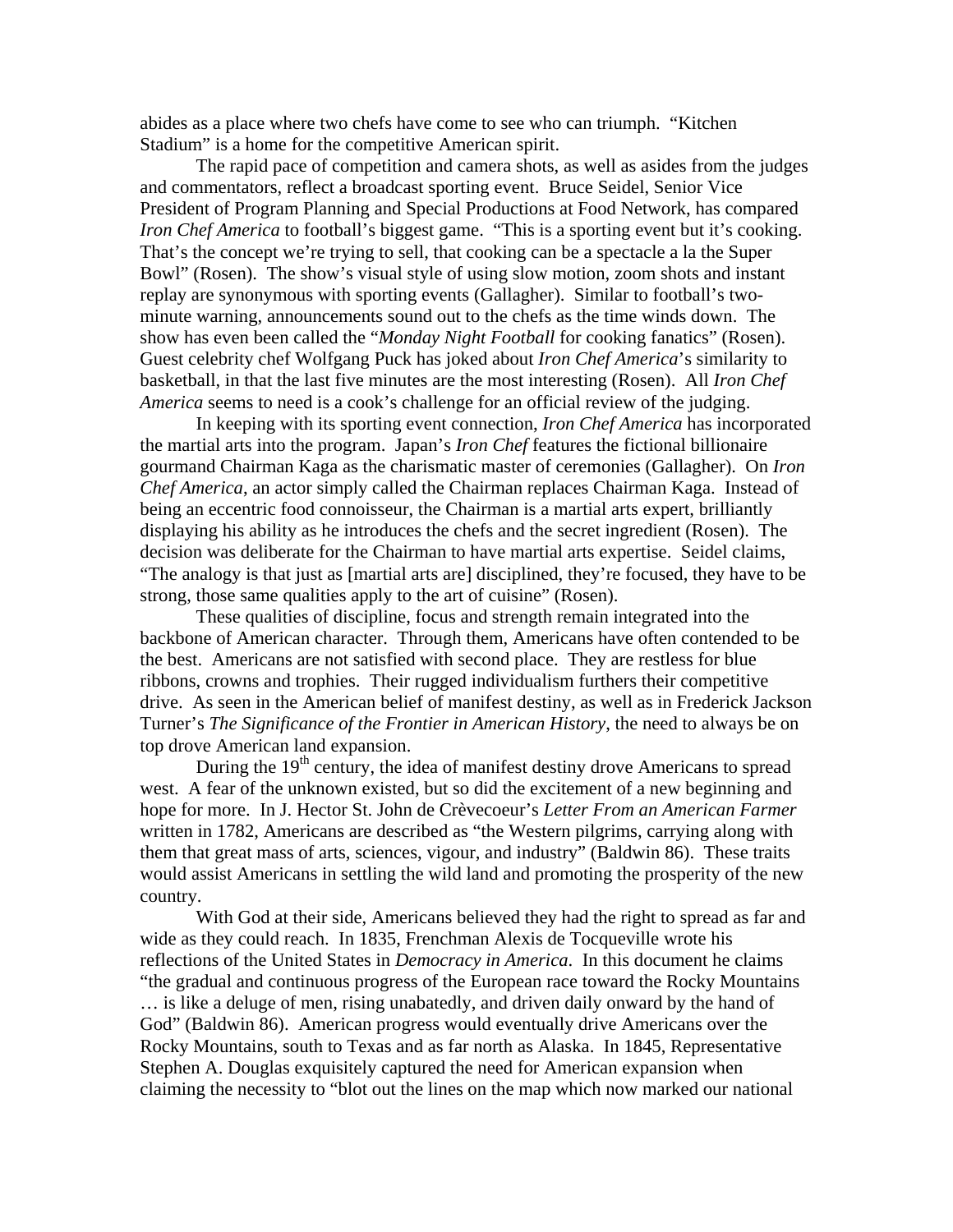boundaries on this continent … and make the area of liberty as broad as the contingent itself … not suffer[ing] petty rival republics to grow up here, engendering jealousy with each other" (Baldwin 88). With more land accumulation, America could grow stronger as a world power, closer to being the best.

As belief in manifest destiny spread throughout the country, some people did not see how it could last. At the World's Columbian Exposition in 1893, Turner presented his thesis, *The Significance of the Frontier in American History*, announcing the closing of the American frontier. He saw Americans spread throughout the west and believed there was no space left for frontier exploration. The experience of the frontier had shaped American experience and character (Turner 683). From the dust of the covered wagons, a new American had risen.

The country's restlessness remains a noted part of the American character. Americans have a hard time settling and often need something new. This constant restlessness is the trigger for what Turner considers America's "perennial rebirth" (Turner 684). The east coast developed from a simple colonial government to a complex representational government, and from a primitive industrial society to a manufacturing civilization. As America expanded west, it needed to recreate this evolution in each new development (Turner 684). From underdog to champion, Americans worked from east coast to west coast to gain achievement. Just as the Iowa State Fair developed from grassroots to a great spectacle, the country has similarly developed.

With the closing of the frontier, Turner truly saw an ending of an era. Yes, the frontier would never appear the same, but neither would Americans. People changed due to the exploration, adventures and openness of the frontier. The American character evolved with the country, and found new traits. According to Turner, Americans owe their most striking characteristics to the frontier. He wrote:

That coarseness and strength combined with acuteness and inquisitiveness, that practical, inventive turn of mind, quick to find expedients, that masterful grasp of material things, lacking in the artistic but powerful to effect great ends, that restless, nervous energy, that dominant individualism, working for good and for evil, and withal that buoyancy and exuberance which comes with freedom, these are traits of the frontier, or traits called out elsewhere because of the existence of the frontier. (690)

These same traits of restlessness, nervous energy, individualism, exuberance and the inventive turn of mind exist in food competitions. Restless nervousness runs through a person as he or she waits for judges to announce results at the Iowa State Fair. The individual victory and exuberance a competitive eater feels as he or she dominates an event and sets a world record. Furthermore, the inventive turn of mind as a competitor creates dish that defeats an Iron Chef.

As Turner shows, the unique American character is a result of years of determination and triumph that Americans have worked for and created. The competitive spirit has become integral to the American character. Americans have fought environmental, personal and foreign battles to create this country into its current standing. Striving to become the best only comes naturally. Americans have transferred this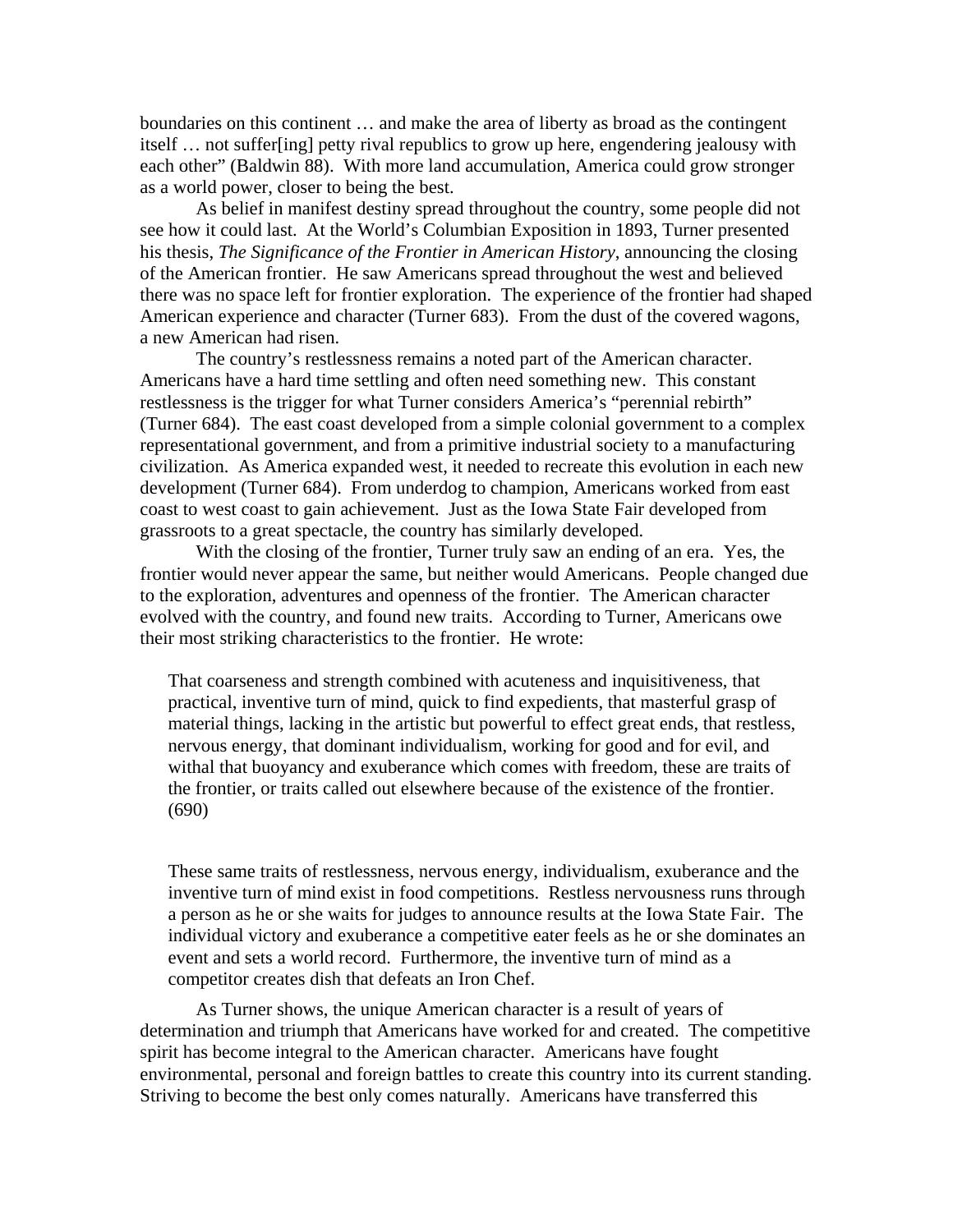competitive nature into food competitions in one more way to discover a champion. Chef Wolfgang Puck commented that a competitive cooking show would fare well "because America loves competition. We love a winner" (Rosen). Whether the competition is the Super Bowl, the Miss America Pageant, the Iowa State Fair, Nathan's Fourth of July Hot Dog Eating Contest, or *Iron Chef America*, America wants to find a champion. America is hungry for competition.

### **Works Cited**

"1980-1989." *Iowa State Fair*. 30 Nov. 2006

<http://www.iowastatefair.org/about/historical12.php>.

"2000-Present." *Iowa State Fair*. 30 Nov. 2006

<http://www.iowastatefair.org/about/historical14.php>.

"2006 Fair Results." *Iowa State Fair*. 2006. 30 Nov. 2006

<http://www.iowastatefair.org/competition/results.php?cat=5>.

"About > History." *International Federation of Competitive Eating*. 30 Nov. 2006

<http://www.ifoce.com/about-history.php>.

Amendt, Linda J. *Blue Ribbon Preserves: Secrets to Award-Winning Jams, Jellies, Marmalades* 

*& More*. 1st ed. New York: HPBooks, 2001.

*American Experience: Coney Island*. Dir. Ric Burns. Videocassette. PBS, 1991.

Baldwin, Neil. *The American Revelation: Ten Ideals That Shaped Our Country From the* 

*Puritans to the Cold War*. New York: St. Martin's Press, 2005. 79-97.

"Eater Profiles: Sonya Thomas." *International Federation of Competitive Eating*. 29 Nov. 2

<http://www.ifoce.com/eaters.php?action=detail&sn=20>.

Fagone, Jason. *Horsemen of the Esophagus: Competitive Eating and the Big Fat American* 

*Dream*. New York: Crown, 2006.

Gallagher, Mark. "What's So Funny About Iron Chef?" *Journal of Popular Film & Television* 31

(2004). ProQuest. Connelly Library. 9 Nov. 2006.

Hanley, Catherine. *The All-New Blue Ribbon Cookbook*. 1st ed. New York: HPBooks, 1997.

Hollister, Arlette. Telephone interview. 30 Nov. 2006.

"Host an Event." *International Federation of Competitive Eating*. 29 Nov. 2006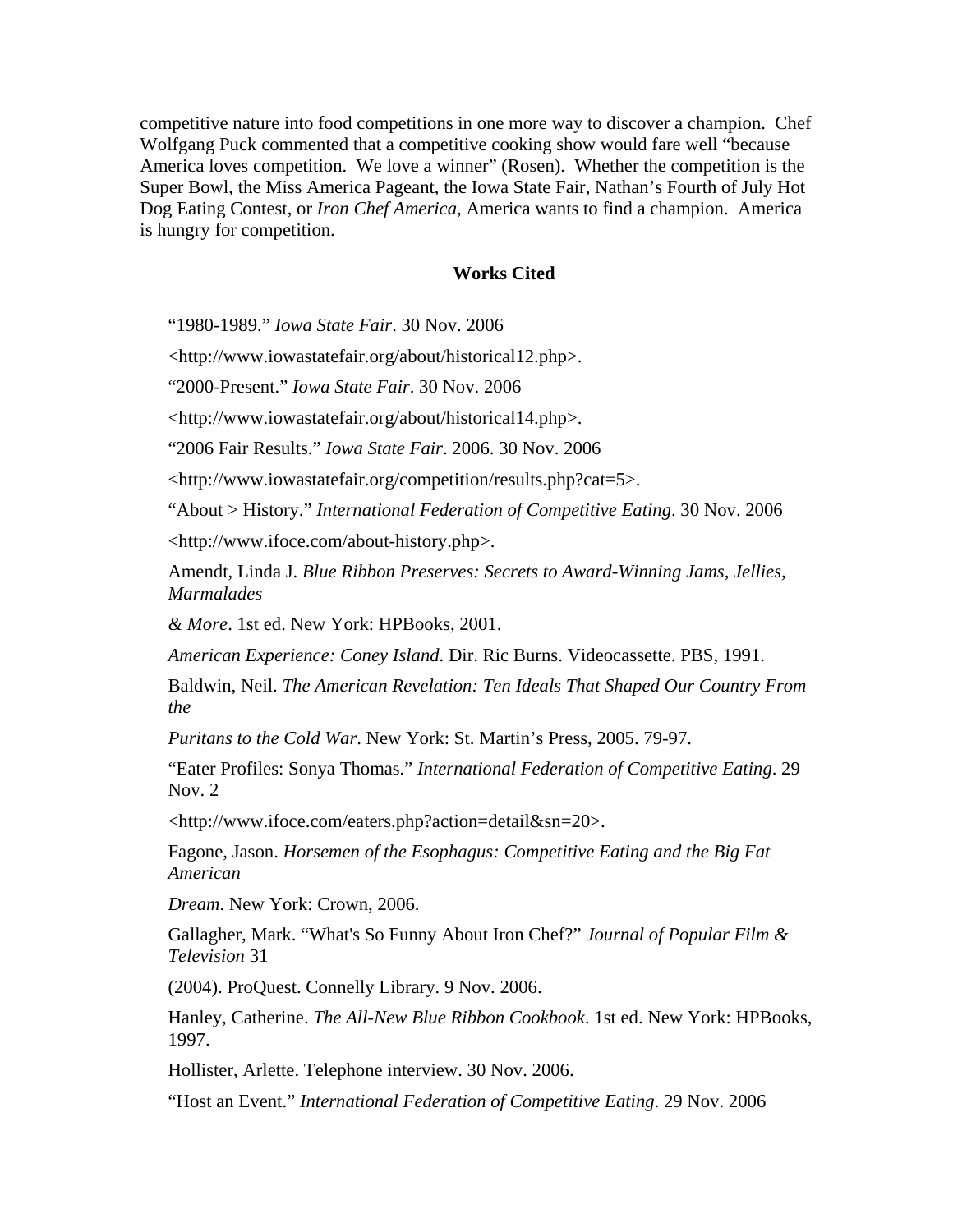<http://www.ifoce.com/host.php>.

"How It Began: the First Contest." *Pillsbury Bake-Off Contest*. 2006. 29 Nov. 2006

<http://www.pillsbury.com/bakeoff/history/1949.aspx>.

"Its Beginnings." *Iowa State Fair*. 29 Nov. 2006

<http://www.iowastatefair.org/about/historical1.php>.

"Koby Wins!" *Nathan's Famous*. 30 Nov. 2006

<http://www.nathansfamous.com/nathans/news/htmls/whats\_new\_main.php>.

"Macadamia Fudge Torte." *Pillsbury Bake-Off Contest*. 30 Nov. 2006

<http://www.pillsbury.com/Bakeoff/recipes/ShowRecipe.aspx?rid=10956>.

Moskin, Julia. "Pickles, Pies and Blue-Ribbon Biscotti." *The New York Times* 16 Aug. 2006,

Late ed., sec. F: 1. *ProQuest*. Connelly Library. 28 Sept. 2006.

O'Connor, John. "Badlands: Portrait of a Competitive Eater." *Gastronomica: the Journal of* 

*Food and Culture* 6 (2006): 16-23.

"Rankings." *International Federation of Competitive Eating*. 29 Nov. 2006

<http://www.ifoce.com/rankings.php>.

Rios, Arturo. Telephone interview. 30 Nov. 2006.

Rizzetta, Matt. Telephone interview. 30 Nov. 2006.

Rosen, Lisa. "Standing the Heat; in 'Iron Chef America,' the Competition Comes to Los Angeles,

and the Spatulas Fly." *Los Angeles Times* 20 Apr. 2004, sec. W: 1. *ProQuest*. Connelly

Library. 4 Dec. 2006.

Shanley, Mary Kay. *Our State Fair: Iowa's Blue Ribbon Story*. 1st ed. Ames, IA: Sigler Printing

& Publishing, 2000.

*State Fair*. Dir. Walter Lang. DVD. Twentieth Century Fox, 1945.

"The 1960s Bake-Off Contest: Mom Goes to Work." *Pillsbury Bake-Off Contest*. 2006. 29 Nov.

2006 <http://www.pillsbury.com/bakeoff/history/1960s.aspx>.

"The 1980s Bake-Off Contest: More Interest in Cooking, Less Time to Cook." *Pillsbury Bake-*

*Off Contest*. 2006. 29 Nov. 2006 <http://www.pillsbury.com/bakeoff/history/1980s.aspx>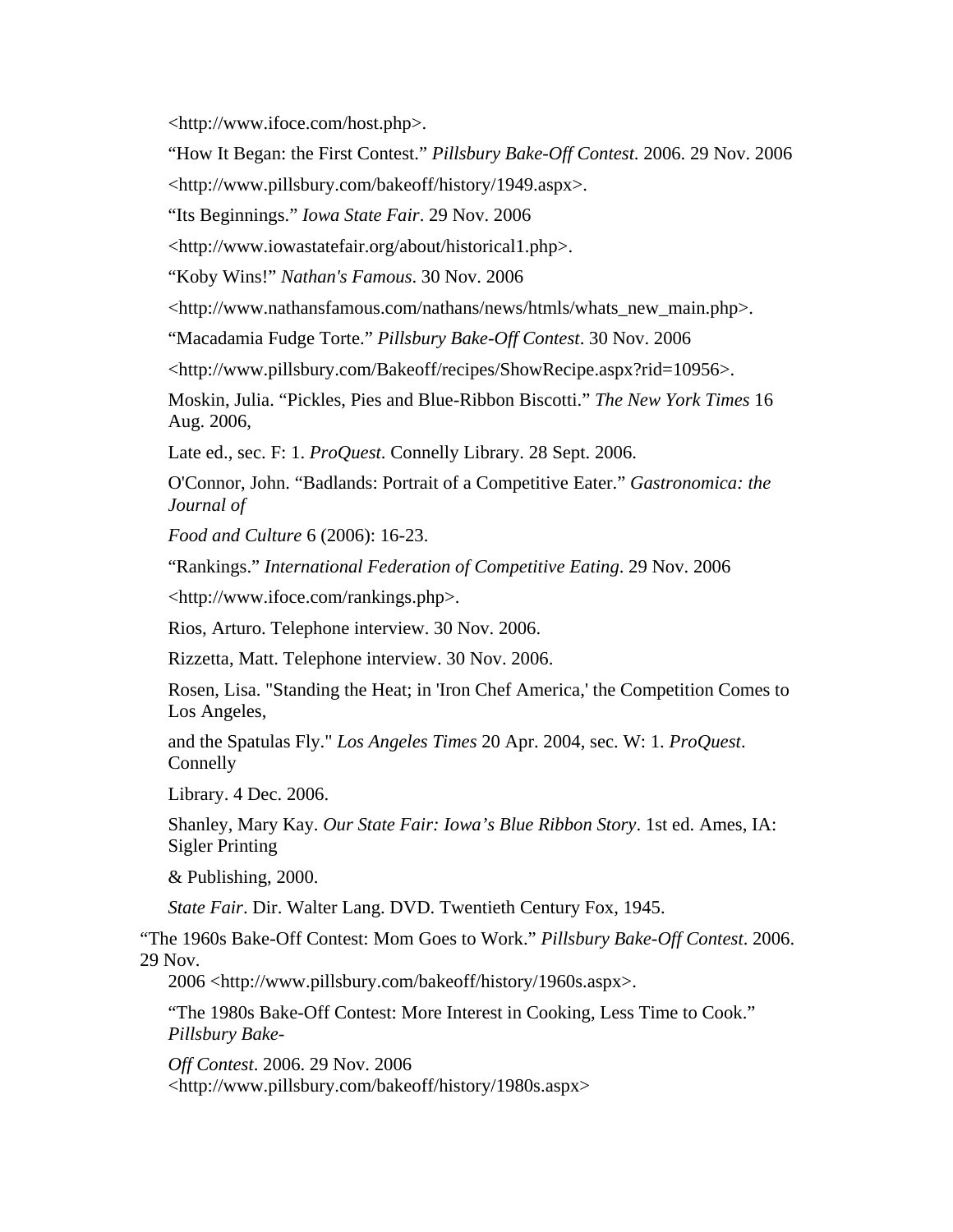"The 2000s Bake-Off Contest: a Look in the Crystal Bowl." *Pillsbury Bake-Off Contest*. 2006.

29 Nov. 2006 <http://www.pillsbury.com/bakeoff/history/2000s.aspx>.

*Time Machine - American Eats: History on a Bun*. Videocassette. A & E Home Video, 2001.

Turner, Frederick Jackson. "From "*The Significance of the Frontier in American History*""

*Rereading America*. Comp. Gary Colombo, Robert Cullen, and Bonnie Lisle. Boston:

Bedford/St. Martin's, 2001. 683-690.

Yennie, Denise. Telephone interview. 30 Nov. 2006.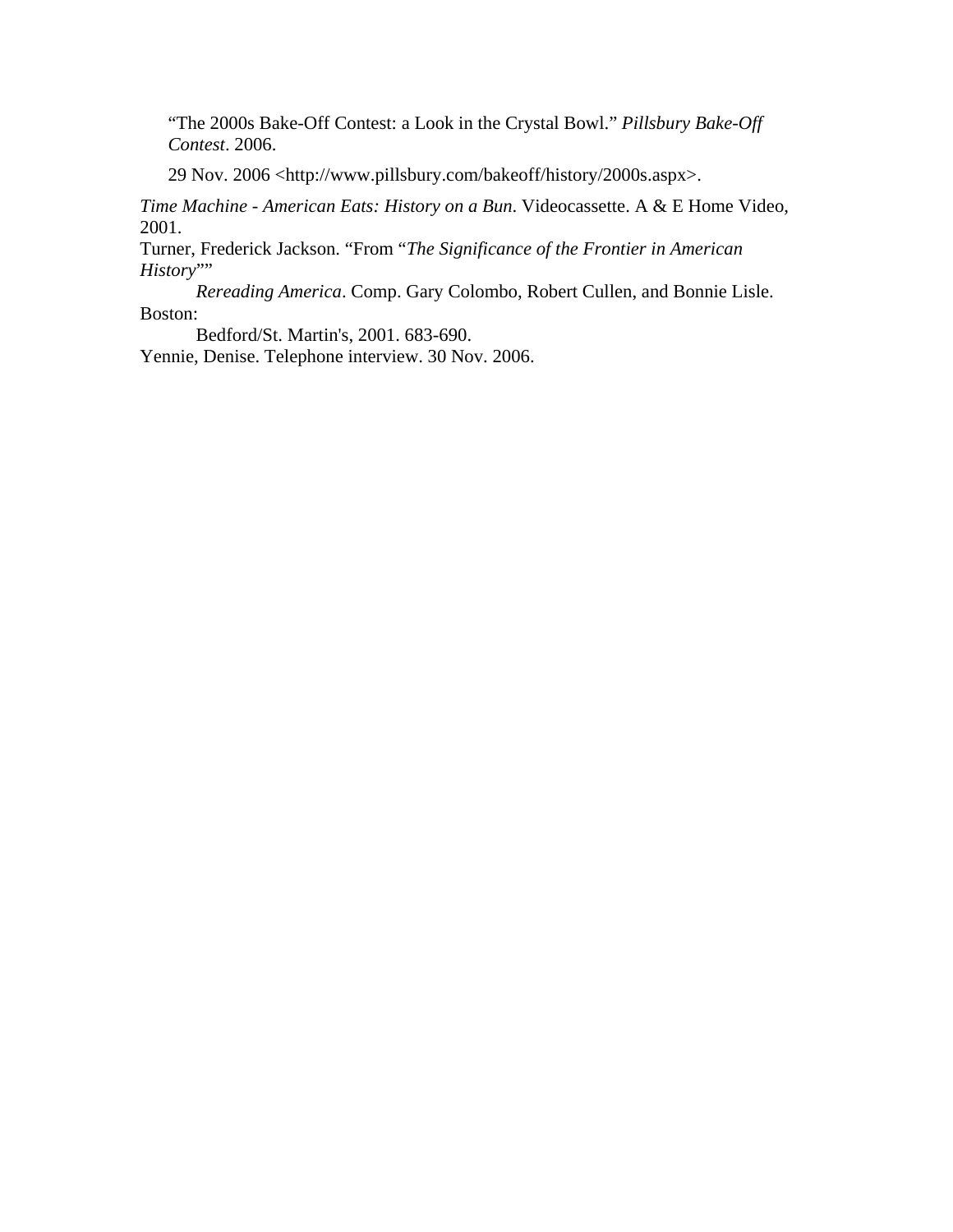# **One of the Seven Deadly Sins or an Organized Sport on the Rise?** Carli Mell

"Americans are big, fat, infantile, stupid assholes who love to shovel shit down their throats, and so to shovel more shit down one's throat than any other is to be truly king of America."- "Horsemen of the Esophagus: Competitive Eating and the Big Fat American Dream"

 On July 4, 2005, Japan native, Takeru Kobayashi devoured 53.5 hot dogs and buns in a mere 12 minutes, mutilating most of his opponents (Lidsky). The closest was the American, Joey "Jaws" Chestnut who ate 52 hot dogs during the competition. Following, the third place finisher ate only 37 hot dogs ("Nathan's"). Currently, Kobayashi is the world record holder for the amount of hot dogs eaten at the Nathan's Hot Dog Eating Contest ("International"). Competitive eaters who are involved in the annual competition are stuffing their stomachs with nearly 12 liters of food, almost 12 times what the average human stomach holds (Specht). "Gurgitators" around the world compete for such an honorable competitive eating title, but participants from two countries stand out from the crowd. Japan and the United States often produce competitors that are in the running to hold such a praiseworthy title as the Nathan's Hot Dog Eating Champion (Fagone).

 As world hunger and the obesity epidemic throughout America grow, competitive eating is also emerging throughout America. One cannot hesitate to inquire about the history of the controversial sport, the obvious health risks associated with this type of competition as well as the ethical issues surrounding starvation throughout the world. Competitive eating is sweeping through many nations, but it evidently was started here in America.

 Although the history of the first Nathan's Hot Dog Competition is unclear, most of the traditions of the competition have been passed down orally through the years. The Nathan's Hot Dog Eating Contest is believed to have been started on July 4, 1916 when four immigrants attempted to resolve an argument by having an eating contest. The winner of the competition was declared the most patriotic among the immigrants. One of the participants put away 13 hot dogs but the other competitors could not keep up.

 Since then, the Nathan's Hot Dog Eating Contest has been held on the same day each year ("Nathan's"). The foods have changed, but the main idea of the competition is to "eat a lot, very fast" (Davis). But George and Rich Shae, representatives for the International Federation for Competitive Eating, argue that competitive eating dates back to long before Coney Island and hot dogs were even thought of.

 Rich Shae suggests that the first instance of competitive eating occurred during the time of the cavemen. When a rabbit hopped into a cave, it was a competition to see who would get the rabbit first, and who could get the most food out of it. He explains, "Competitive eating is the most inherent sport known to man.Thirty thousand years ago, in a cave in Eastern Europe, in the dead of winter, 20 Neanderthals sitting around and a rabbit walks in. I would argue that was the first competitive eating situation" (Grossfeld). Competitive eating "stands alongside original athletic pursuits such as running, jumping, and throwing" ("International").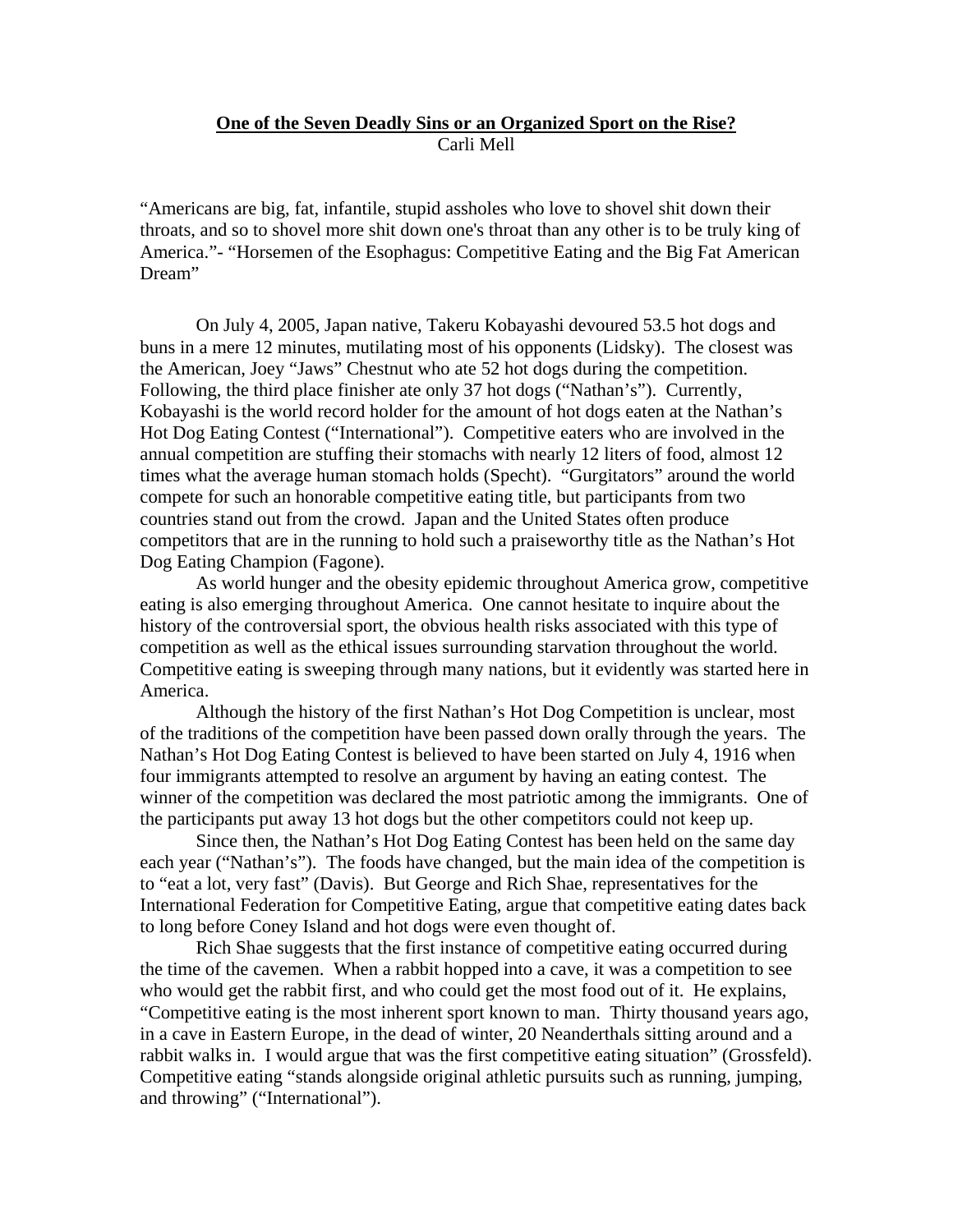Competitive eating has grown since the time of the Neanderthal and is starting to stand out world wide. Countries such as Canada, Thailand, Germany, England and Russia all acknowledge competitive eating as a sport ("International"). Some Americans though, have widespread opposition to competitive eating. Opponents who believe that competitive eating is nothing more than gurgitation, such as Ralph Nader, see competitive eating as a "sign of societal decline" (Grossfeld). The Shae brothers are advocates in the "quest to make competitive eating a sport." The brothers work together to promote competitive eating and to make the American people believe that competitive eating is actually a sport (Lidsky).

 Before many of the contests begin, participants "stretched, cracked their wrists, draped their towels around their necks, donned shades and pumped themselves up with music filtered through headsets" (Roberts). Compared to the way athletes of traditional sports prepare for a game or event, competitive eaters have many of the same rituals for their own events. George Shae also argues, "The baseline definition of a sport is a physical activity governed by a set of rules. It's no different than other sports except its hand speed, jaw strength, and stomach capacity. It's as fundamental as running and jumping" (Grossfeld).

 The Shae brothers work together to convince audiences that competitive eaters are athletes just like Major League Baseball Players or National Football League stars. Shae states, "My point is competitive eating is a very fundamental sport. The fundamental sports are running, jumping, pushing, and fighting. Eating is even more fundamental: Who can eat the most to survive and in the quickest time when that mattered whether you survived. There are rules. We have a governing body, and we keep track of the records" (Caple).

 The brothers have even helped to promote the IFOCE by creating a competitive eating circuit. The IFOCE goes as far as creating "rules, rankings, majors and personalities" for competitive eating, just as other modern sports do (Grossfeld). By establishing "a fair and equitable rating system for the various competitions," competitive eating can be compared to various other recognized competitions ("International"). The establishment and growth of the IFOCE has made believers out of people who once thought that competitive eaters used no athletic ability during events. Other sports have leagues which establish a set of rules and standings; much like the IFOCE does for competitive eating.

 Jason Fagone, author of "Horsemen of the Esophagus: Competitive Eating and the Big Fat American Dream", suggests that the IFOCE was created to mock the popularity National Football League and Major League Baseball. He claims, "It was sort of a parody and a way to poke fun" (Wertheimer).

 On the other hand, opponents of competitive eating look at the controversial sport as mainly entertainment. Challengers of this type of competition suggest that eating in such a way is gluttonous and unhealthy. There are many people who are arguing whether or not competitive eating should be considered a sport (Haaisen). "It's pretty disturbing" says Ava Greenspun, a psychotherapist from Arlington, who identifies the increasing number of children with obesity in America today. "It's not a sport. I watched it and I thought it was a wacko. It's glorifying gluttony" (Grossfeld).

 Many argue that "glorifying gluttony" can lead to "stomach pains, obesity, and diabetes", as well as many other serious health risks. The director of the Gastrointestinal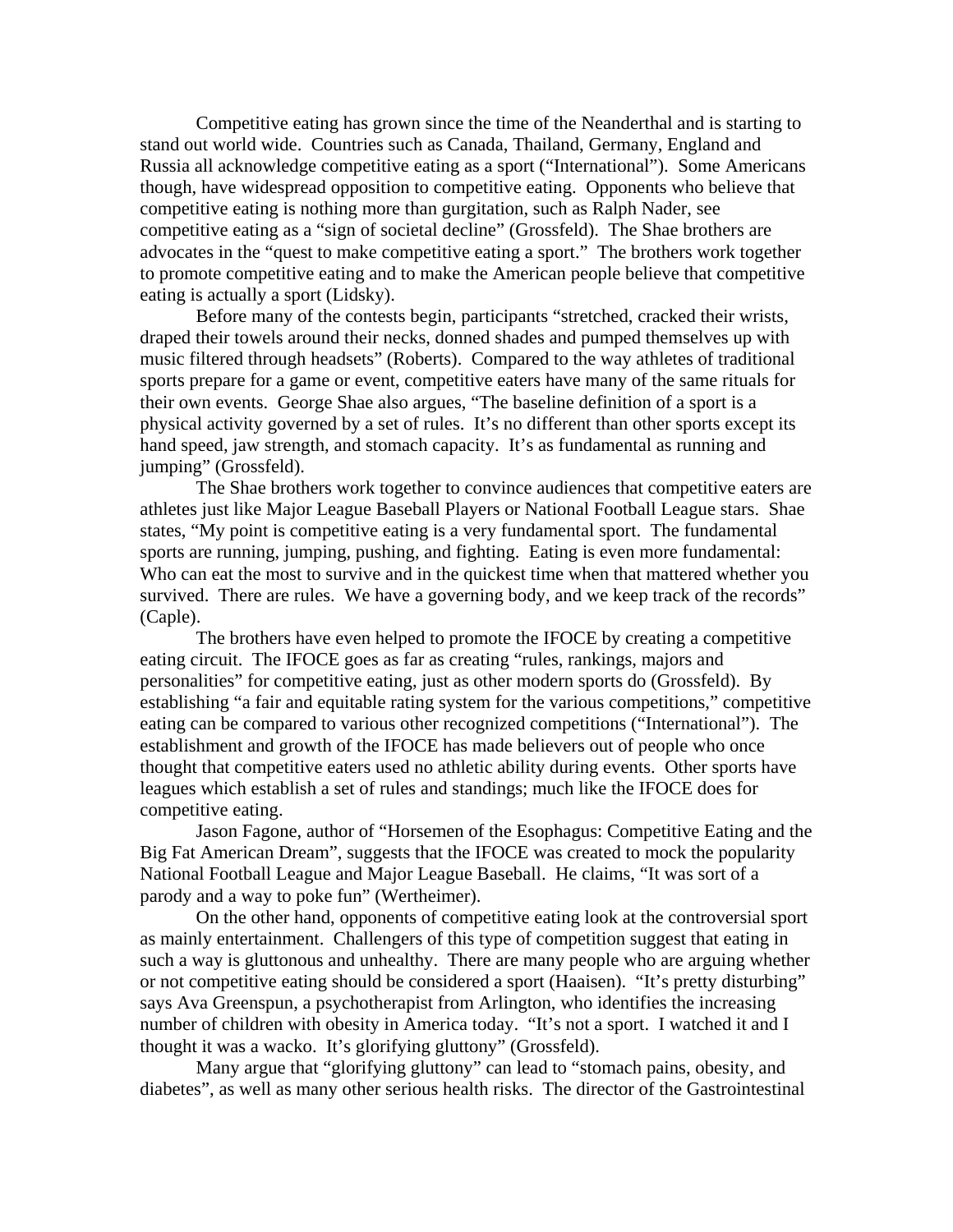Physiology Lab at the University of Michigan, William Chey says that this massive amount of food placed in the stomach is okay for a "normally functioning stomach". In contrast, Keith Ayoob, a nutritionist from the Albert Einstein School of Medicine suggests that "The large amounts of calories all at one time puts a major strain on any organs related to digestion." Because competitors are eating such a large amount of food in such a short amount of time, they risk "irritating the esophagus, choking, rupturing the stomach or developing acid reflux" (Specht).

 In hopes of gaining an acceptance as a sport, the IFOCE established a rule suggesting that contestants be 18 years or older when participating in any competition to ensure safety ("International"). Matt Rezetta, the Public Relations Director for the IFOCE offered that during each competition, there is an onsite EMT available if there are any problems during a competition. One author goes on his own quest to explain the behind the scenes of competitive eating, even attempting to become a competitive eater himself.

*Eat This Book: A Year of Gorging and Glory on the Competitive Eating Circuit*  written by Ryan Nerz follows several competitors during their preparation for the several competitions. Nerz attempts to sway his readers to believe that competitive eating is becoming a large part of American culture. After becoming an emcee for an IFOCE event, Nerz is amazed by competitive eating and tries his hand at the sport. He says, "As I was leaving the office, hat in hand, it occurred to me that this whole IFOCE thing treaded a fine line between fiction and reality, and I was deeply curious to find out how it all- this hat, this sport, and this league- came to be" (14).

 Throughout his book, he tries to convince his readers that competitive eating should be taken seriously as a sport (Davis). Nerz himself attempts to become a competitive eater. He accounts the time he spent in bed with excruciating stomach pain and the associated health risks concerning his training.

 His training consisted of eating dozens of burgers and drinking several gallons of water. Despite training and undergoing extreme pain, Nerz faced Kobayashi in a contest and lost. Throughout the novel, Nerz goes inside competitive eating and "sparing no one's appetite, [Nerz] reveals the training, game-strategies, and other after effects of competition in this delectably shocking banquet of gorging and glory on the competitive eating circuit" (Nerz).

 In his attempts to make readers believe that competitive eating is actually a sport, Nerz is opposed by, previously mentioned, Jason Fagone, who says, "It's both an American horror show and an American success story at the same time." Fagone's book focuses more on the audience's perspective of competitive eating. He also dives into the aspects of competitive eating by looking at how most competitors train. Fagone also examines the types of people that are involved in the competitions. He says that most of the competitors are everyday people. They are doctors, lawyers and construction workers.

 On the other hand, there are some competitors who make the competitive eating circuit their life. They train by stretching their stomachs to hold a much larger amount of food than most human stomachs hold. Fagone says that most competitive eaters train by drinking gallons of water to stretch their stomachs. This stomach stretching allows them to eat more during competitions (Wertheimer). Shae does not approve any specific training method and does not suggest that anyone under the age of 18 attempt to eat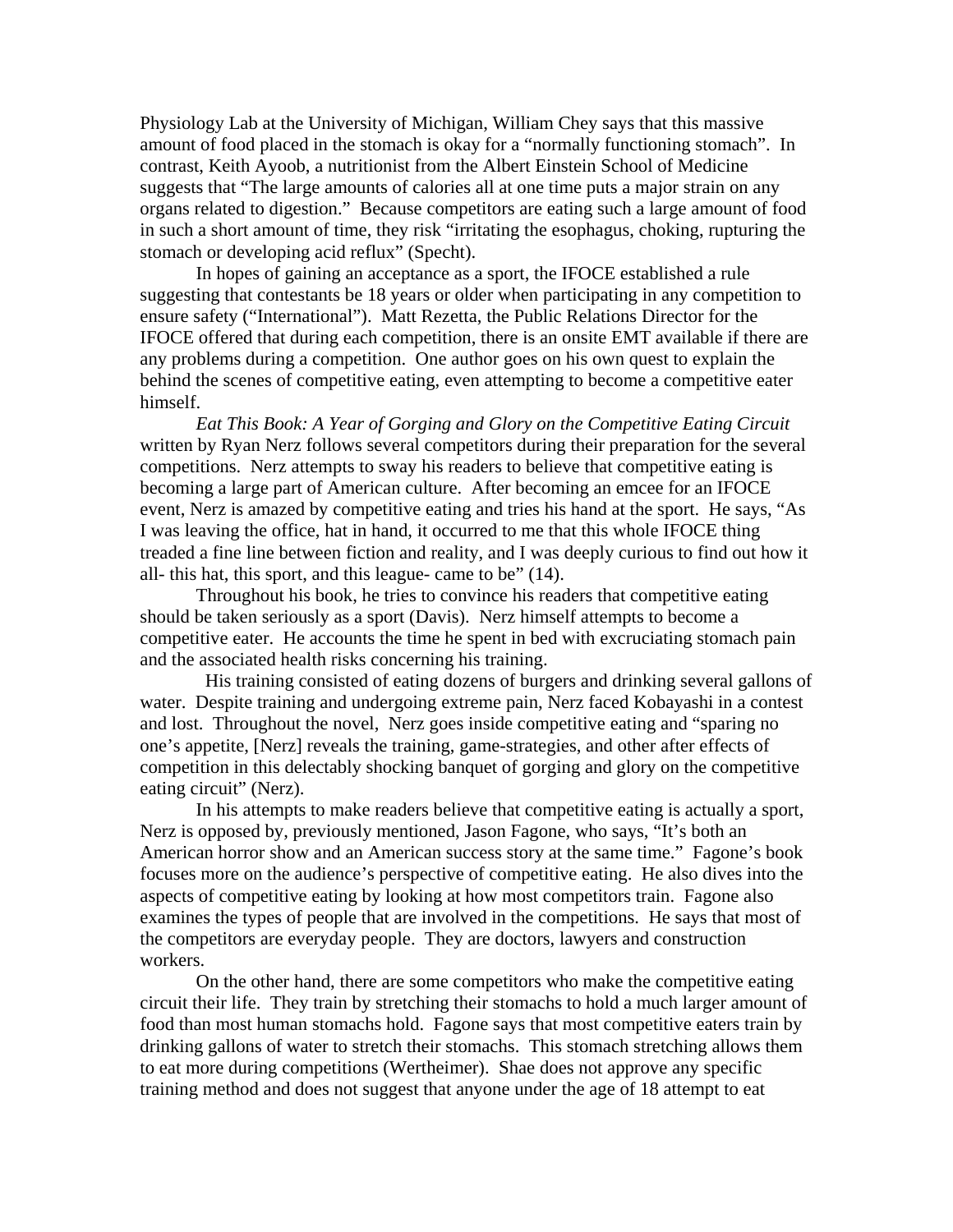competitively, although many of the competitors use similar training methods before competitions (Caple). Rezetta added that the IFOCE does not condone any types of training.

Arturo Rios, the  $10<sup>th</sup>$  ranked eater in the world, was also able to provide information about his own preparation for competitions. In an interview with Rios, he claimed that in the beginning, he never used to train. As time went on, he started going to the gym to lose weight before a competition. He also said that usually a week before a competition, he would go to a buffet and eat a large amount of food. During this time, he tried to eat foods that are healthy and limit his fatty food intake. Rios said that he has never had any problems with his health before, during or after competitions. Since he began competitive eating, Rios said that he is more concerned with what he eats while not competing. He watches calories and makes sure that he attends the gym regularly.

 Rios has been involved in competitions involving hot dogs, pizza, pork ribs, sandwiches, Buffalo wings, buffet foods (which is a pan full of Buffalo wings, roast beef, perogies, and hamburgers). In one competition, Rios actually attempted to each a whole turkey by himself. When asked, "A lot of people do not consider competitive eating as a sport. What is your reaction to this?" Rios answered by stating that all new sports will be challenged. He said that the validity of competitive eating will always be challenged, but from his own experience, he definitely believes that competitive eating is a sport. "We do train and it is very physical," he said.

 Kobayashi trains by eating cabbage and drinking gallons of water. He does this in order to expand his stomach (Specht). He is also known to consume over 20 pounds of foods per meal. This is how he trained for the 2006 Nathan's Hot Dog Eating Contest. Kobayashi, along with 2 other competitive eaters, was featured in MTV's True Life: I'm A Competitive Eater. Throughout the show, Kobayashi is followed in his journey to prepare for one of the most important competitive eating contests in the circuit.

 The Nathan's Hot Dog Eating Contest, as previously mentioned, is officiated by the IFOCE using the official rules of competitive eating. The dogs are cooked and allowed to cool before the competition begins. There are 20 contestants at war with one another to become the winner of the event. Parts of a hot dog count and the contestants are allowed to use both hands. There are official judges to make sure there is no cheating and there is an on-site ambulance for any problems during the competition ("Nathan's").

 In hopes of beating his previous record of 53.5 hot dogs, Kobayashi trained with a significant amount of food during each sitting. He also viewed video tapes of prior competitions to find where mistakes were made to improve them for the next competition. In spite of his attempts, Kobayashi failed to improve his record. He still won the competition in 2006 and is the only person in history to win six competitions in a row.

 Another competitor, Tim Janus, is known for the painted mask he wears on his face during competitions. He is also featured in MTV's True Life: I'm A Competitive Eater. Other than being a competitive eater, Janus works on Wall Street. Janus, also know as "Eater-X", is looking to compete on the annual Fourth of July Nathan's Hot Dog Eating Contest. In order to make it to this competition, "Eater-X" must win a qualifying competition.

 There are three ways to get involved in the Nathan's Hot Dog Eating Contest. You can be an invited celebrity to the event, you can win a qualifying event or if you are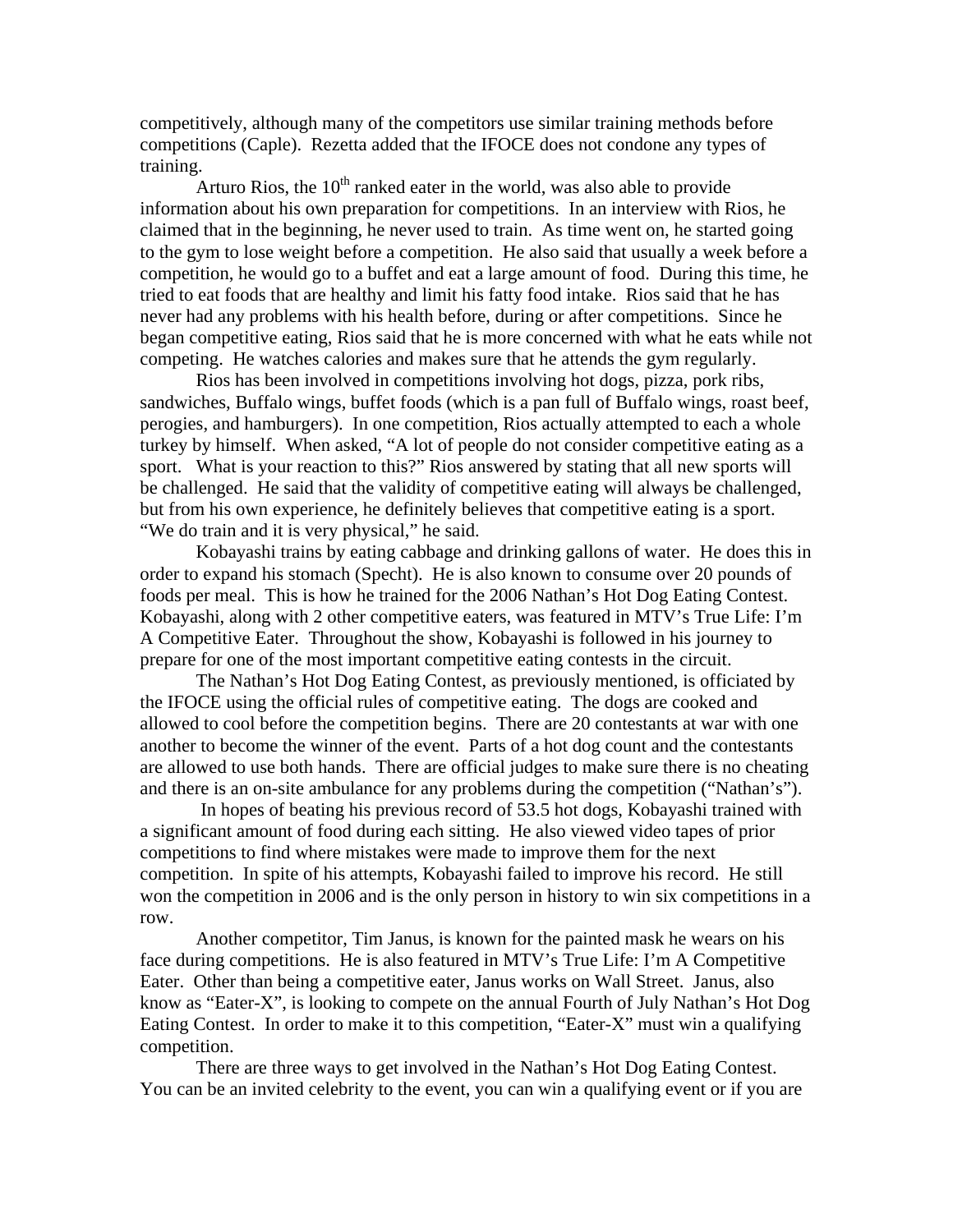the previous year's winner, you automatically receive a bid to next year's competition ("Nathan's"). In order to prepare for the qualifying contest, Eater-X practiced by consuming over 13 pounds of food during one sitting. He succeeded, allowing him to advance to the Coney Island competition.

 Quite the opposite, some competitors do very little to prepare for the competitions. Sonya "The Black Widow" Thomas is a 100 pound female participator in the competitive eating circuit. In a Baltimore crab cake eating event, Thomas ate 40 crab cakes in only 12 minutes. Unlike other competitors, Thomas rarely trains. She focuses on her style of eating, believing that style will always beat speed. She believes that in order to win competitions, there is a specific technique to eating the food (Haissen). For instance, Kobayashi has developed the "Solomon Method" of eating. This technique requires him to first break the hot dog in half, and then eat the two parts together in just a few bites. He follows the hot dog with the bun ("Nathan's"). Thomas believes that techniques, not training, will win competitions.

 There are several questions arising in the competitive eating circuit about the size of participants. Most believe that larger people will be able to devour more food because of their size, but Ed Kratchie, a competitive eater nicknamed "The Masbeth Monster" has a different theory (Conti). "There's a lot of speculation about this," Shae said, "First, everyone said the big guys are better. Then the Japanese come in, and they're all thin, and they're all better. Then the theory is that if you're too fat, it blocks the amount your stomach can expand. I now think size just doesn't matter" (Caple).

 Kratchie has developed the "Belt of Fat Theory." He was the winner of Nathan's Eating Contest in 1995. A year later, a much smaller and leaner competitor took over the coveted "Mustard Belt" and took home the prize of 25,000 dollars (The Exceptionalist). Kratchie wondered if the weight of a person had anything to do with the amount of the food he or she could eat. He suggested that those who are heavy are restricted from eating a large amount of food because the amount of fat tissue on their abdomen. This fat tissue did not allow for the stomach to expand as much as those in thinner people. Many reject the theory, but most competitors and observers believe in his idea (Conti).

 In the past six years, the Nathan's Hot Dog Eating Contest has been won by a man who may be living proof that the "Belt of Fat Theory" actually exists. Kobayashi, who weighs a mere 160 pounds, and Thomas are very light weight compared to their competitors, yet they manage to out-eat others in many competitions (The Exceptionalist). With their victories, the underdogs of the Nathan's Hot Dog Eating Contest have allowed the competition to grow in the world of sports.

 Competitive eating has been looked at more seriously throughout the years. Broadcasters, such as ESPN, are airing the Nathan's competition and are attracting millions of viewers in households around the world. Americans are often reluctant to eat large amounts of food in public. These competitions are just the opposite as competitors devour large amounts of food while millions of onlookers watch in amazement (Wertheimer). Resetta mentioned that in 2006, only the third consecutive year of the competition being aired, two million viewers have tuned in to watch the Nathan's contest on television. He explained that the number of viewers has grown exponentially since its first broadcast on national television. Records even show that more people watched the Nathan's contest than the Stanley cup finals.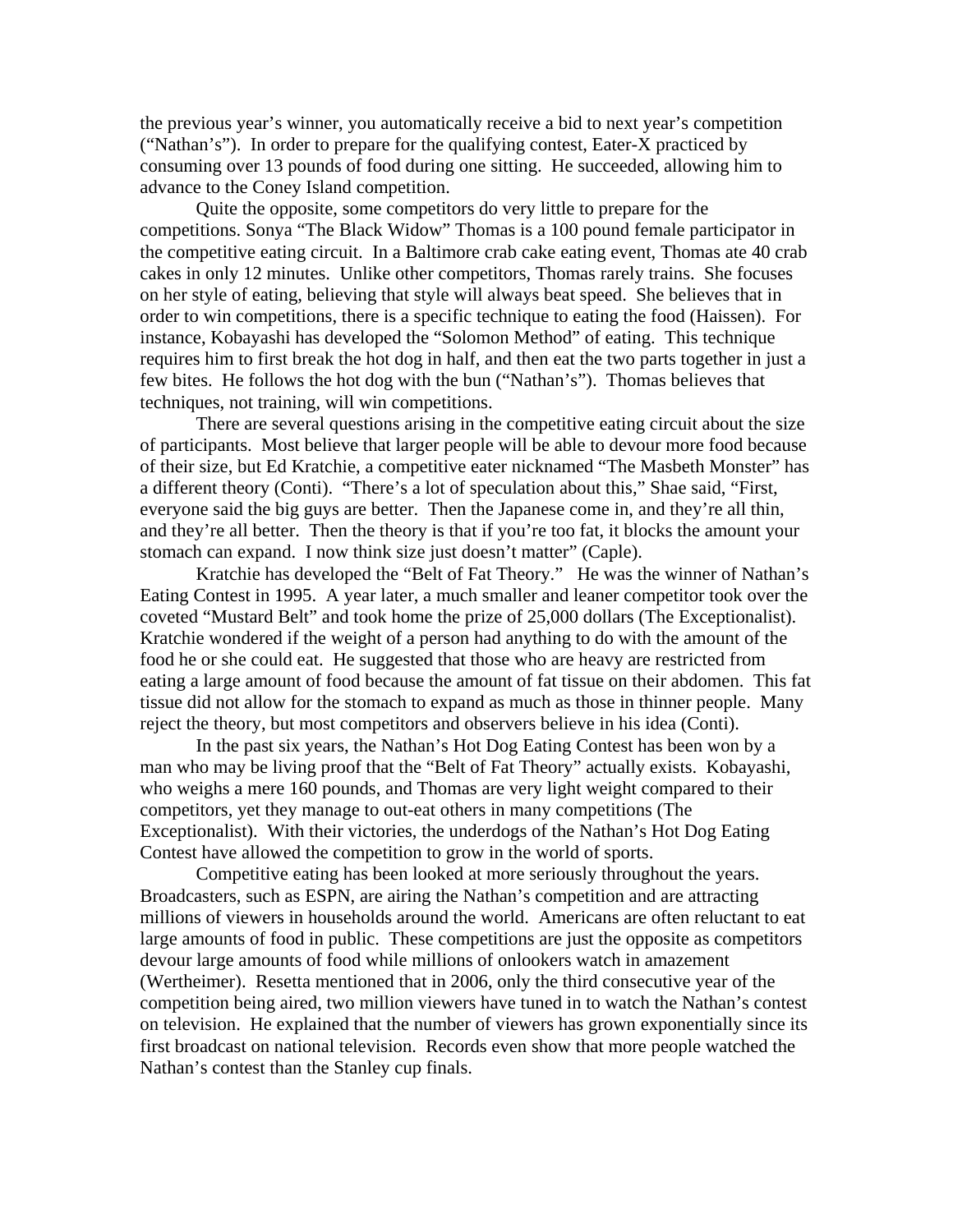"Considered by enthusiasts to be one of the fastest-growing nontraditional sports of the 21<sup>st</sup> century," competitive eating is also used a way to promote a product for a company (Roberts). If a company uses their product in a contest, the food is being promoted by the participants (Lidsky). The Fox Network has even taken advantage of the growing popularity of the sport by creating the "Glutton Bowl". This competition involved several rounds of eating. After each round, a competitor was eliminated. Foods such as mayonnaise, butter and cow tongue were used throughout the competition.

 The idea of gluttony has faced a number of opponents in the American culture. Figures from the past and present have looked at the idea of competitive eating as unhealthy and such competitions have seemed to venture away from the previous theories presented by Benjamin Franklin, Dr. John Harvey Kellogg and Sylvester Graham.

 For instance, Franklin states in his own 13 virtues the idea of temperance. Under this virtue, Franklin states, "Eat not to dullness." Franklin insisted that those who followed his 13 virtues would live a healthy life. By following his virtue of temperance, Franklin says that you will live with "long-continued health" ("Franklin's"). Moderation is also a significant part of Franklin's virtues. Competitive eating does not succeed in following Franklin's ideas of moderation.

 Catherine Beecher, author of several cookbooks, believed that "to eat badly was sinful," like other Americans in the early 1900s. Even before America was established, gluttony was considered one of the seven deadly sins. Unhealthy eating was considered "synonymous with immorality" (Root 227). Kellogg created an institute that followed Beecher's beliefs. The Battle Creek Sanatorium housed those who were "sick and neurotic, the underweight and the overweight." In the sanatorium, Kellogg insisted that his patients be restricted to certain diet as well as instituting a strict regimen of exercise and treatments to ensure a healthy life. Many criticized the sanatorium but Kellogg's ideas gave way to a new line of foods. Today, Kellogg's legacy still stands in a brand of grain breakfast cereals (228).

 Graham's notions were very similar to those of Kellogg's. Graham "was not in favor of ceasing to eat entirely, but only of restraining one's intake to the minimum amount of food which duly constituted medical authorities might decree to be necessary, and in any case going without dinner once a week" (161). Graham also showed a "disgust at gluttony" which he hoped other Americans would follow. He pushed for Americans to eat natural foods that he described as "the Creators" food (162). Graham made an impact on the American diet and created "Graham boarding houses" similar to those of Kellogg. These houses used "the Creators" foods as their general form of nourishment (163). Beecher continued writing cookbooks that satisfied the theories of Graham (164).

 Graham, Kellogg, Beecher and Franklin's ideas of food are much different from how we look at food today. Competitive eating is growing as a sport and many competitors are putting themselves in danger because of the massive amounts of the food they are forcing their stomach to hold. Many contemporary doctors consider this to be unhealthy and previous theories about watching what you eat have also been ignored. Although these theories were once functional and important to most Americans, they have been thrown out by many so that competitive eating will continue to flourish as a sport. Americans, once again, are competing to be the best despite the known health risks competitive eating involves.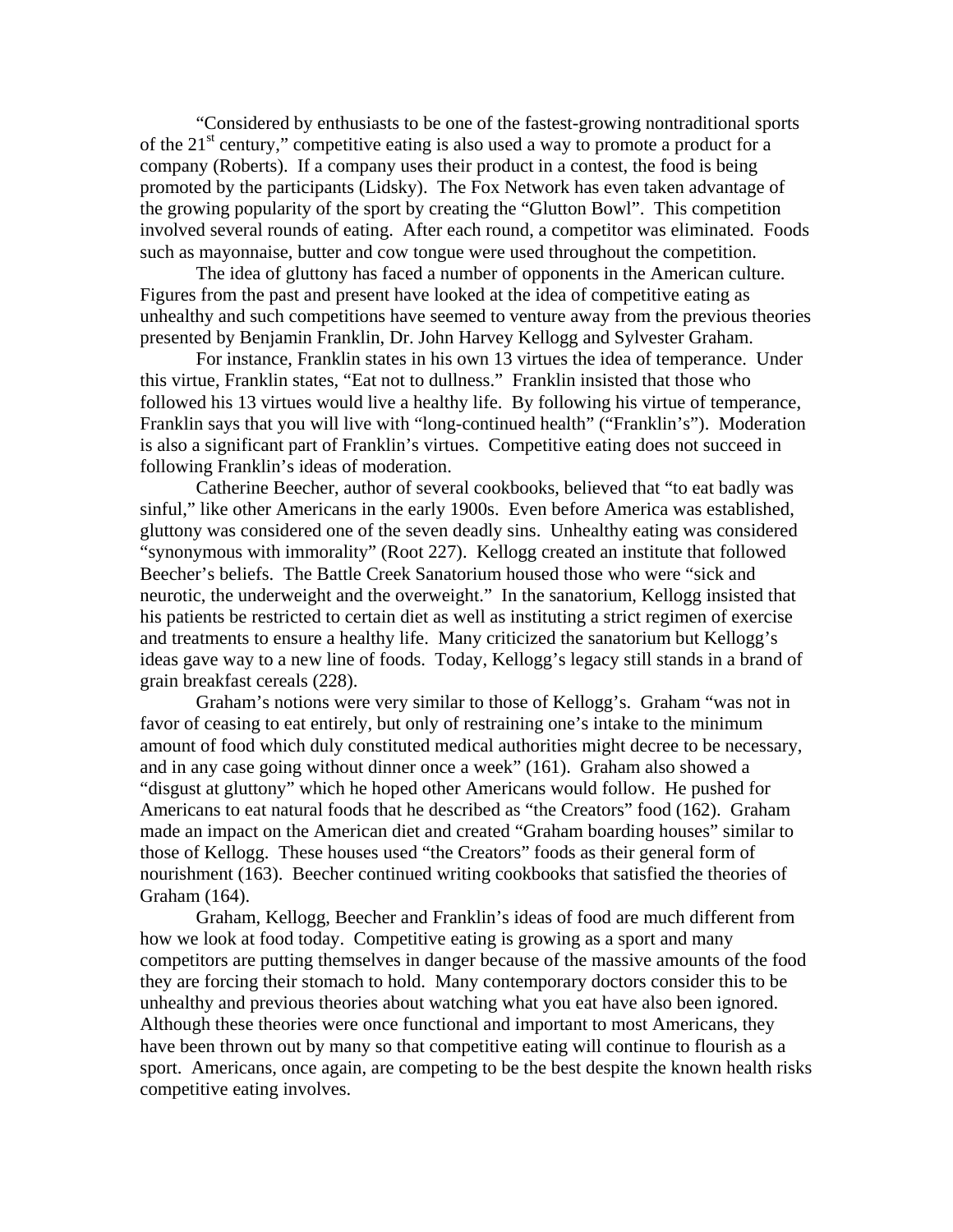In addition to competitive eating denying the, at one point, prevalent health theories, many ethical issues surround the idea of gluttony. Some believe that while Kobayashi is downing 53.5 hotdogs in 12 minutes, others are starving or have very little to eat. Shea said that the IFOCE has been given some problems with those who are trying to solve world hunger. "We're not thumbing our nose at those issues," Shea said. "We're not celebrating excess, we're not celebrating gluttony. It's a sport." A student at Georgetown University wrote, "The group boasts that it has coordinated events and membership in Ireland, Japan, Thailand, Ukraine and several other countries. Conspicuously absent from their list are starving countries like Niger and Sudan, who would love to be able to eat for survival, let alone entertainment (Rosenberg).

 The St. Thomas Roman Catholic Church enforces this idea as a part of their mission within the church. The church seems to find "something wrong about this [competitive eating] in light of all the lack of food and starvation going on in the world." The church goes on to say that the cries of the malnourished and underfed have not been heard by the media, yet the Nathan's contest has ample media coverage each year (St. Thomas).

 But there are those who doubt that competitive eating has any effect on world hunger after all. Competitive eating continues to grow as a sport in America, with little intention of ever stopping. The amount of food consumed in a competitive eating contest is not even a fraction of the amount of food thrown out or wasted in America alone each day.

 The early developments of competitive eating may have started with the cavemen, but America has taken the competition to another level. By training and forcing a stomach to expand, competitors have put themselves at risk for health problems without ever realizing the long term effects. Further research could be conducted on the long term effects, such as obesity, diabetes and heart disease, of this sport. Since competitive eaters are digesting so much food at one time, the adverse health effects could be crucial to competing. Additional research may be performed on the different types of preparation during training. Known competitors use water and lettuce to train before competitions. It would be interesting to see if other types of food would be successful to stretch one's stomach during training.

 Extended research could also look into how the media has influenced the growth of the sport. It is known that competitive eating has grown due to the media, but how much and why? Ethical issues surrounding competitive eating could also imply further research because some believe that it is associated with world hunger. Does competitive eating, in fact, influence the growth of world hunger? Finally, competitive eating is looked at by many religions as sinful. Research could provide answers as to what the religions are doing to protest the competitions and how this is effecting the growth of competitive eating. All supplementary research will be interesting to look into. The world of competitive eating, since its start, has influenced many aspects of American culture which we have only touched upon.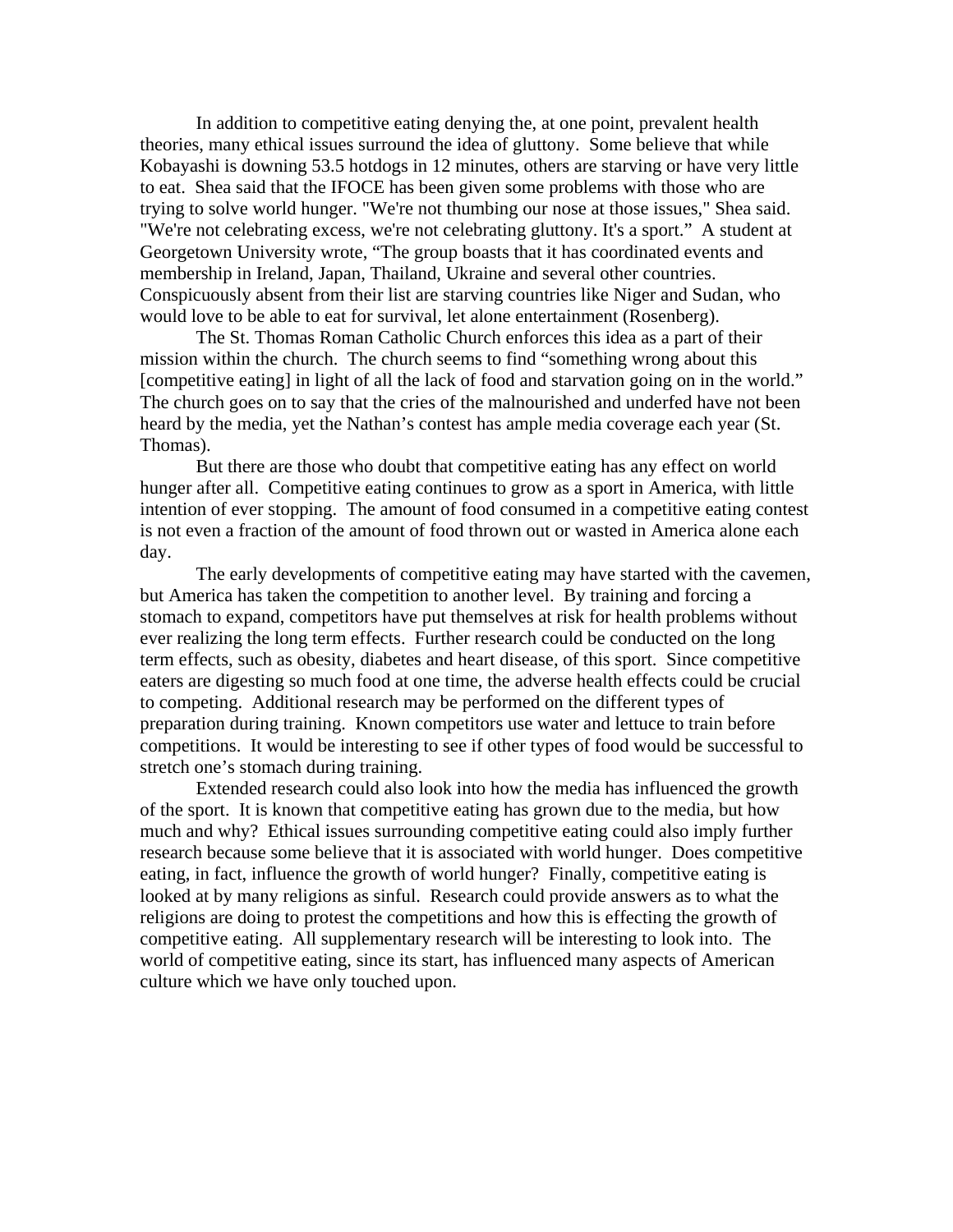### **Works Cited**

Alexander, Brian. "Eating Champs to Chow Down At Everett Wingding." The Seattle Times. 29 Sept. 2005. 21 Nov. 2006

<http://seattletimes.nwsource.com/html/snohomishcountynews/2002527620\_eatin g29m.html>.

- Anonymous (undated) St. Thomas More Roman Catholic Church. Unpublished Church Pamphlet. <http://www.buoy.com/~stm/bulletin/20061105.pdf>.
- Caple, Jim. "Competitive Eating a Man-Eat-Dog World." ESPN. 21 Nov. 2006 <http://www.espn.go.com/page2/s/caple/020703.html>.
- "Competitive Eating." Wikipedia. 21 Nov. 2006 <http://en.wikipedia.org/wiki/Competitive\_eating>.
- Conti, Crazy Legs. "Stuff Your Face: Everyone Eats Breakfast, Lunch and Dinner- Just Not Professionally." TOPIC Magazine. 21 Nov. 2006 <http://www.dinshaw.us/clc.html>.
- Davis, Joshua. "Empty calories; Eat This Book a Year of Gorging and Glory on the Competitive Eating Circuit Ryan Nerz St. Martin's/Griffin: 308 pp., \$14.95 paper \* Horsemen of the Esophagus Competitive Eating and the Big Fat American Dream Jason Fagone Crown: 304 pp., \$24." ProQuest. 28 May 2006. 21 Nov. 2006

<http://dbproxy.lasalle.edu:2056/pqdweb?index=0&did=1043057421&SrchMode =1&sid=7&Fmt=3&VInst=PROD&VType=PQD&RQT=309&VName=PQD&T S=1166066033&clientId=8384>.

Fagone, Jason. Horseman of the Esophagus: Competitive Eating and the Big Fat American Dream. Crown, 2006.

"Franklin's Thirteen Virtues." ChangingMinds.Org. 21 Nov. 2006 <http://changingminds.org/explanations/values/thirteen\_virtues.htm>.

Grossfeld, Stan. "The Stuff of Champions: When You Can Claim Victory in the World of Competitive Eating, You've Said a Mouthful." The Boston Globe. 19 Mar. 2006. 21 Nov. 2006

<http://www.boston.com/sports/other\_sports/articles/2006/03/19/the\_stuff\_of\_cha mpions/>.

- Hiaasen, Rob. "Several Servings, One Stomach." ProQuest. 25 Apr. 2006. 21 Nov. 2006 <http://dbproxy.lasalle.edu:2056/pqdweb?index=0&did=1026499911&SrchMode =1&sid=6&Fmt=3&VInst=PROD&VType=PQD&RQT=309&VName=PQD&T S=1166065971&clientId=8384>.
- "International Federation of Competitive Eating." IFOCE. 2004. 21 Nov. 2006 <www.ifoce.com>.
- "I'm a Competitive Eater." True Life. MTV. MTV. 2006.
- LaRose, Greg. "ESPN Pushes the Limits of Interest with a Competitive Eating Contest." ProQuest. 7 July 2006. 21 Nov. 2006

<http://dbproxy.lasalle.edu:2056/pqdweb?index=1&did=1073422601&SrchMode =1&sid=3&Fmt=3&VInst=PROD&VType=PQD&RQT=309&VName=PQD&T S=1166065624&clientId=8384>.

Lidsky, David. "Be a Publicity Glutton!" Oct. 2004. Fast Company. 21 Nov. 2006 <http://www.fastcompany.com/magazine/87/nathans.html>.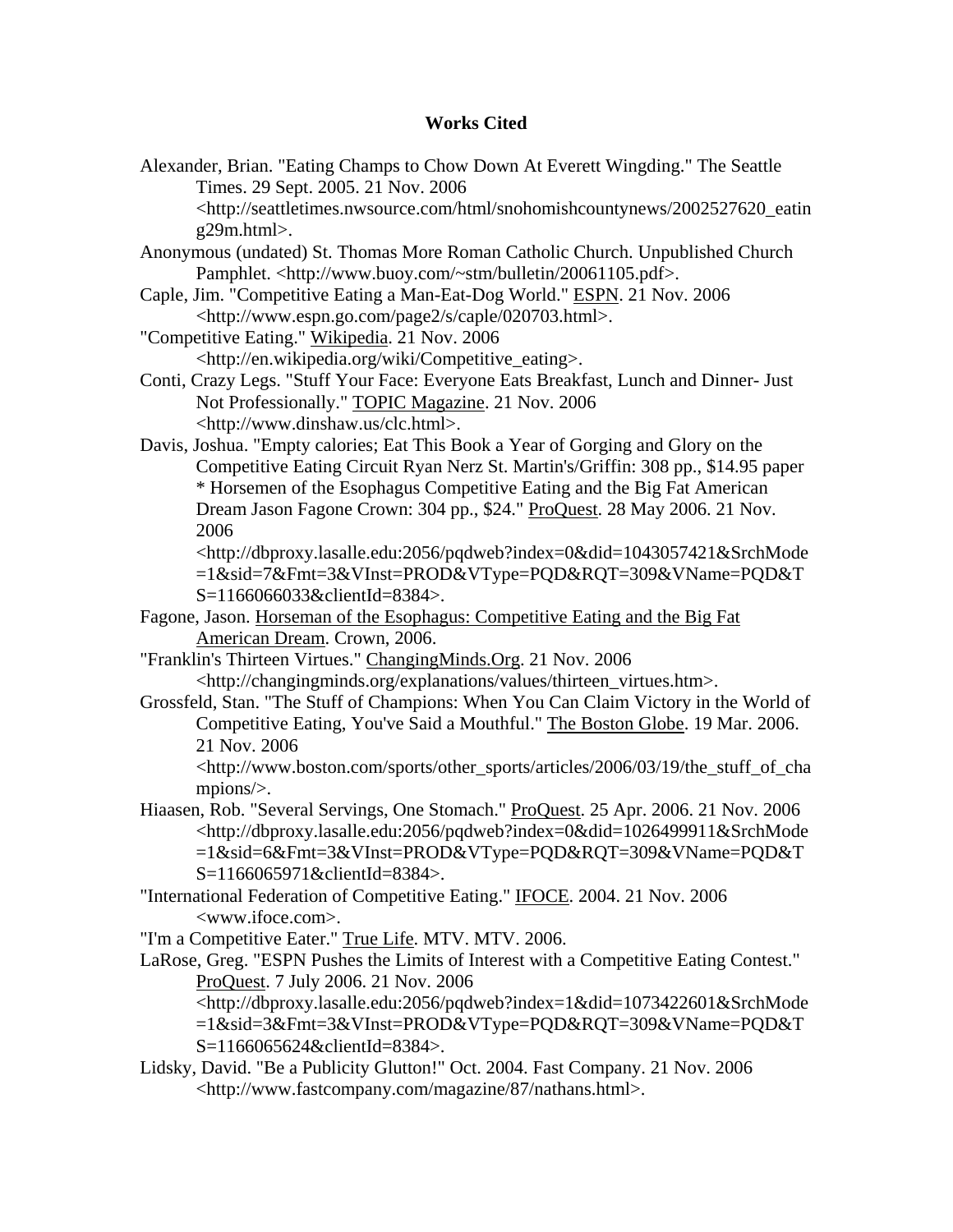- Nerz, Ryan. Eat this Book: A Year of Gorging and Glory on the Competitive Eating Circuit. New York, NY: Martin's Press, 2006. 14.
- Rezetta, Matt. Telephone interview. 12 Dec. 2006.
- Rios, Arturo. Telephone interview. 12 Dec. 2006.
- Roberts, Shearon. "Contenders Pack Away Pizza for a Chance at Some Dough." ProQuest. 13 Aug. 2006. 21 Nov. 2001 <http://dbproxy.lasalle.edu:2056/pqdweb?index=6&did=1093750251&SrchMode =1&sid=1&Fmt=3&VInst=PROD&VType=PQD&RQT=309&VName=PQD&T S=1166065496&clientId=8384>.
- Root, Waverly, and Richard De Rochemont. Eating in America. Hopewell, NJ: The Ecco Press, 1981.
- Rosenberg, Matt. "Competitive Eating is Making Me Ill." RosenBlog. 29 Sept. 2005. 21 Nov. 2006

<http://www.rosenblog.com/2005/09/29/competitive\_eating\_is\_making\_me\_ill.h  $ml$  $>$ .

- Specht, Mary. "Much More than a Mouthful." EBSCO Host. 3 July 2006. 21 Nov. 2006 <http://ezproxy.rowan.edu:2120/ehost/detail?vid=3&hid=114&sid=c2182b05- 72a5-4f64-9364-5c556141e49d%40sessionmgr108>.
- St. Martin's Griffin (Publishers Comments). Rev. of. "Eat this Book: A Year of Gorging and Glory on the Competitive Eating Circuit." Eat this Book: A Year of Gorging and Glory on the Competitive Eating Circuit. , written by Ryan Nerz. <http://www.powells.com/cgi-bin/biblio?isbn=0312339682&atch=h>
- Wertheimer, Linda. "A Taste of Competitive Eating in 'Esophagus.'" ProQuest. 27 May 2006. 21 Nov. 2006.

<http://dbproxy.lasalle.edu:2056/pqdweb?index=0&did=1142953821&SrchMode =1&sid=8&Fmt=3&VInst=PROD&VType=PQD&RQT=309&VName=PQD&T S=1166066175&clientId=8384>.

- "Nathan's Hot Dog Eating Contest." Wikipedia. 21 Nov. 2006 <http://en.wikipedia.org/wiki/Nathan%27s\_Hot\_Dog\_Eating\_Contest>.
- "2006 Nathan's Hot Dog Eating Contest." The Exceptionalist. 6 July 2006. 21 Nov. 2006 <http://rubytarbles.typepad.com/exceptionalist/2006/07/2006\_nathans\_ho.html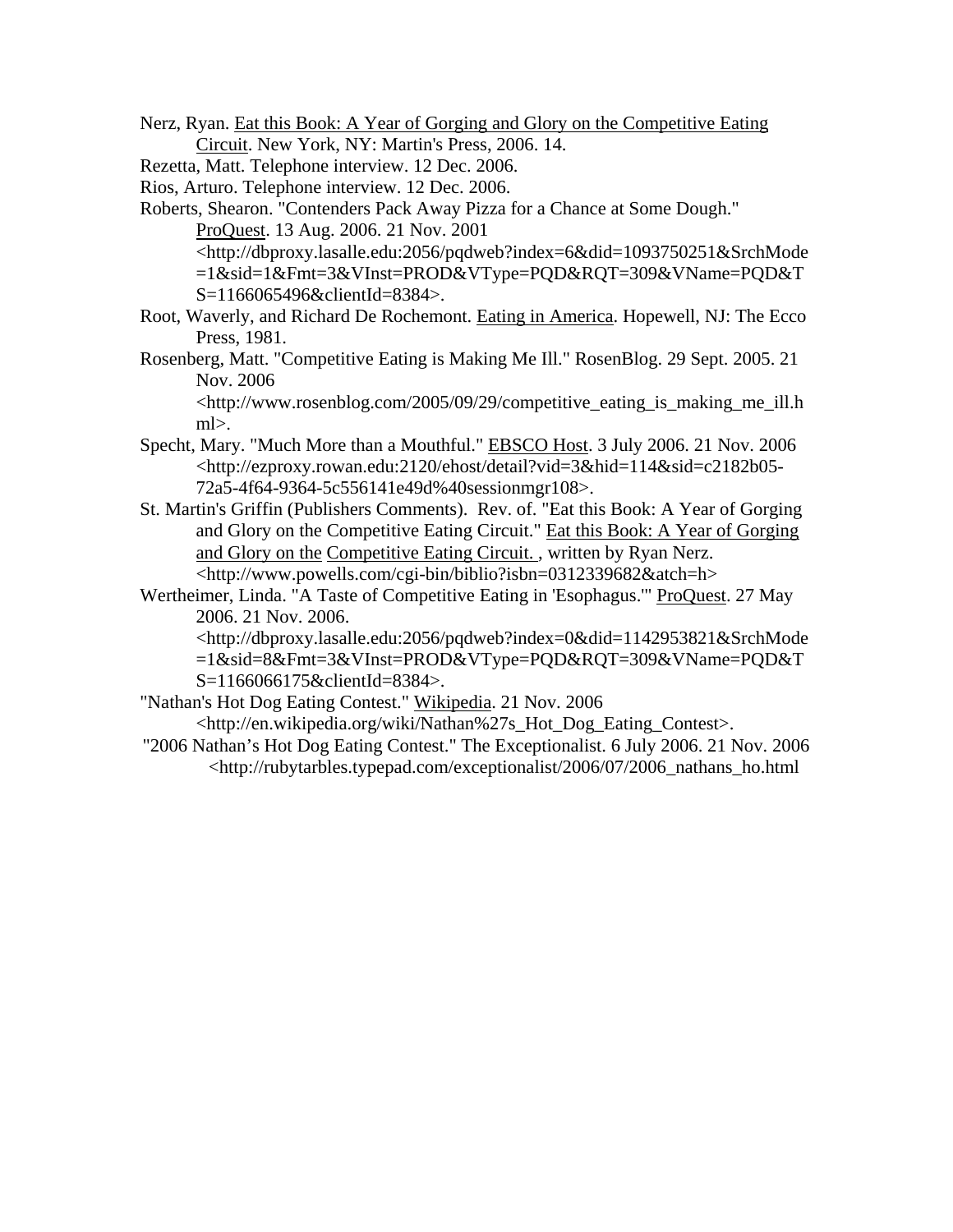## **The Catastrophe of the Continuous Countertop: How the American Kitchen Stove Became a Back-Breaker**  Jaclyn Keammerer

Throughout the years, Americans have spent countless hours working and eating in their kitchens. While the tasks of cooking, baking, and preparing food are still performed in the kitchen, modern-day kitchen appliances and technologies, such as microwaves and refrigerators, changed, and perhaps even aided the process. Despite these changes and additions, an aspect of the American kitchen infamously continues to cause the cook grief, and moreover, back pain – the stove. Why are most American home kitchen stoves exactly 36 inches tall, in spite of the widely accepted belief that work surfaces should be tailored to the height of the user? Why are the most popular ovens both low and in front, so they blast household cooks with heat while breaking their backs? Why, in other words, is the most important appliance in the American kitchen so poorly designed, and why is this poor design so pervasive?

Beginning in the 1930s, when the market for Modernism began, the continuous countertop was popularized and all kitchen work surfaces, including the stovetop, were constructed at the same height, forcing American cooks to endure the pain of bending over to reach the kitchen oven. This paper will examine three aspects of American culture from the 1900s to the 1930s that influenced the creation and pervasive popularity of the 36-inch American stove: American market and design trends, American household engineers, and gender roles in America. Furthermore, the measurement standards of American kitchen design, such as counter and sinktop height, which also influenced the establishment of the 36-inch stove, will be analyzed.

 The notorious 36-inch countertop and stove now seen in almost all contemporary American kitchens did not always exist, at least not as the sole option for American consumers. In the early 1800s until the 1900s, American stoves were offered in an ample assortment of heights. In addition, these various ovens could be positioned under, over, and beside the cooktop, depending on consumer preference. However, by the end of the 1920s, the American stove industry consolidated and many small ranges were no longer available for purchase. Regardless, American buyers still had plenty of different stove heights from which to choose. For instance, the Sears and Roebuck catalog of 1927 offered "an assortment of stoves: two electric, two gas, two gas and coal, and five wood and coal. Not all heights-to-cooktop were listed, but this group included models at 29 ½, 31, and 33 ¾ inches" (Avakian and Haber 41). Because the majority of American consumers presumably desired varying stove heights at this time, the stove and oven market provided a hodgepodge of options.

 As a result of the stove market granting the American consumer's wish, the demand for a range of stove heights and oven positions increased as the 1910s and 1920s progressed. In fact, in the early 1900s, the freedom from the need to stoop was a major selling point. According to Avakian and Haber, a 1907 Climax Estate gas stove catalog states that ranges with elevated ovens "must appeal to any one as being practical, common sense, and convenient. Access is easily had to the broiler, bake oven, and cooking top without stooping or bending. Full view of baking and broiling is a great advantage to the cook" (41). Thus, the research intimates that as a result of popular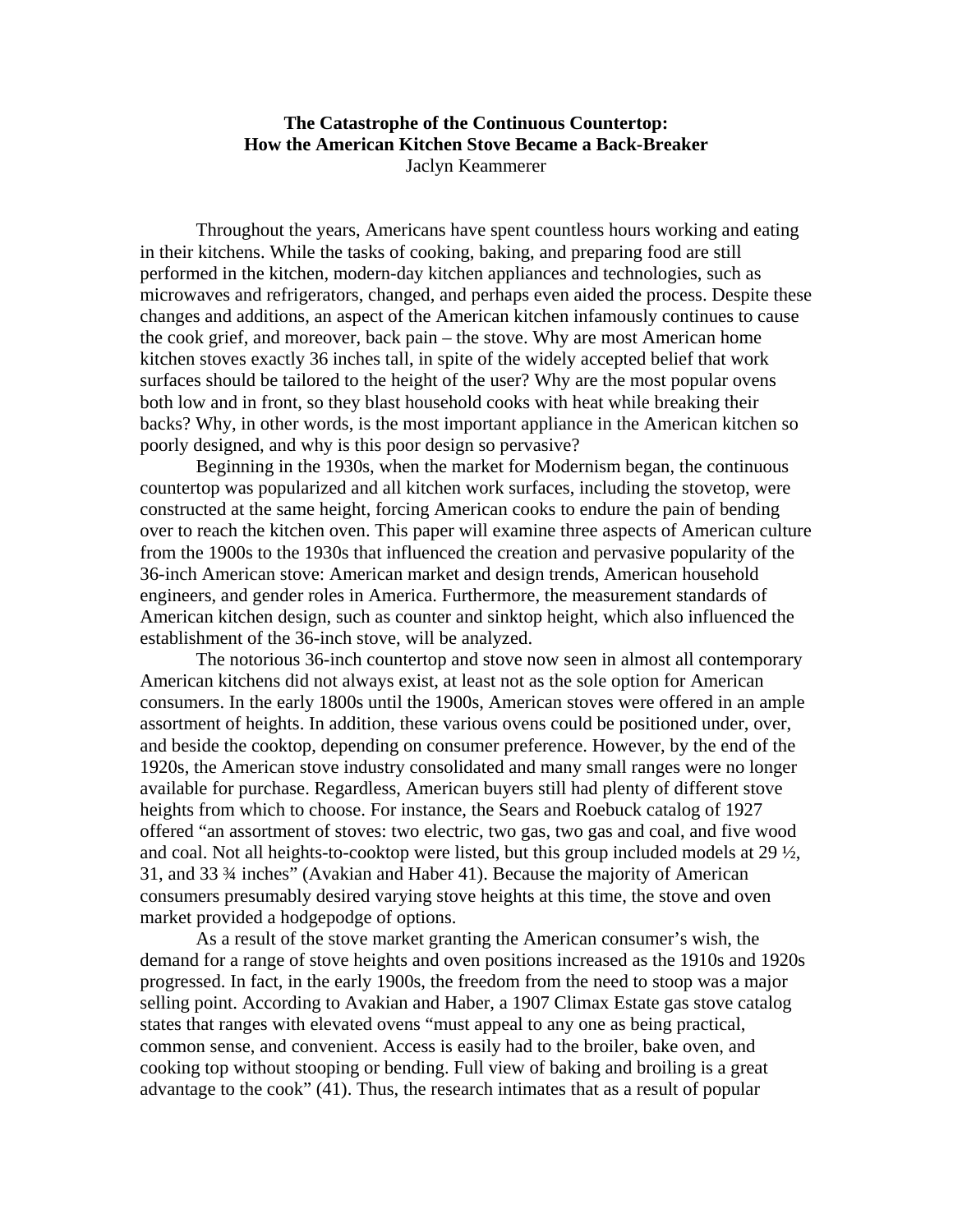demand and such marketing and design techniques, the raised oven was extremely popular in the early part of the twentieth century.

Besides their varying heights, most American stoves constructed in the 1910s and 1920s had multiple ovens. The higher of the two ovens would be used for "everyday" cooking. On the other hand, the lower oven, known as the "holiday oven," was used primarily on special occasions to cook turkeys and hams (Avakian and Haber 42) *(See Appendix A)*. Because the popular "holiday oven" was mainly used to prepare meals for auspicious occasions, such as Thanksgiving or Christmas dinner, presumably numerous Americans in the early twentieth century were focused on the ritualistic dimension of eating and drinking. In other words, to prepare those specialty meals, which are an integral part of the American ritualistic holidays, numerous Americans preferred a special "holiday" oven, which the market correspondingly provided.

As the aforementioned research and claims seem to suggest, the American stove market of the early 1900s was particularly attuned to the cooking needs and preferences of the majority of Americans, particularly regarding their desire for the convenience of a suitable oven height. Thus, in the nineteenth and early twentieth centuries, the American consumer appears to have dictated the oven designs built by the stove market. However, during the later half of the 1920s and gaining force as the 1930s progressed, the tides changed and the kitchen and stove market began to manipulate the American buyer into accepting the "streamlined look,"<sup>1</sup> which in terms of the kitchen refers to a level-planed and smooth curving counter and cooktop.<sup>2</sup> In other words, at the start of the 1930s, the "popular" American kitchen design principles were presumably determined and implemented by kitchen and stove companies. Interestingly, the influence of the streamlining design movement, which left the American consumer with fewer and less practical options for stoves and ovens, can be attributed to the American kitchen industry's adoption of German architecture.

During the twentieth century, Germany housed most of the century's prominent architecture. Thus, it is not surprising that American kitchen architecture followed this country's lead. In *Mechanization Takes Command*, a well-known history of mass production, Sigfried Giedion discusses the German influence on the establishment of the continuous countertop by providing the following architectural examples of German kitchens. For instance, the Haus am Horn, a German-style single-family home displayed at Weimar in 1923, contained a single-level sink and sideboard along a lone kitchen wall. Similarly, a 1927 Weissenhof settlement in Stuttgart, included a kitchen with level Lshaped work surface (See Appendix B). However, it was the 1927 Frankfurter Kutche kitchen model that illogically finalized the continuous countertop as an integral component of a kitchen. All work surfaces in this kitchen were the same height, an architectural depiction of the "simplified line" admired by many architectural theorists (523-525). It was this "simplified line," also known as the streamlined style that seemingly gave birth to the continuous countertop.

<sup>&</sup>lt;sup>1</sup> The "streamlined look," also known as "streamlining," was part of a popular design trend called Modernism. Modernism, which will be discussed in greater detail later in the paper, is characterized by "clean" lines and simplified forms that replaced the twisting curves seen in the Art Nouveau design movement (Avakian and Haber 45).

 $2$  This level-planed work surface will later be referred to as the "continuous countertop."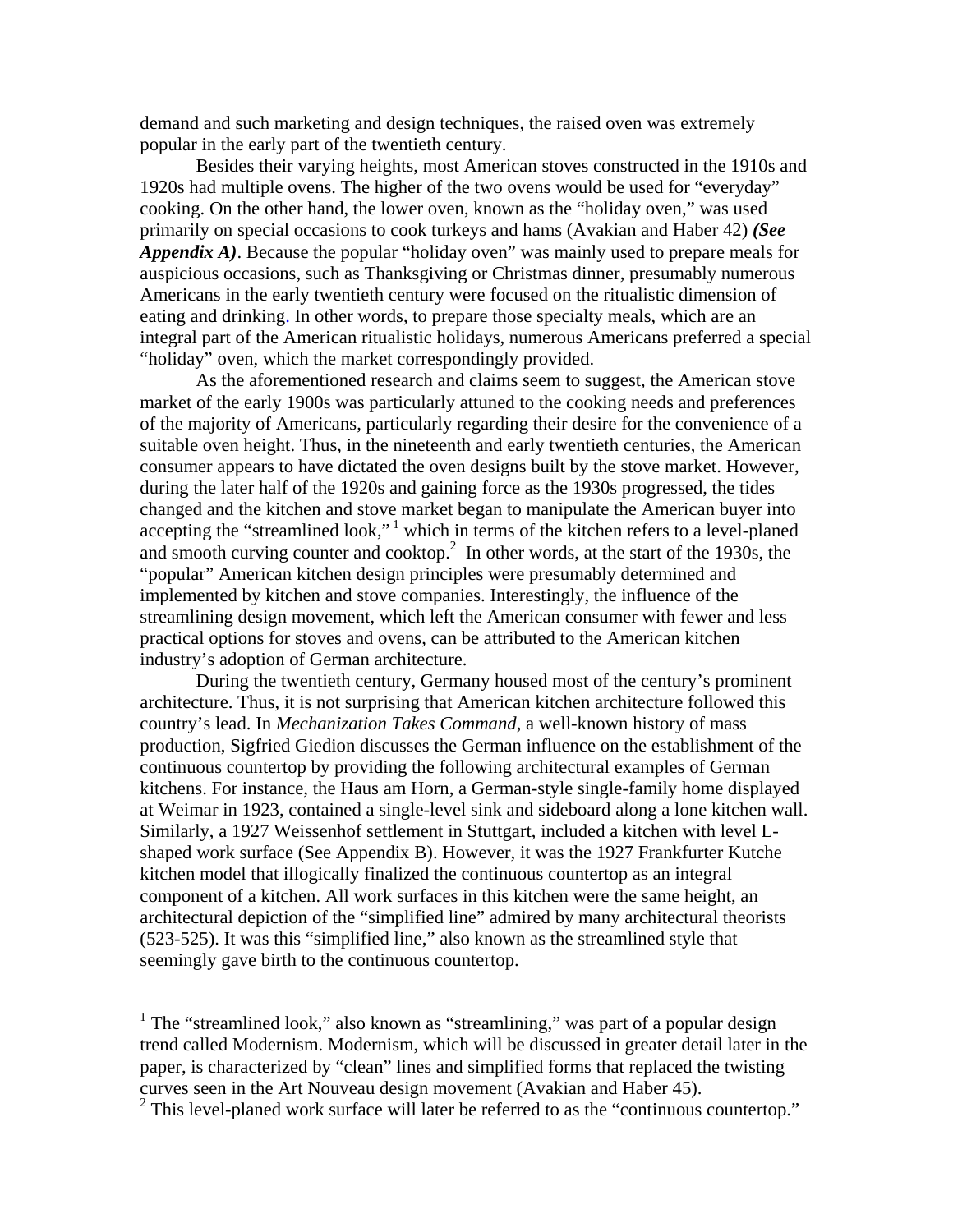At first, the continuous counter was admired by a few ultramodern architects, and if that had stayed the case through the thirties and forties, there is a considerable chance that only patrons of the arts would have adopted it by default (Avakian and Haber 44). However, the German architectural design quickly gained popularity in the United States. During the Great Depression in the United States, American design and fashion, in general, was straightening out, as Art Nouveau<sup>3</sup> gave way to Modernism. The "clean" lines and simplified forms of Modernism replaced twisting curves in everything from furniture and textiles to dinnerware. Consequently, the idea of thematic unity in home décor became extraordinarily prevalent. Accordingly, American industrial engineers began leveling uneven surfaces, including those in the kitchen, whenever possible (Avakian and Haber 45). In addition, American designers, particularly kitchen designers, rounded off sharp corners and edges in association with the streamlined look. Hence, the sense of modernity and forward progress streamlining conveyed, turned out to have considerable sales appeal to many Americans living in the depression (Hardyment 149). All these changes in fashion, as well as the depression were bad news for the American stove; just as it became one of the most useful and popular aspects of the kitchen, the American stove developed into a "rigidly conformist box," which was uncomfortable for almost all American women (Avakian and Haber 41).

But if the nation were entrenched in an economic depression, why would Americans be willing to buy a new stove of all things? After all, the early stove companies, such as General Electric and Standard Gas, had built such expensive and durable ovens.<sup>4</sup> Because the American nation was fixed in a depression and drowning in functional old stoves, the American stove companies cleverly convinced buyers that the old models were severely outdated. With the assistance of industrial designers, most notably, Norman Bel Geddes,<sup>5</sup> the stove companies persuaded Americans to buy these new streamlined models (Meikle 10-18). Unfortunately, these new kitchen designers came from the world of visual persuasion, and for them, outward appearance was just as, if not more important than functionality<sup>6</sup> (Meikle 83). As a result, the stove, and ultimately, the American cook would soon endure the painful consequences of this focus on fashion, rather than on practicality.

 Thanks to the influence of impractical design and market trends, beginning in the late 1920s and strengthening throughout the 1930s, a streamlining trend was incorporated in nearly every aspect of kitchen design, creating a level-surface look throughout. Hence, countertop heights no longer varied and the completely level or continuous counter was

<u>.</u>

 $3$  Art Nouveau was a decorative style of design that flourished from the 1890s until about 1910. It is an ornate style characterized by long, flowing lines and wavelike contours often influenced by forms in nature. The style developed as a protest against the mass production of the industrial age.

A stove built in 1925 was most likely still working in 1935.

<sup>&</sup>lt;sup>5</sup> Norman Bel Geddes, an American architect and theatrical and industrial designer, is known for his designs for the New York stage and for numerous industrial products. He also designed several theaters and other buildings in the United States and abroad (Meikle 17-18).

 $\delta$  Bel Geddes had started out in theatrical design and before recognizing his true calling – advertising (Avakian and Haber 46).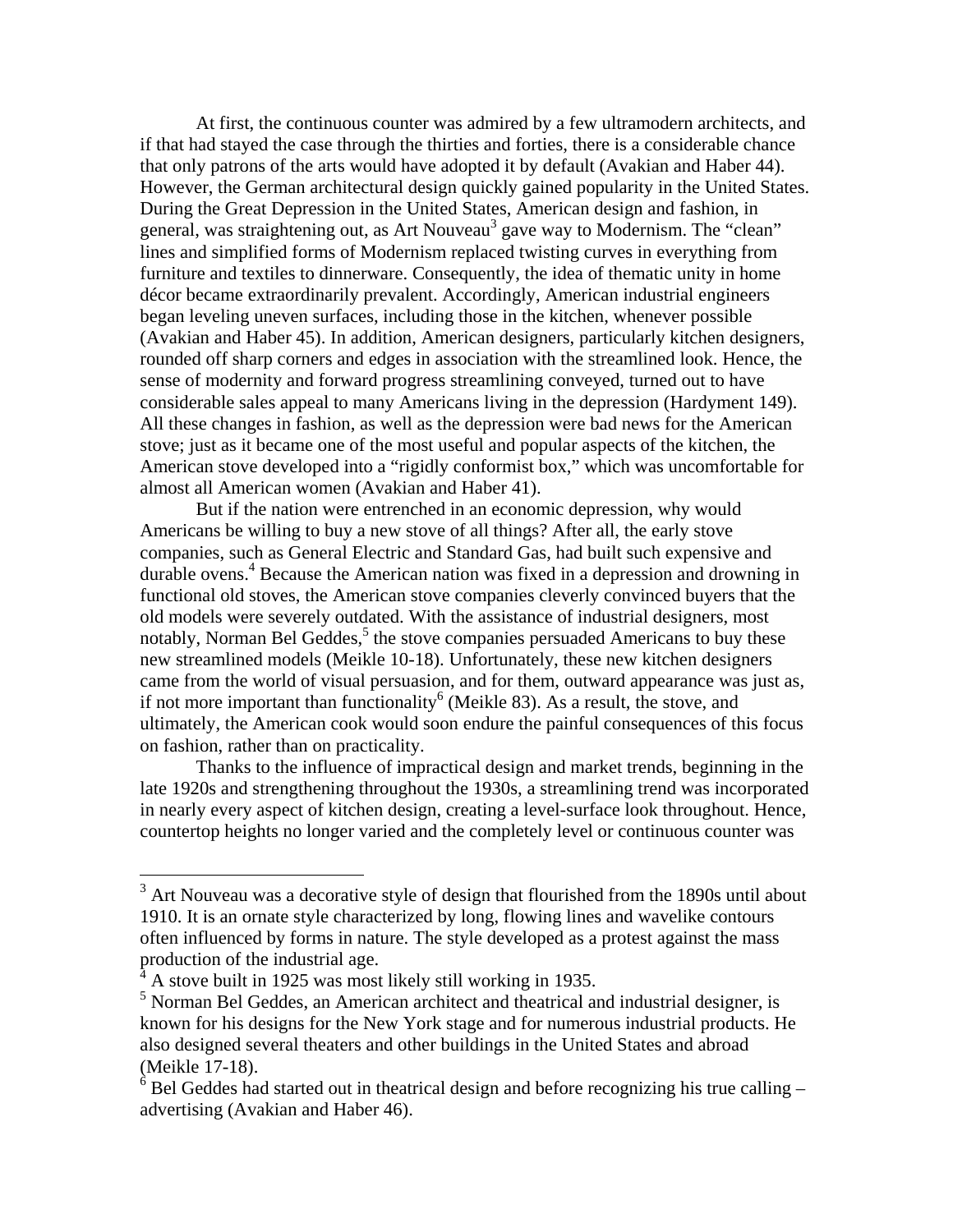born. To be consistent with this "leveling" fad, the oven became a victim of the continuous countertop; that is, the previous "high oven" was now positioned below the cooktop and would never rise again. The transition from the high oven to the "modern" 36-inch stove fitted between continuous countertops is portrayed in a photograph of a 1934 complete electric kitchen from General Electric *(See Appendix C)*. One can notice the transitional model of the range. The stove is still up on legs and contains a high oven, but it is positioned as a continuation of the countertop, which itself is continuous. By decade's end, the continuous counter was a catastrophe's accomplice; the stove was locked at counter height; and that height was an equally locked 36 inches (Avakian and Haber 46).

But although this 36-inch standard allowed for the popular streamlined look of the continuous work surface, it made little practical sense, considering the height of the average American woman of the day. At that time, the typical American woman was about five feet three inches and the importance of proper working heights – roughly 32 inches, in this case – had been well known and widely broadcasted for almost thirty years (Freeman 26). Yet, the modern, streamlined look required most American women to stretch to adequately reach the 36-inch high counter. Regardless of American women's distress, the fad continued (Freeman 27). In fact, many stove advertisements throughout the 1930s and 1940s show examples of this then newly modern, yet back-breaking trend. For instance, a 1930s *Westinghouse Kitchen* advertisement, which endorses a "completely modernized kitchen," and a 1945 *Gas Kitchen* advertisement, which promotes "streamlined units" and "no dust-catching cracks," picture kitchens with completely level countertops that match up with the height of the stove and oven *(See Appendix D*). Furthermore, other advertisements from this same time period<sup>7</sup> support the claim that the continuous countertop is not solely responsible for the demise of variable stove heights. The stove, like the level countertops, also needed to fit neatly beneath the assorted upper cabinets. Consider an advertisement for a General Electric Automatic Range from 1935, which states that "General Electric Ranges are beautifully styled in the modern mode of kitchen design" supposedly because "they can be placed flush against the wall and adjoining cabinets" *(See Appendix E)*. Hence, the research seems to propose that the stove became a box so that it would fit neatly between other boxes. Moreover, the stove seemingly had to be one standardized height so the maximum number of other "box-tops" would match up (Avakian and Haber 43).

Whether this 36-inch design appealed or worked for the majority of American female cooks, was no longer considered to the same degree to which it was in the early 1920s. In others words, the research seems to suggest that the popular fashions and market fads of the 1930s influenced – dictated may not be too strong a word – the stove purchaser's choice, while the opposite was true in the teens and twenties. However, even without these changes in fashion and the kitchen and stove market's manipulative promotion of them, some kind of radically new American stove was probably inevitable, thanks, in part, to a group of eminent women, the early household engineers. Kitchens, in late 1920s and early 1930s, were frequently designed by professional "household

1

 $<sup>7</sup>$  Although only one advertisement will be discussed to support this claim, a thorough</sup> analysis of roughly ten other advertisements (not mentioned in this paper) from this period validate the argument.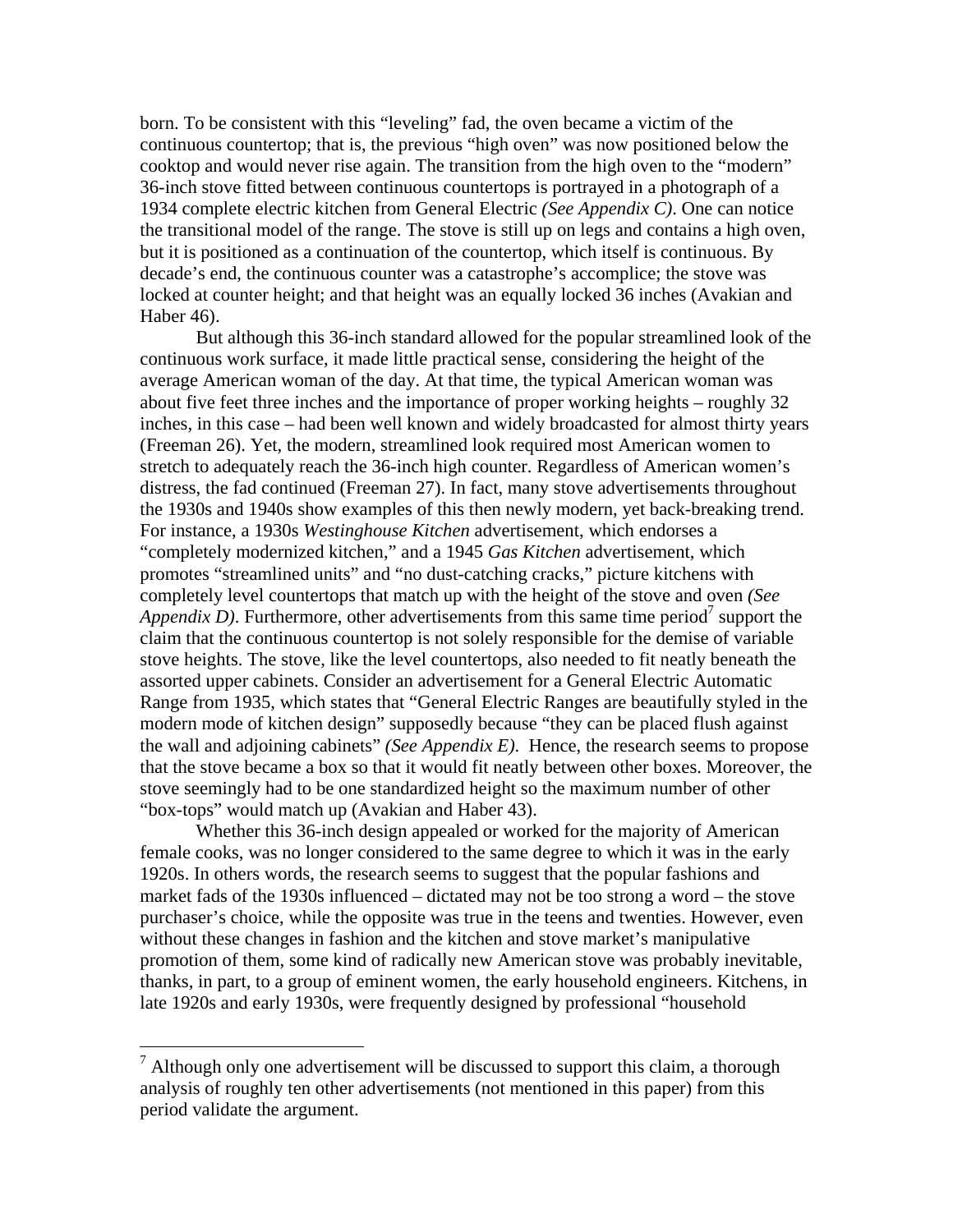engineers," such as Lillian Gilbreth and Christine Frederick, who are successors of original "self-efficiency" expert, Catherine Beecher (Meikle 7).

According to Ed Pell,<sup>8</sup> manager of market research at the National Kitchen and Bath Association (NKBA), the concept of the continuous countertop is often traced back to the famous, household engineer, Catherine Beecher. In her 1869 book, *The American Woman's Home*, Beecher describes something very similar to the continuous countertop. Her kitchen design plan mentions a work surface, which she refers to as a "cook form,"<sup>9</sup> that is level with the sink (Beecher 34) *(See Appendix F)*. However, Beecher does not propose that other kitchen work surfaces should be level with the "cook form." Moreover, Beecher states that the stove should not only be separate from the "cook form," but it should also be located in another room, completely outside the kitchen (Beecher 34-35). Therefore, although several analysts of material culture attribute the birth of the continuous countertop to Catherine Beecher (Pell), the evidence from her book suggests that she cannot be blamed for this or the later development of the conformist, box-shaped stove.

Unfortunately, the evidence intimates that Beecher's heirs, Lillian Gilbreth and Christine Frederick are partially and ironically responsible for the origin of continuous countertop, which paved the way for the 36-inch standard. However, to appreciate the irony of these research-based claims, one must place these two household engineers into context.

As Dolores Hayden points out in *The Grand Domestic Revolution*, these two household engineers were determined to keep women in the kitchen (201). Thus, Gilbreth and Frederick were continuing the tradition of Catherine Beecher, who according to Root and de Rochemont, believed that women could be of equal influence or superior to men in the realm of the kitchen because the woman's control of the kitchen gave her a weapon by means of which she could control everything else. But though Beecher, Gilbreth, and Frederick felt that women should not relinquish the post of command provided for them by the kitchen, they saw no reason for accepting any servitudes connected with it, particularly ones embedded in the kitchen design itself (i.e., uneven and discontinuous work surfaces), if they could be eliminated (Root and de Rochement 221). Hence, according to Ed Pell, "step-saving," that is, eliminating the amount of steps a woman is required to take to complete tasks in her kitchen, was a major component of Beecher's, and later, Gilbreth's and Frederick's efficient kitchen design plan. 10 However, each of the aforementioned efficiency experts, wrapped up in the idea of step-saving, became mesmerized by the ease of moving objects on a level plane. According to Avakian and Haber, each of them understood perfectly well that the best counter height for making sandwiches is not the best for kneading dough; hence, they should have realized that fixing all kitchen counters at one specific height could be detrimental, as far as the user was concerned. After all, ensuring that work surfaces were the correct height for the

<sup>&</sup>lt;sup>8</sup> While Ed Pell is not an authority on all the historical aspects of the establishment of the 36-inch stove, he has done a considerable amount of academic and market-based research on this topic. See Appendix K for all interview questions.

<sup>&</sup>lt;sup>9</sup> The "cook form" developed into the countertop seen in the majority of American kitchens today.

 $10$  See Appendix G, which includes Frederick's blueprints of several "efficient" kitchens.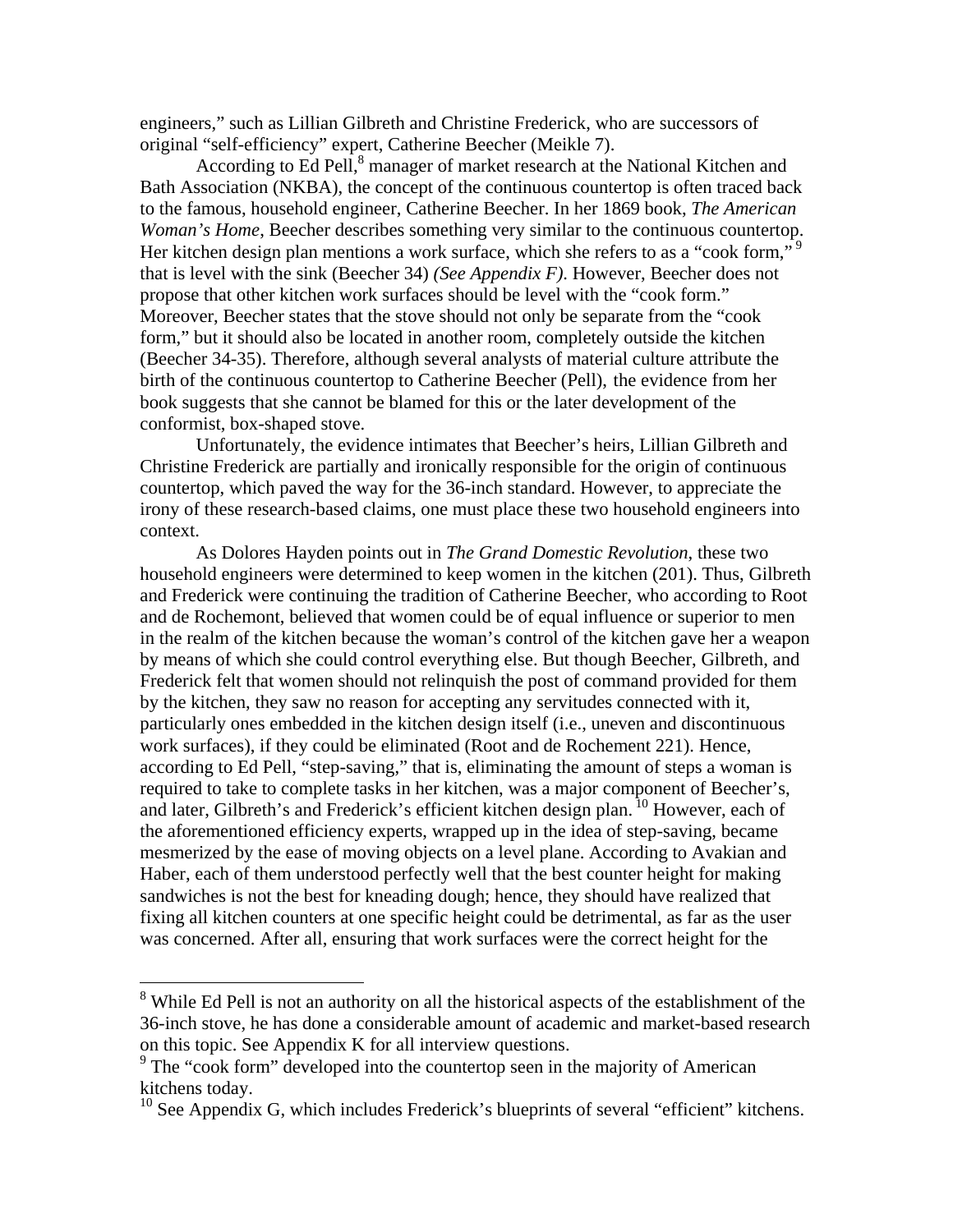person using them was one of the principle doctrines of the efficiency movement (48). Regardless, as the following research will suggest, the facade of efficiency and stepsaving made possible by the "level-planed" kitchen work surface, eventually deceived Beecher, Gilbreth, Frederick, and the majority of American consumers.

Because individual tailoring was popular in the 1920s, Lillian Gilbreth considered height a critical feature in her kitchen designs. However, at five feet seven, Gilbreth was unusually tall compared to the average American woman at this time. Consequently, in the 1930s, her demonstration kitchen for the *Tribune*, which contained 36-inch tall counters, was planned with a five foot seven female user in mind (Avakian and Haber 50- 51). But her miscalculations and detrimental influence on the 36-inch standard did not stop there. As a result of this kitchen display, in subsequent years, Gilbreth went on to design similar kitchens with the same height-standards for General Electric. Perhaps Gilbreth's designs would have been more logical and had less of a damaging influence on the standard work surface height, if she had considered an "average" American woman with regards to designing a surface height proportional to the height of the user. If this were the case, the proper height for the counter should have been approximately 32 inches (Oakley 31).

Unlike Gilbreth, Christine Frederick adamantly believed that the kitchen work surface height should be relative to the user. On July 6, 1913, not long after Frederick's kitchen design career had taken off, a *New York Times* article headlined "The Woman Who Invented Scientific Housekeeping" reported that "the ordinary houseworker, whether mistress or servant, … works at a surface too high or too low … yet how few think of changing the conditions even in their own houses. To obviate this, Mrs. Frederick has worked out a table of measurements for women of various heights." In fact, this table, as laid out in Frederick's book, *Household Engineering: Scientific Management in the Home*, specifies heights in abundance: to the base of sinks, for standing kitchen work surfaces, and for sitting kitchen work surfaces *(See Appendix H)*. The standing work surfaces, presumably including stoves, ranged from  $31\frac{1}{2}$  inches, for a woman five feet tall, to  $34\frac{1}{2}$  inches, for a woman who was five feet six. All this was in spite of the fact that, as she claims only one page earlier, "No absolute rule can be given for invariable heights because not only the height of the worker must be taken into consideration but also the length of her arm, and whether she is short or long wasted, etc." (Frederick 38). Hence, Frederick recognized the importance for each individual American woman to have a work surface at an equally individual height. However, she later gave into the 36-inch standard most American cooks must grievously endure. According to Avakian and Haber, by the end of her career, Frederick had no problem conforming to the fad, for she nonchalantly announced, "Today we have settled on 36 inches as the most comfortable counter height for most workers" (50).

In their later years, Gilbreth and Frederick were so inconsistent about customized heights in the American kitchen, $11$  it is difficult to imagine they would have utilized and indirectly influenced a universal standard so far off average. However, both were so wrapped up in the idea of step-saving, and to the same degree, deceived by the supposed

 $11$  Frederick and Gilbreth advised tall women to raise their counters on blocks and short women to saw the legs off of any kitchen furniture or appliances too high (Avakian and Haber 51).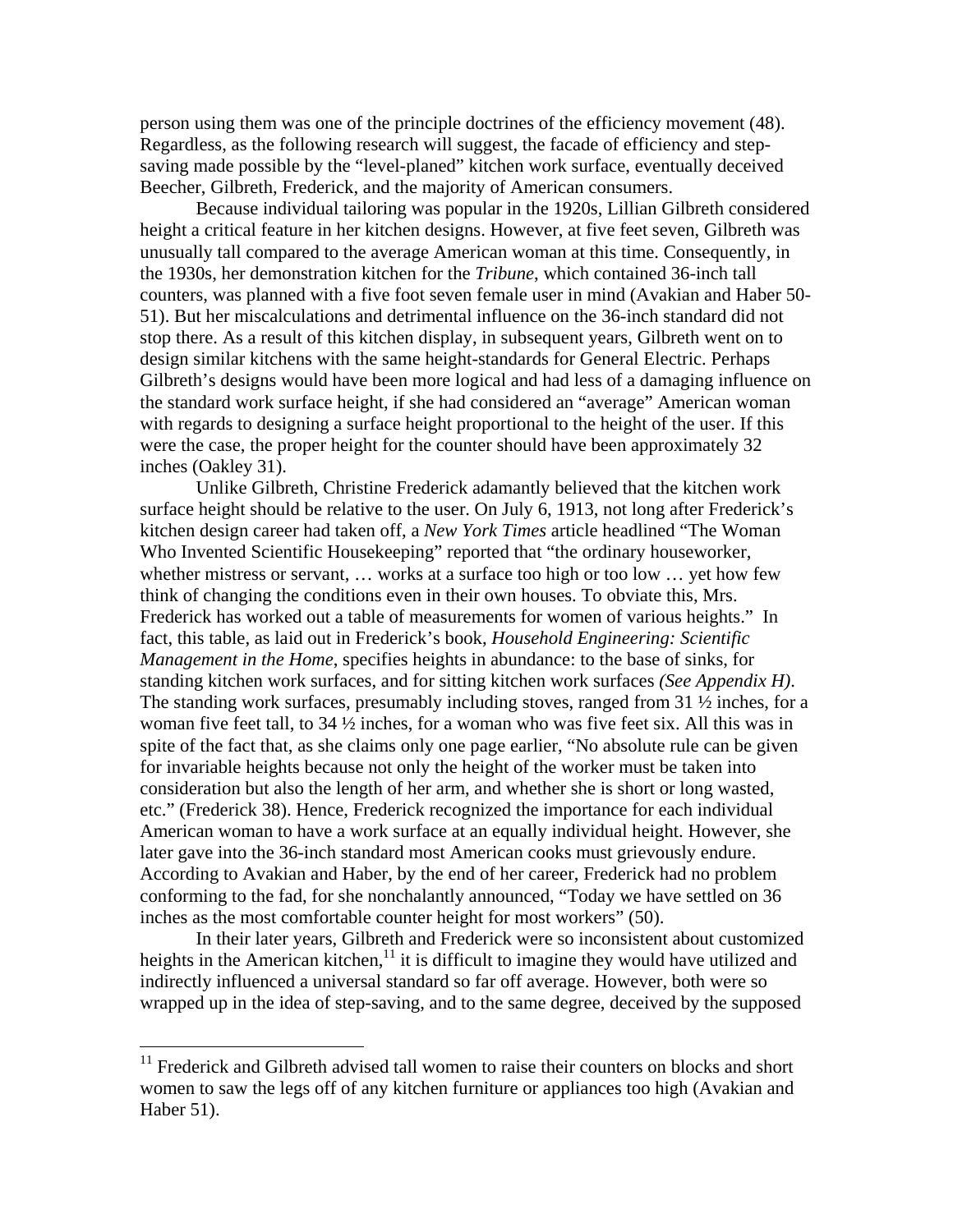efficiency and time-saving provided by a level work surface, they did not recognize that a continuous countertop cannot be all things to all kitchen tasks. In fact, the height at which American women washed dishes – the most treacherous kitchen duty according to the efficiency movement (Cowan 85-89) – induced the creation of the continuous countertop, and subsequently, the 36-inch stove.

In the early 1930s, before the establishment of the 36-inch continuous counter, countertops were generally about 31 inches tall, while the tops of freestanding sinks were a reasonable 36 inches (Avakian and Haber 52). Simply because the sinks were much deeper inside, the 36-inch tall sink was, in most cases, a suitable height for the user. Therefore, as the fad for streamlining and level work surfaces took hold, kitchen designers had to accept the following dictum: If an American woman does not want to break her back when it is time to do dishes, all measurements should not be taken from the tip of the counter, but from the bottom of the sink. In other words, when the streamlining trend gained control of the kitchen design market, the craze for the continuous countertop mandated everything from the stove burners to the sinktop to be constructed to the same height. Unfortunately, for American women of short to average stature, the sinktop was victorious and the 36-inch counter and oven height was conceived (Freeman 10).

Instead of focusing on the ridiculous and illogical height of the countertop, which as previously stated was too tall for most American female users, the kitchen design and stove advertisements cleverly drew the consumer's attention to the more comfortable height of the sink. For instance, Avakian and Haber cite a Standard Plumbing and Fixture Company advertisement from the 1930s that states, "Standard kitchen sinks, yardstick high, provide comfort and prevent back strain. How high is yours?" (52). However, an advertisement featured in the 1932 edition of *Good Housekeeping* portrays this idea, but not without deception *(See* Appendix I). The company does not show an "average-sized" American woman. Rather, with the yardstick conveniently provided, the woman pictured appears to be about six feet tall. Thus, the research seems to indicate that the market for the "yardstick standard" influenced the American consumer through advertising, just as the market for streamlining and Modernism manipulated many Americans to accept level work surfaces in the kitchen.

While the majority of American consumers would soon accept such falsities as the "proper" or normal height, many would not acquiesce without protest. As the stovetop rose with the 36-inch tall countertop, and the oven was forced to sink down below it, several Americans objected. For instance, the kitchen design industry's decision to lower the position of the oven was a particularly sore point, as shown by this journal entry, written by Joseph Kane, a carpenter, in 1928. Describing the introduction of the continuous countertop and how this affected the placement of the oven, Kane writes, "We are not justified in lowering the oven door to an incontinently low position. Yes, this awkwardly low location is necessary to produce a low tabletop. Maybe the industry should build higher counters then. Yet 36 inches is too high for most women to reach anyway. What ever happened to the high-range model!" $^{12}$  However, according to Ed Pell,

 $12$  Although Joseph Kane is not an expert in the field of kitchen design, he was a professional carpenter, who built his home's kitchen. Furthermore, while his opinion stated in his journal entry compliments the historically accurate viewpoints of several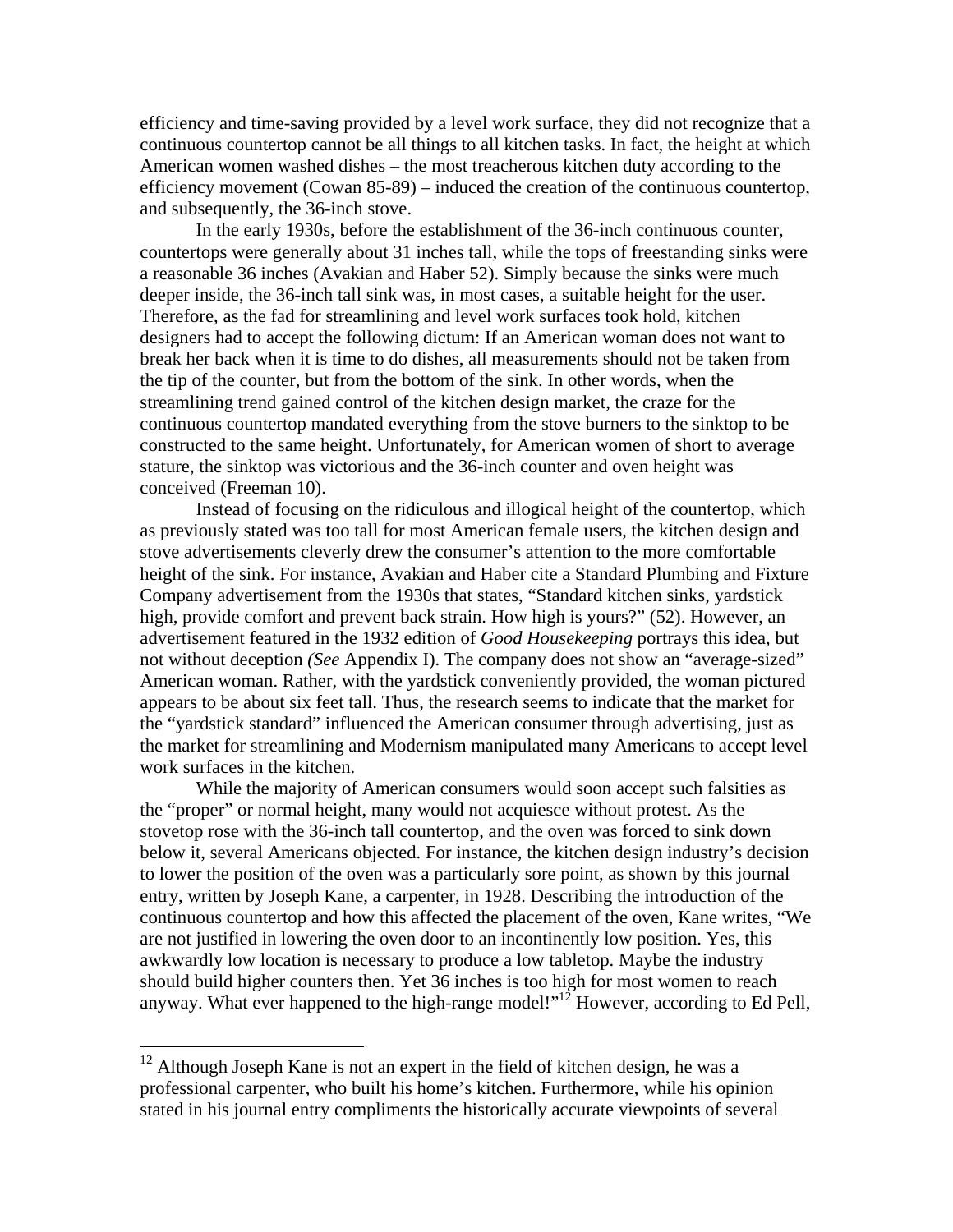this controversy over the lowering of the oven door, as noted in Kane's journal, did not last, at least not among stove makers. The popularity of the streamlined look of the tabletop range soon dismantled the disagreements over low oven positions. Continuing further on this point, Pell argues that by the late 1930s, the high oven was gone and its replacement, the modern 36-inch box stove, did not have the legs that might have made the stoves easily adjustable.

Although American kitchens gained an aesthetically unified and modern look with the streamlined oven, whose stovetop matched up with the height of the 36-inch counter, the puzzle still remains. Legs would have made adjustability easier and ovens more user-friendly. Similarly, it would not have been very expensive for the stove companies to construct bases with different heights; after all, stove makers certainly did not mind offering several versions of what was basically the same sheet metal box (Avakian and Haber 54). For instance, the Hotpoint stove catalog of 1928, as cited in Avakian and Haber's book, offered numerous "Special Features … Add them to Hotpoint's basic features and you have a modern range specially designed to meet your own specific needs." The American consumer could have a "choice of ovens" (certain ranges offered more wattage) and a "choice of broilers" (fancier ones were aluminum, standard was porcelain); there were choices in work surface arrangement, number of burners, number of ovens, and number of storage drawers. Moreover, the American consumer could opt for extra outlets, get spiffier hardware, even, if one paid more, avoid burning one's arms by getting the controls on the front of the stove instead of on the backsplash. However, the one thing the

American consumer could not request was a stovetop at a height higher or lower than 36 inches.

Under "Choice of Dimensions," which offered depths of either 23 or 25 inches, and lengths of 21, 39, 39 ½, 42, and 54 inches, there was the discouraging announcement: "Height of cooking top – all models are 36 inches from the floor" (55).

Admittedly, most of those "special features" were little more than cosmetic. Hotpoint could at least have offered adjustability to those who were willing to pay for it. But if they did, it would have blown away the modern-looking continuous countertop, and along with it the chance to sell the modular kitchen cabinets produced by furniture manufacturers, the electric sink, complete with disposal and dishwasher, made by Hotpoint itself, and by extension the increased use of electricity that the fully modernized kitchen would consume (Avakian and Haber 55). Yet, besides the influence of modernism and streamlining, the research implies that American gender issues are also responsible for the continual bending over and stooping housewives were forced to endure as a result of the 36-inch standard. Thus, it is critically fitting that one must examine what the catastrophic continuous countertop and 36-inch stove presumably reveal about American character, specifically gender roles.

The strain and pain the majority of American housewives were and are still forced to endure, as a result of the kitchen's improper working heights, seems to echo the physical constraints that the corset placed on the late nineteenth-century American

dissatisfied American kitchen and oven users at this time, his words do not represent all Americans' stance on the lowering position of the oven and the principle of the continuous countertop.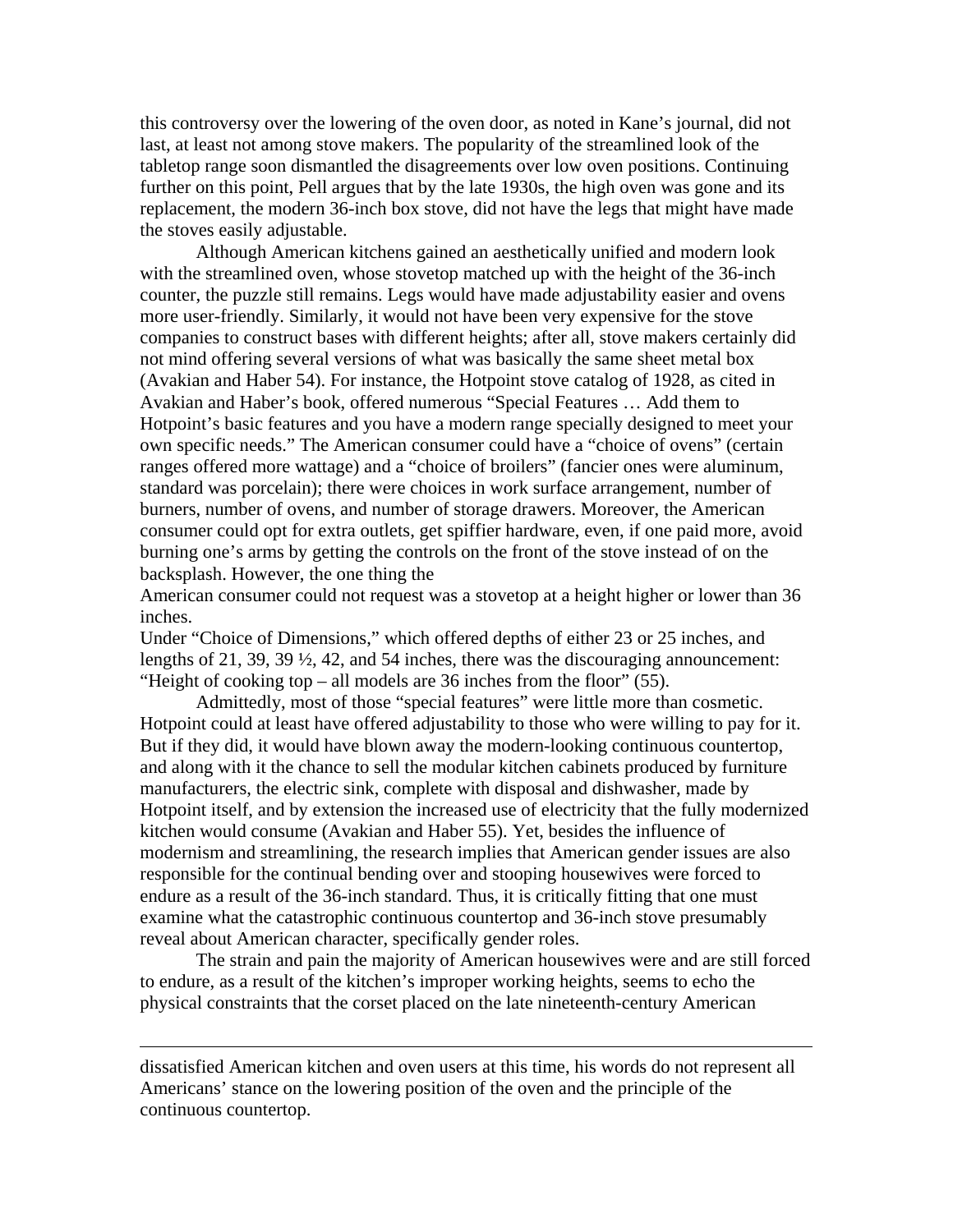woman. To adequately fulfill their "sphere"<sup>13</sup> of domestic responsibility, American women in the 1920s were expected to possess moral virginity, along with ability to reproduce. Hence, the corset, a common undergarment worn at this time, was shaped to accentuate the woman's breasts and hips (motherhood) and to flatten the stomach (facade of never actually delivering a child) (Miller 134). Yet, the constraining fit of the corset presumably reveals something deeper about gender roles in the nineteenth century, which also appears to be reflected in the American kitchen's uncomfortable counter and stovetop height. The corset and the height of the American kitchen's work surface seemingly reflect the male hegemony intertwined in American culture and compliments the American myth of gender equality. The corset placed women below men, in that the women who wore corsets were compellingly dependent on others for practically everything (i.e., lifting, getting dressed, picking up dropped items, etc.), denying the possibility for functional labor. Similarly, although the height of the countertop compels numerous American housewives to prepare food at a straining height and the low position of the oven's opening forces them to stoop to bake and broil food, the aforementioned research seems to suggest that the American cult of domesticity (woman's domestic role) requires them to continue preparing meals despite physical discomfort.

The research that will now be presented on the role of twentieth-century American feminists in the general culture of kitchen design further compliments the claim that gender roles and hegemony, in part, allowed the 36-inch stove and continuous countertop to prevail. Many American feminists, as described by historian Dolores Hayden in *The Grand Domestic Revolution*, "demanded the transformation of the private domestic workplace, the kitchen," into something large, centralized, and, preferably, cooked in by someone else" (208). For instance, the American feminist Marie Stevens Howland "passed over domestic work … as a job for 'trained people'" (124). Similarly, feminist, Charlotte Perkins Gilman was an advocate of the kitchenless home, where housework would be done "by experts instead of amateurs" (195). Yet, removing the woman completely from the American kitchen, supposedly freeing her from the shackles of domesticity, ironically appears to have permitted the uncomfortable counter and stove top height to persist as a kitchen standard. As Hayden points out, the problem was succinctly stated by Laura Fay-Smith, who wrote in a *New York Times* article of 1915, "The feminist wants to climb high above the harsh labors of the house, on the shoulders of the women whose hard necessity compels them to be paid servants" (201). This disinterest in the actual physical labor of cooking left the field of consumer advocacy wide open for the previously discussed market and fashion trends, which restricted, and later eliminated, the adjustability of the American stove's height. Nonetheless, the research seems to suggest that the nineteenth century feminists, unlike the earlier mentioned household engineers, mistakenly attempted to combat male hegemony by removing women from the kitchen completely, instead of addressing the problem of the

<sup>13</sup> In her book, *Victorian Education and the Ideal of Womanhood*, Joan Burstyn refers to the concept of "separation of spheres," meaning each gender in the America household is required to fulfill a specific role. These roles involve specific duties; American men are expected to earn a living by entering the workforce (male "sphere"), while the women are expected to stay at home and fulfill their domestic duties, such as cooking and cleaning (woman's "sphere").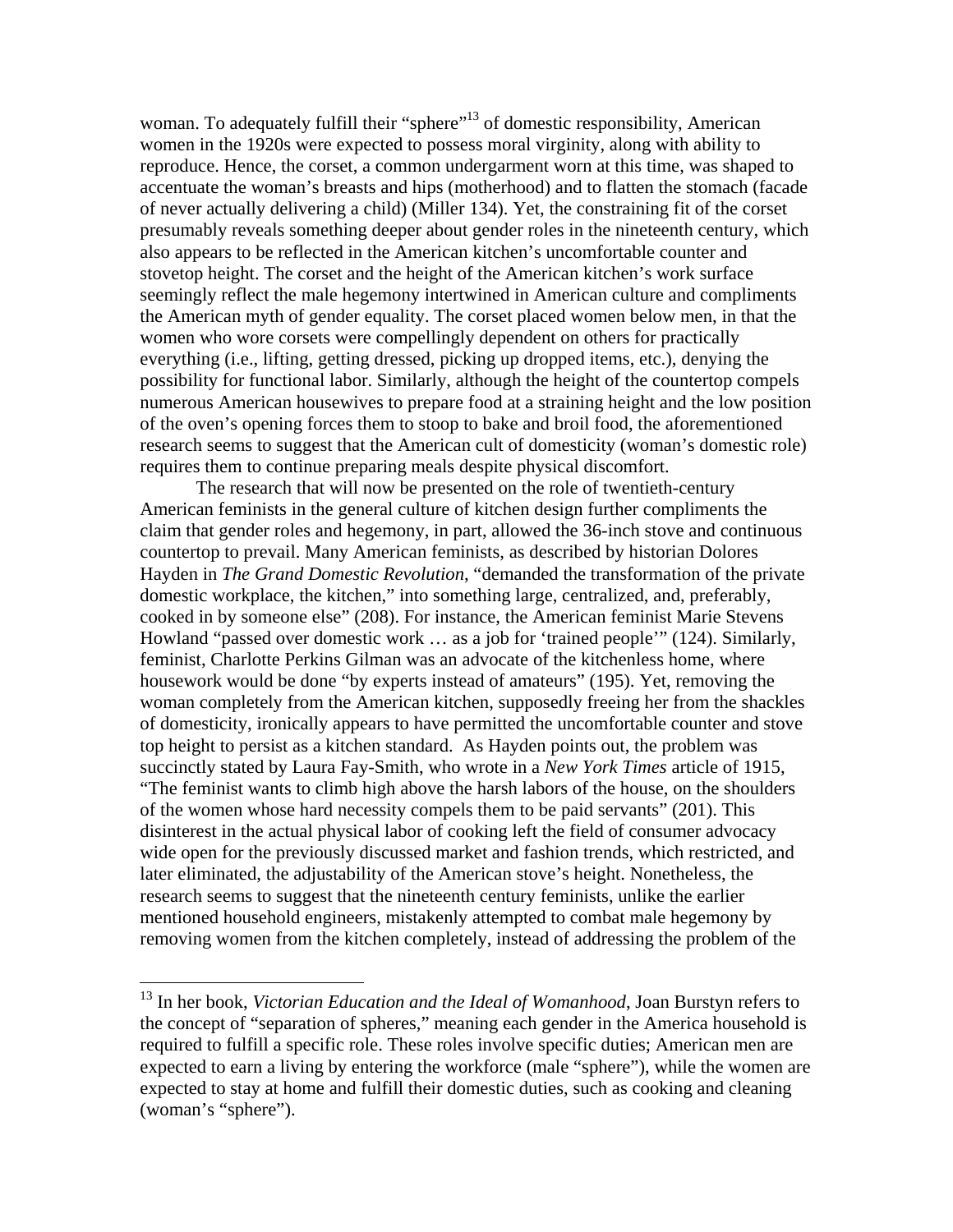kitchen countertop height and the location of the oven, which were and are still not comfortably accessible to many American housewives.

Although since the 1930s the aforementioned kitchen market and design trends changed considerably, the household engineers died off, and the blurring of spheres took place, the 36-inch stove and the continuous countertop rapidly matured into a mighty dictator of many Americans' overall kitchen layouts. A 1936 General Electric kitchen advertisement provides an insightful peek into how the "yardstick standard" prevailed *(See Appendix J)*. Considering the legs on the gas stove range, the kitchen pictured at the top of the advertisement is presumably from the pre-Modernism era. The advertisement implies that this kitchen is "old-fashioned" and "full of work, crossed and re-crossed with countless steps" because it does not contain the "one-by-one" or streamlined units and counters pictured in the "modern General Electric Kitchen," shown below. The modern General Electric kitchen, unlike the older kitchen pictured above, has modular cabinets, a dishwasher, and all electric appliances. Moreover, the modern General Electric kitchen has a stove and oven placed at a height equal to that of the continuous countertop. Hence, once the majority of Americans were sold on the idea of the continuous counter and once they were safely locked in with the stove – the one essential piece of equipment that they could not hope to build or alter at home –, none of their old kitchen furniture fit. But thanks to the countertop's and stove's locked, uniform height, all of the new kitchen appliances and furniture on the market were just the right size. Hence, as this advertisement intimates, the opportunities for cooperative advertising were enormous.<sup>14</sup>

In addition, post-1930s kitchen designers and carpenters became equally accepting, even when they knew the standard height was likely to cause problems (Avakian and Haber 50). Consider Edward McGarvey,<sup>15</sup> who covered the subject of kitchen layouts in the 1961 Madsen Kitchen and Bath annual report. True to accepted ergonomic wisdom, he pointed out: "The practice in modern kitchen layouts having all surfaces on a level plane, using the 36 inch height of the stove as the unit of measure, places more emphasis on appearance than suitability. Different tasks performed in the kitchen frequently require work surfaces of different heights."<sup>16</sup> In spite of this

 $14$  The trend toward more up-to-date kitchens got a big boost in 1935 when the National Kitchen Modernization Bureau was established jointly by the Edison Electric Institute (now Electric Engineering Association) and The National Electrical Manufacturers Association to actively promote kitchen modernization throughout the country.

Tied in with the Federal Housing Bureau on general modernization of the home, the new bureau launched an extensive program that included the creation of model modern kitchen displays; radio programs' distribution of modern electric kitchen plan books; a feature motion picture entitled "the Courage of Kay," in which the subject was dramatized with numerous tie-ins with retailers, appliance and kitchen equipment manufactures, builders, and others (Avakian and Haber 55).

<sup>&</sup>lt;sup>15</sup> Although the 1961 Madsen Kitchen and Bath Annual Report represents a single kitchen and design company's forced acceptance of the 36-inch standard, it compliments the historical research of June Freeman, who states that kitchen designers and carpenters utilized the 36-inch height as a standard or basis for all other measurements of kitchen construction (Freeman 32).

<sup>&</sup>lt;sup>16</sup> McGarvey, in this report, seems to have taken for granted that the stove dictated the height of the counter. But the long history of variable stove heights, combined with their sudden jolt to rigidity just when the continuous counter became the sine qua non of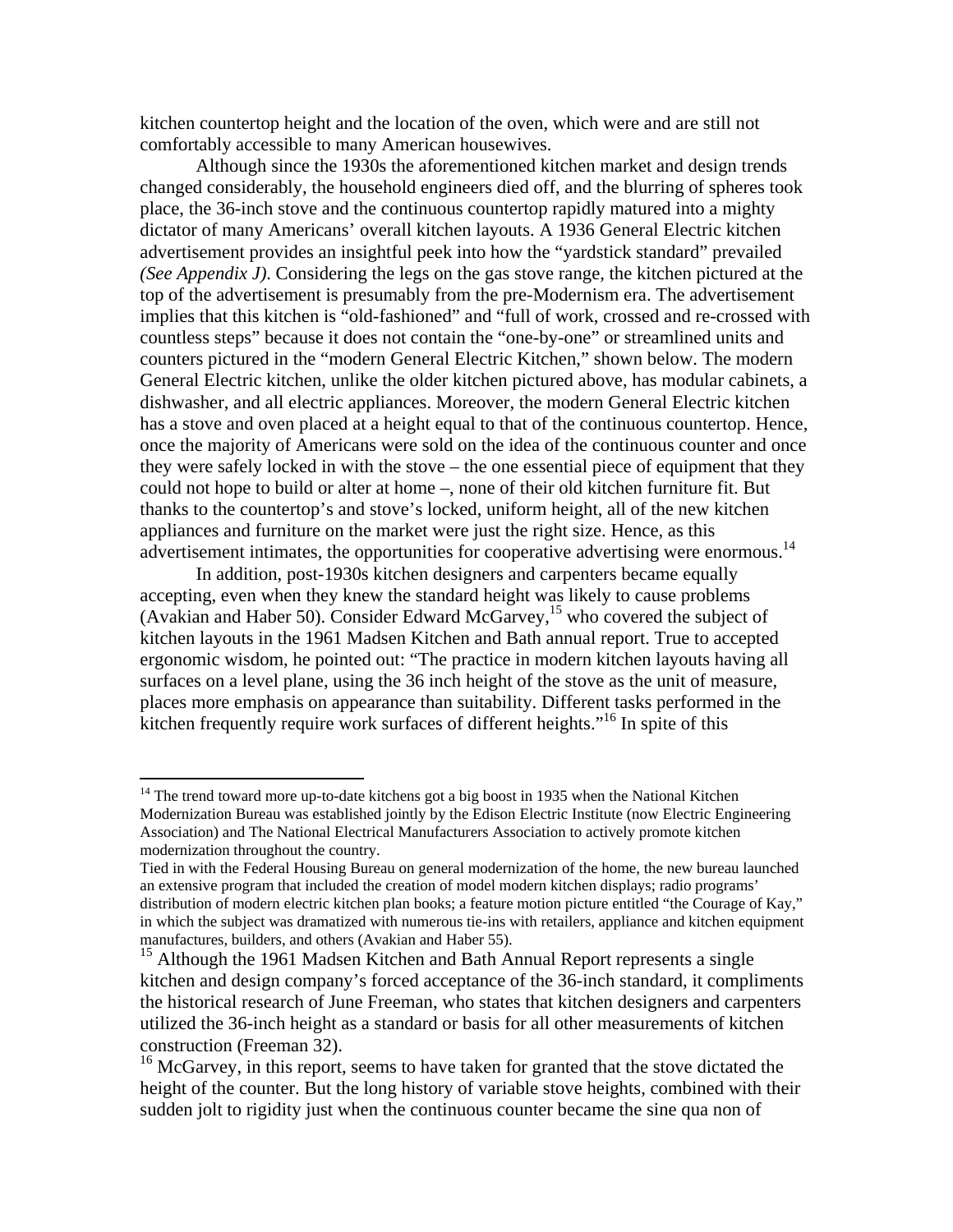understanding, McGarvey, like nearly all other kitchen designers, did not protest the height of the range in the Madsen Kitchen and Bath report, perhaps because he knew there was nothing he or the company could do to avert this dilemma.

 Faced with a juggernaut like that – the project was stopped only by onset of the World War – it is not surprising that high ovens and uneven work spaces were the odd utilities out. American women never stopped wishing for elevated ovens, though, and "Shopping for a Good Stove," Joy Parr's essay about how the business worked in Ontario in the early 1950s, could easily have been written about the United States:

Historically, the most common Canadian solid-fuel-burning ranges had ovens beside rather than below the burners. Early gas and electric stoves followed this form. Buchanan, $17$  skeptical when he could find only one Canadian electrical range, a McClary, with the oven at what the housewives claimed was the right height, referred the matter to an authority, Dr. J. B. Brodie, head of household science at University of Toronto. Dr. Brodie made common cause with the housewives, arguing that plans "to

'streamline' everything and have a working space around the kitchen at one level … are evolved by those who do not work in a kitchen and we know that they are not efficient." Her words were well chosen. Buchanan, a proponent of British Good Design principles, regarded streamlining as a heresy hatched by American salesmen (178).

 In spite of considerable pressure from consumer groups, most Canadian manufacturers were unwilling to try reintroducing high oven stoves, at least in part because American market tests had failed. The one model built did not sell, and that may well have been because it just did not blend in with the streamlined look of a "modern" kitchen (Parr 179). Henry Dreyfuss, who disavowed the later excesses of streamlining while proudly claiming his part in having hatched it in the first place, offered the following analysis in his 1955 book, *Designing for People*: "Our grandmothers used [the high oven range] twenty-five years ago, but it virtually disappeared when the industrial designer came along and created revolution in the kitchen by making everything counter height, including the stove. Several years ago, however, research indicated a preference for high-oven ranges and a manufacturer offered an improved model. Women liked its greater convenience … but they didn't buy it. The table-top stove flush with the other cabinets in the kitchen had become such a style factor that the ladies refused to be budgeted away from it" (Dreyfuss 69).

 Regrettably, Henry Dreyfuss seems to be right. The continuous counter still rules, probably at least in part because deconstruction finally solved the high oven problem at just about the time he was writing. By the end of the 1950s, wall ovens were such a cliché of "contemporary" kitchen design that English music hall comedians, Michael Flanders and Donald Swann could sing, in a 1957 performance of *A Drop of the Hat*, "I'm delirious about our new cooker equipment with the eye-level grill. This means that now, without my having to bend down, the hot fat can squirt straight in my eye."

American kitchen design, suggests that originally it was the counter that dictated the height of the stove, rather than the reverse (Hardyment 152).

 $\overline{a}$ 

 $17$  Donald W. Buchanan was head of the National Industrial Design Council (Parr 173).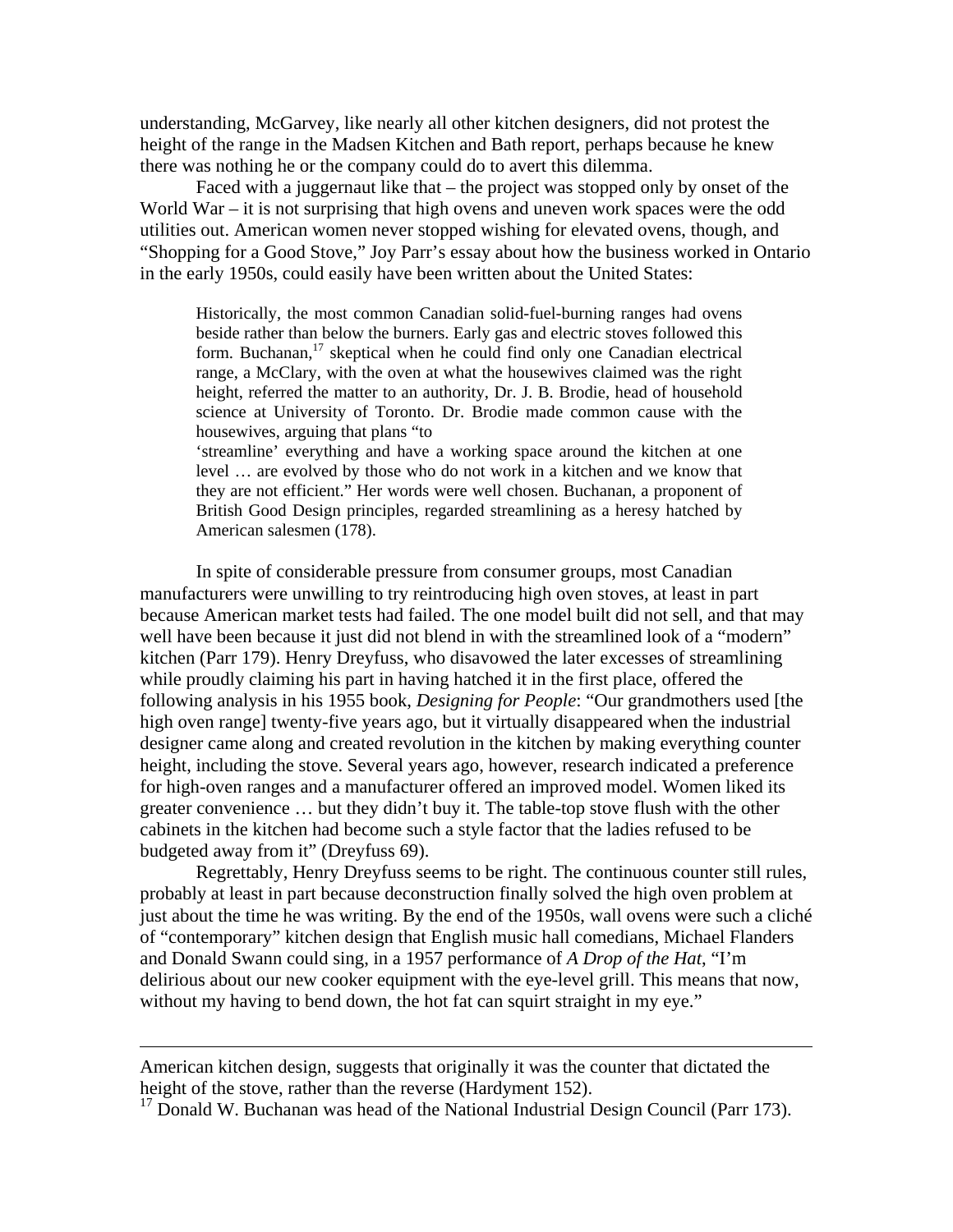Wall ovens are now commonplace in American middle-class homes and almost a given in those of the upper class. But the separate oven has done nothing to solve the counter problem, and though Modernism has been out so long it is enjoying a revival, streamlining never stopped defining this aspect of American kitchen design. Why would it? The continuous countertop is the best thing that ever happened to the multibillion dollar kitchen design and construction industry. All American mass-produced kitchen cabinets are still built to the 36-inch standard; so are most dishwashers; and for those Americans who must buy a kitchen range, the "yardstick standard" continues to prevail.

Throughout the course of this research, many other questions were discovered that could foster further research. Yet, for the sake of coherency and space, not all factors that influenced the 36-inch standard were examined in this paper. Thus, an analysis of urbanization, industrialization, and the replacement of wood and coal by gas and electricity would provide additional insights into the creation of the 36-inch box-top stove. An examination of the birth of the modern stove, more generally, could also initiate several possibilities for future research. For instance, electricity reduced the flexibility provided by the gas flame to a number of arbitrarily chosen points built on the stove's rheostat; and when today's almost completely automated stove developed, the genius of the individual cook appears to have been almost annulled by it. Perhaps then, one could research whether the mechanics of the modern stove makes it possible for almost anyone to cook acceptably. Beyond the suggested topics concerned with the American stove and 36-inch standard specifically, an investigation of how the American kitchen layout as a whole changed through the years in accordance with the everchanging concept of American character would be riveting. Furthermore, a comparison of the measurement standards and layouts in an American kitchen versus kitchens built in other countries, such as England, deserves consideration.

 Although there are many intriguing possibilities for further research, the information collected on this topic of the American stove reveals a great deal about the influence of design and market trends, "efficiency-based" architectural movements, and the role of gender on the majority of past and present-day American kitchens. Moreover, this analysis of the pervasiveness of a counter and stove top height, which is uncomfortable for most average-sized American female users, provides vivid snapshots into the complex and captivating notion of American character. Unfortunately, unlike the ever-changing concept of American character, it appears that the tyranny of the yardstick is as absolute as it was sixty years ago.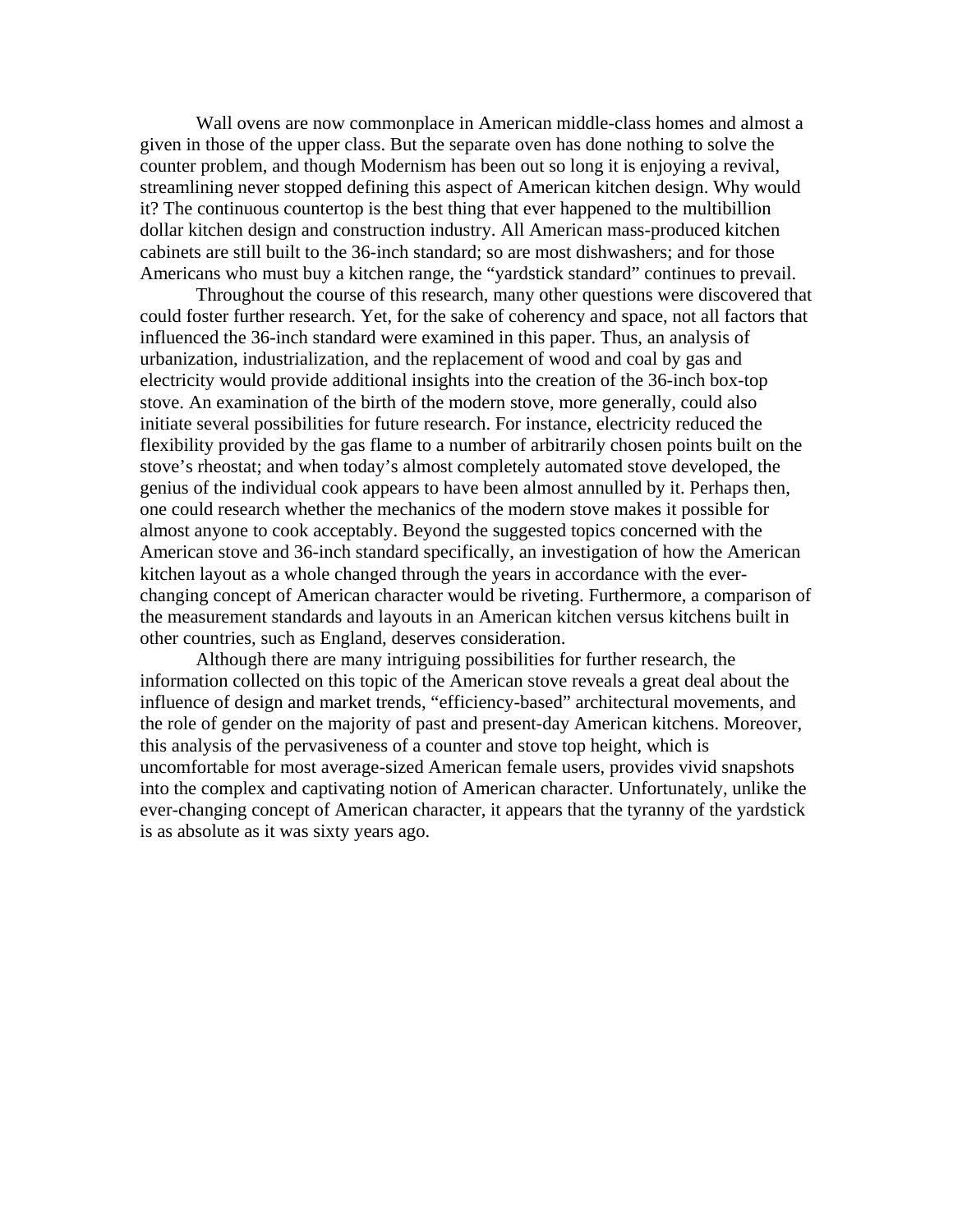### **Works Cited**

- "Design for Living." *At the Drop of a Hat*. By Michael Flanders and Donald Swann. Dir. Harry Carlisle. Fortune Theatre, London. 24 January 1957.
- "The Woman Who Invented Scientific Housekeeping." *New York Times* 6 July 1913. ProQuest. Connelly Library, Philadelphia, PA. 24 Nov. 2006. <http://proquest.umi.com>.
- Avakian, Arlene V. and Barbara Haber, eds. *From Betty Crocker to Feminist Food Studies: Critical Perspectives on Women and Food*. Amherst: University of Massachusetts Press, 2005.
- Beecher, Catherine E. and Harriet Beecher Stowe. *The American's Woman's Home*. Hartford, CT: The Stowe-Day Foundation, 1987.
- Burstyn, Joan N. *Victorian Education and the Ideal of Womanhood.* New Brunswick, NJ: Rutgers Unversity Press, 1984.
- Cowan, Ruth S. *More Work for Mother: The Ironies of Household Technologies from the Open Hearth to the Microwave*. New York: Basic Books, 1983.
- Dreyfuss, Henry. *Designing for People*. New York, NY: Simon and Schuster, 1955.
- Frederick, Christine. *Household Engineering: Scientific Management in the Home.*  Chicago: American School of Home Economics, 1923.
- Freeman, June. *The Making of the Modern Kitchen*. New York, NY: Berg Editorial Offices, 2004.
- Giedion, Sigfried. *Mechanization Takes Command: A Contribution to Anonymous History*. New York: Oxford University Press, 1948.
- Hardyment, Christina. *From Mangle to Microwave: The Mechanization of Household Work*. New York, NY: Basil Blackwell, 1988.
- Hayden, Dolores. *The Grand Domestic Revolution: A History of Feminist Designs for American Home, Neighborhoods, and Cities*. Cambridge, MA: MIT Press, 1981.
- Kane, Joseph. Unpublished Personal Journal Entry. 14 January 1928.
- McGarvey, Edward. Madsen Kitchen and Bath Archives. Annual Report, 1961.
- Meikle, Jeffrey L. *Twentieth Century Limited: Industrial Design in America, 1925-1939*. Philadelphia, PA: Temple University Press, 1979.
- Miller, Leslie S. "The Many Figures of Eve: Styles of Womanhood in a Late-Nineteenth Century Corset." *American Artifacts: Essays in Material Culture*. Eds. Jules D. Prown and Kenneth Haltman. East Lansing, MI: Michigan State University Press. 129-147.
- Oakley, Ann. *The Sociology of Housework*. New York: Pantheon Books, 1974.
- Parr, Joy. "Shopping for a Good Stove: A Parable about Gender, Design and the Market." *His and Hers: Gender, Consumption, and Technology*. Eds. Roger Horowitz and Arwen Mohun. Charlottesville: University Press of Virginia, 1998. 165-187.
- Pell, Ed. Personal Interview. 7 November 2006.
- Root, Waverly, and Richard De Rochemont*. Eating in America: A History*. Hopewell, NJ: The Ecco Press, 1995.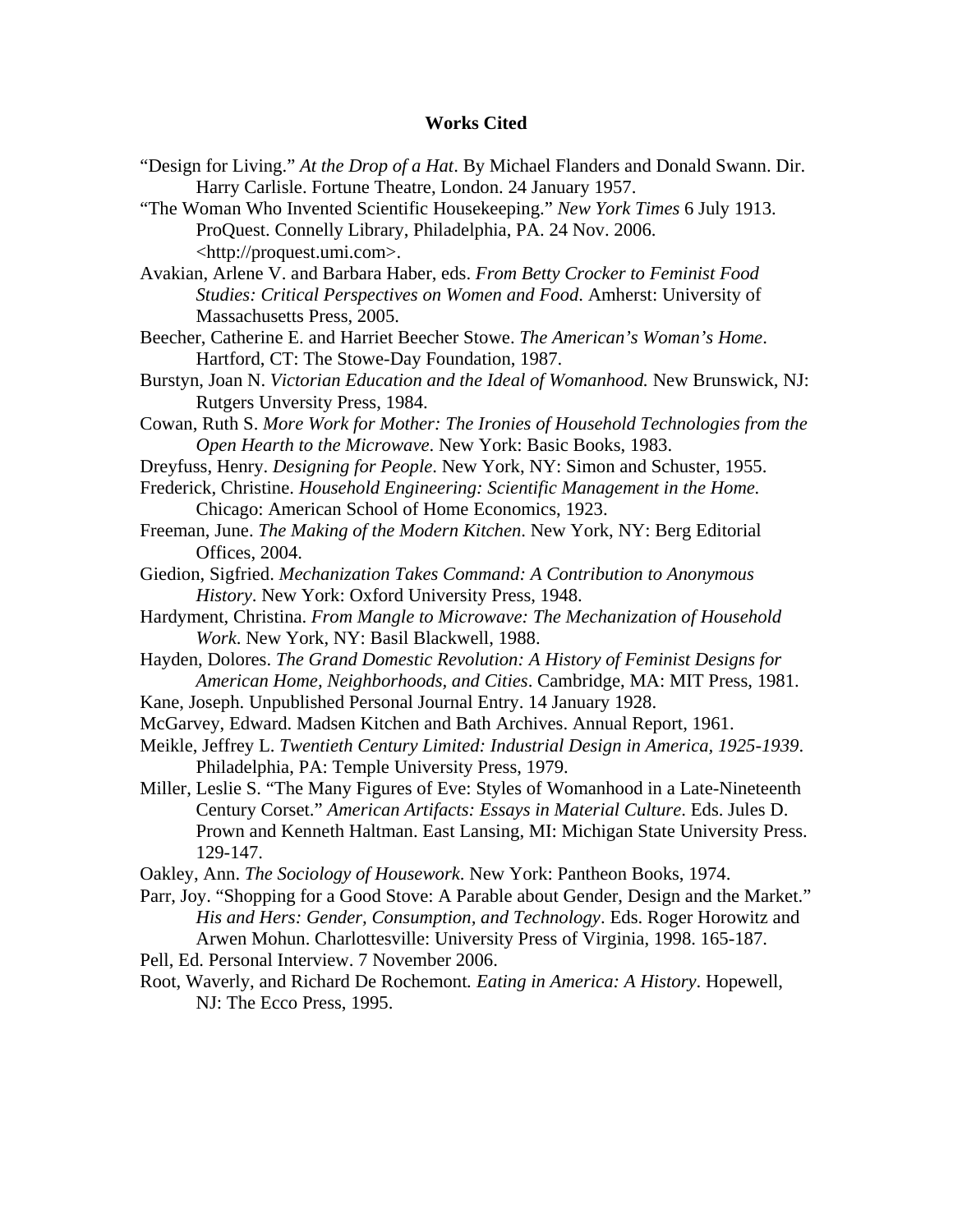### **Lights, Camera, Action! America Goes to the Movies**  Jamie Peteraf

 "We believe that to enhance the overall experience of going to the theatre, we've got to direct our concessions to various demographic sectors," said Garth Howard Drabinsky, chairman and president of the Cineplex Odeon Corporation (Cummings C-3). The following paper will closely examine the food and drink experience in the American movie theatre. First, a glimpse at the introduction of the concession stand into theatres will provide a foundation for procedures and standards utilized today. Overall, this study will include the following topics: lobby atmosphere, popcorn production, healthy product options, product combinations, popular products, specialty product offerings, outside food policies, and employee standards.

 When one examines the theatres of the 1920s, he/she discovers that these were grand places where "white gloved ushers leading the way to plush velvet seats inspired awed reverence." Conversely, the attitude of the day was that the "smacking of burlesque and carnival food within the picture palace was most definitely not allowed" (Gwathmey and Margoues 102). The selling of popcorn and snacks, as we now know to be an American tradition at movie theatres, was not profitable enough before the Great Depression. The cinemas of this time were of superior design. Not only was it thought that popcorn and snacks would end up on the floor, ruining the sophisticated ambiance, but also that they were not equipped with vents to control the smoke that would occur while making popcorn (Smith 100).

 Because food was considered a liability for the early classy theatres, shops were strategically placed next to door so patrons would be able to eat before and after films. However, the occurrence of the Great Depression at the end of the 1920s changed the dynamic of the food and drink experience in cinemas forever. As a result of the tragic American event, popcorn would make its big debut into most theatres across the country, though it was not a smooth transition (Gwathmey and Margoues 102).

 Immediately after the effects of the Great Depression took place, attendance dropped at the cinema and the owners decided to seek more profits by way of food rather than ticket sales (Gwathmey and Margoues 102). Popcorn vendors paid around twentyfive dollars a month to sell their products outside theatres. What is important to note, however, is that popcorn costs were about ten dollars for a hundred pounds of kernels, and it is reported that within the first week of sales a vendor could make around five hundred and thirty dollars alone. Vendors would sell large bags of popcorn for anywhere between five and ten cents. Consequently, when theatre owners found out about the profits their renters were making in order to bring patrons into their establishment, they decided to cut out the middleman and sell the product directly from the cinema lobby. Additionally, popcorn makers discovered early on that it was ingenious to pop yellow corn versus white corn due to the fact that it appeared freshly buttered, which would appeal to hungry patrons (Smith 101-103). Popcorn began to make a permanent home in the American movie theatre after the great depression for the following reasons: it was cheap, easy to make, filling, nutritious, and the aroma was strong enough to attract patrons from the streets outside of the cinema doors. According to Gwathmey and Margoues "popcorn production became such a big business that it grew into a major farm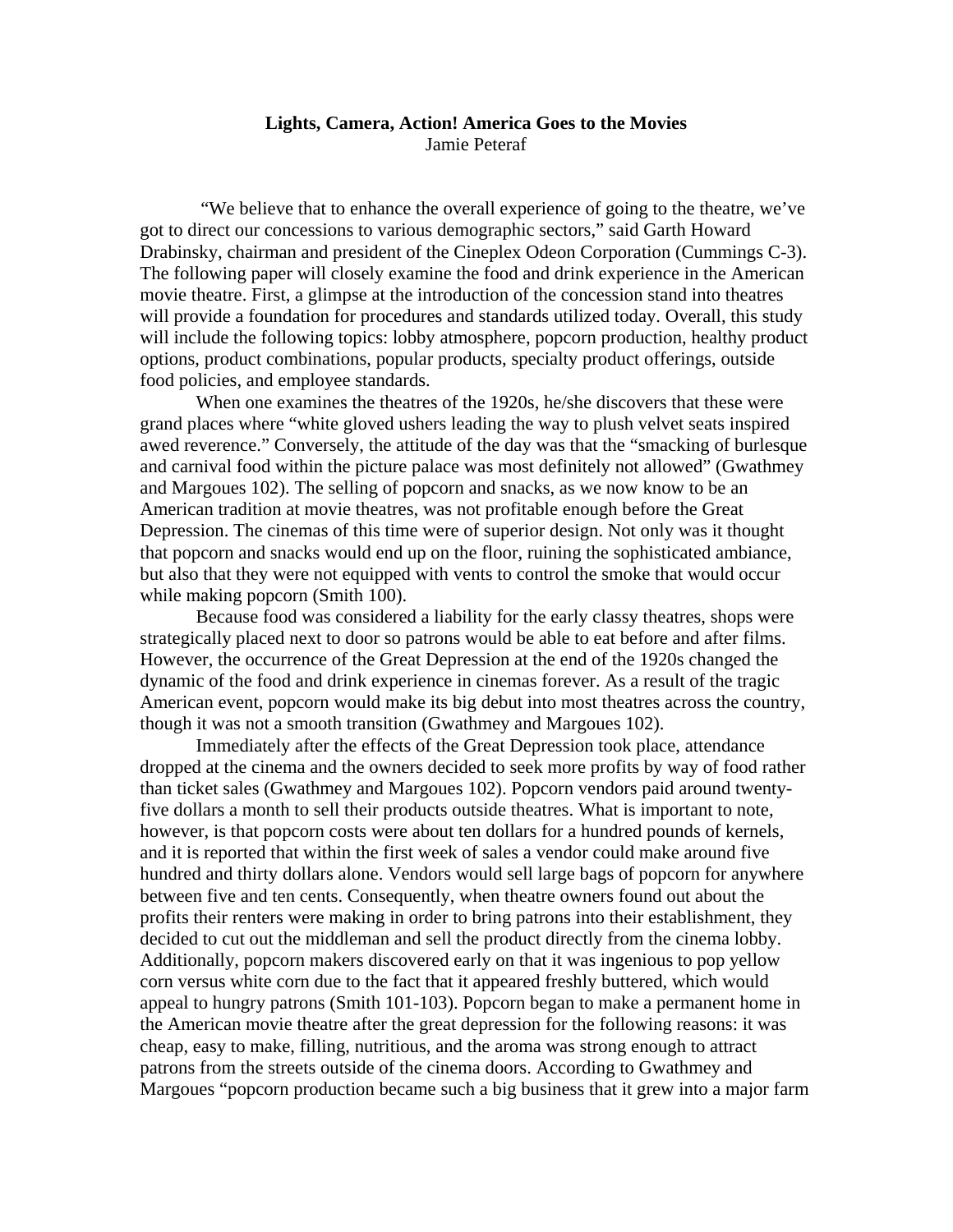crop during the forties." A saying went "find a good location for a popcorn stand and build a theatre around it" (Gwathmey and Margoues 102).

 A final point about the early customs of movie theatres is the standards for hiring employees. Cinema owners "found that an attractive seventeen-year-old girl who has been properly trained can sell twice as much popcorn as a middle aged woman" (Smith 103).

 "There was a general attitude in this business 10 to 12 years ago that going to the movies had nothing to do with the theatre environment," says Marc Pascucci, vice president of advertising and publicity for Loews theatre. "But that's changed a lot. A lot of exhibitors have decided to focus on better facilities and on customer service" (Matsumoto, sec. F). The lobby atmosphere of a cinema can reveal much about the food and drink experience a patron will go through when seeing a film. The spectrum of diverse environments within different theatres from Philadelphia and the surrounding are incredibly intriguing. From the dull and drab set up of the AMC Orleans theatre in the Northeast of Philadelphia, to the flashy, "one stop shop" arrangement of the Loews Cineplex in Cherry Hill, New Jersey, and finally all the way to the sophisticated, shabby chic air of the Ritz Sixteen in Voorhees, New Jersey, movie patrons from these areas can have completely different food and drink experiences just within a few miles of each other.

#### (AMC Orleans 8 concession stand – Taken 12/4/06)

 The concession stand of the AMC Orleans 8 pictured previously displays a dull and drab design. From the ceiling to the floor, the color scheme as well as the overall set up of this lobby is limited and lacking in luster. There is a combination of tile and carpet that is, to say the least, optically unattractive. Moreover, the lobby size is quite small as well as inadequate in providing seating for patrons who do not wish to stand in line for food and drink products. On the other hand, the lobby of the Orleans does provide its young customers with the option of playing arcade games, or taking memorable photographs in a photo booth. The overall feeling one has inside of the AMC Orleans 8 lobby is one of rushed feelings to quickly escape from its claustrophobic size and unappealing design so he or she can at least enjoy a film. The general manager, Jim McGovern, even said that fast service is one of the characteristics he is proud of in his theatre.

#### (Loews Cineplex Concession Stand – Taken 12/1/06)

 Continuing, the lobby of the Loews Cineplex in Cherry Hill, New Jersey takes a step up in comparison to the Orleans. Just at first sight of the above picture, one can see how the design of the concession stand alone is optically invigorating. It is bright, flashy, and extremely eye catching. The ceiling is at least triple the height of the Orleans with glass panels for an attractive sky view. The sheer floor size of the lobby creates a welcoming traveling atmosphere as well as the rows of seating in front of big screen televisions to provide an area for patrons to eat full-sized meals before a show instead of just snacks. Moreover, there are two auxiliary concession stands, which can be opened when business is at its highest peak (Zarrillo). The Loews lobby is also equipped with an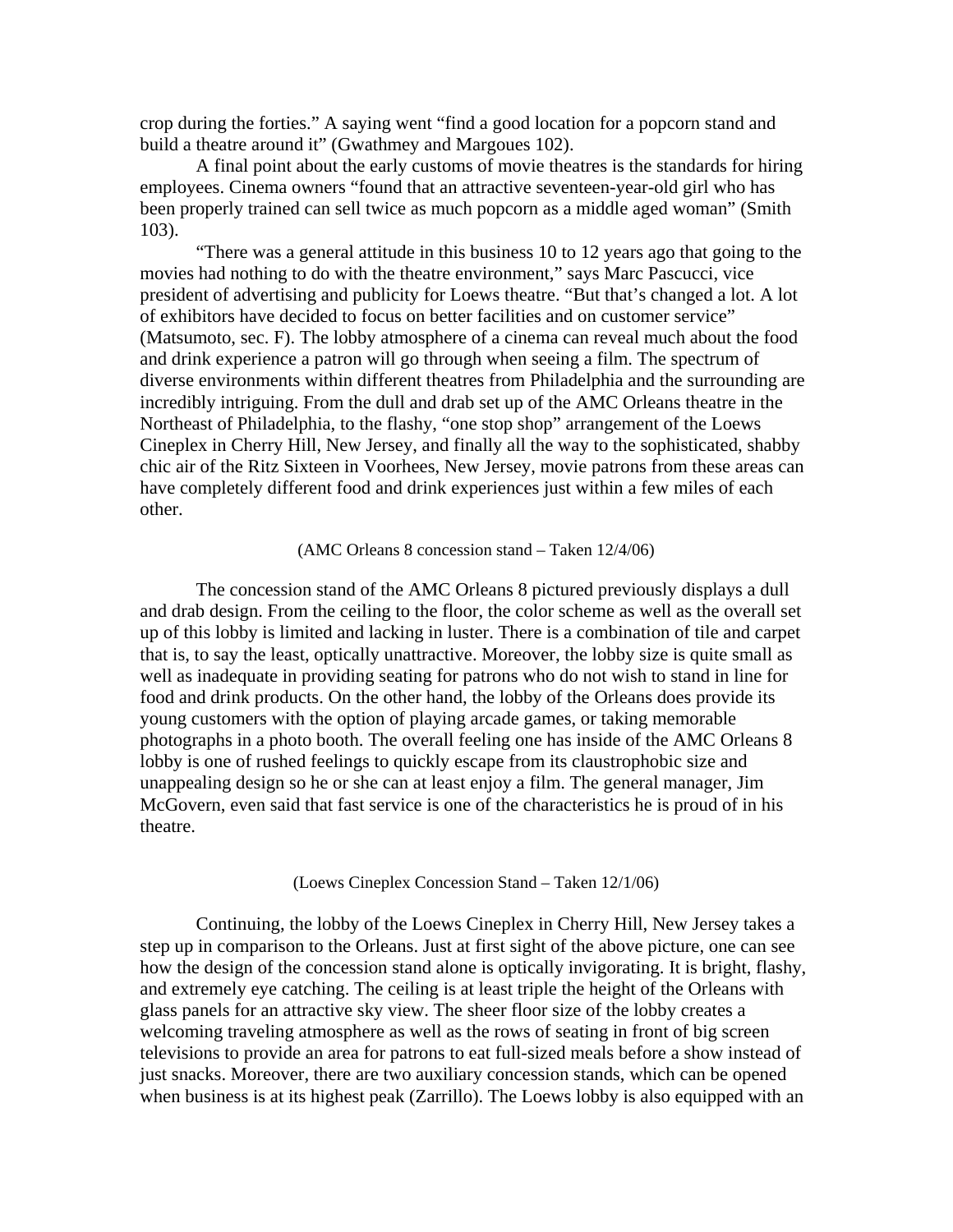ice cream sundae stand, as well as a café for patrons to purchase cappuccinos and lattes. Cleverly located next to the ice cream sundae stand is a variety of arcade games.

(The Ritz Sixteen Concession Stand – Taken 12/1/06)

 An article in the Christian Science Monitor describes a theatre in Toronto by stating that "the cinema lobby oozes into a bookstore that oozes into a café" (Walker 19). The Ritz Sixteen in Voorhees, New Jersey "oozes" with sophistication in every aspect of its lobby. Although it at first appears plain, the concession stand previously pictured influences its customers artistically by providing painted images of its products, rather than photographs. The counters are a sleek black, and the walls are a soothing gray. The entire lobby is carpeted for podiatric comfort (Wroblewski). Additionally, patrons are provided with leather couches as well as artistic magazines and periodicals to enjoy while waiting for the start of their film. Consequently, there are no arcade games or televisions in this lobby. Customers can breeze through The Ritz Film Bill to read about upcoming films rather than watch previews in the lobby. This suggests that patrons at the Ritz Sixteen are of literate standards. There is a stand that serves bakery and café items, which is more extensive in its menu items than that at the Loews Cineplex. Lastly, what is also worth mentioning is the optical appeal of the Ritz Sixteen. The lighting is dim, but not dull as the Orleans and furthermore, it is seasonally decorated with poinsettias that are kind to customer's eyes.

 Continuing, a few years ago the Center for Science in the Public Interest issued a report on how unhealthy coconut oil is. Many theatres changed the type of oil they used for their popcorn; however, they switched back shortly after. According to Denise Mann's article "Don't let that blockbuster blow your diet," peanut oil is a much better option for making popcorn due to the fact that it does not clog arteries (1). Jim McGovern, general manager of the AMC Orleans 8, explained that many patrons in his movie theatre could possibly be allergic to peanuts and therefore if his establishment were to utilize this healthier option, not only would profits go down, but customers would be disappointed due to the fact that they could not consume their favorite snack when going to the movies. Thus, both the Orleans and Loews Cineplex use coconut oil. On the other hand, the Ritz Sixteen uses a healthier option of a mixture of coconut and canola oil. According to the managers of these theatres, this is the type of oil their patrons prefer and what sells.

 To proceed further into the topic of healthy options, one can inquire into the problems a diabetic movie watcher might have when wanting to purchase snacks at the movies. Previously, the Orleans did sell sugar free candy; however, it was discontinued due to poor sales (McGovern). The Loews Cineplex has never offered sugar free candy. Consequently, there are no rules against patrons bringing in outside food to the theatre (Zarrillo). What is most interesting to note is the extensive list of healthy and sugar free options the patrons at the Ritz Sixteen have available. It includes sugar free candies, sugar free cheesecake, unsalted and air popped popcorn, as well as carob raisins and pretzels, which is a healthier alternative to chocolate (Wroblewski). In conclusion, people going to the Ritz have more healthy options rather than the other two theatres, which give hungry patrons no choices.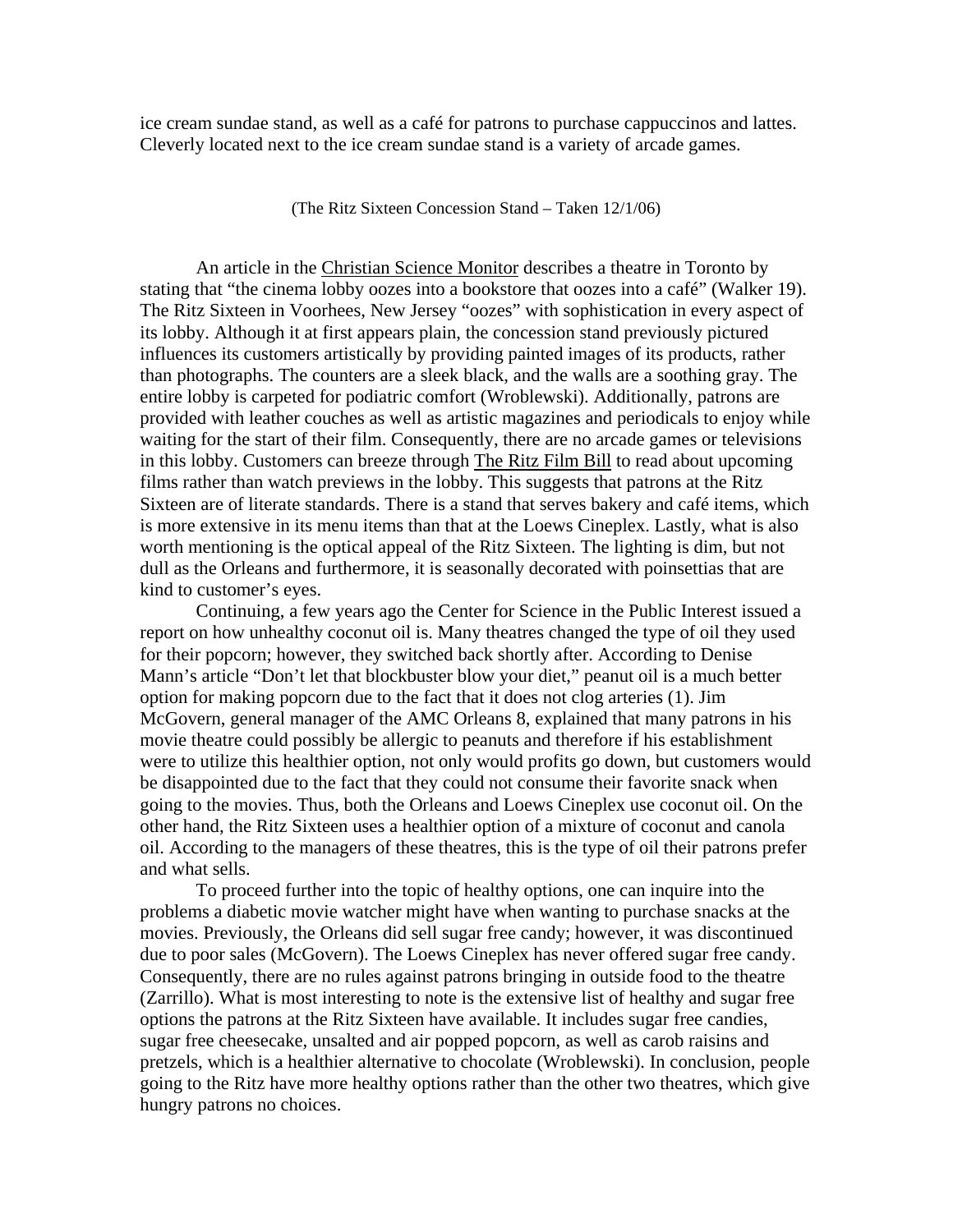"To combat customer complaints about high concession prices, more theatres are offering the type of value packages that have become staples of fast food outlets" (Matsumoto, sec. F). This is true of both the Orleans and Loews Cineplex. Dominick Zarrillo, general manager of the Loews Cineplex, explains that value is added into their combos for their patrons. For example, when customers purchase a large soda and popcorn, they will have the opportunity to buy a hotdog for one dollar. In contrast, the Ritz Sixteen in Voorhees does not offer any type of combination of their products to reduce high concession prices. One can hypothesize that the Ritz assumes their patrons are not in need of discounted food and drink prices, but rather can afford the influx. In a like fashion, a theatre in Toronto also creates appealing combos to its customers by providing the option of themed meals like quesdillas for the showing of Zorro movies and peach cheesecake for Gone with the Wind.

 Rick Wray, theater manager of the Film Forum in SoHo, is observed that "the type of audience the Film Forum serves is important. They want different films, they want different foods" (Cummings C-3). Accordingly, patrons of the Philadelphia located Orleans 8 want pretzels bites more often than not at the concession stands. This can be attributed to the tradition of the soft pretzel in the area, which is not the same for theatres on the west coast (McGovern). Furthermore, the Loews Cineplex has a reputation for also providing its customers with meals before the movie. Consequently their most popular product that comes in high demand is the chicken tender combo that includes french fries and a soft drink (Zarrillo). Of course, the Ritz Sixteen's patrons have a different pallet than that of the other two theatres, and consequently their most popular product is tiramisu cake. Staying true to its already stated theme, one can conclude that the Ritz serves a more sophisticated crowd than that of the Orleans or Loews Cineplex.

 One can now see a return to the refined style of the cinema during the 1920s through the food and beverages served today. The Plitt Century Plaza in Beverly Hills, California "offers not only a choice of imported beers, but even champagne by the glass." At the Film Forum in SoHo, one "can snack on home-style cakes and cookies, ice cream, nuts, and dried fruits as well as old fashioned egg creams." Conversely, the Cinema I and II at Third Avenue and  $60<sup>th</sup>$  Street tried selling fancy goods, but the assistant manager David Klingham stated that they did not last due to the roaches. This suggests that gourmet products are only a place for classy theatres. The Loews Cineplex tries to incorporate more epicurean items for their customers with the addition of a café; however, the Ritz literally takes the cake in this category with a vast selection of desserts, coffees, teas, and bakery items available for patrons in the area.

 Bruce Taffet, executive vice president of food service, marketing and purchasing for United Artists Theatre Circuit says that about 80% of his company's box office receipts go to the film distributors. As a result, theatres depend on concession sales to stay in business (Matsumoto, sec. F). Thus, this brings up the topic of outside food policies. Both the Orleans and Loews Cineplex would have to agree with Bruce Taffet; however, they do not see a need to impose a policy on their customers. Jim Wroblewski, manager of The Ritz Sixteen, does not mind outside food in the lobby. He does not want it in the actual theatre. "Our goal is making the movie–going experience as enjoyable for them as possible so they will want to come back," says Tony Adamson, director of marketing and advertising for AMC. "If that includes them bringing in hamburgers because we don't serve them, then we're not going to stop them" (Matsumoto, sec. F).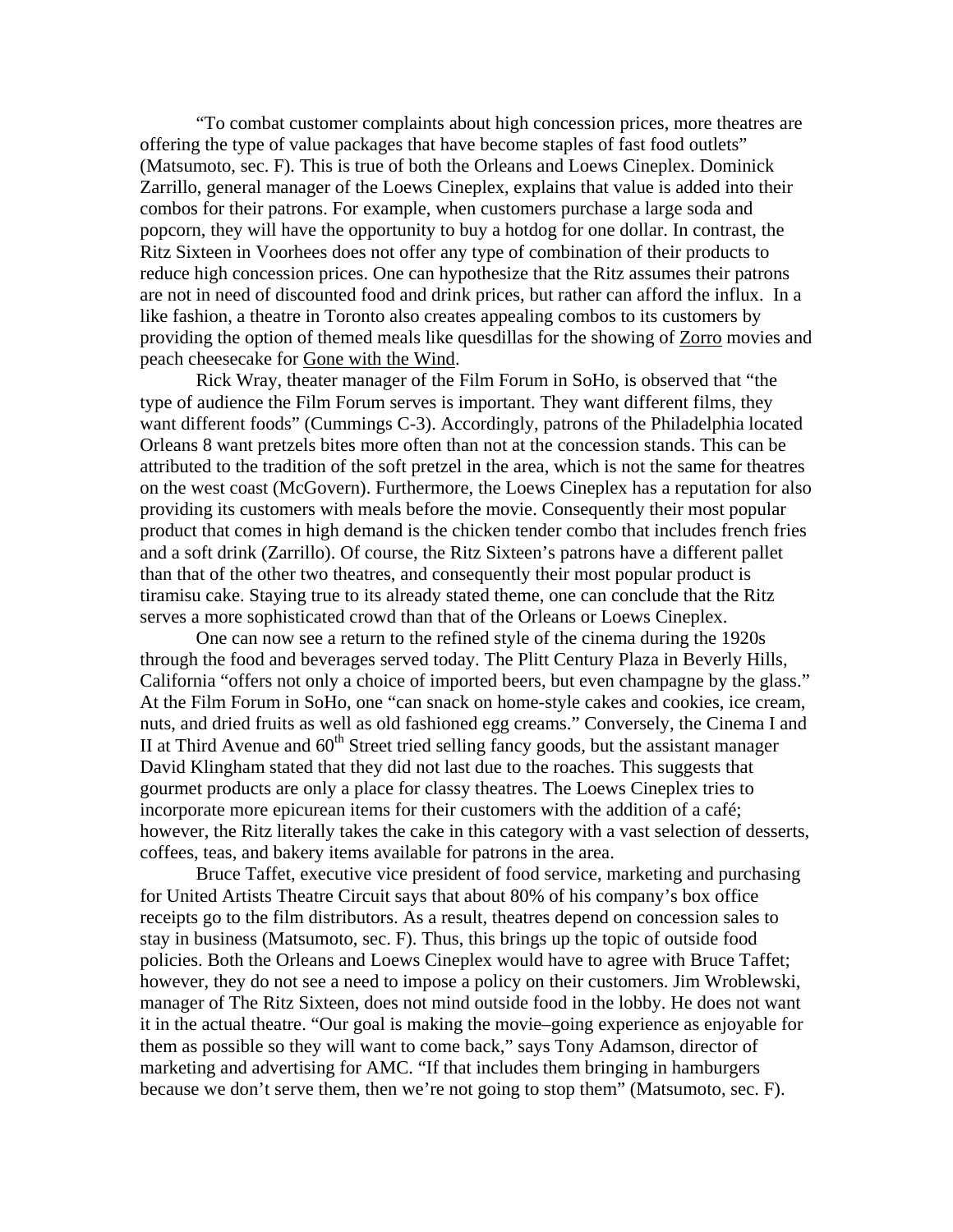Dominick Zarrillo of the Loews Cineplex in Cherry Hill feels the same way. He has an open door policy for all outside food, which most patrons are not aware of. Recently there was an incident where a group of teenage girls were concealing soda bottles in their jackets, which kept falling out. Dominick assured the ladies that they did not have to hide their beverages because they were welcomed into the theatre with no consequences. Jon Matsumoto explains this incident in his article "Cover Story" by stating "The young movie going teen population may be the group most likely to smuggle in food into movie theatres. Young people are typically constrained by budget concerns and are more prone to rebellious behavior anyway" (Sec. F). Jim McGovern of the AMC Orleans 8 also has an open door policy on food. He would allow people to bring in a whole pizza pie if that is what would get them in to see a film. The only limits he puts on his policy is allowing in glass bottles due to the fact that they can easily break and injure patrons. What is most important to note is that all three managers do not see as many customers smuggling in food as most people would think. "It's just not worth the hassle to smuggle in food," says Paul Hiegel, 46, who enjoys the experience of settling in for a movie with a freshly popped bucket of popcorn (Matsumoto, sec. F).

 The last topic to examine is the employee standards. In the past, managers were inclined to hire young teenage girls to sell their food products. But this practice this has changed drastically. Now, the Orleans, Loews Cineplex, and the Ritz all have the same requirements for hiring their employees. Their workers all must be willing to interact with the public and have a good attitude when it comes to customer service. Conversely, what is interesting to note is while the Orleans and Loews Cineplex encourage their employees to utilize suggestive selling to their patrons, the Ritz does not. One can speculate from this observation that the Ritz does not need to pressure their customers into buying any of their products. They are given the freedom to choose on their own, while the patrons at the other theatres are considered to need suggestions in making their food and drink choices.

 John Harvey Kellogg would have been impressed with the options available at the Ritz Sixteen in Voorhees. Due to the fact that he created a specific diet, which did not include sugar, he would praise the selection of sugar free candies and cakes. Furthermore, he would appreciate the air popped, unsalted popcorn. On the other hand, Kellogg would not be pleased at not being able to utilize information about non-packaged products. Both the theatre managers at the Loews Cineplex and the Ritz were not willing to give out nutrition facts about food that was not already packaged; however, Jim McGovern said if a customer were to ask for information, he would gladly show him or her the facts printed on the bulk box behind the counters. Moreover, "The Three Fat Women of Antibes" would at first settle for the healthy options at the Ritz. This is mostly likely because they were at an establishment where they could not drink cocktails, but rather tea with no cream or sugar, and they were to eat the simplest food. One could theorize they would be ecstatic with the carob raisins or pretzels that is a healthy chocolate alternative. This way Arrow, Frank, and Beatrice would have the best of both worlds: health and taste. (American Studies 400 Notes).

 Also, movie theatres today are similar to diners in that, generally, they are both highly accommodating to their customers. The Country Club Diner in the Northeast area of Philadelphia provides menu options for their highly Jewish populated neighborhood with matzo ball soup and Jewish apple pie. In like fashion, the Ritz Sixteen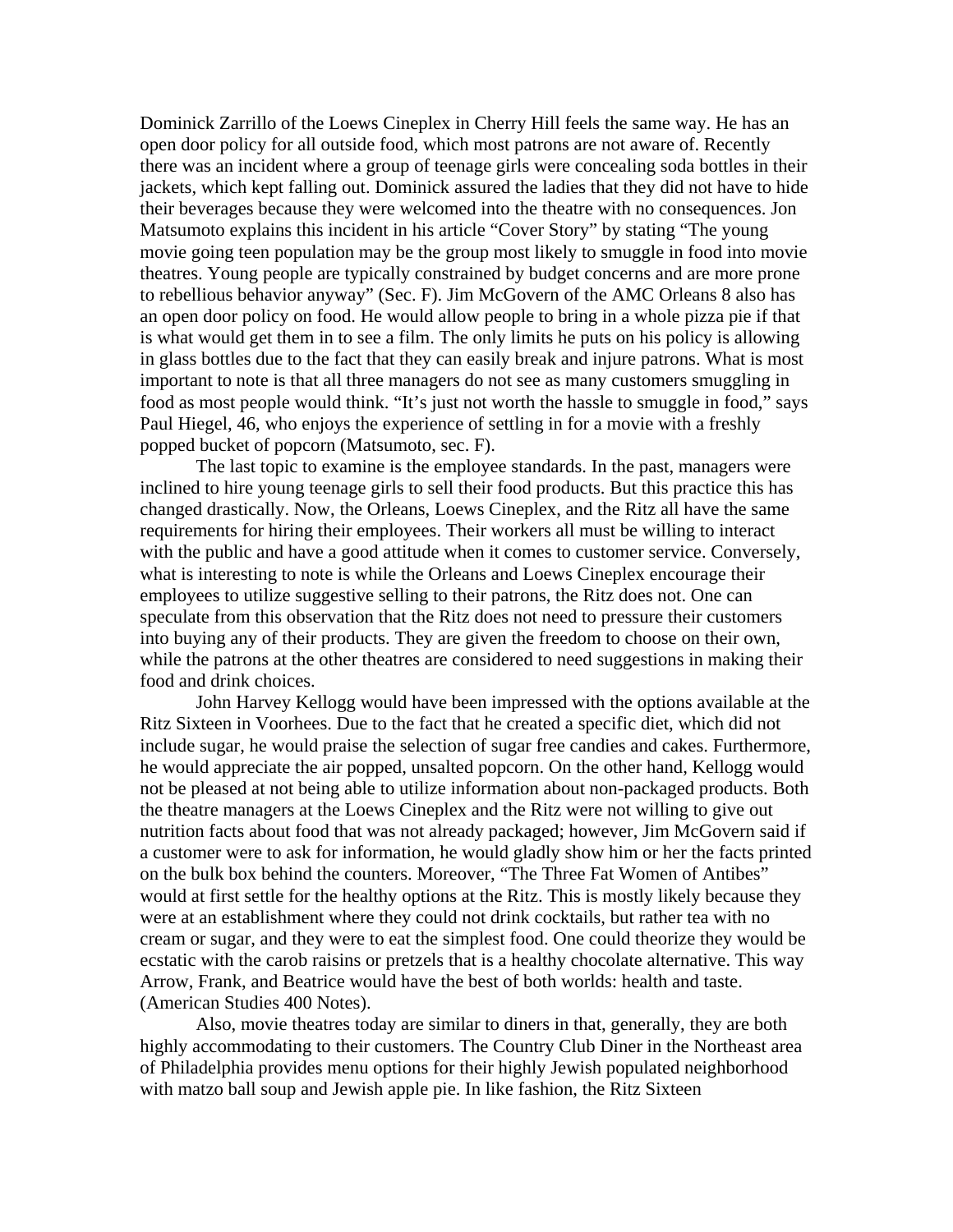accommodates for diabetic patrons with sugar free candy and the Loews Cineplex provides meals for its many customers who think of the theatre as a "one stop shop" when they do not have time to visit two separate establishments for dinner and a movie. Moreover, both the Orleans and Loews Cineplex provide for teenagers by having an open door policy on outside food should they not be able to afford the concession stand prices (Peteraf 5).

 As a result of the aforementioned research, when a family, couple, or even group of teenagers decide to go out to the movies on a Friday night, their choice of the cinema could mean a world of difference in their overall experience. Every aspect from the lobby atmosphere to the theatre's employees can affect the patron in various ways in an assortment of demographic locations. Nevertheless, trends in products and policies may come and go; however, going to the movies and enjoying a bucket of popcorn with a cold soda will always be one of America's favorite pastimes.

 For further research concerning the food and drink experience in movie theatres, one might interview more movie theatre managers. Furthermore, taking polls of frequent movie –goers could provide extensive information on trends in product purchases. Continuing, Jim McGovern, general manager of the AMC Orleans 8 mentioned how the effect of the record of local sports teams can affect business. For example, if a major city's football team is having a particularly poor season, patrons are more likely to turn out to the movies than want to stay at home to watch their favorite team lose again. It would be interesting to see what other effects other public entertainment has on the number of people who attend the movies.

Works Cited

Cummings, Judith. "Movie fare that goes beyond popcorn." New York Times 26 November 1986, late ed.: C-3.

Gwathmey, Emily and John Margoues. Ticket to Paradise: American Movie Theatres and How

We Had Fun. Boston: Bullfinch Press, 1991.

Mann, Denise. "Don't let that blockbuster blow your diet." WebMD. 30 November 2006  $\sim$   $\sim$ 

http://onhealth.webmd.com/ script/main/art.asp?articlekey=56760 >

Matsumoto, Jon. "Cover Story; No Concession; Many filmgoers insist on bringing in (smuggling, really) their own food." Los Angeles Times. 28 May 1998, Sec. F.

McGovern, Jim. Personal Interview. 4 December 2006.

Peteraf, Jamie. "The Accommodating Diner." 19 October 2006.

Ryan, Francis. American Studies 400 Lecture Notes. Fall 2006.

Smith, Andrew F. Popped Culture: A Social History of Popcorn in America. Washington:

Smithsonian Institution Press, 2001.

Walker, Ruth. "Going first class at the movies plush seats and waiters serving real food are part

of a small but growing movie going trend." Christian Science Monitor 15 January 1999: sec Features, Arts, & Leisure 19.

Wroblewski, Jim. Personal Interview. 1 December 2006.

Zarrillo, Dominick. Personal Interview. 1 December 2006.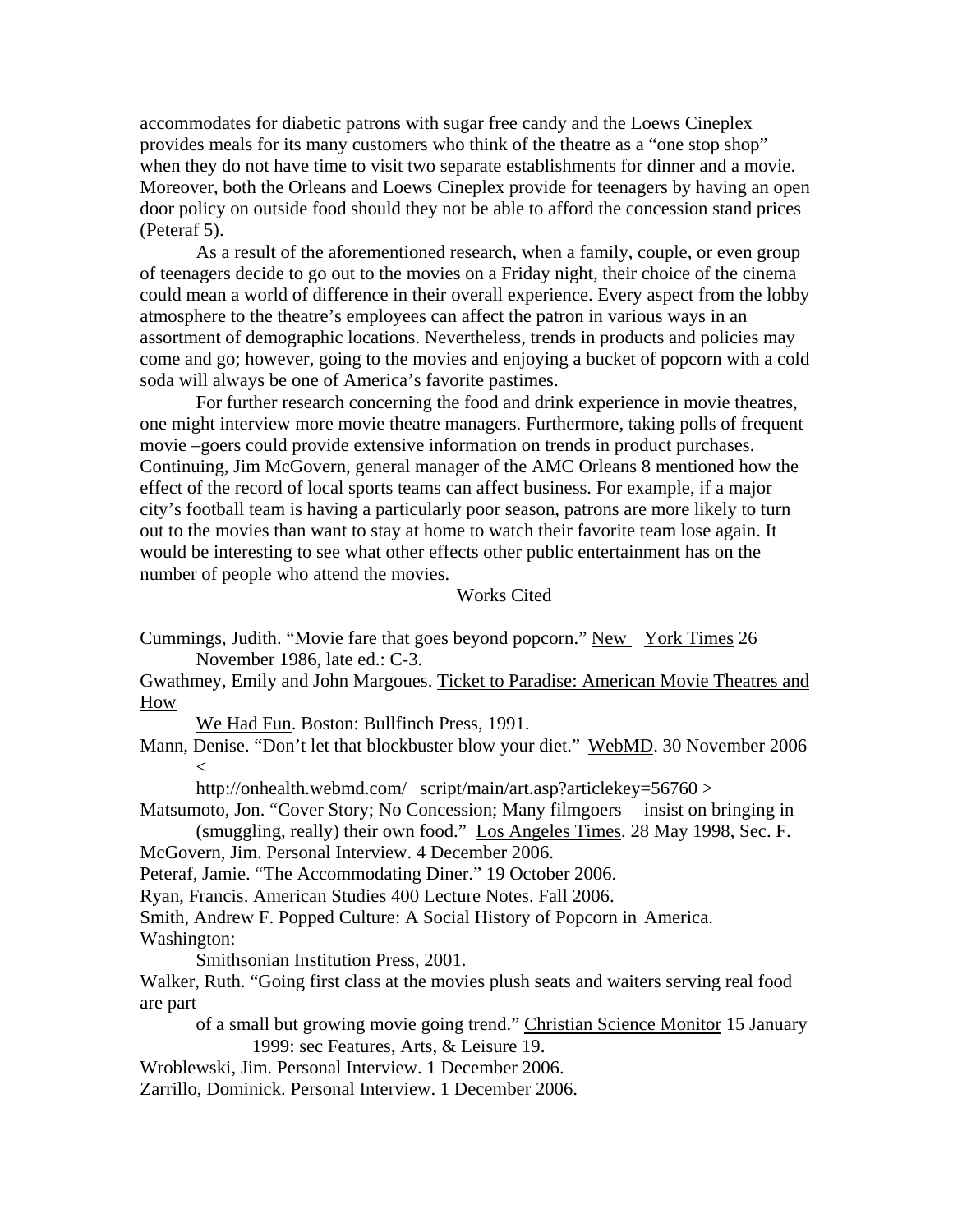## **Inner-City Schools: Can No School Be Left Behind?** Katherine Cooper

Look at the situation, they got me facing. I can't live a normal life, I was raised by the street… They say I got to learn, but nobody's here to teach me. If they can't understand it, how can they reach me? I guess they can't, I guess they won't, I guess they front. That's why I know my life is out of luck, fool.

-Coolio "Gangsta's Paradise"

In a single day, November 17, 2005, there were more than 20 fights at Olney West. 28 students have already been expelled to disciplinary schools this year. There have been 64 incidents of serious crimes reported this year compared to 76 at this time last year. The violence in the cafeterias is so bad that students are afraid to even enter the rooms. 75 overaged, underachieving students were removed in August and September; at least 150 overaged students still attend the school. Located in North Philadelphia, Olney West is one-half of Olney High, which was split in September into Olney East and Olney West to "minimize disruptions" (Snyder). As one of the 11 inner-city high schools in Philadelphia School District's CEO/CARE region "targeted for special help," large-scale fights, unchecked roaming of the halls, vandalism, and constant commotion are just a handful of the complaints from teachers and parents about Olney High. Split or no split, the school is substantially troubled, as are the bulk of inner-city schools—and while success is possible (as evidenced by the model inner-city high schools studied in this manuscript), it is largely unattainable on a nationwide basis.

The notorious 2001 No Child Left Behind Act (NCLB) with its "stronger accountability for results, more freedom for states and communities, proven education methods, and more choices for parents" demands that every child will be proficient in Reading and Math by the 2013-4 school year (http://en.wikipedia.org/wiki/No\_Child\_Left\_Behind\_Act). Is this a realistic mandate? Can this law overcome the factors that impede inner-city success such as the high correlation between poverty and educational opportunity and outcomes, the lack of sufficient federal funding, the inaccessibility of higher education, and the individualistic American way of thinking? Just as school reforms alone cannot bring about higher achievement in urban schools across the country, neither can a single federal law.

Since Olney High receives federal Title I funding due to the great proportion of lowincome students, it is required like all public schools in the district to make Adequate Yearly Progress (AYP) under NCLB as measured through state-chosen standardized testing and statedefined minimum levels of improvement. For the  $6<sup>th</sup>$  consecutive year the high school has failed. Thus, for the  $6<sup>th</sup>$  consecutive year Olney High has been labeled "In Need of Improvement" (greatschools.net). According to NCLB, the label necessitates the implementation of the following measures: school transfer options, supplemental services, corrective action, restructuring (planning), and restructuring (implementation). Each has been added gradually as the consecutive years of failure to meet AYP increases. Clearly, none have been significantly effective and "restructuring" is slow to develop. Olney High is in need of much more than improvement via NCLB provisions—full scale reform is necessary.

Is AYP important to Olney High? Can it stand to be important at this time? What is of greater consequence is the well-being of the students, not progress in standardized testing. Enforcing academic expectations is unjustifiable when the basic safety of a student cannot be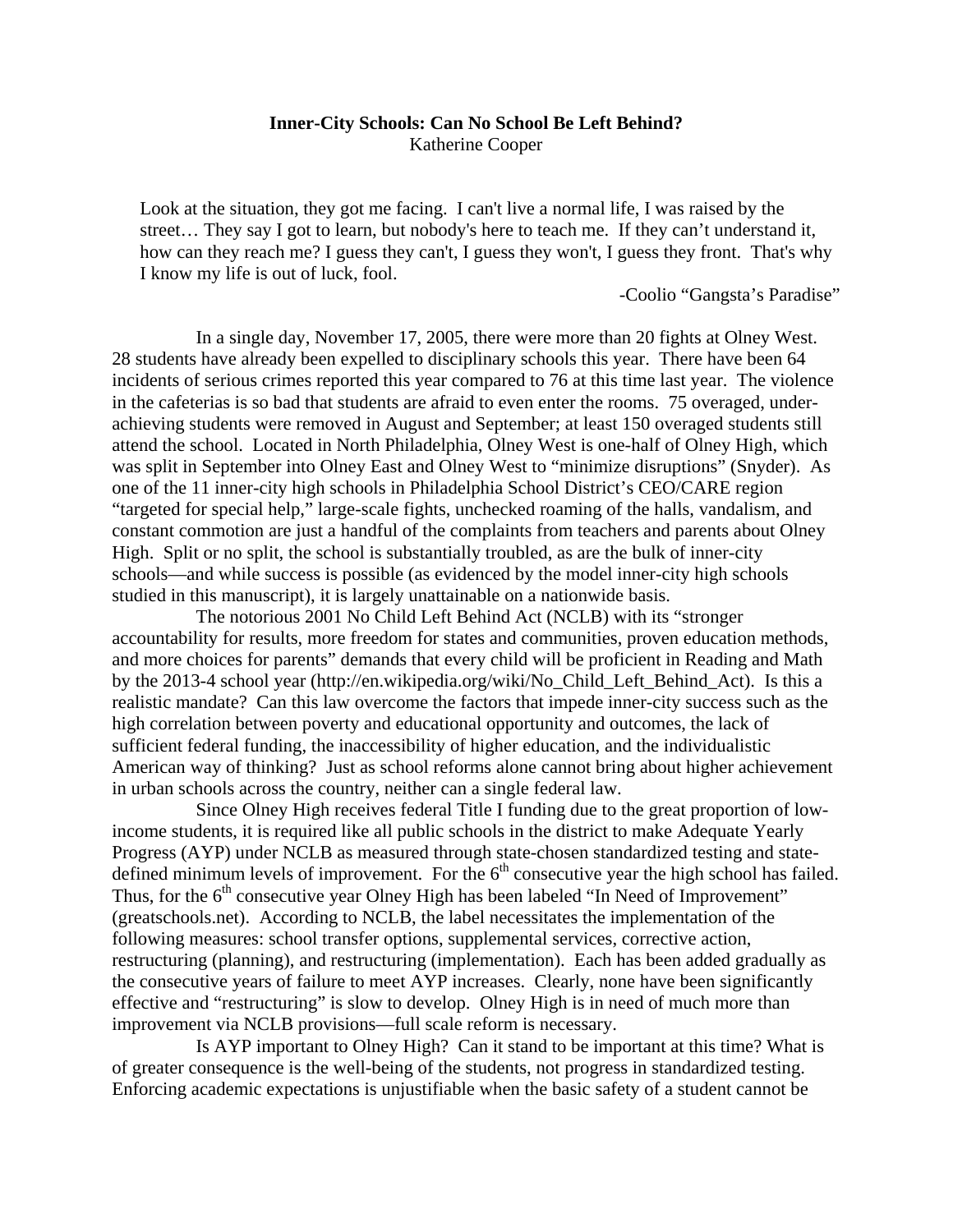ensured. Essentially, Olney High is an open system—that is, helpless and unprotected against the injurious external influences that come with an inner-city environment. Such factors include, but are not limited to: poor health care, inadequate resources, family stress, interruptions in schooling, exposure to violence, homelessness, overcrowding, and discrimination. The students in these schools coming from low socioeconomic statuses are twice as likely to be retained in a grade, drop out of a school, and experience a violent crime (Woolfolk 158). This is what teachers are facing; this is the reality of inner-city schools.

Rap artist Coolio implores in his 1995 hit song, "if they can't understand it, how can they reach me?" (letssingit.com). According to Deborah Meier, Vice Chair Emeritus of the Coalition of Essential Schools and founder of the successful Central Park East School (NYC):"It is not true that the best way to learn to deal with adult change and trauma is to know nothing but change and trauma. In fact, quite the opposite. Greater intimacy between generations is at the heart of all the best school reform efforts around today" (Meie 13). Using this as a foundation, a number of inner-city high schools do not resemble Olney High at all. These high schools were transformed from top to bottom through the efforts of individuals like Deborah Meier and through task forces such as the Small Schools Project (http://www.smallschoolsproject.org), What Kids Can Do (http://www.whatkidscando.org), the School Redesign Network (http://www.schoolredesign.net), and the Bill & Melinda Gates Foundation (http://www.gatesfoundation.org). Three specific cases have been chosen at random from such projects to illustrate what characterizes successful inner-city high schools. The selected schools are Landmark High School in New York City, New York; Fenway High School in Boston, Massachusetts; and Best Practice High School, in Chicago, Illinois. Individually, their success will be studied, and collectively, patterns will be extracted to determine what truly makes them successful.

Before investigating the schools, it is necessary to define "successful" or the terms of success. For this study, "absolute success"—reaching a level of well-being higher than where one started—will be used; the term was coined by Jennifer Hochschild and Nathan Scovronick, authors of *The American Dream and the Public Schools* (Hochschild and Scovronick 12). Additionally, the "levels" used to determine success must be clearly stated. Using the official school profiles from 2004 provided by the districts, the following data will be considered: attendance rates, drop-out rates, graduation rate, higher education rates, standardized testing results, and anecdotal information. Variations between school profile criteria accounts for the lack of data in particular areas. Due to time constraints and unavailability of data, such factors as higher education achievement (i.e. grades, types of institutions attended, and graduation rates) and life and career outcomes (i.e. 5-10 years later) of the same students could not be explored in this study. Further research is encouraged.

The first case studied was Landmark High School in New York City. Landmark is one of the 11 new schools started in 1993 through the Coalition of Essential Schools efforts and in conjunction with other organizations and private funders; it is a school of choice, but the district also assigns children (who generally arrive with many problems) to this placement (Cushman). Led by Deborah Meier, the school thrives under two foundations: every Landmark student is well-known by at least one Landmark adult and consistently high public standards are held for academic work (Cushman). The 80 students enrolled in the first year were "totally disaffected and miserably unhappy kids who had no place to go to school…They brought with them enormous problems: learning problems, language problems, tremendous discipline problems, drugs problems, criminal records" (Cushman). The results were bleak. Most students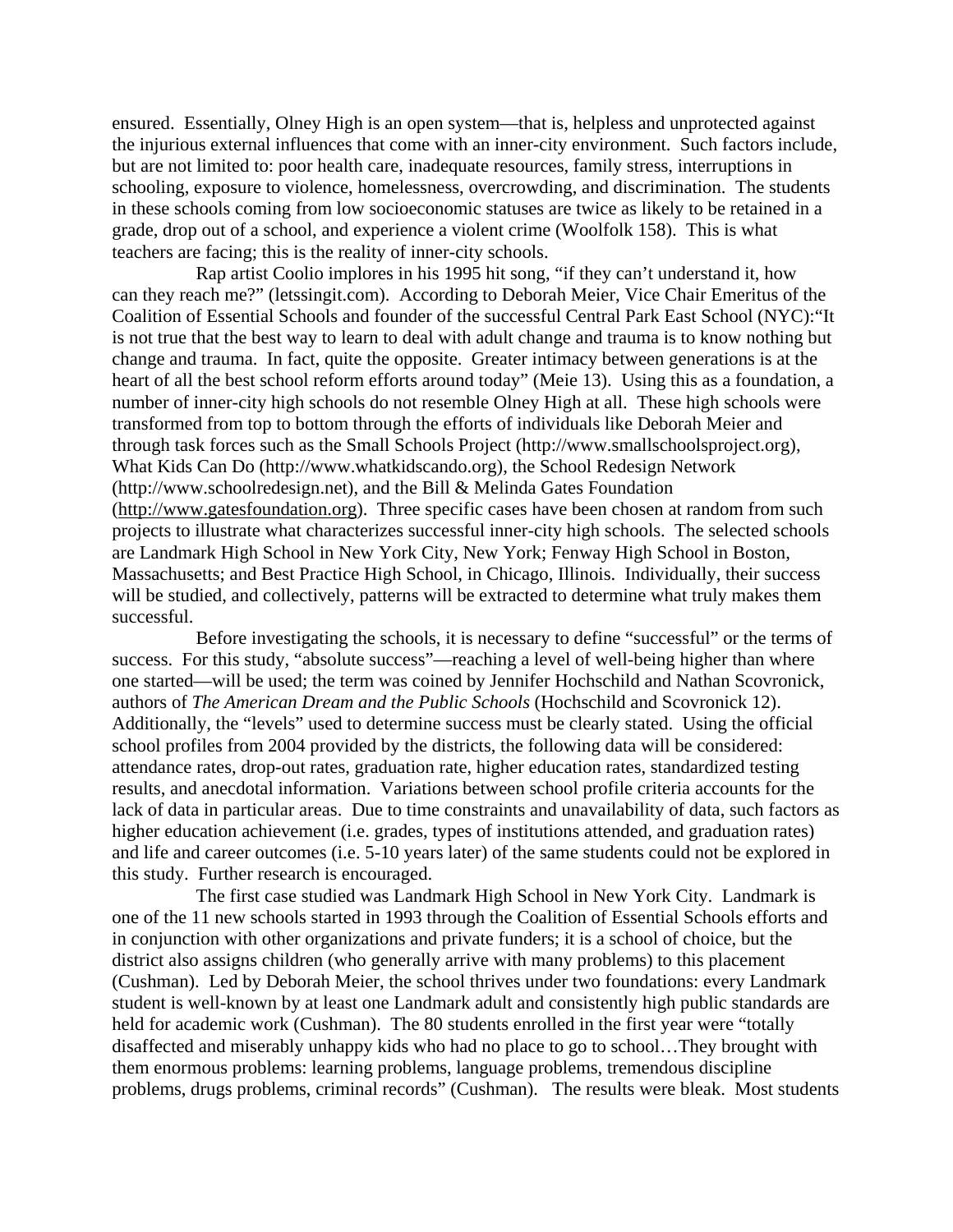transferred or ended up in GED programs. Some left the city, while others were even incarcerated.

In the 2003-04 school year, Landmark housed 398 students: 62.3 % of the students were classified Hispanic, 30.7% African-American, and 2.5% Asian and others. The percentage of Hispanic students was 26.6% higher than that of other city schools, which increases the percentage of ESL and ELL students. 81.5% were eligible for free lunch in the 2003-04 school year. This is a 10.3% increase from 2002. In addition, 34.7% of entering  $9<sup>th</sup>$  and  $10<sup>th</sup>$  graders for the 2003 school year were overaged and 15.3% (significantly higher than that in other city schools) received special education services. The percent of students passing the Regents Examinations (standardized testing for the state) in Math and Reading declined by approximately a little more than half from 2003 to 2004 but when compared to similar schools the results are still higher. The school did not met AYP for 2003-04 in all subject areas but is "In Good Standing" for the Title I funding. Attendance was up .6% (to 82.9%), suspensions were down 14.5%, and the graduation rate increased from 64% to 73%. 55.2% of the students attended 4 year institutions and 24.1% attended 2-year institutions after graduation when compared to 50.3% and 16.3% respectively for their counterparts in other city schools (nycenet.edu). Postsecondary success (anecdotally) was evident too. Former principal Sylvia Rabiner relates: "Our best students are doing extremely well, and even those who weren't as strong come back and say, 'The writing helps, I can understand a lecture, I can do a paper. I don't get panicked. I can sit for two hours, and I can meet a deadline'" (Cushman).

Another noteworthy high school that works for inner-city youth is Fenway High School in Boston, Massachusetts. Founded in 1983 as an alternative education placement for atrisk students from large district schools, Fenway was a pioneer in the small schools movement and a part of the Boston Pilot Schools project. "Personalized relationships between teachers and students, integrated, flexible curriculum, on-site, shaped decision-making, and learning partnerships with outside organizations" are embraced at the school (fenwayhs.org). As one of the first "New American High Schools" named by the US Department of Education, Fenway is studied worldwide as a model of success.

With 270 students enrolled at the end of the 2003-04 school year, Fenway maintained an attendance rate of 92.8% and an annual drop-out rate of only 3.6%. The student population was 51.9% African-American, 26.7% Hispanic, 18.1% White and 2.6% Asian; of them, more than half (59%) were eligible for free lunch. No students were suspended for the entire school year. What is most distinctive about Fenway is its graduation rate. In 2004, 94% of the students graduated and 89% were admitted to college (Boston Public Schools). The 2004 Massachusetts Comprehensive Assessment System (MCAS) Results show that 89% of the sophomore class passed the English Language Arts and Mathematics tests. Fittingly, AYP was made in both content areas. Comparative data (from year to year) and additional information concerning higher education were not included in the school's official report card.

The final model inner-city high school is Best Practice High School in the Chicago School District. Established in 1996 through a partnership with National-Louis University, Best Practice was the first small public high school in the city of Chicago. It was based on Deborah Meier's Central Park East model, employing an "innovative curriculum to prepare youth in pursuing higher education" (http://www.bphs.cps.k12.il.us). Safety and size are considered the rudiments of their achievement.

Demographically, Best Practice had the highest percentage of minority students of the three schools examined. Of the 446 students enrolled, 76.9% were African-American, 20.9%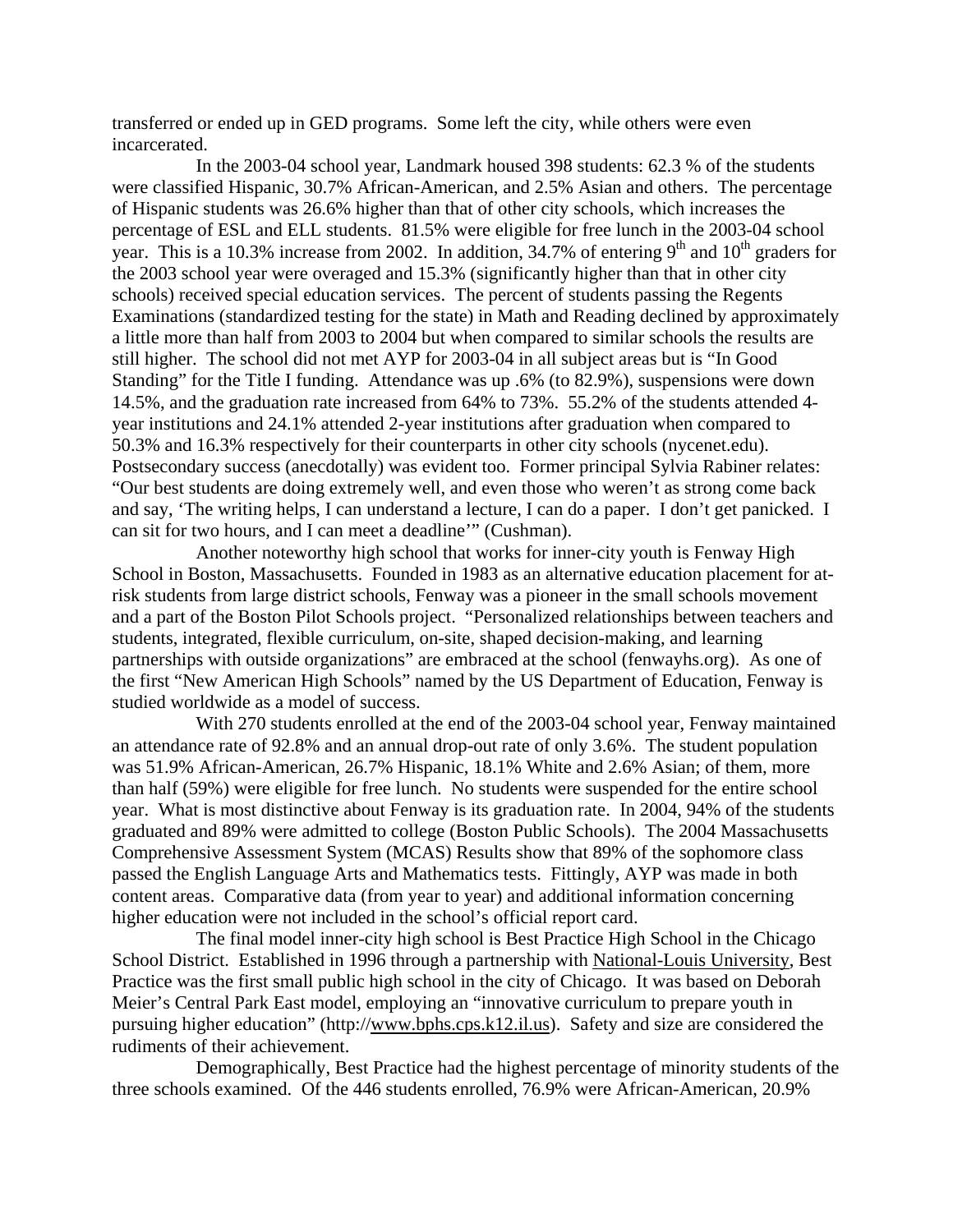were Hispanic, .4% were Asian/Pacific Islander, and .4% were Native American. 76% of these students were considered low-income. The attendance rate was 87.4% and the drop-out rate was 7.2%. 75.8% of students graduated in 2004 and 51% of the students were enrolled in college or some form of postsecondary education. More than half of the graduates were economically disadvantaged and ¾ of them were students with disabilities. 78% of the freshmen in the current school year are on track to graduate. Overall the high school has made gains of 4.5% in their performance on state standardized assessments. Although the school has not met AYP for 2 years, the percent of students meeting or exceeding standards as measured by the Prairie State Achievement Examination (PSAE) has increased in Reading, Mathematics, and most notably in Writing with a 22.6% increase (Illinois School Report Card).

Landmark, Fenway, and Best Practice each reflected success in the places where most inner-city high schools are failing. In investigating their core values, internal and external structure, and teaching and learning methods, it is evident that there are distinctive attributes that can make inner-city high schools successful. These common threads regard size, safety, teachers, curriculum, leniency from state departments and district, budgeting, and family/community relationships. Alongside one another, they produce schools that work.

Size is the central aspect of inner-city high school reform, as demonstrated in efforts like the Small Schools Project and the Coalition for Essential Schools. "Decades of research have shown that high schools with fewer than 400 students (no more than 100 per grade level) provide the most benefits to students." These benefits come in the form of "higher student attendance, motivation, graduation rates, and college attendance; improved school climate and safety; greater parent and community involvement; and higher staff satisfaction" (Mullin). Lannie, a student at Landmark affirms, "…you're more of an individual. They care about your feelings, what's going on at home, and what's going on in school. You're not just a number" (Cushman). In consequence, safety is heightened. Students in small schools are far less likely to experience physical danger, loss of property, and the demoralizing facts of vandalism (Mullin).

A smaller school means smaller classes and a smaller teacher to student ratio; these effects are huge. On average, classes consist of no more than 20 students and the teacher student load is 40 as compared to 150 in large, traditional schools (http://www.schoolredesign.com). However, to find (and retain) highly-qualified teachers with years of experience is still one of the biggest tribulations for inner-city high schools, reformed or not. What makes these schools nonetheless successful is the trust and intensive collaboration among teachers. In Meier's model schools, at least six hours of collaborative planning a week is required; "sharing expertise copying— is viewed not as cheating but as a useful way of learning" (Meier, 20). Also interesting is the staffing decisions made by these schools. 83.9% of the staff at these small inner-city high schools are teachers whereas the percentages of teachers versus other staff at the normal inner-city high school is cut just about even. While this means more responsibilities (i.e. advisory groups) are placed on the teacher in the former case, this also means that administrative positions that generally deal with functional duties, unrelated to the actual students themselves, take just as much precedence as teachers in the latter. \$300, 000 was spent on administrative assistants alone in the large school as compared with \$30, 000 in the small school. One could argue that the larger student population requires more such assistance; however, if one assistant is needed for 400 students, then proportionally, only 4 would be needed for 1, 600 students, rather than 10. Teachers then are essentially the foundation of an effective inner-city high school.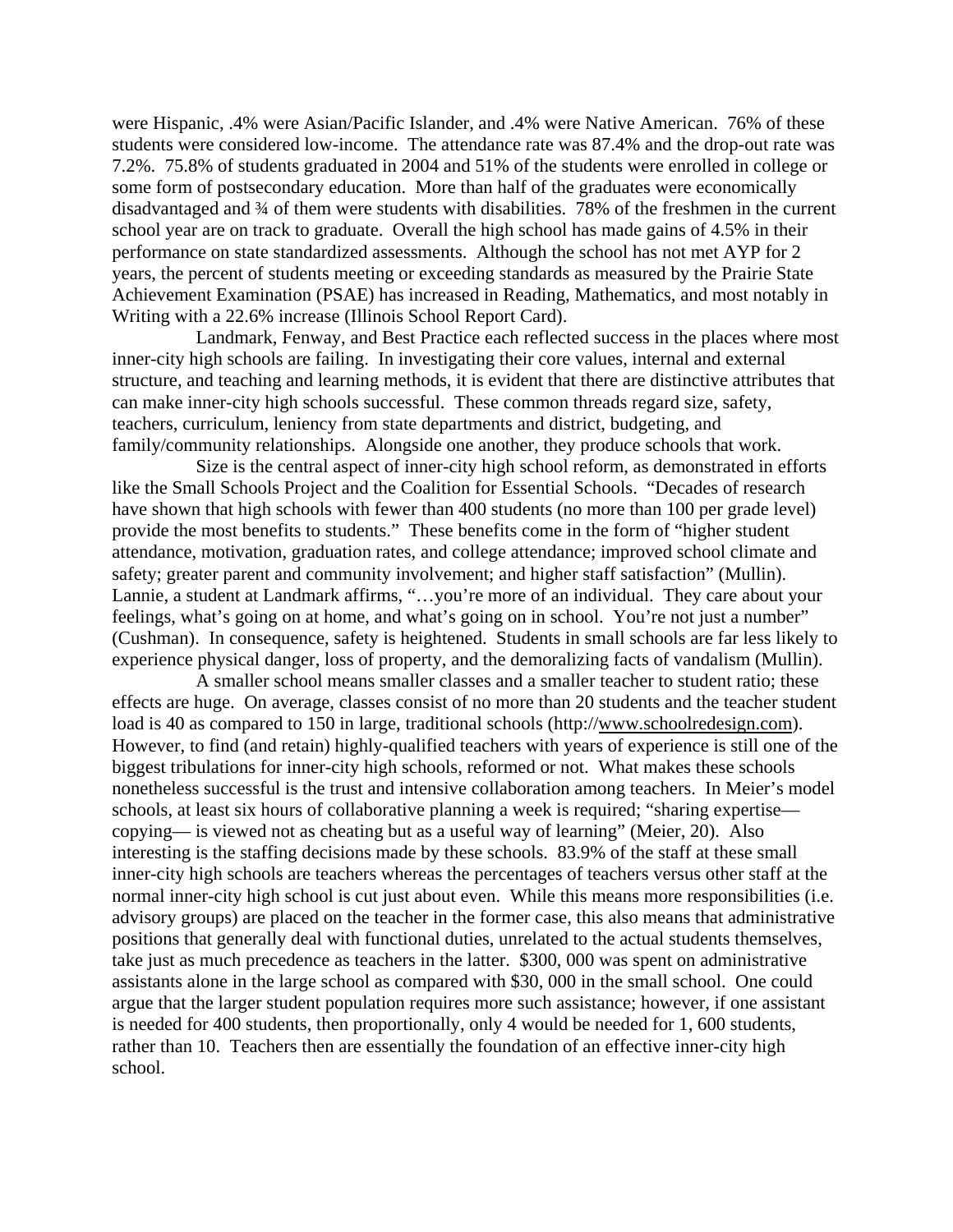It helps that in these redesigned schools, teachers are less restricted by their curriculum; alternative curriculums approved by the district and the state replace the standard programs and scripted agendas. These alterations are crucial to the reformation of inner-city high schools; every student is different and therefore room for accommodations must be considered when determining and enforcing state and district regulations. Otherwise additional reforms that are merely functional (i.e. transforming the size of a school) become less effective or completely useless. In studying the particular inner-city high schools, three key aspects of curriculum design have been extracted: performance assessment, essential questions and core themes, and "real world" experiences outside of the classroom. This model is observable in action at Landmark:

> A ninth- and tenth-grade core curriculum centers on a number of "essential questions" and aims to develop fundamental skills and higher-order thinking. Eleventh grade begins the two-year "Senior Institute" which includes discipline-based courses designed to yield projects suitable for the Graduation Portfolio, as well as Internships and college courses. And for all four years, all Landmark students belong to small advisory groups in which an adult advisor provides continual coaching in both academic and social-emotional areas (Cushman).

Fenway follows an almost identical blueprint, also focusing heavily on student support through tutorials, advisory groups, co-teaching, and learning centers; it is important that students establish strong bonds with their classmates and are well-known by their teachers (Boston Public Schools).

 To augment such support, community and family relationships are fostered through the schools as well. For instance, at Fenway, "collaborators provide professional expertise and mentoring, worksite experiences, and six-week fulltime internships for all seniors" (Boston Public Schools) and at Landmark, every Friday afternoon, ninth-grade students explore the community around them (New York City) via museums, theatres, colleges, etc (Cushman). Because inner-city high schools do draw their students largely from low-income homes, it is still difficult to promote strong parent-teacher relationships despite best efforts to do so. However, parents are still expected to participate to the greatest extent possible and such opportunities are still abundant. On Fenway High School's website, there are pictures upon pictures of celebrated events that would supplement relationships such as Family Math Night, male and female retreats, Community Day, and Red-Sox games (http://www.fenwayhs.org).

 School reform is not all theoretical. In other words, finance reform, the way the school allocates resources, is also important to their success. By contrasting the budgets of a large, traditional school and a small redesigned school, it is clear what changes are making the difference. It is also imperative to highlight the similarities. For example, the per student revenue, teacher and administration salaries and benefits, and money spent on books, supplies, and services (relative to the number of students) all remained the same. In the small, redesigned school, however, money was not spent on the salaries of a principal, assistant principals, deans, librarians, department heads, or security guards; in the original school, a total of \$740, 000 dollars was put toward these positions. While both schools receive \$5, 800 per student, the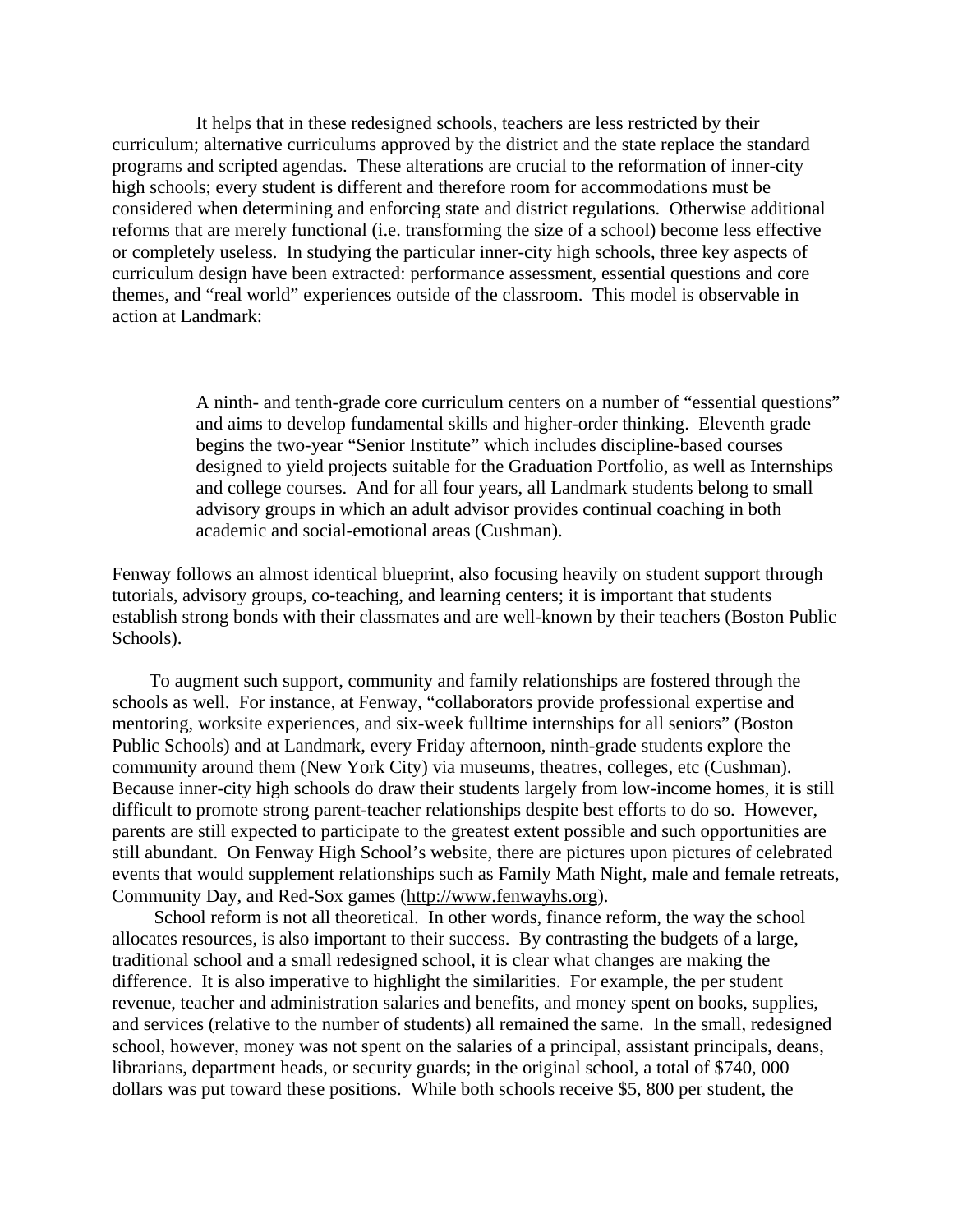reformed school is able to allocate more resources to the classroom through their conscientious budgeting, redesigned staff structure, and authentic curriculum. Case in point, a benefit of the small school is the safe environment which eliminates the need (and cost) of security guards; \$90, 000 was allotted for security guards alone at the large school.

 Overall, thriving inner-city high schools exhibit the following seven characteristics, as demonstrated through the work of the Bill & Melinda Gates Foundation:

- Staff and students are focused on a few important goals.
- Staff has high expectations for all students and a shared vision of good teaching.
- Staff has time to collaborate to improve instruction and meet shared challenges.
- Instruction and promotion are based on demonstrated learning.
- Every student has an advocate at school.
- The school environment promotes respect and responsibility.
- Technology is used as an effective teaching and learning tool (http://www.gatesfoundation.org)

Landmark, Fenway, and Best Practice make inner-city high school success a reality rather than merely an aspiration. These paradigms of triumph amongst urban environments yield hope and provoke more reform efforts. In a sense, they assert that the damaging influences of the open system can be conquered and that successful outcomes can be achieved by all students.

 Revisiting Olney High, small-scale reforms there fizzled. Yet could this high school and its counterparts—despite the damaging powers of the inner-city— be as successful as Landmark or Best Practice or Fenway if the same reform measures were applied? Realistically, can these measures be applied to each failing school? In other words, is inner-city high school success largely attainable or are the models presented simply that—ideals, exceptions? Can these exceptions become the rule?

 Inner-city high school success on a nationwide basis is simply unachievable through school reform alone. Its ineffectiveness cannot be attributed to one particular factor. Rather it is the result of many. In this study, the major rationale for the futility lies in the high correlation between the standard of living and educational achievement, the federal government's stringency and funding, and the lack of opportunities for postsecondary education.

 Ultimately, "…the poorer the kid, the more likely she is to be a person of color, the more disadvantages she otherwise has in life and the more likely the school is to ignore all…of the above ideas" (Meier 23). These "disadvantages" are what can thwart even the best schooling in the nicest facilities with teachers who really genuinely care. Rick Takagaki, a veteran teacher at Warren G. Harding High School in West Los Angeles who is known for his profound impact on students, discovered over time that he could only do so much. "I was trained to believe that you need to reach every student, every minute. Yet what you come to realize is that in the broad sweep of their lives, you're little more than a speck of sand" (Rose 51). Even at Landmark this sentiment is felt with respect to the arriving students.

> Given that most of our youngsters come to us from lower-income economic backgrounds, with probably not terribly good educations before they arrived here, very low reading and math scores on the whole…They do not come here with a great work ethic. Punctuality is a continuous problem. What is lacking here is maturity…they're very distracted by the distractions of teenage life (Cushman).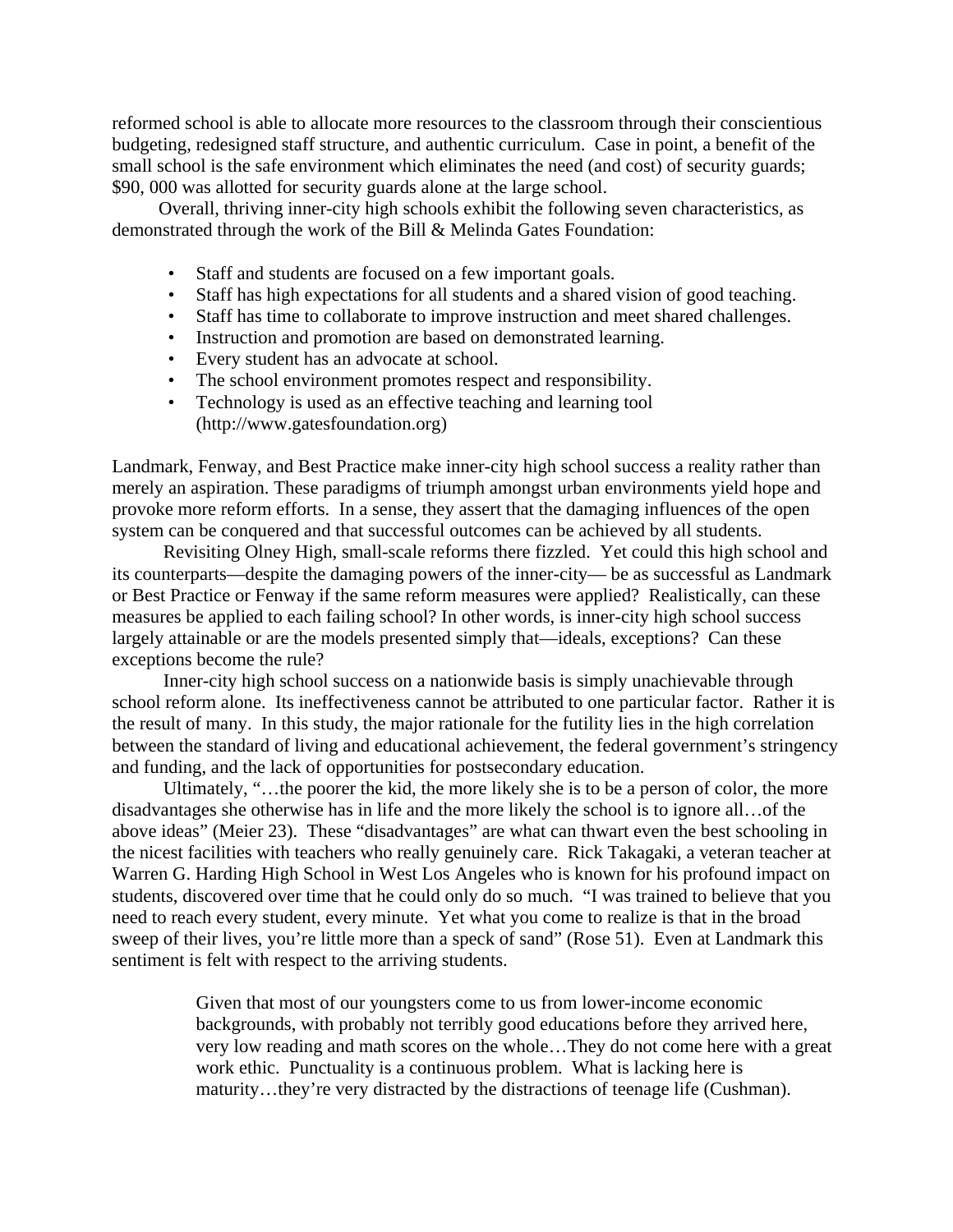On top of the "disadvantages" and "distractions," inner-city high schools, successful or not, are faced with undoing the poor instruction of eight or so years of previous schooling. By  $4<sup>th</sup>$  and  $5<sup>th</sup>$  grade, these students begin to give up, become victims of learned helplessness, and formulate that their education will be of no lasting consequence to their outcome in life (Golba). Reversing such damage and improving such low self-concept is not impossible but it is certainly an immense task. School reform at any level can neither reform the home life nor the economic status of a student; it cannot control what the child experiences once outside of its walls. In an interview conducted with a thirteen year-old girl of mixed heritage (African-American, Cuban, Mexican) and limited English proficiency, who attends Edwin Markham Intermediate School in the LA Basin, the topic turned quickly from school to gang life.

> The gangs be killing a lot of people right now – little kids, sometimes. They killed two of my uncles and I don't want that to happen again…

My dad, he used to gangbang. He's in jail now. And all my uncles are in jail, too. So I know. And I see my friends gangbang. I don't want that to happen in my life…

It is hard. It *is* hard. Everybody's gangbanging. Everybody's looking all bad. But my brother says to me, 'Don't you see my life – how it is? Don't you do it. You're life's gonna be dumb. That's dumb for you… [Slowly] I should know. I should know' (Rose 57).

The emphasis on "I should know" is important; this young girl has seen gang life ruin her family but still conveys that her future could involve the same destructive things. To extract schooling completely from culture is impossible. Schooling ends while culture is inescapable and unstoppable. Other examples of this are the roles of peer resistance and disidentification in the downfall of inner-city high schools. A student at a school like Fenway may be the only one in his neighborhood working hard, making progress, talking about college plans, etc. Even if he discounts his peers' opinions of him at one time, once out of the safe, semi-closed environment these reformed schools provide, it would be interesting to see if the habits of mind, high selfconcept, and desire for education are preserved.

 Disproportionately minority and low-income, these urban students are victimized before they start the first grade. "Because education in this country is delivered through school districts based on residence, and residence is based largely on wealth, the structure of schooling in America is inseparable from the structure of class" (Hochschild and Scovronick). It follows that adult economic status would be positively correlated with parental income then, as confirmed in a study called "Would Equal Opportunity Mean More Mobility?" conducted by Christopher Jencks and Laura Tach. America proclaims "equal opportunity" through "no child left behind" but what do these slogans mean? It would seem as though equal outcomes would be required for such promises to be fulfilled. Yet a child's chance of attending college is directly affected by their her/his income during high school. When states raise tuition at public colleges, the fraction of residents entering college generally tends to fall, but especially among low-income students. In 1967 and 2001,  $1/6^{th}$  of all children lived in homes with incomes below the federal poverty line; in 1967, tuition, room, and board at public colleges averaged 29% of the poverty line and by 2001, it had increased to 46% (Jencks and Tach).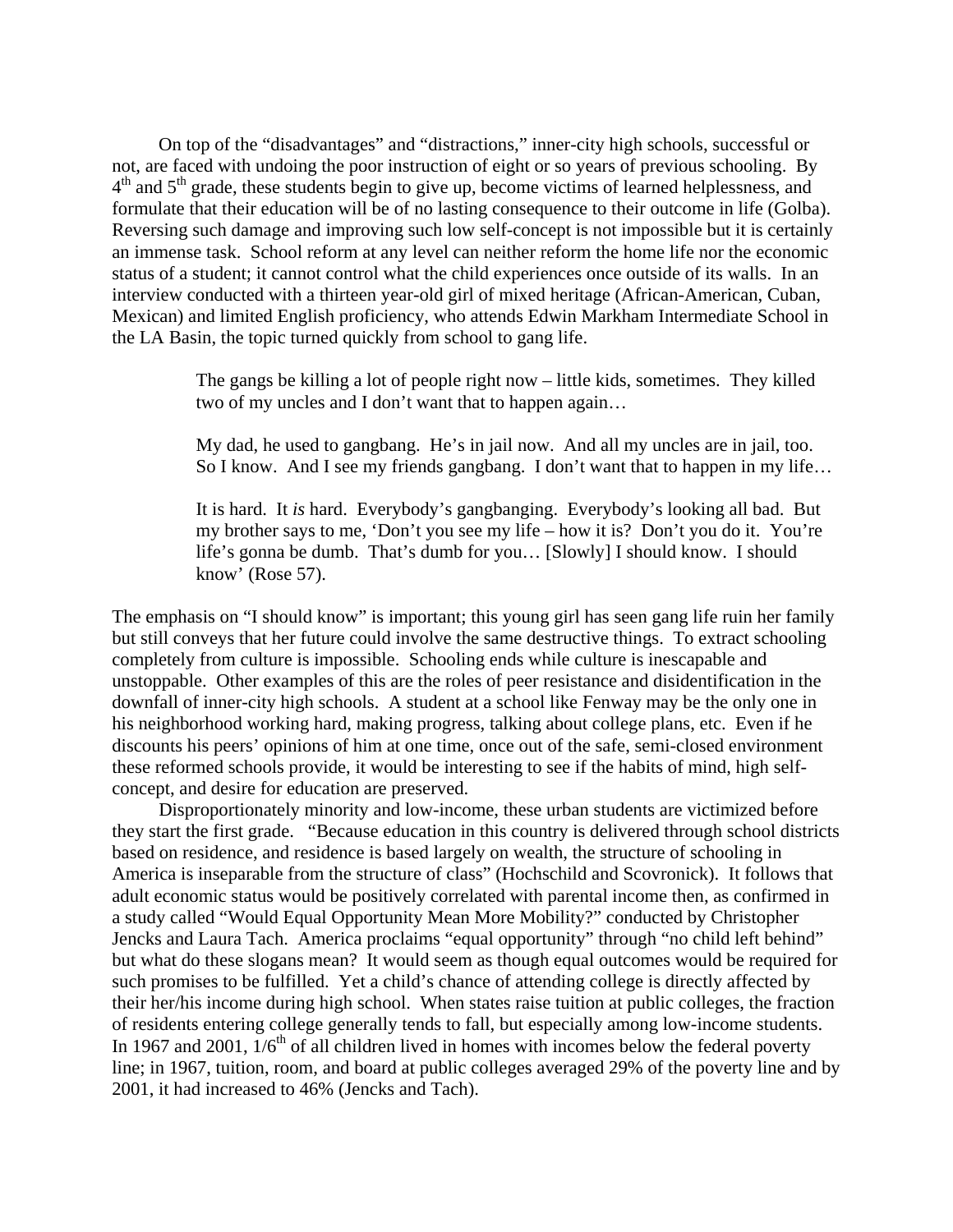Evidently, parental income strongly affects the child before, during, and after schooling. Between the ages of 5 and 7, a child's test performance is strongly correlated with the parent's income since the child's birth. The younger years are crucial to the development of a child and the economic status of the parents greatly impacts the health (through insurance) and education of that child. The effects of expanding Medicaid eligibility between 1984 and 1992 in particular states increased the children's chances of seeing a doctor, decreased the childhood death rates, and improved adult health in those states. "When significant cash expenditures are required, as they are for both college attendance and medical care for the uninsured, the effects of parental income are important" (Jencks and Tach 32). School reformers cannot negate this relationship and they cannot be held responsible to do so.

 In comparing the United States to Europe with regards to the standard of living, provided expenditures, and educational outcomes, more insight on this issue is gained. The Luxembourg Income Study's "Comparing Living Standards Across Nations" done in February of 2002 reveals that European subsidies for housing are generally larger than in the United States. What is more significant is the fact that "all other nations in the study have higher living standards for the average low-income person measured in equivalent disposable cash income terms, despite the fact that all have average real incomes far below those found in the United States." The rich in the United States have a living standard 43% higher than the rich in any of the other 12 nations studied. The real income gap in the United States is \$40, 327 meaning a high-income family has \$50, 129 to spend per child while a low-income family has 18% of that, only \$9, 802. It is then important to note that the nations with small social distances provide more equal chances for their children, both high and low-income. Research concluded that "societies with wide income disparities across families with children have less support for public and social goods such as tax-financed health care, child care, and education, because high-income families can privately purchase above average levels of those goods with their higher incomes" (Smeeding and Rainwater).

 By and large, it has been found that Europe has a higher standard of living than the United States; it follows that the United States standing in the world deteriorates the further along the students are in their educational careers. The International Association for the Evaluation of Educational Achievement (IEA) shows that among seventeen year-olds in the last year of high school, the United States ranks just above Lithuania, Cyprus, and South Africa. Among these same nations, the United States no longer has the largest percentage of students in school at age seventeen and the graduation rate significantly trails that of many other industrialized nations (Peterson, Chapter 2).

 Programs and support for public and social goods (healthcare and education being foremost) would then seem to be a critical complement to school reforms. Perhaps these would even gradually alleviate the need for massive school reform. Look at Fenway; this high school had the lowest percentage of students eligible for free lunch and yet the highest graduation and enrollment rates; the inversely proportional relationship between the two suggests that a better standard of living can possibly better the chances of a student's educational outcome. A better standard of living improves neighborhoods, reduces the disadvantages these students would normally bring to school, and makes the actual school more appealing for qualified teachers. Outside influences would be less harmful as the neighborhood improved and the school would, in turn, be safer. Another program to consider is free postsecondary education. In Europe, higher education is seen as a public good usually supplemented by government stipends for living costs. In February of 2004, when Prime Minister Tony Blair raised a proposal to allow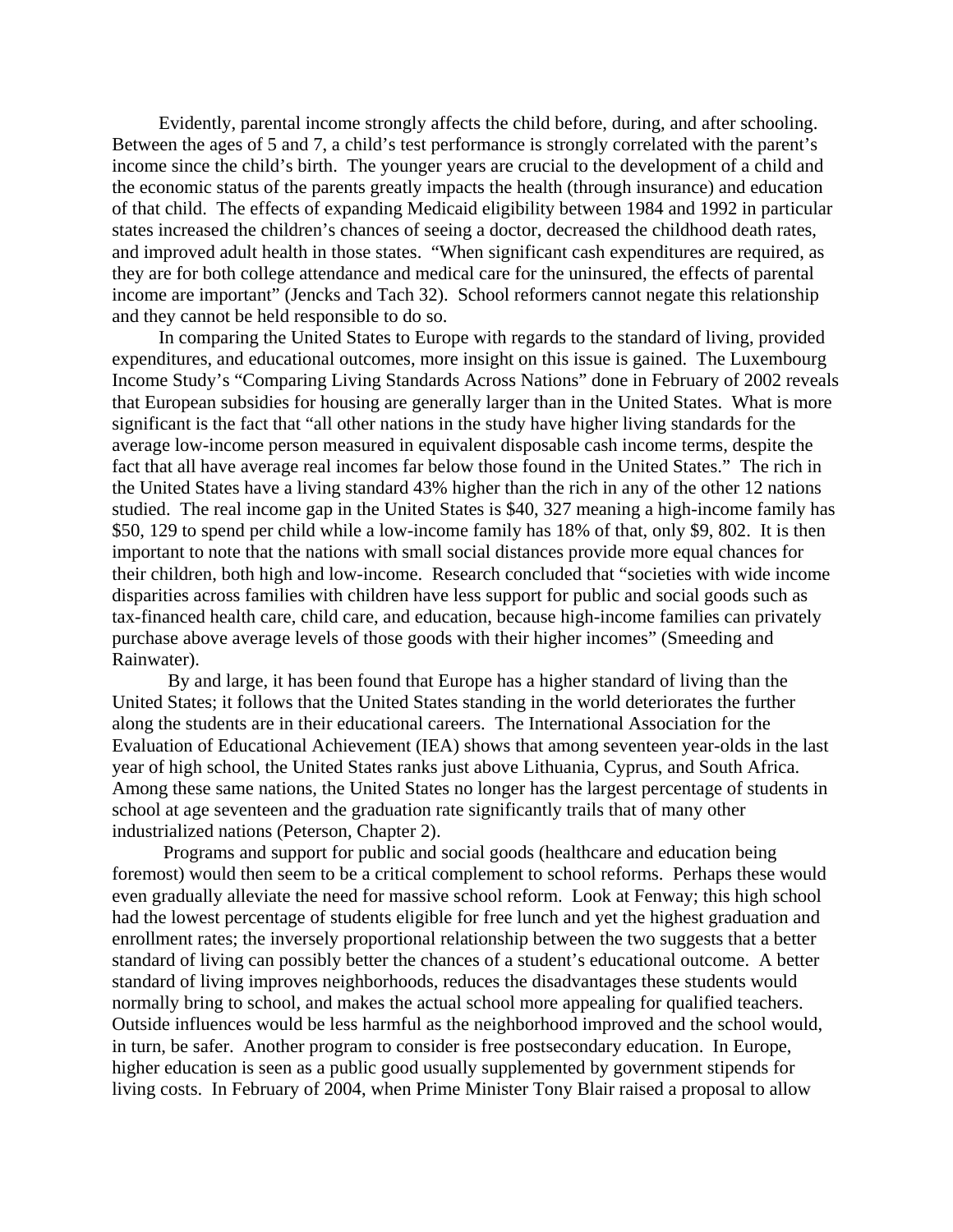British universities to augment tuition in 2006 to help fund operating costs, outrage among European students ensued. Zena Awad, an international relations student at Brunel Unviersity in London, protested, "How are families supposed to put aside money for their children's education if they're barely making living wage in the first place?" (Zoepf) Students point out that this would leave poor classmates behind. Only 26% of all undergraduates in the United States in 1995-6 were low-income (Choy). Is this not a violation of our American slogan: "no child left behind"?

 "No Child Left Behind" and its stringent mandates have not helped school reform efforts either. Inner-city high schools with fewer resources and more problems are expected to meet the same standards as that of rich, suburban schools. The delegation of school taxing authority to the local school district basically ensures major school funding inequalities:

> because of great intrastate differences in income and the value of real property… Even if finance were shifted directly to the states, differences in their resources would still insure that nationally some students would have more spent on their education than others…the only way to equalize the school finance base involves massive funding to the national level (Clabaugh and Rozycki).

In addition, funding is suspended from the schools that do not meet AYP; the poor, urban schools lose their Title I funding and are expected to meet AYP the following year. Is this reasonable? Small, redesigned schools like Landmark and Best Practice that are considered models of inner-city success do not even meet AYP.

 No extra funding is provided but these schools do make "different choices about how to allocate the identical per capita budget allocated all schools" which can partly account for their achievement; they know that "smallness, self-governance, and choice become more important the scarcer the talent and the scarcer the resources" (160). School finance reform cannot singlehandedly bring about inner-city high school success, but it certainly can alleviate the disproportionate circumstances. "The Constitution does not tell them that since more money will not help, we will give them less; that because their needs cannot be fully met, they will not be met at all" as stated by the New Jersey Supreme Court (Hoschild and Scovronick).

 This is all besides the fact that high-stakes testing determining AYP can never really report if better learning and better teaching is taking place. "70 percent of seniors at Fenway High School failed the MCAS in 2000, before the high stakes went into effect, 90 percent went on, as they have for years, to college and did well there (131). (A study comparing the absolute success of model inner-city high schools before and after NCLB was introduced would be fascinating.) High expectations are essential but the NCLB expectations are impossible ones.

 In response, critics argue that "too many of these schools would make an impossible system to maintain: how would we keep track, hold schools accountable, report to the public if all schools were operating to a different drumbeat?" (160) The system is barely maintained now as proven in the plight of poor inner-city schools alone; accountability is not improving schools and the reports through testing, as just proven, are of no real value. Then it seems as though there is a huge gap between the way of thinking of school reformers and educators and that of the federal government in determining what is "best" for American schools.

 All things considered, the obstruction to large-scale inner-city high school success is not just the federal government's outlook but the overall American attitude and way of life. Using Geert Hofstede's template for comparing cultures, American extremes can be detected; together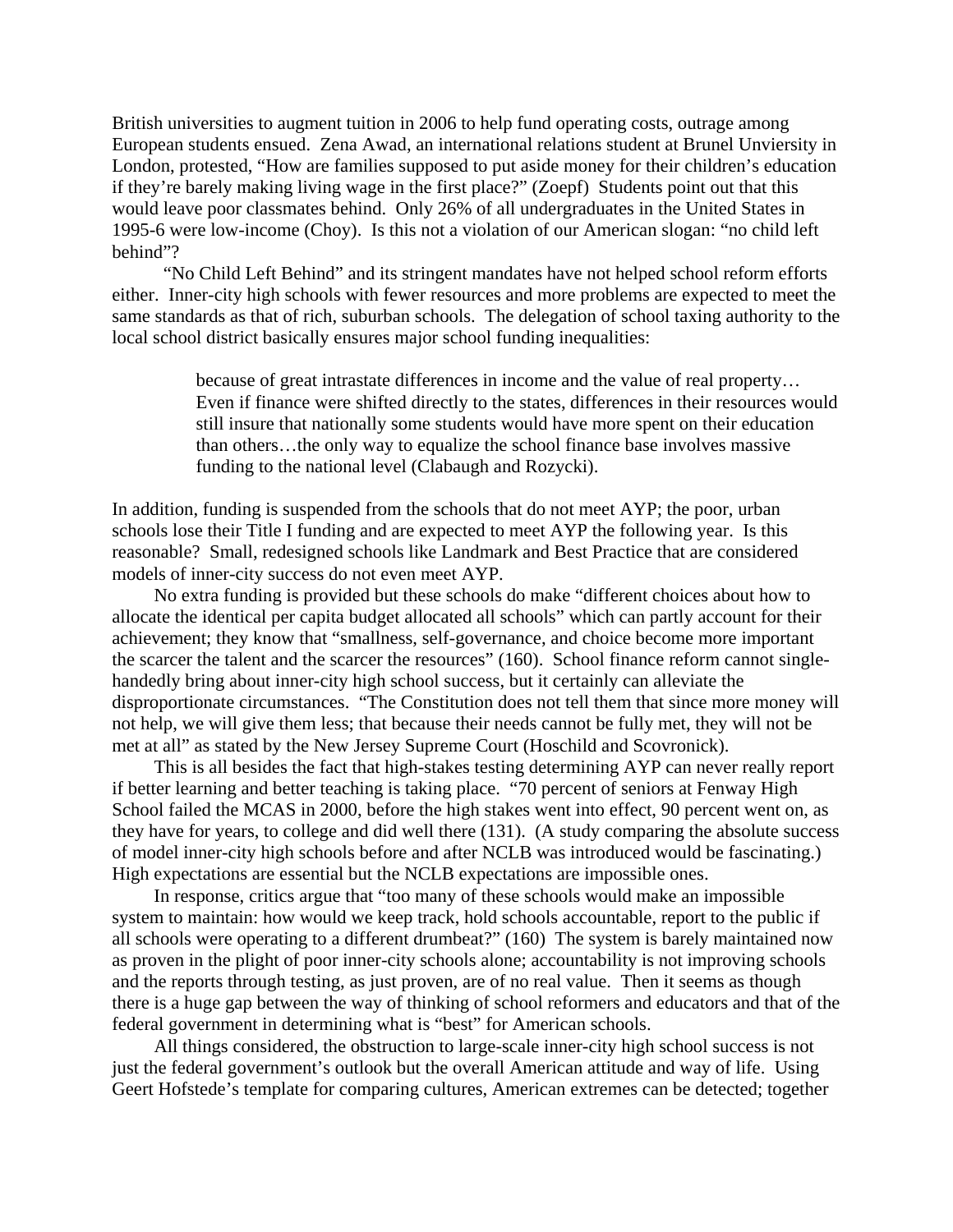these have been found to be the major blockade against the success of inner-city high schools; what's more, through these central tendencies towards individualism, rigidity, and short-term results, we destroy Horace Mann's "common school" initiative to render schooling "the great leveler."

 The heavy focus on the individual ("it's all about me") impedes the collective success of all children, rich or poor, the latter more so because their families lack sufficient individual resources. "And no parents, wealthy or not, want their children to lose ground so others may gain." A political activist who worked for Jesse Jackson's presidential campaigns grumbles, "When someone tells me, now it's your turn to feel the pain—these are my kids!...I do sympathize with parents of kids in other towns. But I don't think we should ruin the school system in the process" (Hoschild and Scovronick 59). Would collective success "ruin the school system" or would it ruin the competitive success of the well-off children? Another parent from a wealthy school district chimes in, "We've never aspired to be average here. If our costs are a little high, it reflects the fact that we want our children to be able to compete" (52). The implication is that the parents of poor children do not want their children to compete. The reasoning is unsound. This is an illustration of the Myth of the Lone Ranger and his rugged individualism, every person for him/herself. From the perspective of many, the existing school system is already decayed; it just does not seem that way for the children of the powerholders, whose money affords them the dominant opinions and control. Accordingly with America's large power distance less support is available for public and social goods like tax-financed health care, child care, and education because the rich can pay for the best services on their own, eliminating the need for federal support.

 So when school reform is launched, these power holders with ulterior motives are not too concerned with education; instead the American emphasis on short-term orientation and strong avoidance of uncertainty enables them to save their own stakes in the situation and block reforms that ruin their agendas. In the same way, the economic status quo and large power distance are maintained. Generally speaking, the rich want to remain on top, rather than redistribute and narrow the gap, which would result from reforms.

 To Americans, even when these reforms are implemented, if results are not immediate, then reforms are considered unsuccessful. This approach will never be compatible with school reform or any kind of reform for that matter. Worthwhile reform requires time, patience, and risk-taking. It cannot occur within strict boundaries; uncertainty cannot be avoided. Until these inclinations can be overcome, widespread reform will not be capable. Essentially "the difficulty lies not so much in developing new ideas as in escaping from the old ones" (Kynes).

 "For the people who think, 'This is not my problem': it is…We should spend our tax dollars in helping these families, not hindering their needs, so these children one day can be responsible, tax-paying citizens not burdens to our communities" (Hoschild and Scovronick 14). Again, the individualistic tone is evident in "This is not *my* problem." It is interesting then to look back at Olney High's dismissal of 75 overaged students at the beginning of the school year. While they assured that these students will not be released back to the "streets," there is no confirmation of this. The violent and disrespectful behavior they exhibited within the school will only translate to behavior that will then be exhibited outside of the school all day everyday. In a study done by the Correctional Education Association, it was found that 62% of approximately 1400 offenders (more than ¼ for violent crimes and just under ¼ for property crimes) did not complete high school (Smith 13). Almost half had not had a job six months to a year prior to incarceration and more than 2/3 had a close friend from their neighborhood (mostly from the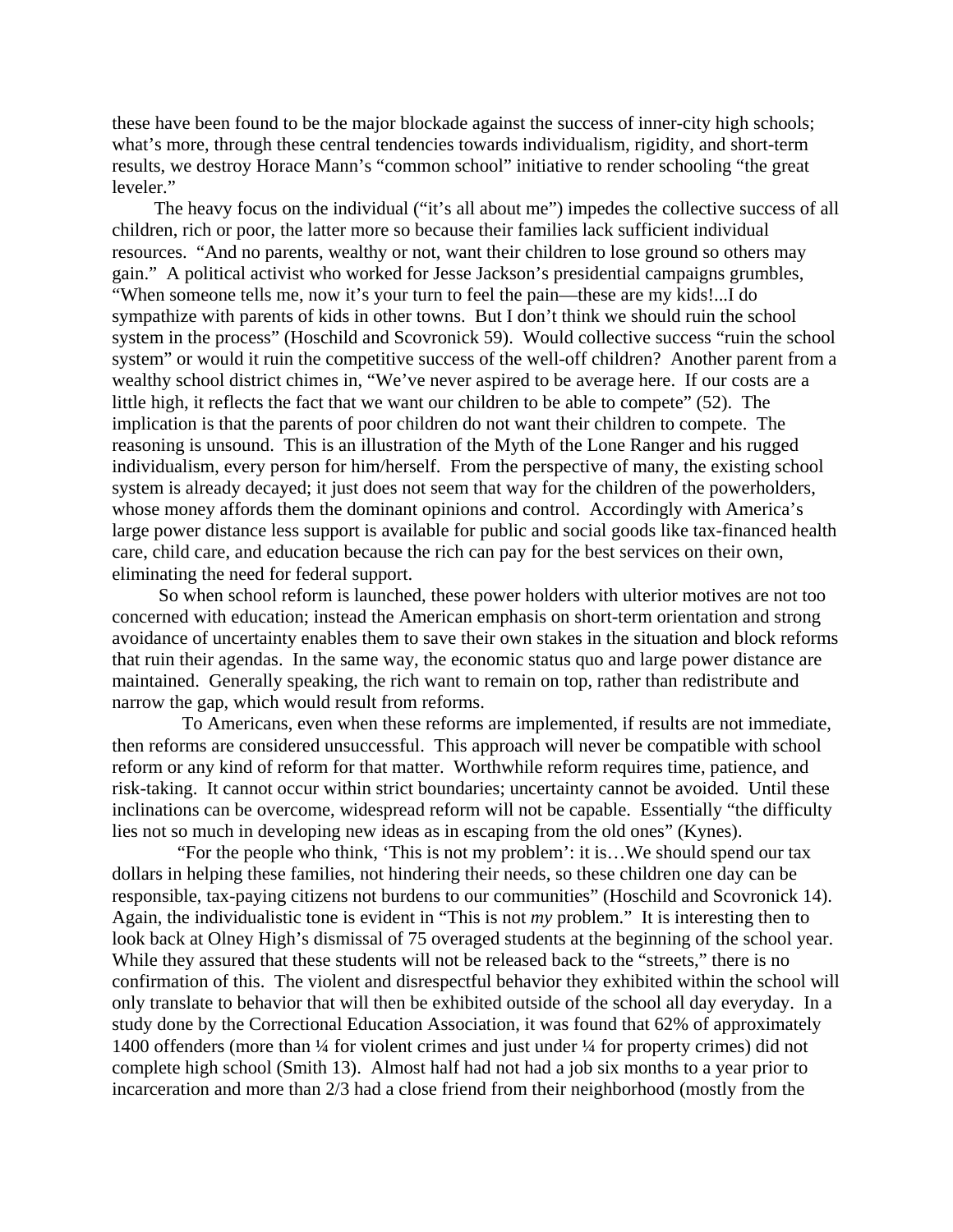city) who had been incarcerated (14). Clearly, quality and amount of education directly correlates with vocational and life outcomes. It is predictable that if the same people who complain that educating these low-income, inner-city students is not their responsibility, were robbed or assaulted by those very students, they would be absolutely outraged. While all blame cannot be discarded from an individual because of a poor upbringing, it cannot be cast as quickly either. The reality is that if Americans do nothing to help (and can), we are just as much to blame. Just because efforts will not solve every single problem does not mean efforts should be given up altogether.

 Unabashed, Coolio writes of his trials and tribulations, of the "situation they got me facing"; his choice of "they" illustrates the fact that he did not pick this life, but rather he was born into it. Even more dismal is the last line that calls America hypocritical and unhelpful and his life "out of luck." In other words, America preaches "equal opportunity" but will not do anything. He even goes as far as to say "they can't" as if there is no hope. However Coolio expounds something of a solution—understanding. Inner-city high school success *is* attainable if we first empathize and second do something. A greater proportion of poor kids from the innercity will do great things and go places in life if we think differently, if we empower them with the resources available, both in and out of the classroom. When an inner-city school is left behind, it is not because the kids are "bad," the teachers are not highly-qualified, or the government does not provide enough money. In essence, we are all at fault. We are all a part of the problem and so we all need to be a part of the reform.

## **Works Cited**

- Boston Public Schools. Fenway High School. Boston, MA: December 2004. <http://boston.k12.ma.us/schools/RC646DEC2004.pdf>.
- Choy, Susan P. "Low-Income Students: Who They Are and How They Pay for Their Education." Education Statistics Quarterly. National Center for Education Statistics: 2000. <http://nces.ed.gov/programs/quarterly/vol\_2/2\_2/q4-2.asp>.
- City of Chicago School District. Best Practice High School: 2004 Illinois School Report Card. Chicago, IL: 2004.

<http://statereportcards.cps.k12.il.us/documents/2004/EnglishReportCards/0529%20 Best%20Practice%20HS%20RCE.pdf>.

- Clabaugh, Gary K. and Edward Rozycki. Social Foundations of Education CD. Unit III: School Finance. The Understanding Schools Series License, 2005.
- Cushman, Kathleen. "Everything We Do Here is For a Purpose and We Get Something Out Of It." Reinventing High School: Six Journeys of Change. Pages 51-79. <http://www.essentialschools.org/pdfs/RHSLandmark.pdf> 2000.
- Darling-Hammond, Linda. "Budget Comparison." The School Redesign Network 9 December 2005 <http://schoolredesign.net/srn/budget.htm>.
- Dean, Mensah. "Taking back this school." Philadelphia Daily News 23 November 2005.
- Golba, Amy. "How Does Education in Urban Schools Compare to Suburban Schools?" <http://www.iusb.edu/~journal/1998/paper5.html>
- Hochschild, Jennifer and Nathan Scovronick. The American Dream and the Public Schools New York: Oxford University Press, 2003
- Hofstede, Geert. Exploring Culture. Exercises, stories and sythetic cultures. Yarmouth, Maine: Intercultural Press, 2002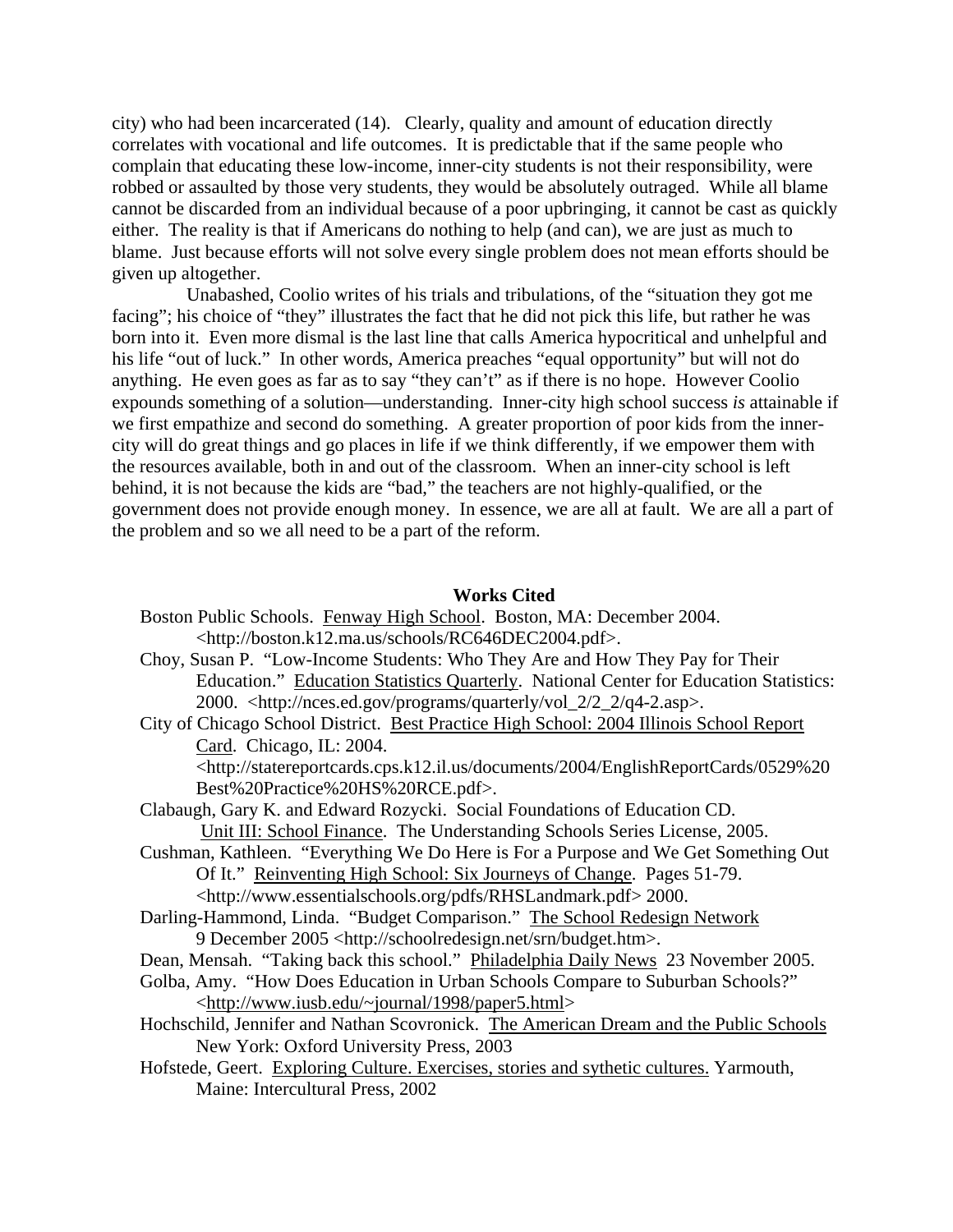Jencks, Christopher and Laura Tach. "Would Equal Opportunity Mean More Mobility?" Cambridge, MA: Kennedy School of Government and Department of Sociology, Harvard University, 2005.

Meier, Deborah. In Schools We Trust Boston, MA: Beacon Press, 2002.

- Mullin, Kathleen A. "Size Does Matter and Small IS Beautiful!" Boston Public Schools: Office of High School Renewal, 2002.
- New York City Public Schools. Landmark High School: 2003-2004 Annual School Report. <http://www.nycenet.edu/daa/SchoolReports/04asr/102419.pdf>.
- Peterson, Paul E. "Little Gain in Student Achievement." Our Schools & Our Future*.*  Stanford, CA: Hoover Institution Press, 2003.
- Rainwater, Lee and Timothy M. Smeeding. "Comparing Living Standards Across Nations." Luxembourg Income Study Syracuse NY: Maxwell School of Citizenship and Public Affairs, Syracuse University, 2002.

Rose, Mike. Possible Lives New York: Houghton Mifflin Company, 2005.

- Snyder, Susan. "Military solution for a city school." The Philadelphia Inquirer 1 December 2005.
- Steurer, Stephen J. Ph.D. Education Reduces Crime. Lanham, MD: Correctional Education Association, 2003.

<http://www.ceanational.org/documents/EdReducesCrime.pdf>

Wikipedia. "No Child Left Behind Act". Wikipedia Encyclopedia.

<http://en.wikipedia.org/wiki/No\_Child\_Left\_Behind\_Act> 2006.

Zoepf, Katherine. "Across Europe, an Outcry Over Paying for College." The New York Times. 4 February 2004.

<http://www.uh.edu/ednews/2004/nytimes/200402/20040204uktuition.html>.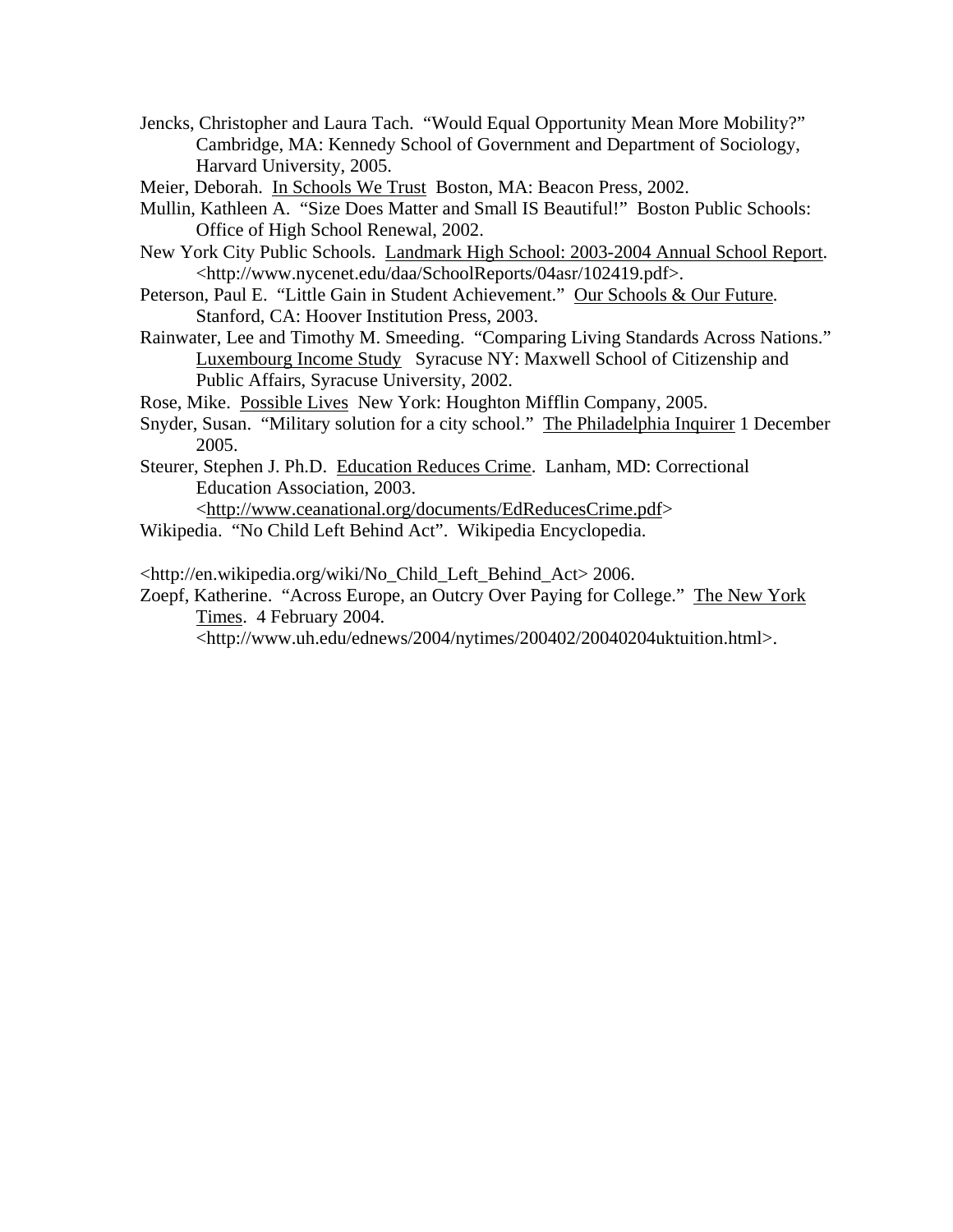## **The Journey of John Mitchel**  James Rossi

For those who study the development of the United States of America, it is easy to name a certain group of men who were involved in the fundamental governmental principles of the country from the Declaration of Independence, through the Revolutionary War, and the signing of the Constitution. These men have become known as America's "Founding Fathers." Ireland's luck was not as good as the rebellious Americans of the late  $18<sup>th</sup>$  century. The struggle for independence in Ireland was not a fifteen to twenty year battle; rather it was a fight that was passed from generation to generation, most profoundly felt in the  $19<sup>th</sup>$  century and early part of the  $20<sup>th</sup>$  century. The prolonged time between the idea for a republic and the formation of an independent, selfruling Irish government, complicates the idea of "Founding Fathers" in Ireland. Instead of one group of men leaving their thumbprint on the foundation of the Irish government, Ireland was formed through many thumbprints, over an extended number of years. A man who left a large thumbprint on the independent cause, the British-Irish relationship, and the Irish-American population is John Mitchel. Although full Irish independence was not gained until 1949, John Mitchel left an impact on Irish and American society through his revolutionary ideas, journalistic abilities, involvement with young Ireland, and his settlement in the United States of American in the  $19<sup>th</sup>$  century. His notorious conflicts with England, Gavin Duffy, and the Irish-American community of New York City all contribute to his thumbprint in Irish history.

 Mitchel made his mark on Ireland through use of his voice and pen. P.S. O' Hegarty said of Mitchel's legacy left by his voice and pen, "Mitchel's soul lives yet for us in his writings, and his voice still comes out of the clouds, thundering" (Davis 98). To truly be able to dissect the personality and characteristics of Mitchel, it is imperative to look at his childhood.

 John Mitchel, of Scottish blood, was born in Dungiven, County Derry on November  $3<sup>rd</sup>$ , 1815 (Hutchinson 1). His father, the Reverend John Mitchel, was a Presbyterian minister in the county of Derry. His mother, Mary Haslett was a young woman full of intelligence, wit, and fire (Dillon 6-8). Both of Mitchel's parents were well educated and interested in politics. However, Mitchel's father felt obligated to God to keep his internal liberal thoughts to himself. "In politics [Rev. Mitchel] was a liberal; but he took no active part in such matters, his mind and thoughts being fully absorbed in the cares of his congregation and in the various charitable works of the town" (Dillon 4). Mitchel's father served as an opposite force in young John Mitchel's development into the fiery politician and activist he became later in life. However, it is apparent that Mitchel learned to dedicate himself to a cause, and to help those who were in need from his father. William Dillon notes that the Reverend Mitchel was so dedicated to his church that he would often sneak out of his house at night to pray with those who were dying from cholera (5).

 From his mother, John Mitchel learned the trait that all great politicians must pick up in their youth; he learned how to capture an audience. Mary Mitchel was worshipped by all that knew her. She was the life of every party, and would fill a room with energy when she walked in. Mrs. Mitchel also supported her husband in all that he did. Later in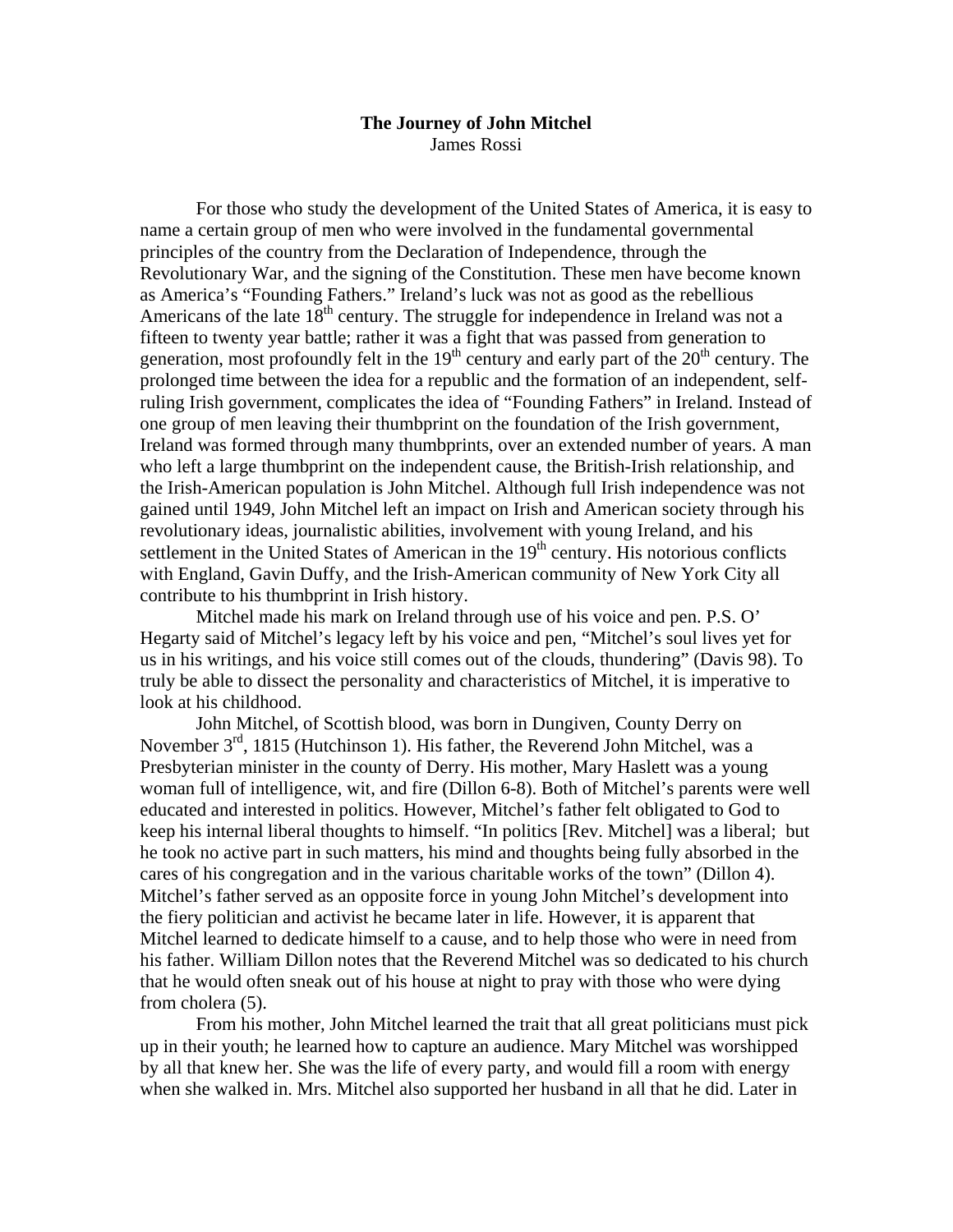life, John Mitchel would need the same undying support from his mother that his father had obtained years before him (Dillon 6-7). It is clear that John Mitchel's strong character was a direct result of his relationship with his mother. He adored his parents throughout childhood; however, that would change in adolescence.

 Adolescence is a time of great change in one's life, and John Mitchel was no exception. Young Mitchel excelled in his studies. His Latin was extraordinary and his knowledge of the Christian religion impressed his tutors (Dillon 14). However, nothing captivated Mitchel like nature. Mitchel used to take solitary hikes into the hills of Ireland. During these long walks, Mitchel was overwhelmed by the beauty of the Irish landscape. There is no doubt that these moments of reflection contributed to Mitchel's love for Ireland.

 For being such an independent young man, Mitchel spent most of his adolescence in the comfort of his home. He attended Trinity College at the age of 15, but spent most of his days away from class at home with his family (Dillon 16). During this time, Mitchel's relationship with his father began to deteriorate. The Reverend John Mitchel had planned for his son to follow in his footsteps and become a minister. When Young Mitchel decided to go into banking, he greatly disappointed his father (Harrison 382). It was at this time that Mitchel and his mother began to grow closer. Although Mitchel still loved his father wholeheartedly, their contrasting views on religion hurt their relationship (Dillon 18). There to always support her son, Mary encouraged her son to go out and become his own man. Upon graduating from Trinity College in 1834, at the age of 19, John Mitchel broke out of his shell.

 Mitchel's emergence from the shell of youth is best seen in his twenty first year of life. The hammer that permanently shattered the introverted shell of John Mitchel was a young woman of only sixteen years named Jane Verner (Harrison 382). Enthralled by her beauty, he began secretly seeing her. After months of hiding, Verner's father decided to move the family to France. Unwilling to let his true love leave, the stubborn Mitchel ran off with young Jane to England. Days later, Mitchel was arrested in England and sent back to Ireland (Dillon 29). However, it was too late; the once private John Mitchel had now opened up his heart to Jane Verner. Mitchel was ready to settle down.

 In the eight years that followed, Mitchel became a family man. He trained as a solicitor and practiced law in Banbridge after failing as a banker. He experienced the birth of a son, and the death of his father, events that weighed heavily on the emotions of a young man (Dillon 33). The rest of Mitchel's life would change in 1845, when he accepted the position that would cause him both pain and anguish.

To chronicle Mitchel's journey through the political world of  $19<sup>th</sup>$  century Ireland, it is crucial to look at his roots in politics. As discussed above, Mitchel's father was secretly a political man. Mitchel himself kept his hands out of politics until his first son, John, was born. Then in 1839, Daniel O'Connell became interested in visiting Newry, the town which Mitchel had settled in after completing his apprenticeship. Newry, at the time, was the furthest point north that O'Connell had attempted to visit. Mitchel jumped on the opportunity, and had a peaceful visit and dinner with O'Connell. This experience opened up Mitchel's eyes to the degradation of his Irish brothers and sisters in the south. The dinner also proved to Mitchel that he could become an effective leader (Dillon 33). Mitchel, now equipped with an understanding of the law and a motivation to change the treatment of the Irish, began his writing career.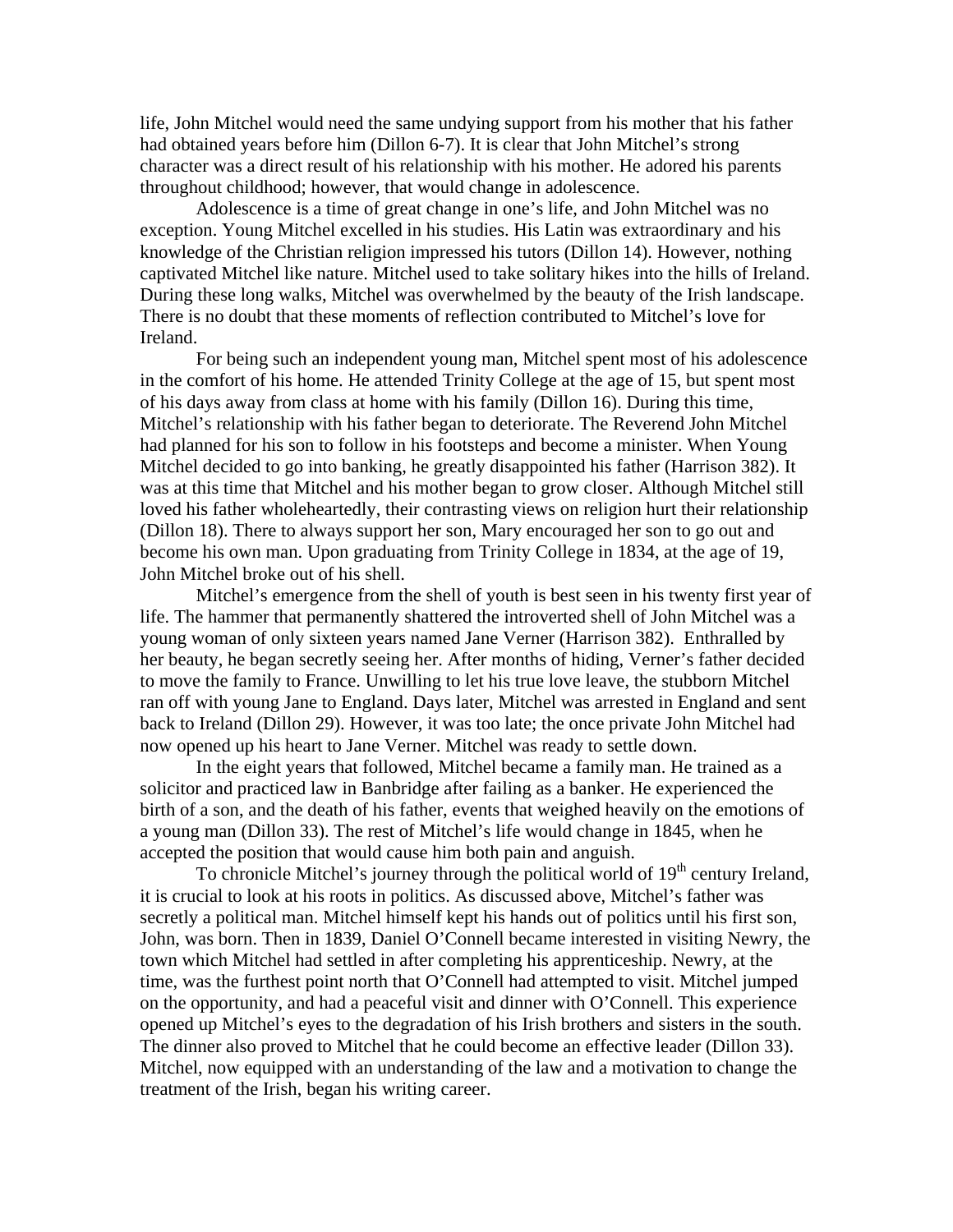Over the next five years, Mitchel began writing editorials in local papers. His ever-growing bold thoughts and highly spirited ideas caught the attention of Charles Gavin Duffy; one of the three founders of the newly formed the *Nation*. Duffy described the Banbridge solicitor as "a man of prompt and receptive intellect and lively fancy" (Sloan 29). Soon after Mitchel joined the *Nation*, Thomas Davis passed away. Davis served as the man who had brought Mitchel and Duffy together to work for the *Nation*. It was in October of 1845 that Mitchel decided to move to Dublin from Newry and accept the chief writer position on the *Nation* (Buckley 35). Almost immediately, the differences between Duffy's cautious attitude and Mitchel's growing erratic behavior caused an internal struggle in the staffroom of the *Nation* (Buckley 35). Just as Mitchel and Duffy began to disagree, the potato crop failed. The events that would unfold over the next three years would shape young Ireland and Mitchel permanently.

 Graham Davis and Patrick O'Farrell have argued that the idea of the Great Famine was not created while the actual Famine was going on. Rather it was the skillful writing, passion, and determination of Mitchel to expose the British government for what he believed they actually were. Davis proposes in his article "Making History: John Mitchel and the Great Famine":

Mitchel's charge of genocide lifted the tragedy of the potato blight to the status of high drama, with 'villains in the highest political places' constructing a monstrous plot, 'designed to achieve racial extermination, emigration, and land clearances in the interest of the economic principles and power (101).

Mitchel did for the Famine what television did for the Vietnam War. His detailed writing and intricate use of language brought the Famine home to every Englishman's front stoop. Before the age of pictures and radio, Mitchel captured the emotion and tragedy of the Famine. Without his radical view of the Famine, the true nature of its wrath would have been hidden from the public for years.

The Famine became the tragedy that pushed Mitchel and Young Ireland out of their alliance with O'Connell. Young Ireland was able to respectfully pull out of the Repeal Association with a well-toned article. Although it did not express their disdain for O'Connell and the Famine, Young Ireland was officially free from O'Connell and the Repeal Association (Dillon 99). As 1846 pressed into 1847, Mitchel's distaste with England grew as the death toll rose. However, it would be the work of another young author that would put Mitchel over the edge.

 James Fintan Lalor's ideas for land reform, which surfaced in the *Nation* in 1847, impressed John Mitchel greatly. Lalor's idea to end the Famine struck a chord with Mitchel. Mitchel believed that if England would follow Lalor's plan to feed the native population first, and then export the surplus to England, that the death toll in Ireland could significantly fall (Sloan 29). The ideas of James Fintan Lalor struck two chords in Mitchel. First, it would help the impoverished and starving, a cause that Mitchel had been feverishly writing about for two years. Second, it would provide a chance for England and Ireland to work together. Mitchel, at that time, was still optimistic that a peaceful agreement could be made that would cause a "revolution in the whole system of holding land" (Sloan 29). Even one of Mitchel's biographers, William Dillon, observed that, "[Mitchel] was Conservative by instinct, and he clung to the hope that some settlement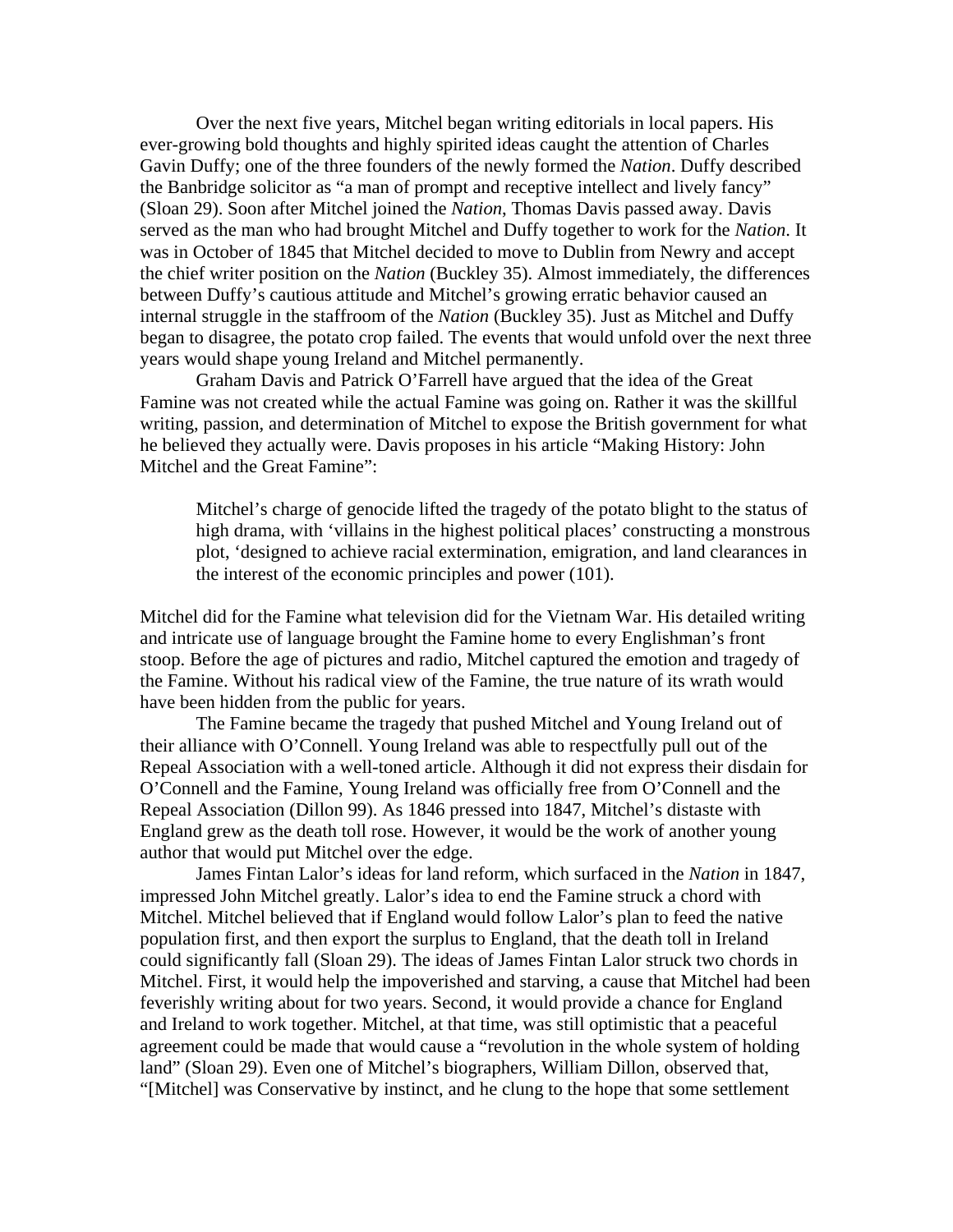might be devised upon the basis of which the landlords might consent to join the movement" (Dillon 199). However, the British did nothing of this sort, a result that discouraged Mitchel from ever reaching a peaceful agreement with England.

 Evident by Mitchel's upbringing, in the case of the land settlement, Mitchel showed the discipline and care for the poor that his father showed as a reverend. However, as time passed, Mitchel became more and more angry. The fire and charisma he had inherited from his mother fueled his actions in 1848, the worst year of the Famine.

 In 1848, both Mitchel and Lalor grew angrier. Lalor, using his ability to write, was able to stir the pot for Mitchel, who would eventually make the caldron of anger overflow. In a June, 1848 letter, Lalor opens with:

Not to repeal the Union, then, but to repeal the Conquest – not to disturb or dismantle the empire, but to abolish it forever – not to fall back on '82, but act up to '48 – not to resume or restore an old constitution, but to found a new nation, and raise up a free people (Gray 160).

Arguably Lalor's greatest letter, this opening statement expressed the idea for a complete violent revolt. Mitchel, more on board than ever, fueled the fire when he left the Irish Confederation to start his new independent paper, *The United Irishman* (Buckley 36). Mitchel left Young Ireland/The Irish Confederation at its weakest point. On the verge of crumbling, Mitchel abandoned a group that he believed wouldn't get anything done as long as "Do Nothing" Duffy was a member. A far cry from the private nature of his adolescence, Mitchel had become the most outspoken, revolutionary, and recognizable figure of a Famine damaged society.

 At the height of Mitchel's career, he embraced an issue that scared the British government so much, that it got him successfully tried for treason. Embracing the French Revolution in the spring of 1848, Mitchel saw, just as the martyrs in the Revolt of 1798 saw, a chance to attack England while it was at its weakest. In his March  $4<sup>th</sup>$ , 1848 issue of the *United Irishman*, Mitchel advised farmers to hold their food and feed their families. Mitchel got his inspiration for this from a family named Boland, who had enough food to support themselves, but were forced to export it all for rent money. They eventually all died of starvation (Buckley 37).

 In addition to calling farmers to abandon all trade with England, he desperately called the Irish to arms in the spring of 1848. This was the final straw for England, and Mitchel was prosecuted under the Act of Treason (Buckley 42). Preparing to be shipped to Tasmania, Mitchel's final letter to the *United Irishman* is described by Mary Buckley as "having a heightened tone and many examples of his abrasive style." She also goes onto write that, "An undertone of self-pity is to be heard; though a brave face is kept up" (42). Mitchel, a defeated man, had miscalculated and was going to go away for it. Thousands of miles away from the cause that had raised his blood to boil for the past three years, Mitchel had thirteen years to spend on Van Dieman's Island.

 Bottled up for five years, Mitchel was able to formulate his thoughts. He wrote an autobiography called *Jail Journal*. He also planned how he could get back into the Irish cause. In typical John Mitchel fashion, he grew tired of Van Dieman's Island within five years. With the help of Patrick James Smyth, and Mitchel's loyal wife Jane, Mitchel was able to escape by sailing from Van Dieman's Island on June  $9<sup>th</sup>$ , 1853. Mitchel and his team sailed to Tahiti, then eventually to San Francisco (Harrison 383). It was in the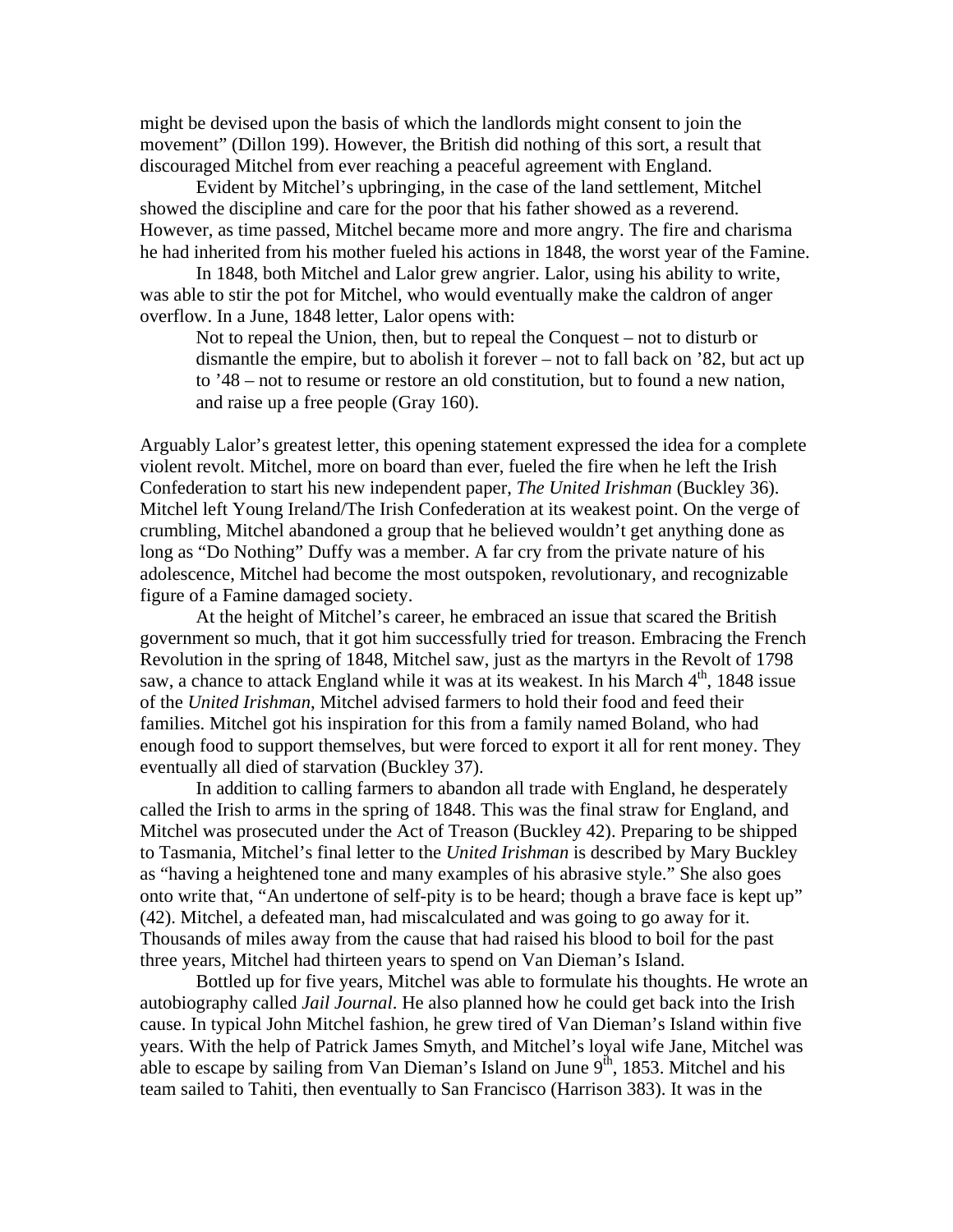United States that Mitchel would have a second chance at politics. However, San Francisco was no place to stir up a cause against England. Mitchel had to go to the Irish-Americans back east, specifically, New York City.

 Upon arriving in New York City, Mitchel took no time in attacking his bitter enemies. One after one, Mitchel attacked everybody from the abolitionists to the Pope, to anything British, and even the Irish-born Catholic Archbishop of New York City (Knowlton 38). His new radical newspaper, *The Citizen*, published articles that exemplified his hatred for the British. This rapid fire approach to mending his past only got him in trouble. Once the Catholic Church of New York City condemned his outspokenness, he lost all support of the Irish in the North (Gleeson 105). Realizing he had been defeated again, Mitchel picked up his wife and kids, and moved them to Knoxville, Tennessee.

 Mitchel figured that 1850's Tennessee would be a perfect place for his proslavery, pro-state rule ideas. Historians often point out the level of hypocrisy Mitchel possessed in being a pro-slavery activist. Bryan McGovern points out in his article entitled "John Mitchell: Ecumenical Nationalist in the Old South" that Mitchel saw parallels in the cause of the American South and that of Ireland. He also argued that the South's argument for secession was directly related to Ireland's cause for independence (107). This dismisses theories that Mitchel was a racist; in fact, he paired with the South because of its relativity to Ireland. Other characteristics are also seen in both the American South and Ireland. Both societies celebrate traditional values. In Ireland, this was the rebirth of Gaelic. In the American South, traditional values were slavery and owning land. The most important similarity is the type of nationalism found in both areas. "The Old South had embraced a type of nationalism that was compatible with Mitchel's ideals of ecumenical and Romantic nationalism" (McGovern 110). In other words, Mitchel identified with the preservation of the Old South, which in itself shared the same characteristics as Ireland: a hatred for England and a hard working agricultural economy.

 After the American Civil War, Mitchel's health began to decline. Showing the discipline and will he had inherited from his parents and the stubbornness he had developed on his own, Mitchel returned to Ireland for one final shot in politics. In 1875, Mitchel landed in Ireland, settling in Tipperary. Within days, he was on the ballot for a seat in Parliament under the Home Rule Party. Overwhelmingly he was elected to Parliament. Prime Minister Disraeli called the election void, citing Mitchel's criminal record and failure to serve all fourteen years of his sentence (Dillon 292).

 In late February of 1875, Mitchel gave his last public speech. Barely able to stand, he addressed the crowd with a long, funny speech. It was on this platform that Mitchel expresses his promise to the people of Tipperary. "As long as I have the honor of representing you I will not sell you. I will not trade upon you in any shape or form…I will never bring disgrace upon her [Tipperary]" (Dillon 293). As a nearly sixty year old man, Mitchel delivered a message without the radical point of view that had defined his career. He gave a speech that expressed what he had desired for years, a chance to protect and serve the people of Ireland. On March  $3<sup>rd</sup>$ , 1815 Mitchel died peacefully at the age of fifty-nine.

 Starting with his first articles in the *Nation* and ending with his speech on the streets of Tipperary, John Mitchel's political journey for social justice is unique and unlike any other of his time period. He did not grow up in politics. He became involved